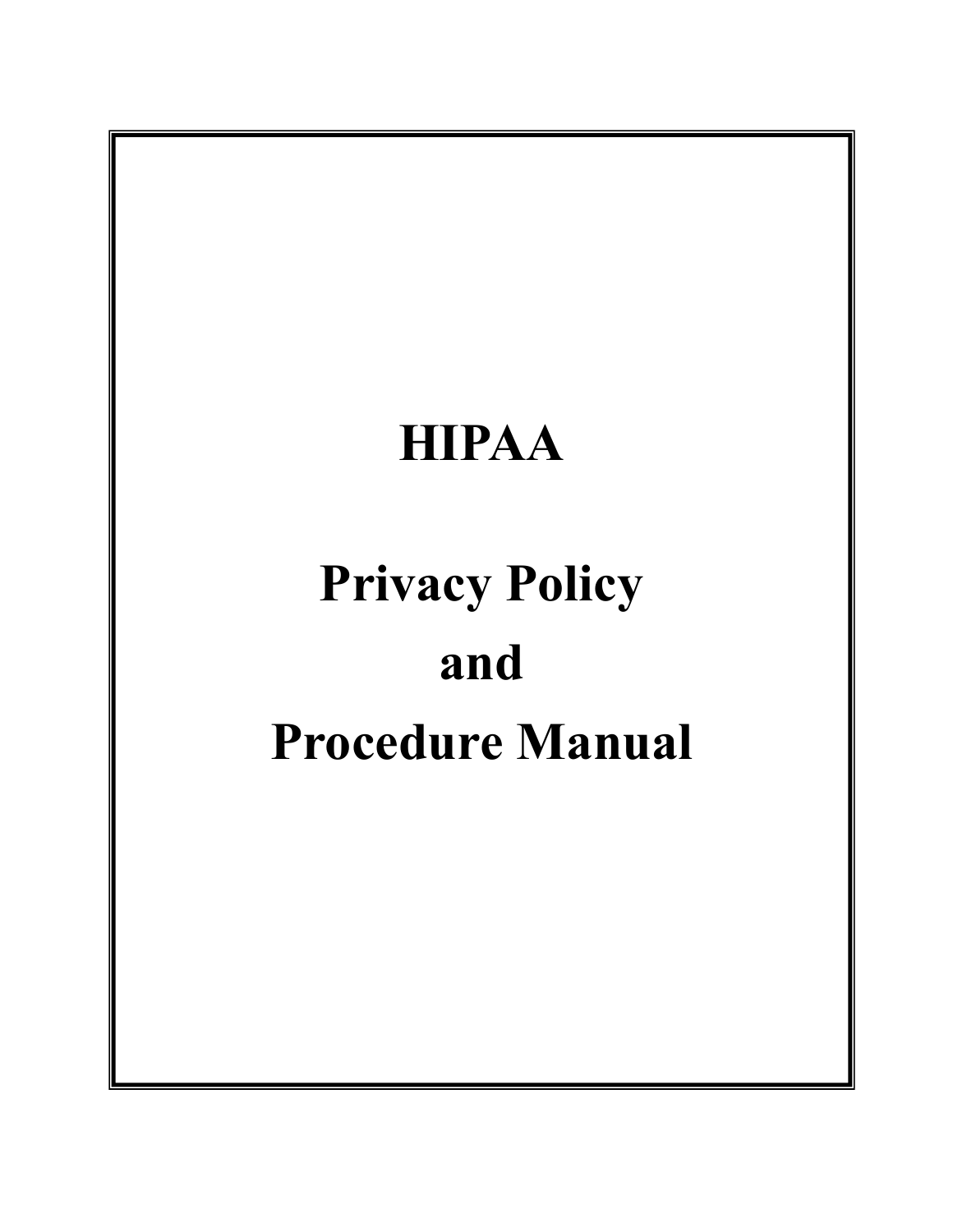## **Table of Contents**

## Page  $#$

| Uses and Disclosures - Confidential Communications and Requested Restrictions 38 |  |
|----------------------------------------------------------------------------------|--|
|                                                                                  |  |
|                                                                                  |  |
|                                                                                  |  |
|                                                                                  |  |
|                                                                                  |  |
| Uses and Disclosures of PHI - Requiring an Opportunity to Agree or Object 56     |  |
|                                                                                  |  |
|                                                                                  |  |
|                                                                                  |  |
|                                                                                  |  |
|                                                                                  |  |
|                                                                                  |  |
|                                                                                  |  |
|                                                                                  |  |
|                                                                                  |  |
|                                                                                  |  |
|                                                                                  |  |
|                                                                                  |  |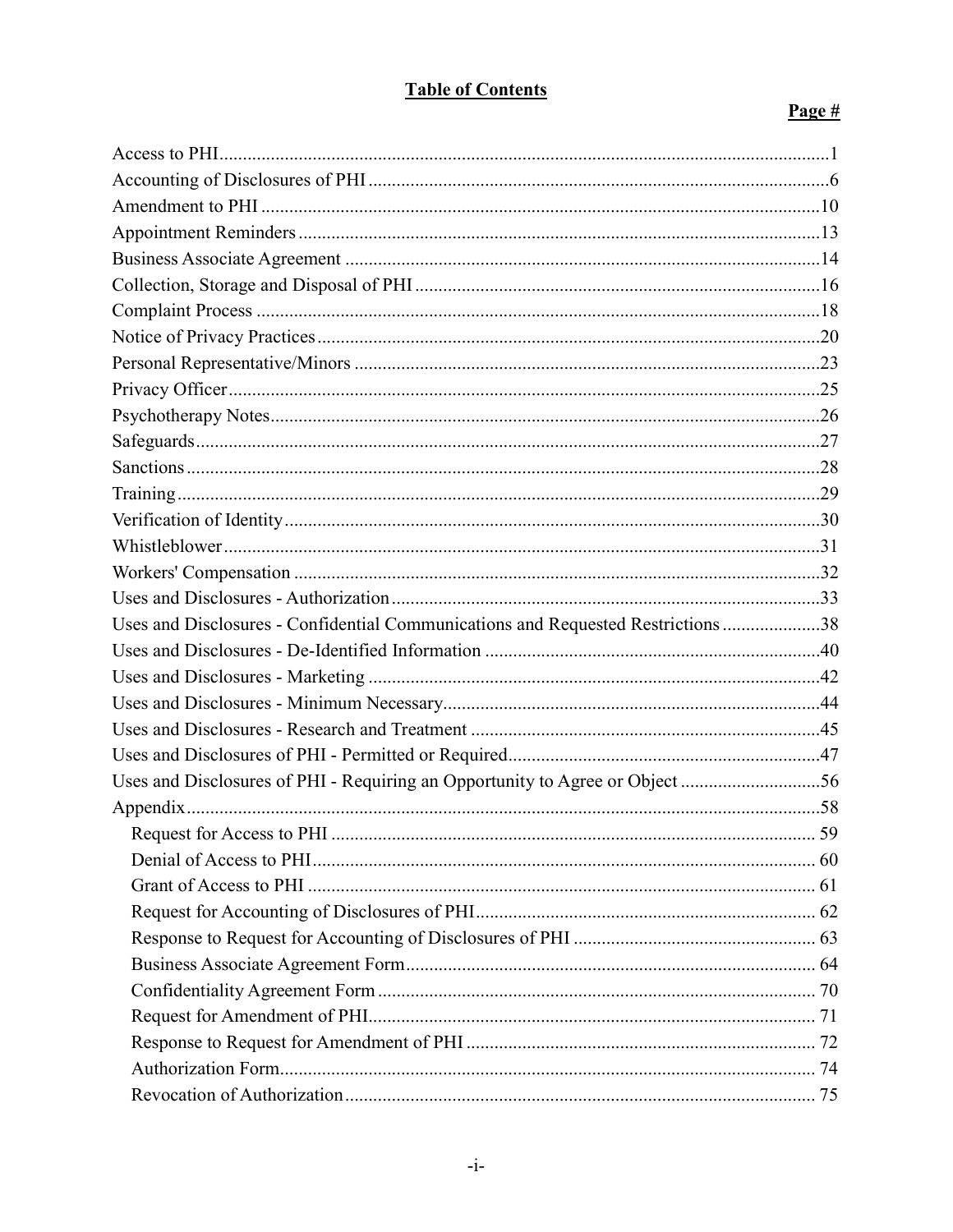## **Table of Contents**

## Page  $#$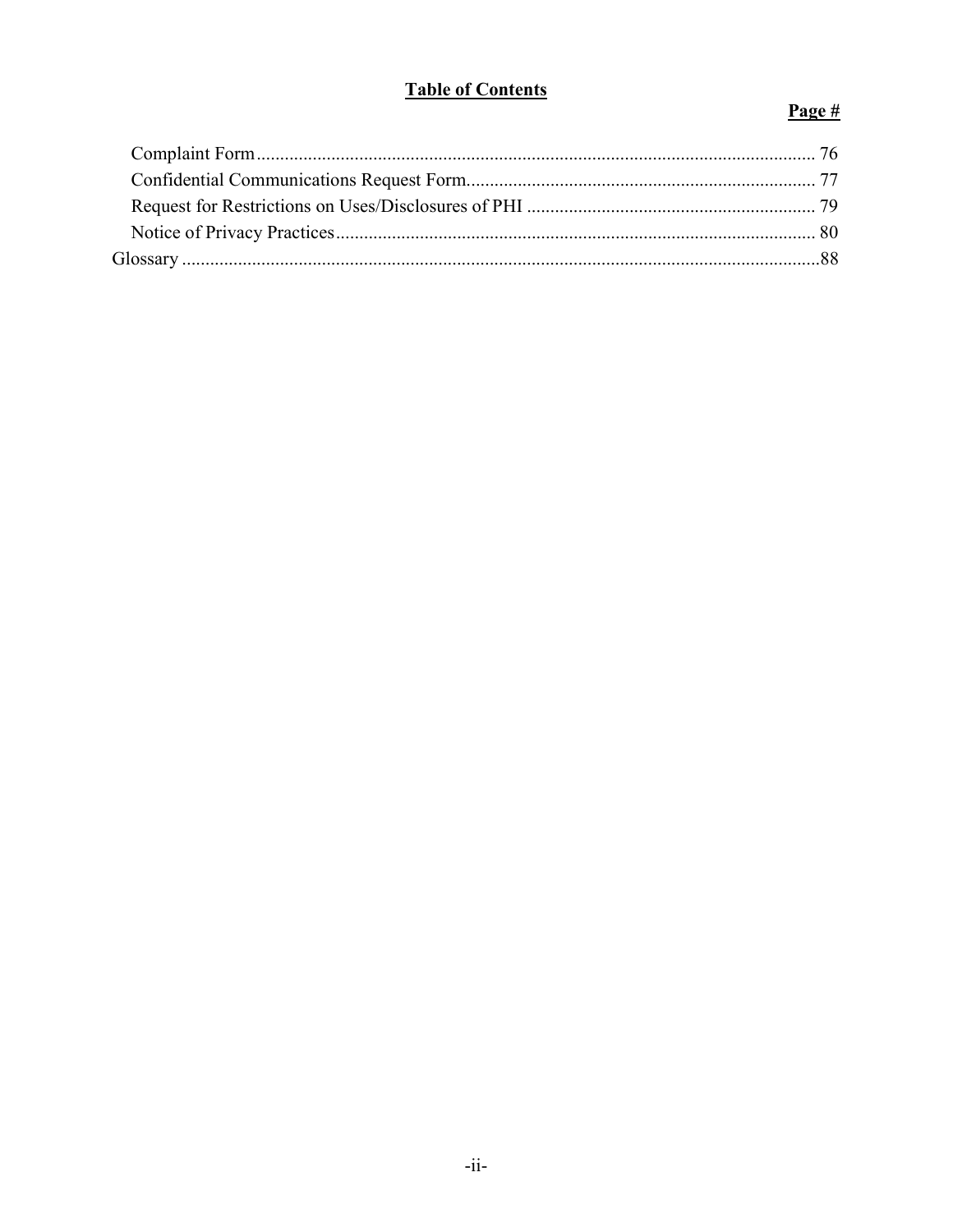| 417 INDEI ENDENCE DLYD Y A DCII, Y A 49 TO4 |                 |
|---------------------------------------------|-----------------|
| <b>POLICY: ACCESS TO PHI</b>                | DATE: 04/10/03  |
| <b>CATEGORY: PRIVACY</b>                    | <b>REVISED:</b> |

## **POLICY**

AAPECS recognizes an individual's right of access to inspect and obtain a copy of PHI about the individual as long as the PHI is maintained.

## PROCEDURE

#### A. Request for Access

 An authorized individual must request in writing to inspect or to obtain a copy of the individual's PHI that is maintained in the designated records set (medical record AAPECS must determine whether it will grant or deny the request within fifteen (15) days after receipt of the written request.

 If the requested PHI is not maintained or accessible on-site, action must be taken no later than sixty (60) days from the receipt of the request.

 If AAPECS is unable to take action within sixty (60) days from the receipt of the request, the time for such action may be extended no more than thirty (30) days. The individual must be provided with a written statement outlining the reasons for the delay and the date by which the action will be completed; this statement must be provided within the time limit set above.

## B. Access to PHI

 An authorized individual may have access, in whole or in part, to PHI, in accordance with the following:

 1. The individual must request, in writing, access to inspect and/or copy PHI, and such request must be granted by AAPECS, unless there are grounds for denying the request.

 2. AAPECS must notify the individual and provide the access to PHI requested including inspection or obtaining a copy, or both, in designated record sets. If the same PHI requested is maintained in more than one designated record set or at more than one location, the AAPECS will only provided the requested PHI once in response to a written request for access.

 3. AAPECS must provide the individual with access to the PHI in the form or format requested by the individual if it is readily producible in such a form or format. If the information requested is not readily producible in the requested format, and provide the individual with access to the PHI in an alternative format to which the individual is agreeable. If the individual requests the records in electronic format, but AAPECS does not maintain its records in electronic format, then AAPECS may provide the requested records in paper format.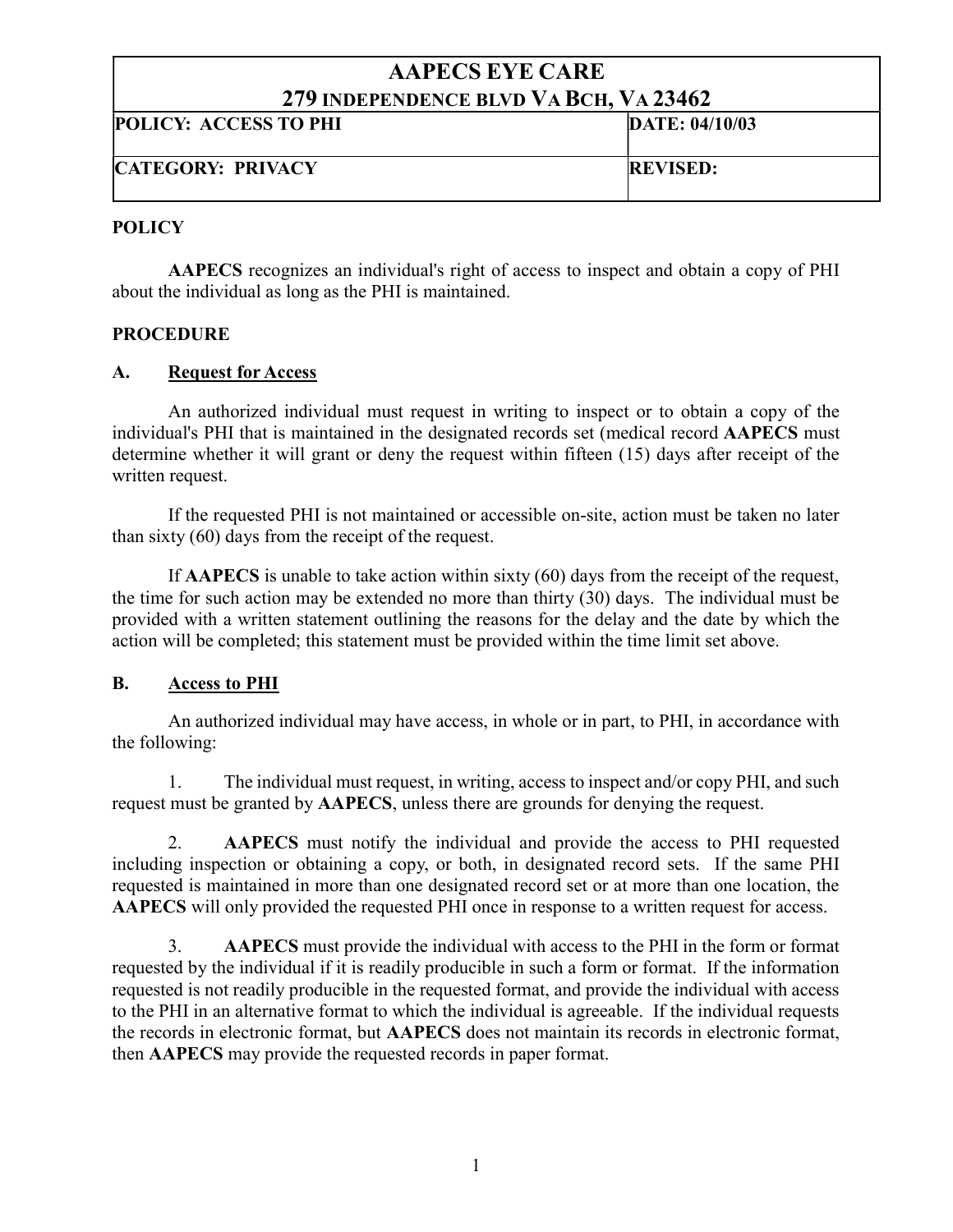| <i>LIJ</i> INDEI ENDENCE DLVD-VA DCII, VA 2070Z |                 |  |
|-------------------------------------------------|-----------------|--|
| <b>POLICY: ACCESS TO PHI</b>                    | DATE: 04/10/03  |  |
| <b>CATEGORY: PRIVACY</b>                        | <b>REVISED:</b> |  |

 4. AAPECS must provide the individual with a summary of the PHI requested, in lieu of providing access to the PHI, or may provide an explanation of the PHI to which access has been provided, if

(a) the individual agrees in advance to such a summary or explanation; and

 (b) the individual agrees in advance to the fees imposed, if any AAPECS for such summary or explanation.

 5. AAPECS must provide access as requested by the individual within fifteen (15) days after receipt of the request (unless an extension is requested by **AAPECS** in the manner set forth above), including arranging with the individual for a convenient time and place to inspect or obtain a copy of the PHI, or mailing the copy of the PHI at the individual's request. AAPECS may discuss the scope, format, and other aspects of the request for access with the individual as necessary to facilitate the timely provision of access.

 6. If the individual requests a copy of the PHI or agrees to a summary or explanation of such information, AAPECS may impose a fee, based on rates set forth in § 8.01-413 of the Virginia Code, as amended. As of April 14, 2003, the fees permitted for copying records are as follows:

| Paper records |                                                | $$0.50$ /page up to 50 pages |
|---------------|------------------------------------------------|------------------------------|
|               |                                                | \$0.25/page after 50 pages   |
| Microfilm     |                                                | $$1.00$ /page                |
| X-rays        |                                                | Reasonable charge            |
|               | Searching and handling fees not to exceed \$10 |                              |
|               | All postage and shipping costs                 |                              |

## C. Denial of Access to PHI

 If AAPECS denies access to PHI, in whole or in part, AAPECS must comply with the following requirements:

 1. AAPECS must, to the extent possible, give the individual access to any other PHI requested, after excluding the PHI that is being denied.

 2. AAPECS must provide written denial to the individual within thirty (30) days following receipt of the request. The denial must be in plain language and contain the following:

(a) the basis of the denial;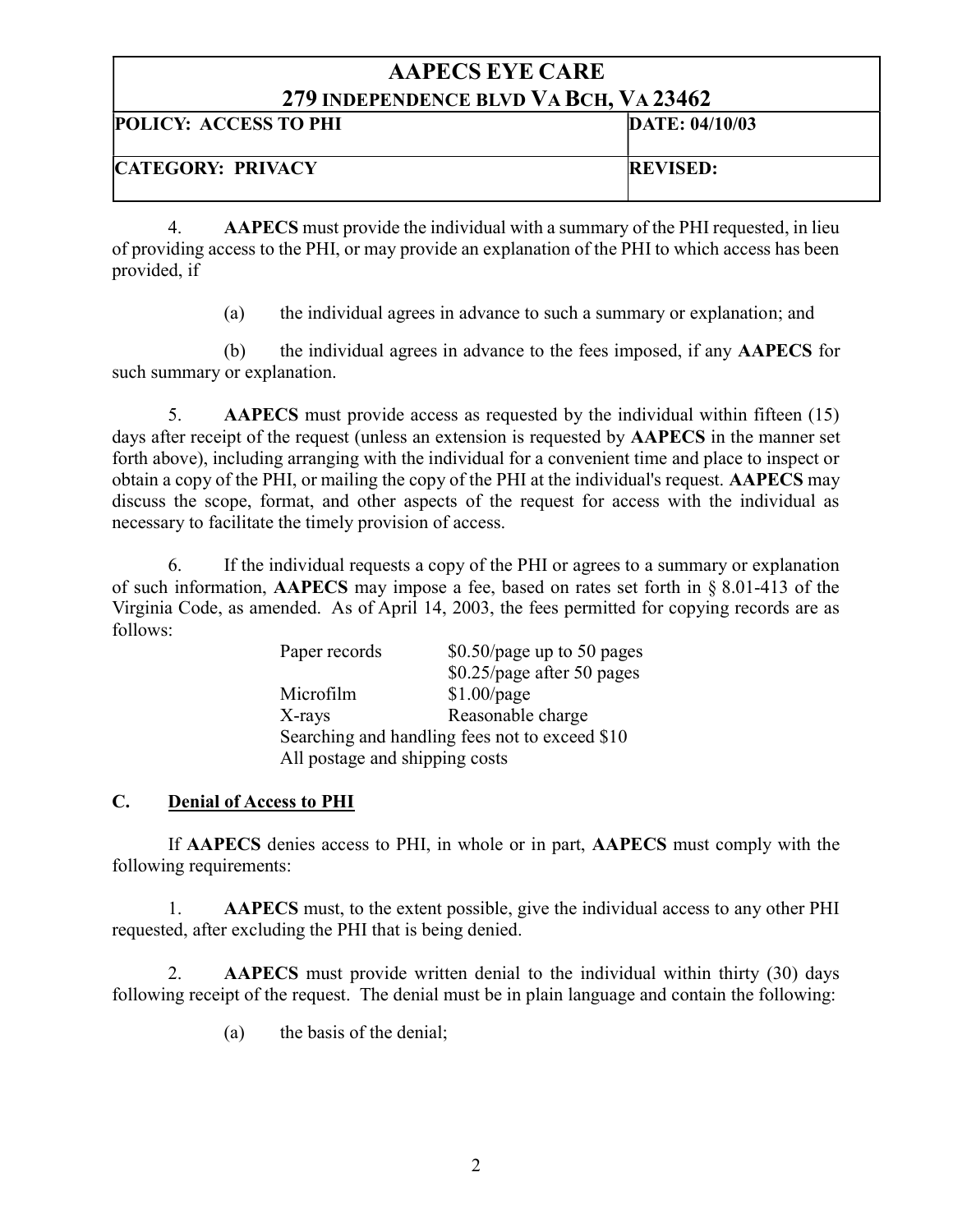| 217 пурет екрексе ретр у А DCII, у А 29 TV2 |                 |
|---------------------------------------------|-----------------|
| <b>POLICY: ACCESS TO PHI</b>                | DATE: 04/10/03  |
| <b>CATEGORY: PRIVACY</b>                    | <b>REVISED:</b> |

 (b) if applicable (for denials listed in paragraph E), a statement of the individual's review rights, including a description of how the individual may exercise such review rights; and

 (c) a description of how the individual may complain to the [Privacy Officer] or to Secretary of Health and Human Services. The description must include the name, title and telephone number of the contact person.

 3. If AAPECS does not maintain the PHI that is the subject of the individuals request for access, but knows where the requested information is maintained, AAPECS must inform the individual where to direct the request for access.

 4. If the individual has requested a review of the denial, AAPECS will designate a licensed health care professional, who was not directly involved in the denial, to review the decision to deny access. The designated reviewing official must determine within thirty (30) days whether to uphold the denial to access the requested PHI. This denial should contain the designated reviewing official's determination in writing.

## D. Non-Reviewable Grounds for Denial of Access to PHI

 After reviewing a written request from an individual, AAPECS may deny an individual access without providing the individual an opportunity to request a review of such denial in the following circumstances:

1. Psychotherapy notes.

 2. Information compiled in reasonable anticipation of, or for use in a civil, criminal or administrative action or proceeding.

 3. Information is subject to, or exempt from, the Clinical Laboratory Improvements Amendments of 1988. (CLIA states that clinical laboratories may provide clinical laboratory test records and reports only to "authorized persons," as defined by state law. The individual who is the subject of such information is not always included in this set of authorized persons. Therefore, covered clinical laboratories are not required to provide an individual access to this information if CLIA prohibits them from doing so. In addition, the following laboratories, or relevant components of them, are exempt from complying with the access requirement: research laboratories that test human specimens but do not report patient specific results for the diagnosis, prevention or treatment of any disease or impairment of, or the assessment of the health of individual patients.)

 4. An inmate's request to obtain copy of PHI if that disclosure would jeopardize the individual, other inmates, or the safety of any officer, employee, or other person at the correctional institution, or a person responsible for transporting the inmate.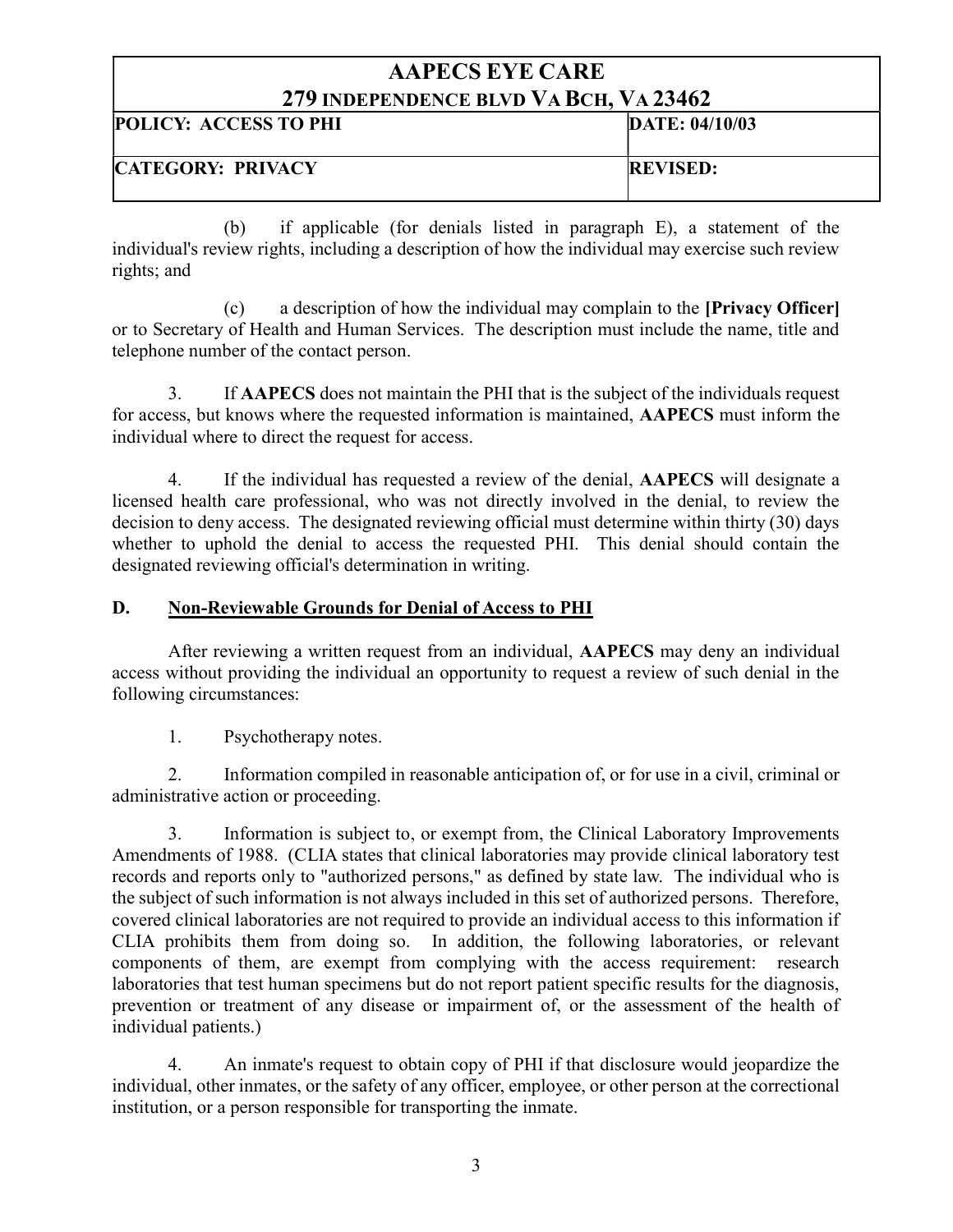| $\blacksquare$ . Then endered better through the ide |                 |
|------------------------------------------------------|-----------------|
| <b>POLICY: ACCESS TO PHI</b>                         | DATE: 04/10/03  |
| <b>CATEGORY: PRIVACY</b>                             | <b>REVISED:</b> |

 5. The individual agreed to temporary denial of access when consenting to participate in research that includes treatment, and the research is not yet complete.

 6. The records are subject to the Privacy Act of 1974. (The Privacy Act of 1974 regulates federal records, including medical records. Certain federal agencies and contractors are subject to the Privacy Act of 1974. Note: this may not be applicable to AAPECS)

 7. The PHI was obtained from someone other than a healthcare provider under a promise of confidentiality and access would likely reveal the source of the PHI.

## E. Reviewable Grounds for Denial

AAPECS may deny an individual access, but must give the individual an opportunity for review in accordance with paragraph C above, in the following circumstances:

 1. The licensed healthcare provider has determined that the access is likely to endanger the life or physical safety of the individual or another person.

 2. The PHI makes reference to another person (who is not a healthcare provider) and it is determined that the access requested is likely to cause substantial harm to such other person or the individual.

 3. The request for access is made by the legally authorized personal representative and a licensed health care professional has determined, in the exercise of professional judgment, that the access requested is reasonably likely to cause substantial harm to the individual or other person.

## **EXAMPLES**

 1. The patient wants to look at and copy her records from a visit 5 years ago, but those records are maintained off-site. Grant the request and inform the patient that you have 60 days in which to produce the records because they are maintained off-site. You may charge the patient for copies in accordance with B.6 above.

 2. If after 50 days the storage company cannot locate the records, exercise your right to extend the deadline by 30 days by writing to the patient and explaining that the storage company is still looking for the records.

 3. Patient Minor Daughter has been seen repeatedly for an injury and you suspect that Dad has been abusing patient Minor Daughter. You record your suspicions in patient Minor Daughter's record. Dad requests access to the records. If a doctor, nurse or other licensed health professional in your office believes that releasing this information to Dad will cause harm to patient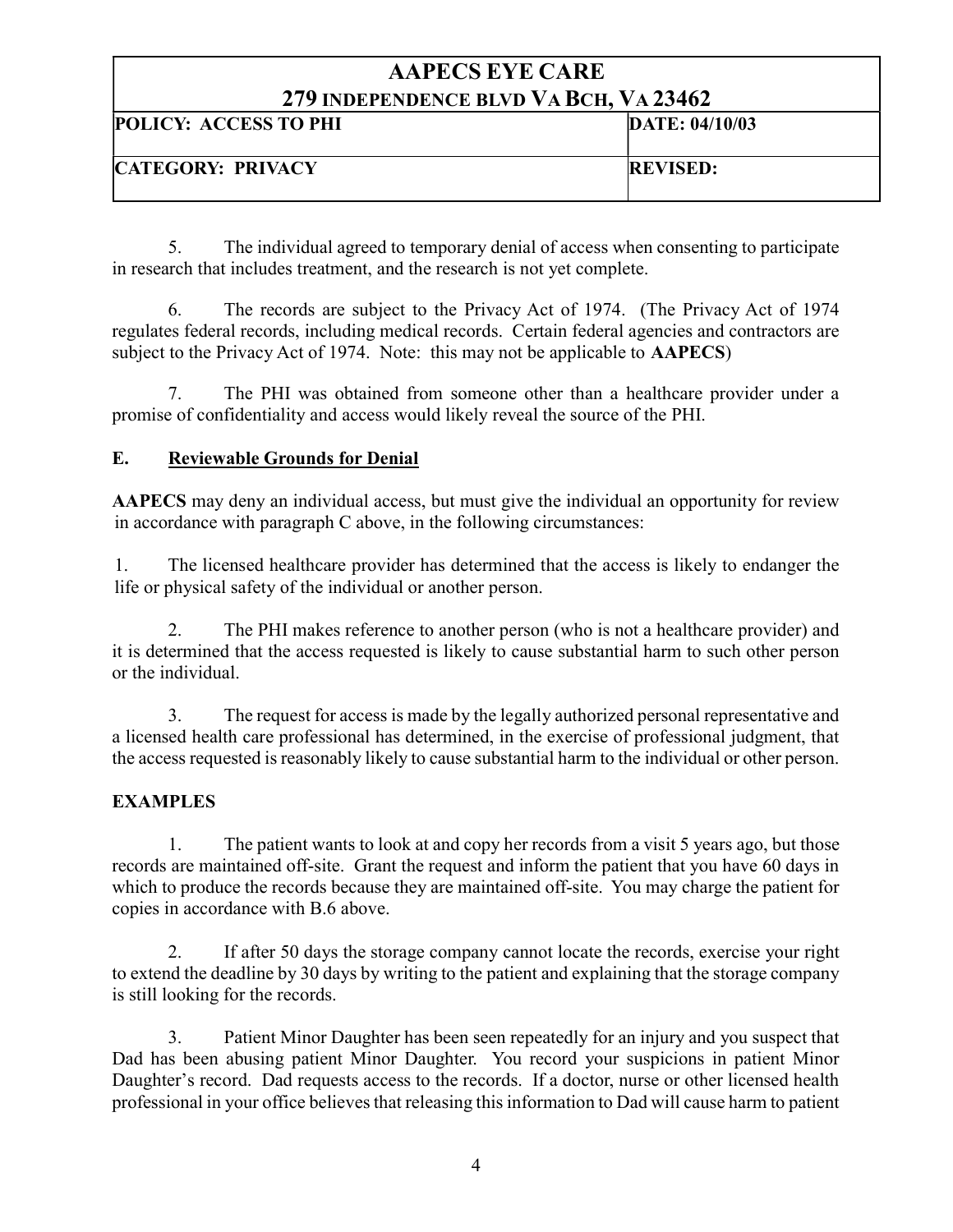| <i>ETT</i> hydelendence devd y a dch, y a 20402 |                 |
|-------------------------------------------------|-----------------|
| <b>POLICY: ACCESS TO PHI</b>                    | DATE: 04/10/03  |
| <b>CATEGORY: PRIVACY</b>                        | <b>REVISED:</b> |

Minor Daughter, then send Dad a letter that denies the requests and tells him how he can have the denial reviewed.

 4. The patient wants to review his x-rays, but you recently sent them to the patient's primary care physician because the patient requested that you do so. You can deny the request and tell the patient to direct his request to the primary care physician.

 5. If you are being sued for medical malpractice by a patient and the patient requests access to her records, call your attorney. You may deny the request since the information in being used in a civil action against you.

Sources:

45 C.F.R. § 164.524 65 Fed. Reg. 250, p. 82554-82558, 82731-82736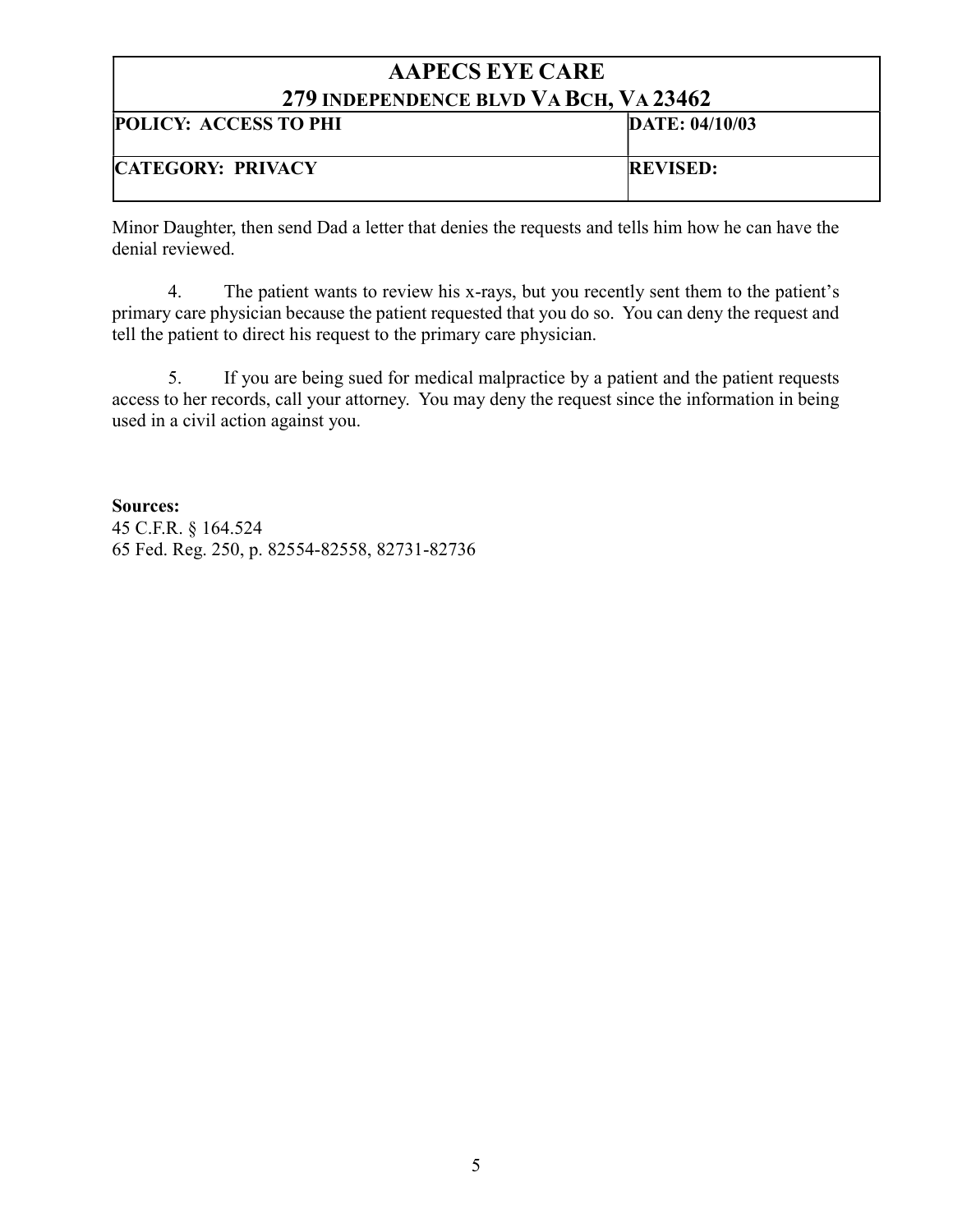| $\blacksquare$ , then ender the better through the top |                 |
|--------------------------------------------------------|-----------------|
| <b>POLICY: ACCESS TO PHI</b>                           | DATE: 04/10/03  |
| <b>CATEGORY: PRIVACY</b>                               | <b>REVISED:</b> |

## **POLICY**

AAPECS recognizes an individual's right to request and receive an accounting of disclosures of his/her PHI made during the previous six (6) years. Disclosures made prior to April 14, 2003 are excluded from the requirement.

## PROCEDURE

## A. Request for an Accounting

1. An individual must submit a written request for an accounting to the [Privacy] Officer].

 2. AAPECS must provide an accounting of disclosures within sixty (60) days of receipt of the request. If AAPECS cannot honor the request within the 60-day period, the time for completing such request may be extended no more than thirty (30) days. The individual must be provided with a written request outlining the reasons for the delay and the date by which the action will be completed.

3. The individual is entitled to one (1) free accounting per 12-month period.

 4. If the individual has request more than one accounting during a 12-month period, AAPECS must notify the individual of the costs associated with providing the accounting and give the individual the opportunity to accept, modify or withdraw his/her request for an accounting. If the individual decides to pay for the accounting, [Entity Name] may charge the individual as follows:

|                                | Paper records                                  | $$0.50$ /page up to 50 pages |
|--------------------------------|------------------------------------------------|------------------------------|
|                                |                                                | \$0.25/page after 50 pages   |
|                                | Microfilm                                      | $$1.00$ /page                |
|                                | X-rays                                         | Reasonable charge            |
|                                | Searching and handling fees not to exceed \$10 |                              |
| All postage and shipping costs |                                                |                              |

Note: these fees are current as of April 14, 2003. Section 8.01-413 of the Virginia Code may be revised periodically.

 5. [AAPECS /Privacy Officer] must gather and prepare the accounting, including disclosures made by business associates. [AAPECS /Privacy Officer] must contact the business associates and request that they provide information necessary to prepare the accounting. The accounting must include the following information for each disclosure: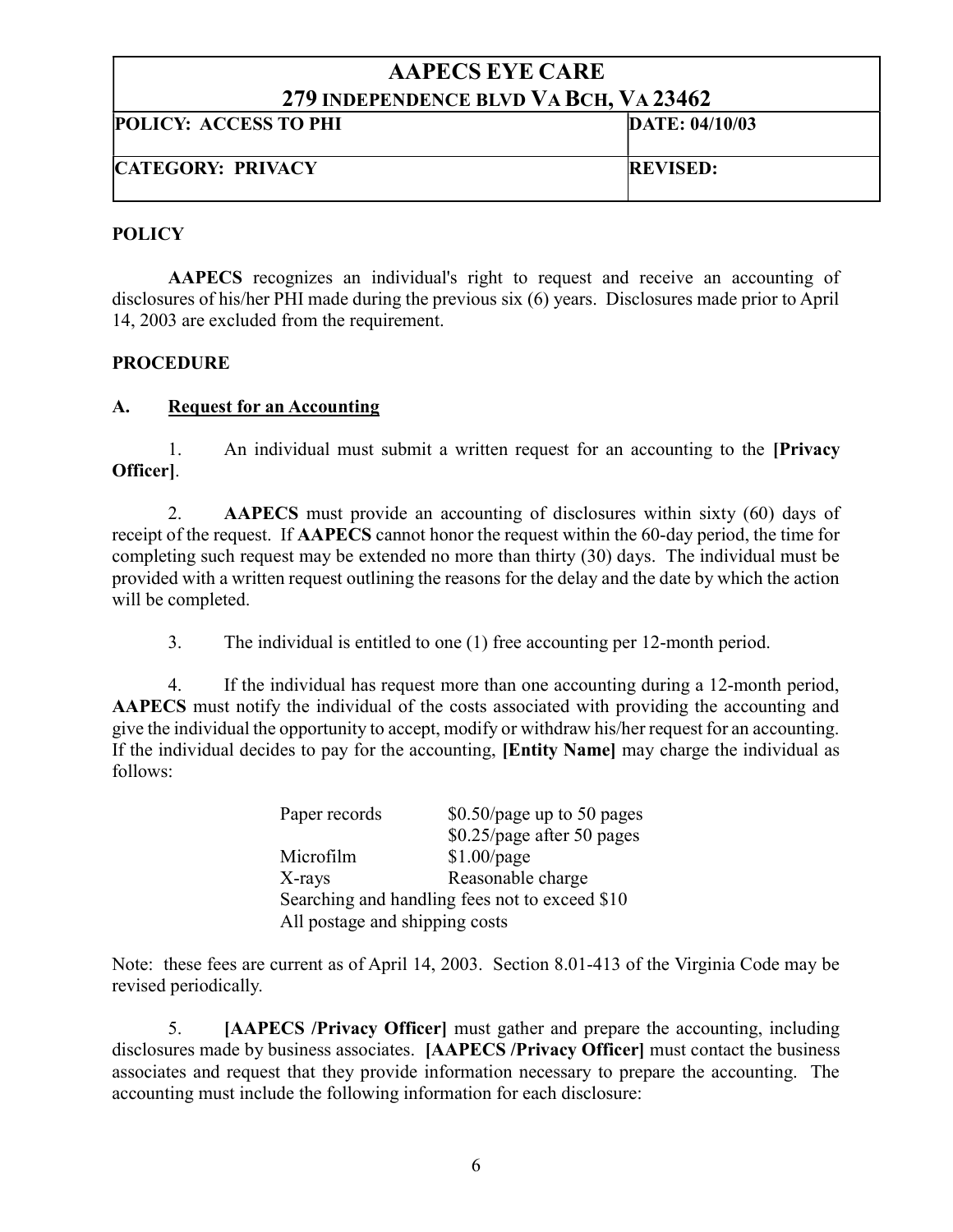| $\blacksquare$           |                 |
|--------------------------|-----------------|
| POLICY: ACCESS TO PHI    | DATE: 04/10/03  |
| <b>CATEGORY: PRIVACY</b> | <b>REVISED:</b> |

- (a) date of the disclosure;
- (b) description of the PHI disclosed;
- (c) reason(s) for the disclosure; and
- (d) name and address of the person or entity to whom the PHI was disclosed.

 6. AAPECS must notify the individual when the accounting is ready, requesting payment if charges are due, but otherwise transmitting the disclosure accounting to the individual.

## B. Disclosures Subject to Accounting

- 1. AAPECS must document the following disclosures:
	- (a) uses and disclosures required by law;
	- (b) uses and disclosures for public health activities;
	- (c) disclosures about victims of abuse, neglect, or domestic violence;
	- (d) uses and disclosures for health oversight activities;
	- (e) disclosures for judicial and administrative proceedings;
	- (f) disclosures for law enforcement purposes;
	- (g) uses and disclosures about decedents;
	- (h) uses and disclosures for cadaveric organ, eye, or tissue donation purposes;
	- (i) uses and disclosures for research purposes;
	- (j) uses and disclosures to avert a serious threat to health or safety;
	- (k) uses and disclosures for specialized government functions; and
	- (l) disclosures for workers' compensation (for purposes other than treatment, payment or health care operations).

 For a description of each of the above, please see the Policy entitled "Uses and Disclosures of PHI -- Permitted or Required."

2. All of the above listed disclosures must be logged into **[book or field in computer** program by [Privacy Officer].

## C. Exceptions to Accounting

- 1. AAPECS is not required to account for these disclosures:
	- (a) disclosures made prior to April 14, 2003;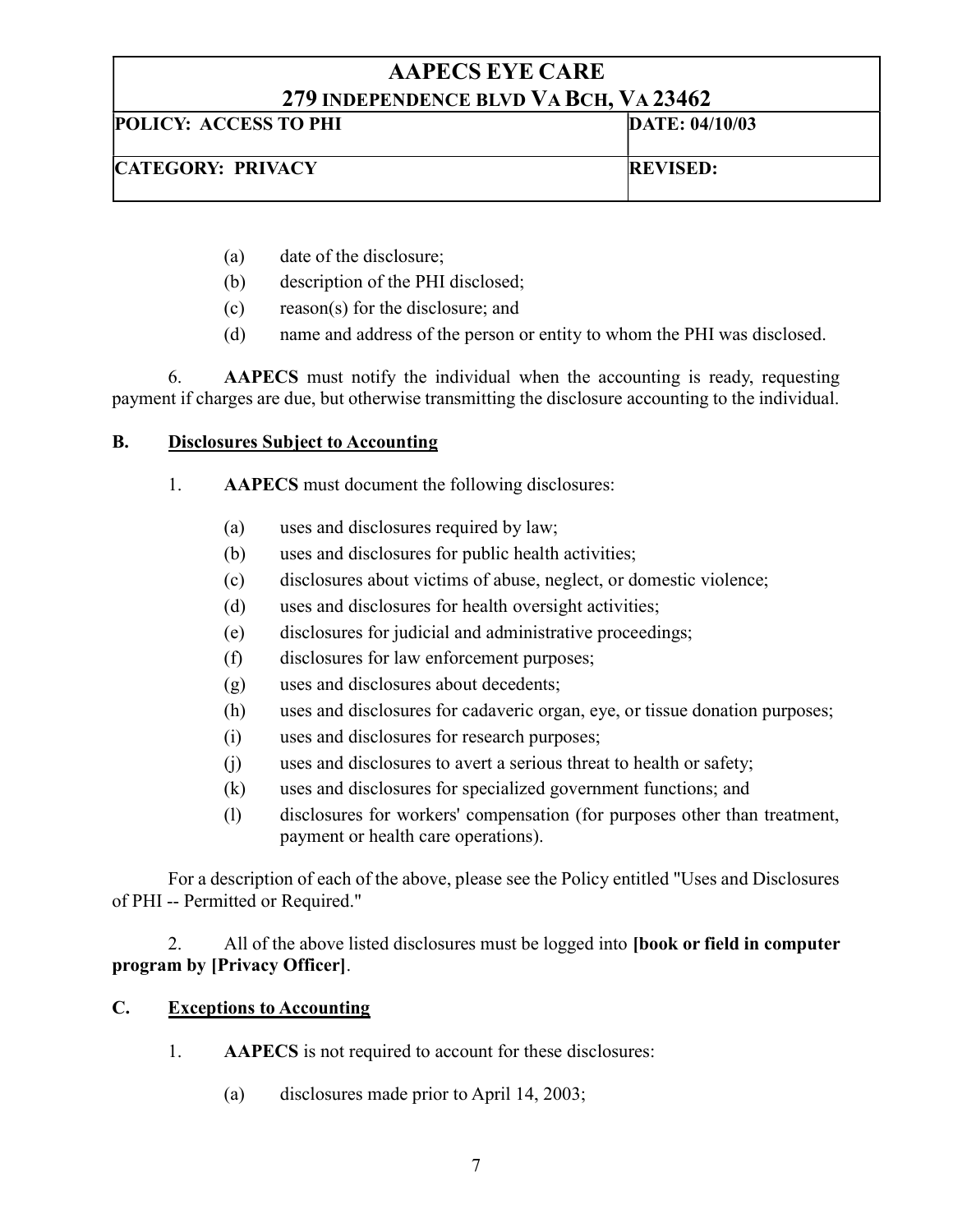| 217 ПОЕТЕПЛЕНСЕ БЕТЛЯ ТА DUII, ТА 20 TO2 |                 |
|------------------------------------------|-----------------|
| POLICY: ACCESS TO PHI                    | DATE: 04/10/03  |
| <b>CATEGORY: PRIVACY</b>                 | <b>REVISED:</b> |

- (b) disclosures made to the individual or the individual's personal representative;
- (c) disclosures made for treatment, payment, or health care operations;
- (d) disclosures made pursuant a valid authorization;
- (e) disclosures made for notification of persons involved in an individual's care;
- (f) disclosures for national security or intelligence purposes; or
- (g) disclosures made to correctional institutions or law enforcement officials regarding inmates.

 2. A temporary suspension of the right to accounting of disclosures is allowed for health oversight agencies or law enforcement officials contingent on such agencies or officials submission to AAPECS of a statement that indicates that an accounting of disclosure will impede an investigation that involves the individual in question. The statement should include a time frame for the exclusion period. The statement may be oral but in that case the temporary suspension is limited to thirty (30) days, unless appropriate written documentation is submitted within thirty (30) days. Although the accounting of disclosure is not being released during this period, AAPECS should continue tracking and storing the information for future release.

## EXAMPLES

 1. On April 15, 2003, patient Smith requests an accounting of disclosures made during the past 6 years. You must only account for disclosures made on or after April 14, 2003. Patient Smith does not have a right to receive an accounting for disclosures made prior to April 14, 2003. You may not charge patient Smith for this accounting.

 2. On November 14, 2003, patient Smith requests an accounting of disclosures made during the past 6 years. You must only account for disclosures made between April 14, 2003 and November 14, 2003. You must call patient Jones and inform him that he is only entitled to 1 free accounting per 12 month period (which he requested and received in April). In addition, you must inform patient Smith of the costs of copying. Patient Smith may either elect to proceed and pay the copying fee, or may modify or withdraw his request for an accounting.

 3. On April 14, 2012, patient Smith requests an accounting of disclosures made during the past 6 years. You must account for disclosures made between April 14, 2006 and April 14, 2012.

Sources: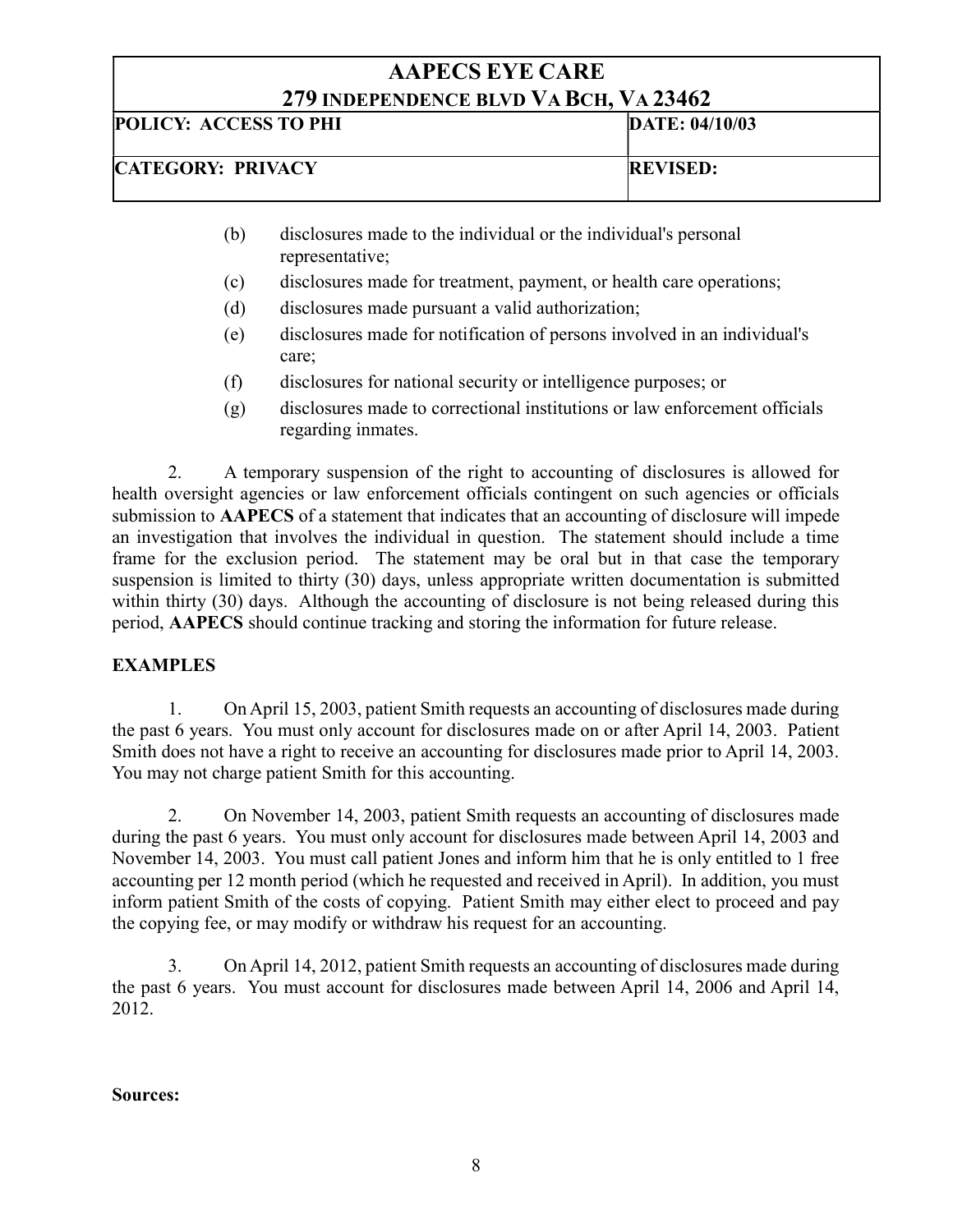| <i>LIJ</i> INDEFENDENCE BLVD VA DCH, VA ZJ <del>I</del> VZ |                 |
|------------------------------------------------------------|-----------------|
| <b>POLICY: ACCESS TO PHI</b>                               | DATE: 04/10/03  |
| <b>CATEGORY: PRIVACY</b>                                   | <b>REVISED:</b> |

45 C.F.R. § 164.528 65 Fed. Reg. 250, p. 82559-82561, 82739-82744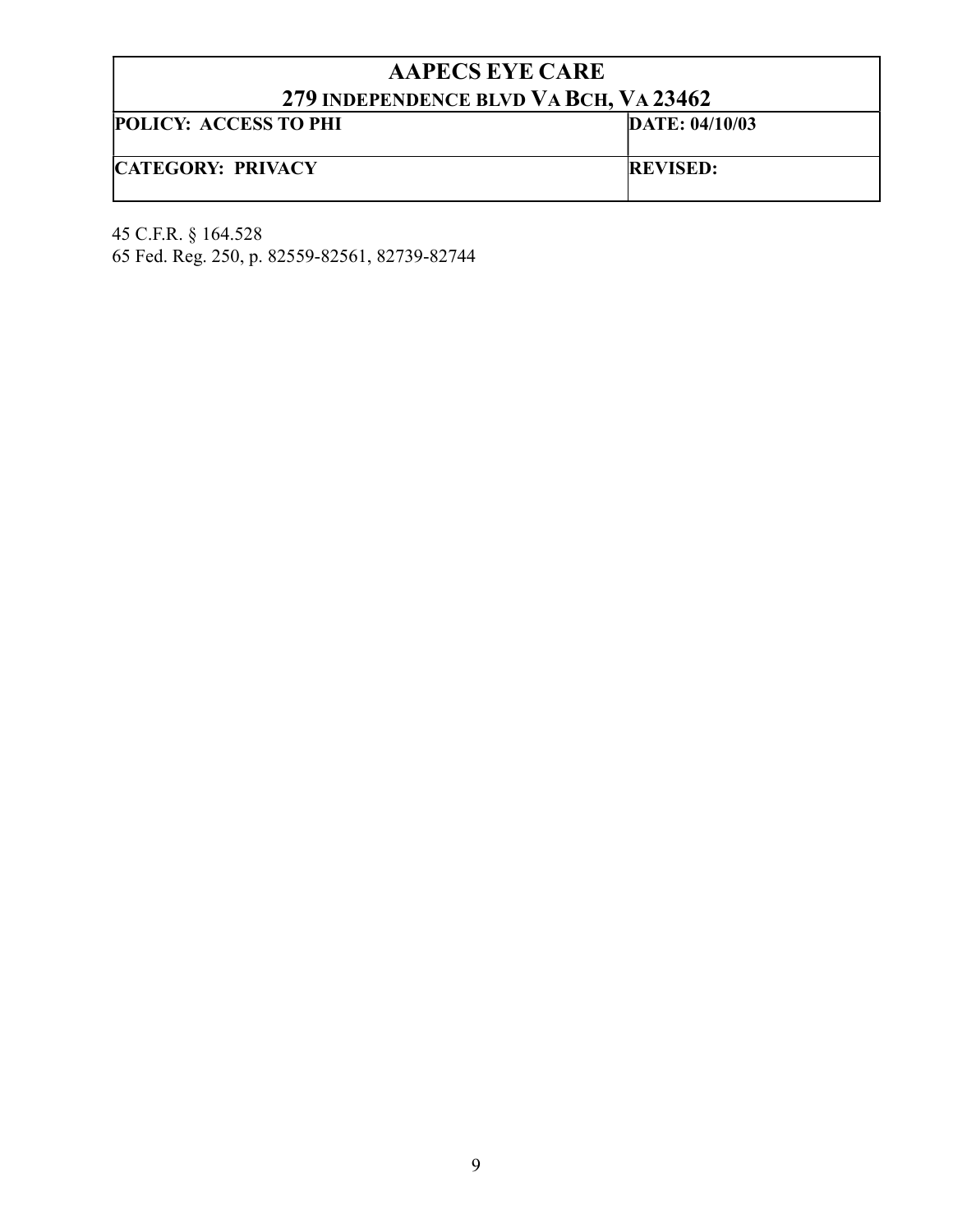| <i>LIJ</i> INDEI ENDENCE BLVD-VA DCII, VA 2070Z |                 |
|-------------------------------------------------|-----------------|
| <b>POLICY: ACCESS TO PHI</b>                    | DATE: 04/10/03  |
| <b>CATEGORY: PRIVACY</b>                        | <b>REVISED:</b> |

## **POLICY**

AAPECS permits an individual or their personal representative to request that amendments be made to the individual's PHI.

## PROCEDURE

## A. Request for Amendment

 1. An individual may make a request to amend his/her PHI by submitting such request in writing to the [Privacy Officer]. The request must define the error made in the record as well as the reason for the change.

 2. The [Privacy Officer] will notify the health care professional of the individual's request to change or amend his/her PHI. The individual's health care professional will determine if the individual's PHI should be amended as requested by the individual.

 3. AAPECS must notify the individual in writing within sixty (60) days of receiving the request if it will accept or deny the request. If AAPECS is unable to act on the request within the 60-day period, the time for completing such request may be extended by no more than thirty (30) days if the individual is provided with a written statement outlining the reason for the delay and the date by which the action will be completed.

4. The notice of acceptance or denial must be sent to the individual.

## B. Denial of Request

1. AAPECS may deny a request for any of the following reasons:

 (a) It determines that the PHI or record that is subject to the request was not created or maintained by it, unless the individual provides a reasonable basis to believe that the originator of the PHI is no longer available to act on the requested amendment;

 (b) The PHI subject to the request is not part of the designated record set maintained by it;

(c) The PHI is accurate and complete;

 (d) The individual is not allowed access to the PHI pursuant to the Access to PHI Policy.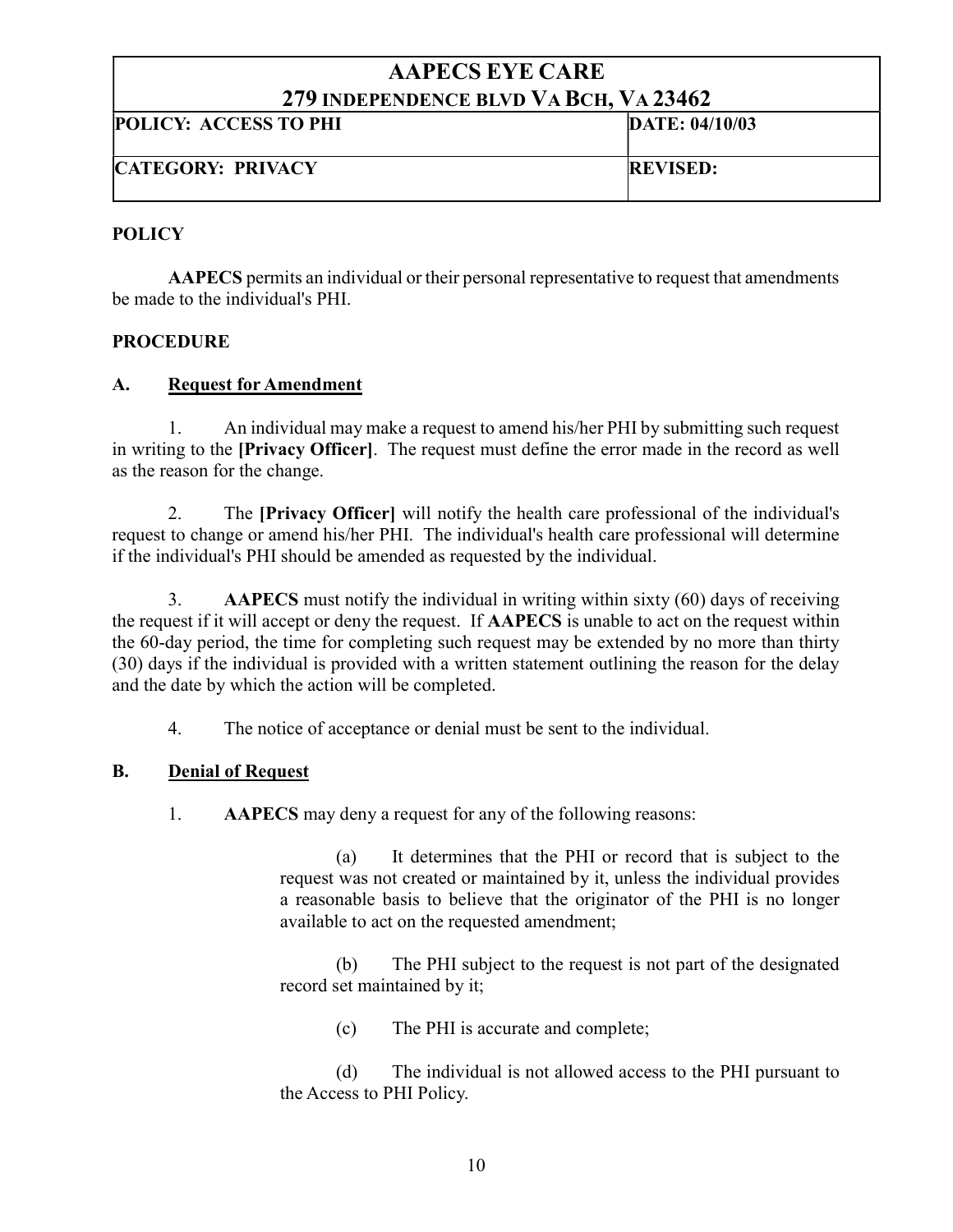| 217 ПОЕТЕМЛЕНСЕ ДЕТЛ ТА ДСП, ТА 20 ТО2 |                 |
|----------------------------------------|-----------------|
| <b>POLICY: ACCESS TO PHI</b>           | DATE: 04/10/03  |
| <b>CATEGORY: PRIVACY</b>               | <b>REVISED:</b> |

2. An individual may prepare a written statement of disagreement.

 3. A denial must give the reason for the denial, tell the individual about his/her right to disagree with the denial, tell the individual that (if he/she does not file a statement of disagreement), he/she may request AAPECS to append the original request and the written denial to any future disclosures, and tell the individual how to file a complaint with the [Privacy Officer].

 4. AAPECS may prepare a written rebuttal to the individual's statement of disagreement.

 5. If the individual does not submit a written statement of disagreement and the individual requests that its request and related documentation be made part of his/her record, AAPECS must identify the record of PHI that is the subject of dispute and append or otherwise link the following information to the designated record set:

- (a) individual's request for amendment;
- (b) AAPECS 's denial of the request
- (c) individual's statement of disagreement (if any)
- (d) AAPECS 's rebuttal (if any).

This information must be included with any future disclosures of PHI to which the disagreement relates.

 4. If the individual submits a written statement of disagreement, AAPECS must include all of the information listed above with any future disclosures of PHI to which the disagreement relates.

## C. Acceptance of Request

If AAPECS accepts the request, it must make the appropriate amendment.

 1. The author of the PHI can make a corrected entry by drawing a single line through the error and handwriting the correction above, below or beside the original entry. All corrections must be dated and signed. In addition, include a brief statement of why the amendment was made (i.e., "patient requested amendment" or "information documented in the incorrect chart"). Please see paragraph 5 below.

 2. Copies of the amendment/correction form will be provided to those individuals or organizations the individual deems necessary.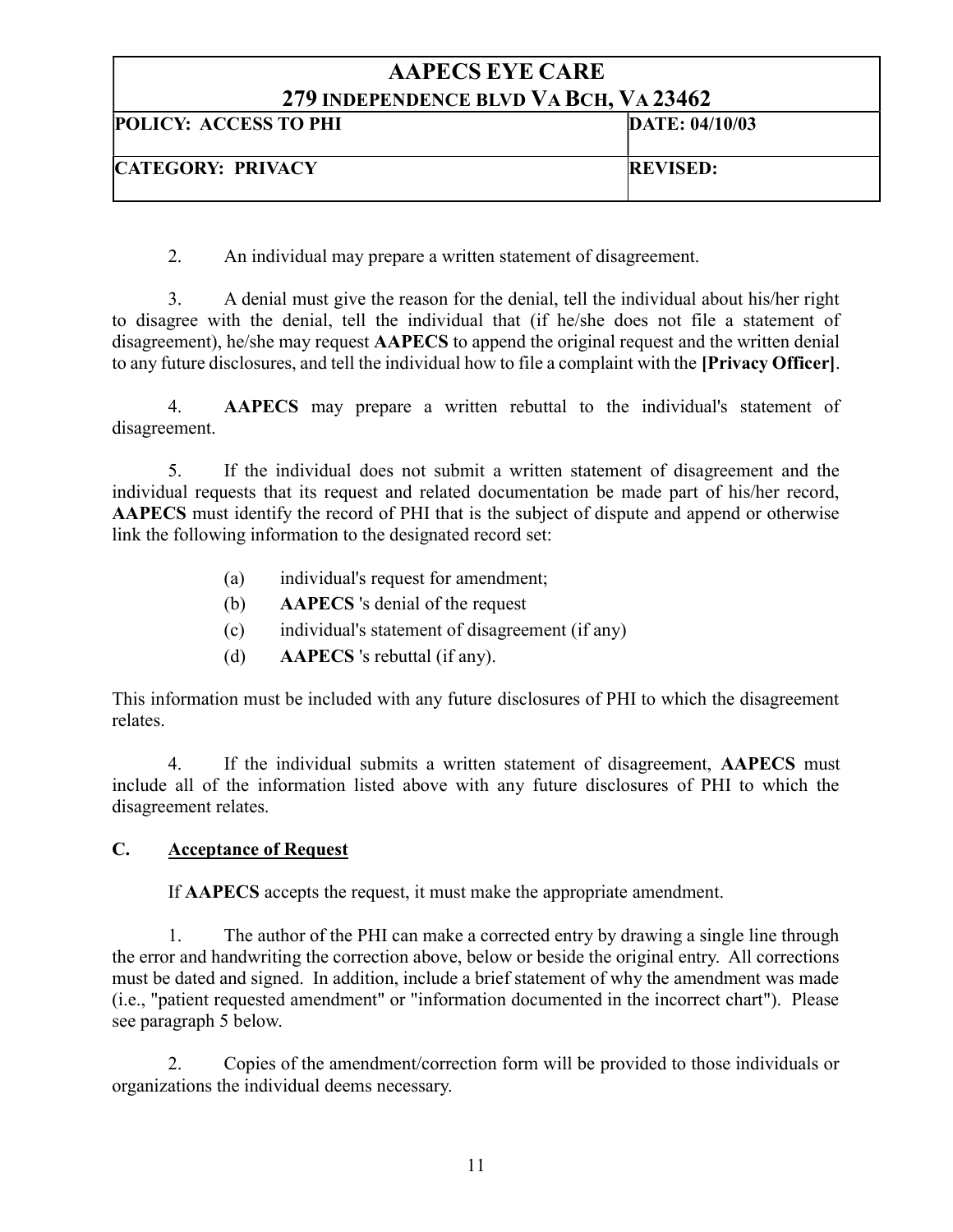| 217 поет екрексе бетр у Арси, у А <i>р</i> очо2 |                 |
|-------------------------------------------------|-----------------|
| <b>POLICY: ACCESS TO PHI</b>                    | DATE: 04/10/03  |
| <b>CATEGORY: PRIVACY</b>                        | <b>REVISED:</b> |

 3. Copies of the amendment/correction form will also be provided AAPECS's business associates or others who may rely on that information to the detriment of the individual.

 4. Disclosures will be documented for the purpose of accounting, with a notation indicating to whom the amendment/correction form was sent, the date, and the staff member processing the disclosure.

 5. In most instances, the request to modify the individual's PHI should be permanently attached or linked to the incorrect entry, and a physical change to the record should not be made.

## **EXAMPLES**

 1. A patient sends a written request for amendment, but does not provide any support for such request. You are not required to act on the request. You should inform the patient of your requirements for requesting an amendment.

 2. A patient requests that you amend PHI in your possession that was created by another physician. You learn from the patient that upon that physician's death she transferred her records to your office and you have been treating her since that time. You must treat the PHI as if you created it and agree to or deny the request for amendment according to the procedures listed above.

Sources: 45 C.F.R. § 164.526 65 Fed. Reg. 250 p. 82558-82559, 82736-82738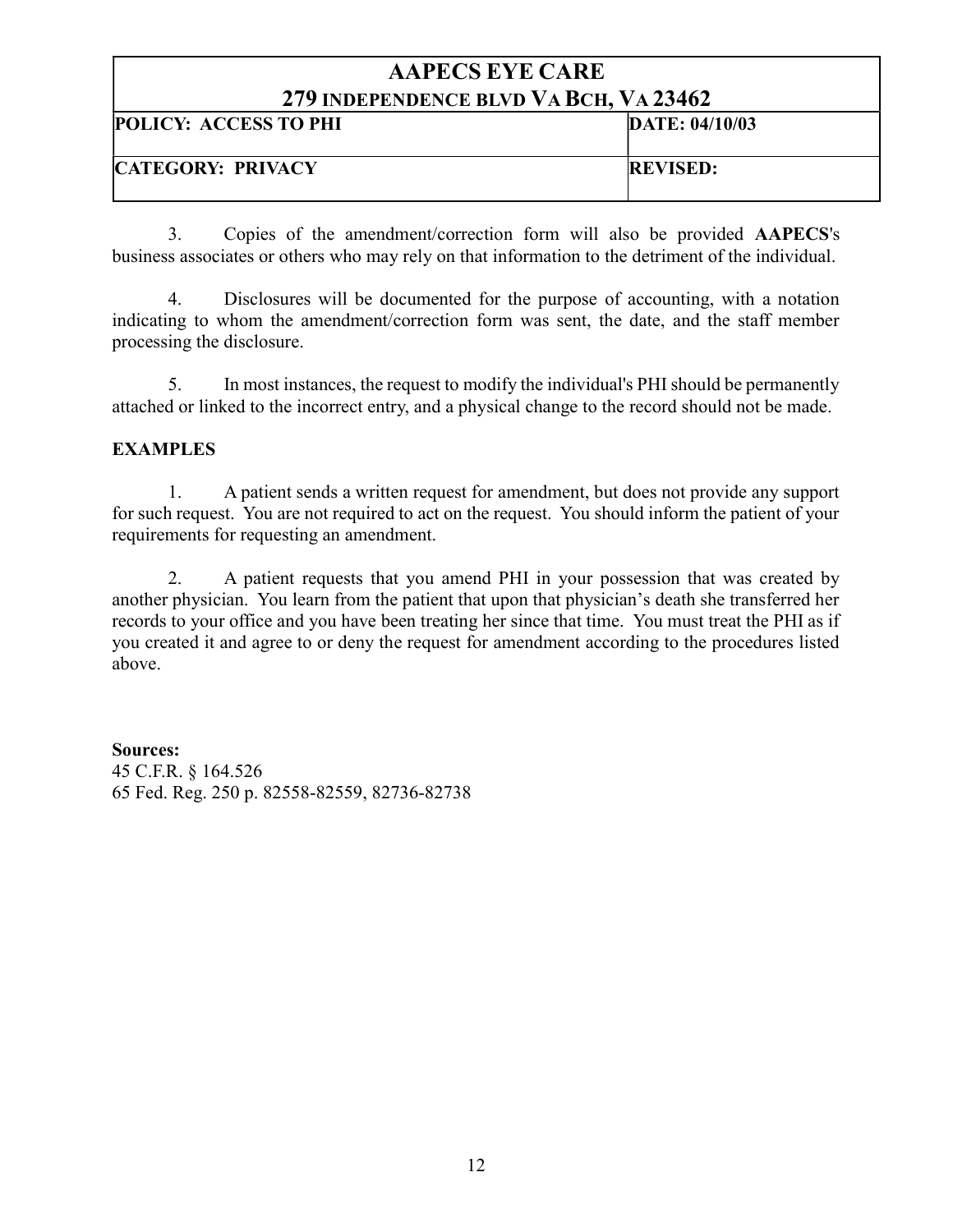| <b>POLICY: ACCESS TO PHI</b><br>DATE: 04/10/03 |  |
|------------------------------------------------|--|
|                                                |  |
| <b>CATEGORY: PRIVACY</b><br><b>REVISED:</b>    |  |

## **POLICY**

AAPECS will notify an individual or an individual's personal representative of the upcoming appointment. Appointment reminders must be made in a manner that reduces the risk of an unintentional disclosure of PHI.

#### PROCEDURE

#### A. Telephone Reminders

 Reminder calls are made to the individual or the individual's personal representative [the day before a scheduled appointment. These calls can be accomplished by printing out a list of scheduled appointments or via an on-screen review of such appointments.

 1. The person making telephone reminders should attempt to talk directly to the individual or the individual's personal representative concerning the individual's appointment time.

 2. A message may be left on the individual's messaging system or with another adult if the individual is not home. A reminder message should be limited to some or all of the following:

- (a) name of the individual;
- (b) appointment time and date;
- (c) AAPECS, physician name and telephone number;
- (d) referral is or is not needed;
- (e) co-pay is or is not required; or
- (f) reminder to bring all x-rays or other medical records.

 3. A message left with someone other than the individual or on an answering machine should be restricted as much as practically possible to protect the individual's PHI. However, leave as much information as is necessary for the appointment reminder.

#### B. Appointment Cards

 1. Appointment cards may be mailed to individuals as a reminder about an upcoming scheduled appointment.

2. If appointment cards are used, they will be mailed to the address given AAPECS by the individual upon registration or by another provider when service is rendered.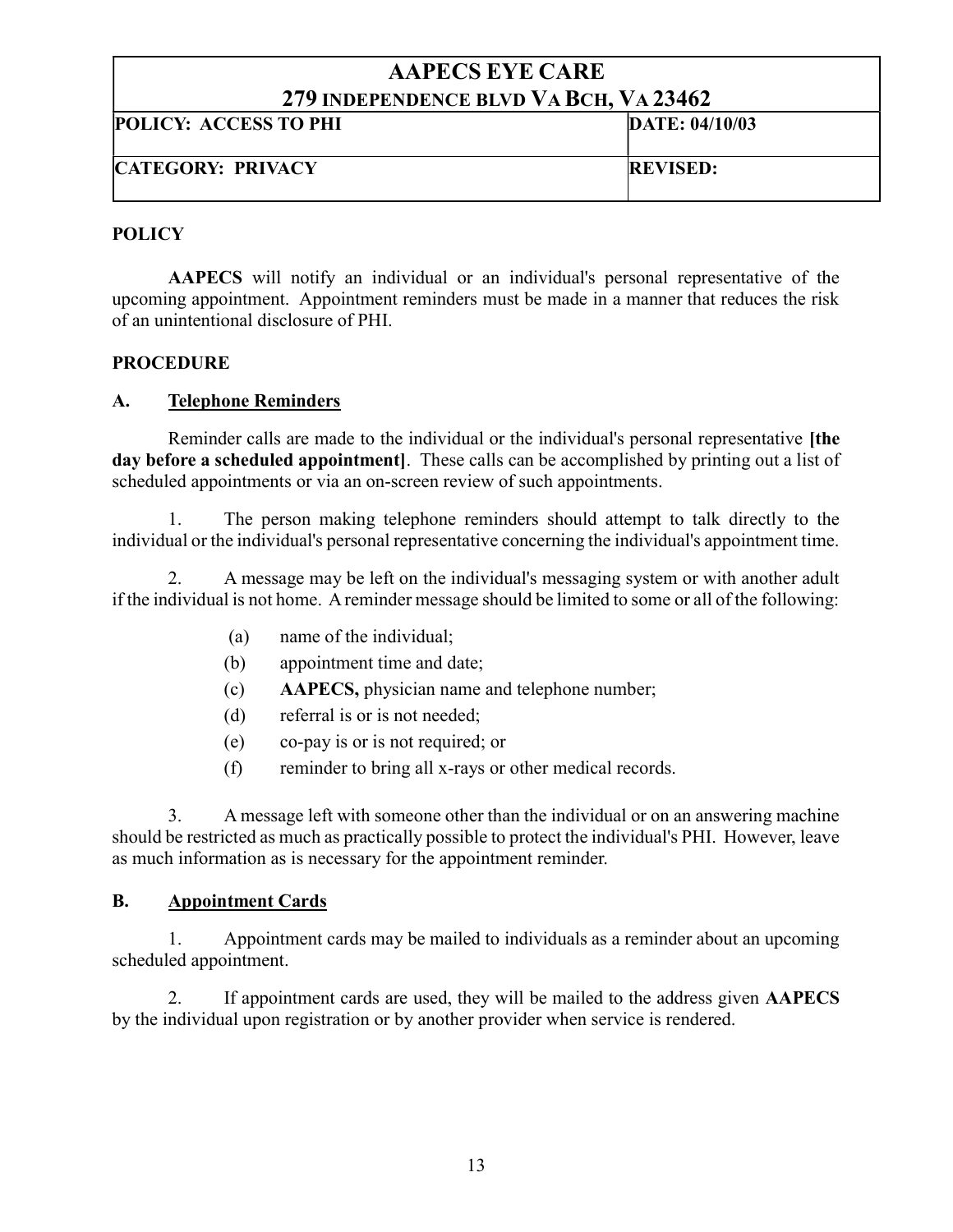| <b>POLICY: ACCESS TO PHI</b> | DATE: 04/10/03  |
|------------------------------|-----------------|
| <b>CATEGORY: PRIVACY</b>     | <b>REVISED:</b> |

#### **POLICY**

AAPECS has or may have relationships with persons or entities who perform or assist in the performance of (in a capacity other than that of an employee) certain functions or activities involving the use and disclosure of PHI. Each business associate must provided AAPECS with satisfactory assurances that it will appropriately safeguard PHI.

#### PROCEDURE

Every business associate must enter into an agreement substantially in the form that appears in the appendix. AAPECS may want to consider further clarifying the services that will be performed or provided, payment for such services and indemnification provisions AAPECS should consider having business associate agreements reviewed by counsel.

If AAPECS has a written agreement with a business associate that was entered into on or before October 15, 2002, and such agreement will not require renewal or modification before April 14, 2003, then AAPECS has until April 14, 2004 to enter into a business associate agreement. If AAPECS (i) has no written agreement, (ii) has an oral agreement, or (iii) entered into an agreement after October 15, 2002, then AAPECS must enter into a business associate agreement by April 14, 2003.

The entities/persons that provide the following services are business associates:

- 1. Legal
- 2. Actuarial
- 3. Accounting
- 4. Consulting
- 5. Data aggregation
- 6. Management
- 7. Administrative
- 8. Accreditation
- 9. Financial
- 10. Software
- 11. Transcription
- 12. Claims processing or administration
- 13. Data analysis, processing or administration
- 14. Utilization review
- 15. Quality assurance
- 16. Billing
- 17. Benefit management
- 18. Practice management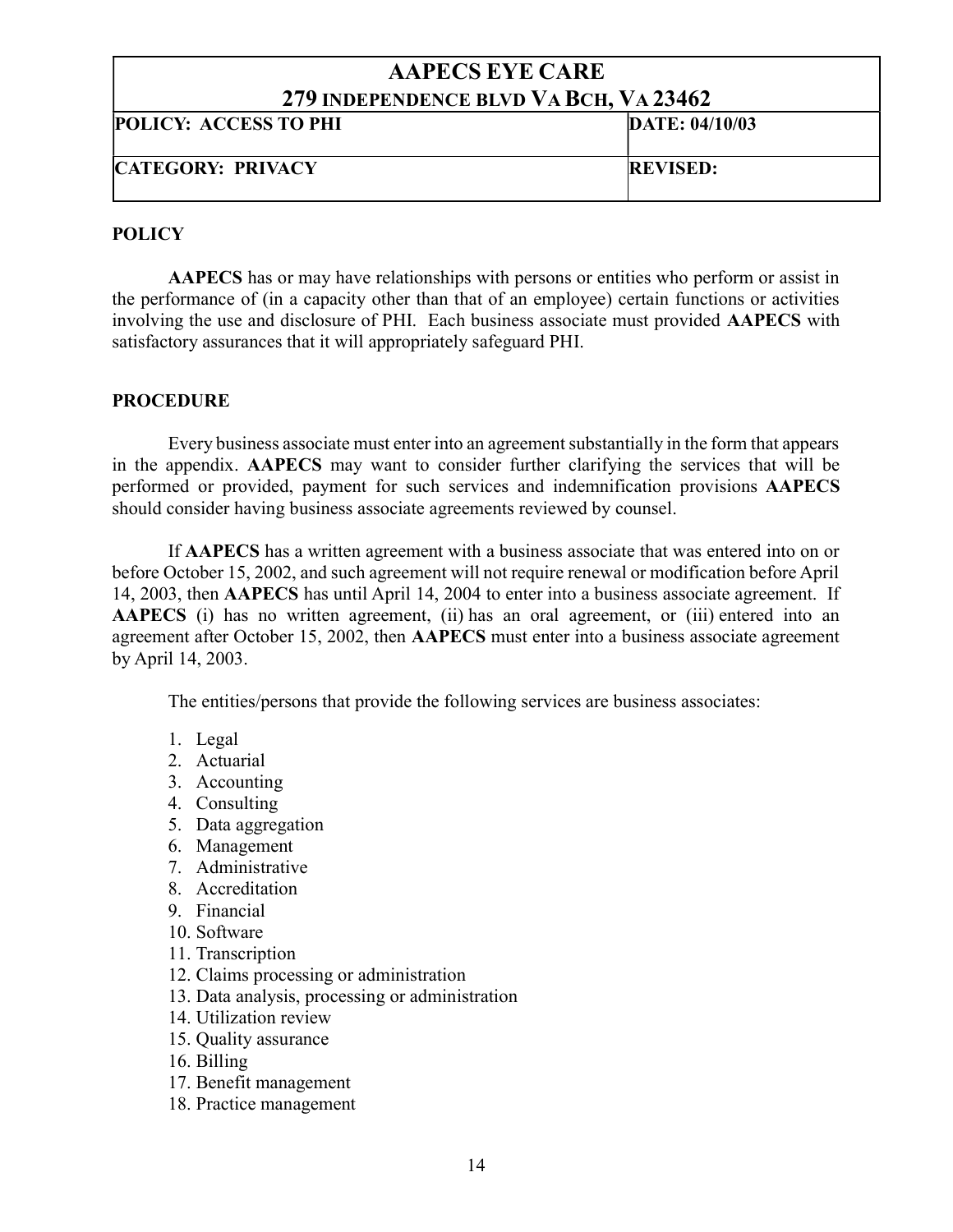## POLICY: ACCESS TO PHI DATE: 04/10/03 CATEGORY: PRIVACY REVISED:

19. Imaging

20. Reading films or other tests

21. Document reproduction

AAPECS should consider entering into confidentiality agreements with the entities/persons who are not business associates and provide the following services:

- 1. Laboratory couriers
- 2. Document shredding
- 3. Document storage
- 4. Janitorial services

A sample confidentiality agreement appears in the appendix.

## **EXAMPLES**

 1. You hire a collection agency to bill and collect all accounts receivable. The collection agency is a business associate and you must execute a business associate agreement with the collection agency.

 2. You are treating patient Smith for a knee replacement. The licensed physical therapist calls and needs information regarding patient Smith's history and surgery. You are free to talk to the therapist and no business associate agreement is needed because your discussion is related to patient Smith's treatment and coordination of care.

 3. You are sued by patient Smith for medical malpractice. Your attorney is a business associate and you must execute an business associate agreement with the attorney. You do not need authorization from patient Smith in order to give your attorney copies of patient Smith's medical records. If patient Smith requests that you provide copies of his medical records to his attorney, consider asking patient Smith to sign an authorization so you have written documentation of his request. If patient Smith's attorney requests records by subpoena, follow the necessary procedures for providing such records.

Sources: 45 C.F.R. § 164.103, 164.504 65 Fed. Reg. 250 p. 82503-82507, 82640-82645 67 Fed. Reg. 157 p. 53248-53254, 53262-53266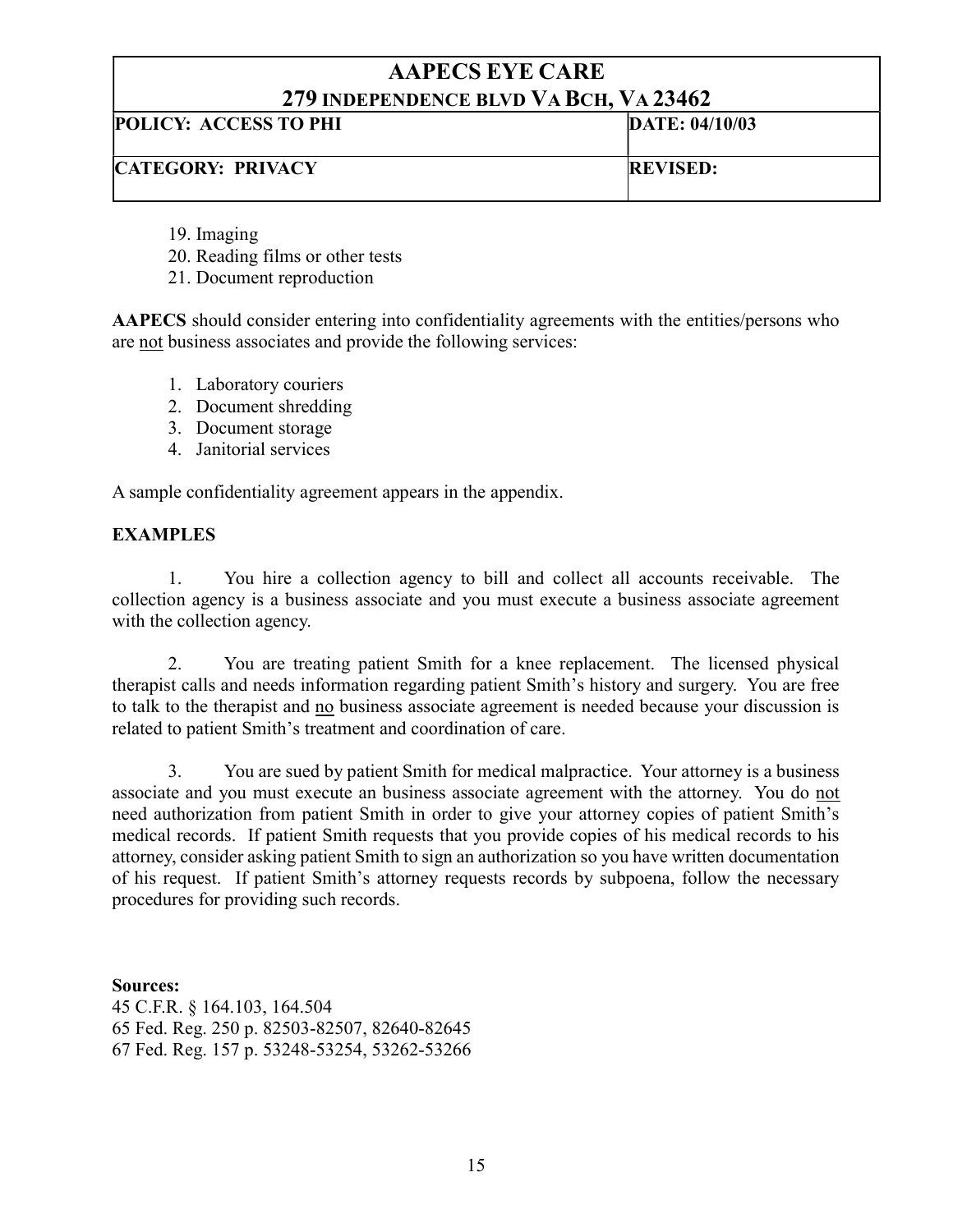## AAPECS EYE CARE 279 INDEPENDENCE BLVD VA BCH, VA 23462 POLICY: ACCESS TO PHI DATE: 04/10/03 CATEGORY: PRIVACY REVISED:

## **POLICY**

 The health record is the property of AAPECS and shall be maintained to serve the individual, the health care providers and AAPECS in accordance with legal, accrediting, and regulatory agency requirements. All health records and information, including but not limited to PHI, shall be regarded as confidential and available only to authorized users per Virginia and federal guidelines.

#### **PROCEDURE**

## A. Collection of PHI

 1. The types and amount of PHI gathered and recorded about an individual shall be limited to that information intended to be used for the care and treatment of that individual.

 2. All individuals engaged in the collection, handling, or dissemination of PHI shall be specifically informed of their responsibility to protect PHI and of the penalty for violation of this trust. Staff who feel they are inadequately trained or informed should address this issue with their supervisor or manager.

 3. The collection of any PHI about an individual, whether by interview, observation, or review of documents, shall be conducted in a setting, which provides reasonable privacy and protects the information from unauthorized disclosure.

## B. Storage of Health Records

 1. Access to the areas housing health records shall be limited to persons designated by the [Privacy Officer] to have a legitimate need to access the area.

 2. Health records should be kept in secure areas at all times when in use within the institution. If health records left unattended in areas accessible to unauthorized persons, precautions should be taken to minimize unauthorized disclosure. For example, records should be closed or turned face down.

 3. Health records which are to be stored permanently, must be kept in a secure off-site location. The off-site facility (or agent) maintaining the health records should sign a business associate agreement. AAPECS recognizes that self-storage units may not be the best alternative for maintaining PHI off-site.

AAPECS does not use self-storage units for its medical records.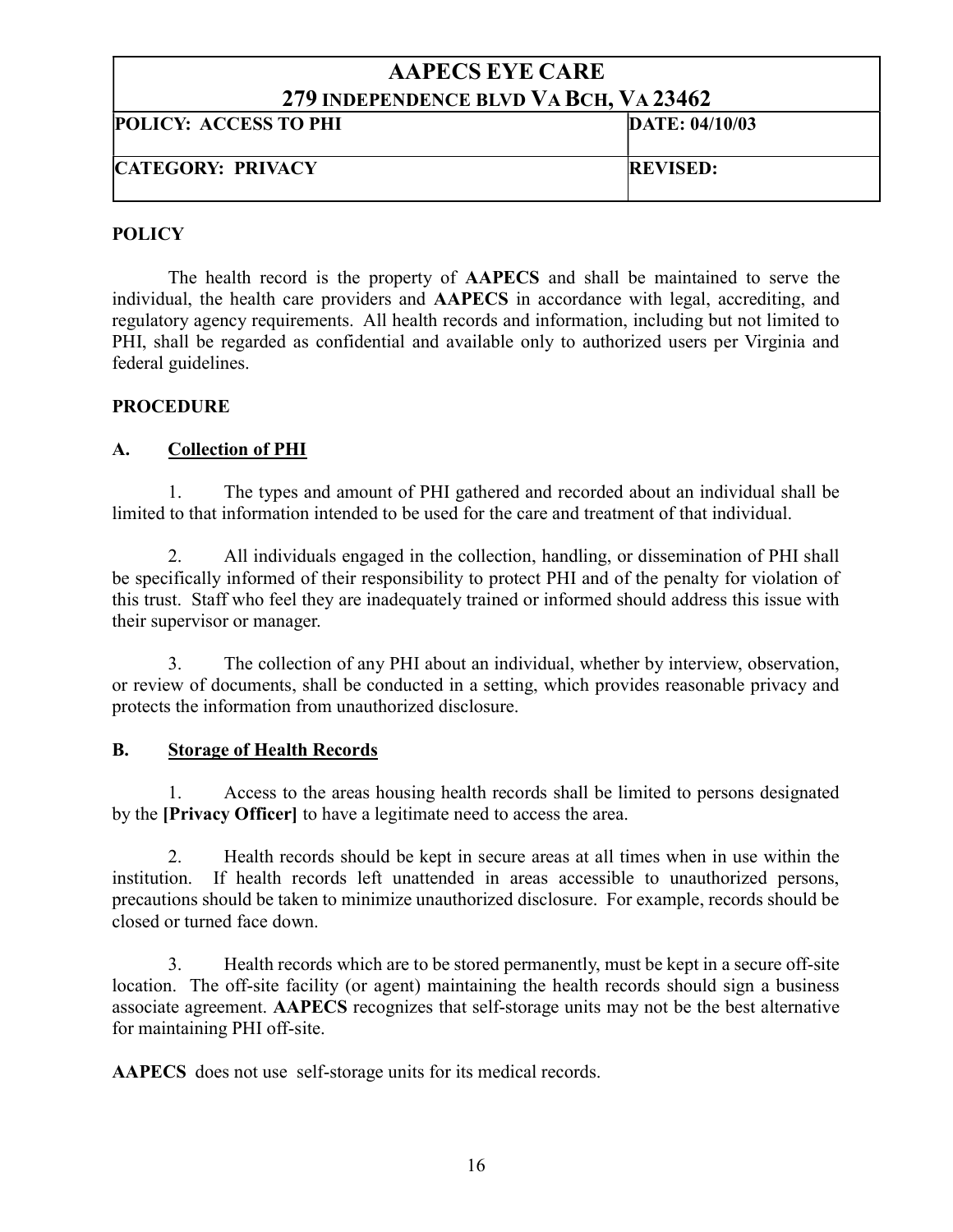| $\blacksquare$               |                 |
|------------------------------|-----------------|
| <b>POLICY: ACCESS TO PHI</b> | DATE: 04/10/03  |
| <b>CATEGORY: PRIVACY</b>     | <b>REVISED:</b> |
|                              |                 |

AAPECS acknowledges that:

 $\Box$  the self-storage units are locked and secure.

 $\Box$  it is impractical to move the records and/or change the current storage arrangement.

## C. Disposal of Health Records

AAPECS will contract with a disposal company for the proper destruction of health records. AAPECS must sign a business associate agreement (or a confidentiality agreement) with this disposal company. The disposal company should provide AAPECS with the proper certification to ensure that the health records have been destroyed.

 Employees who need to discard paper (that contains PHI) in AAPECS's office should shred such paper or place it in a secure location for future destruction.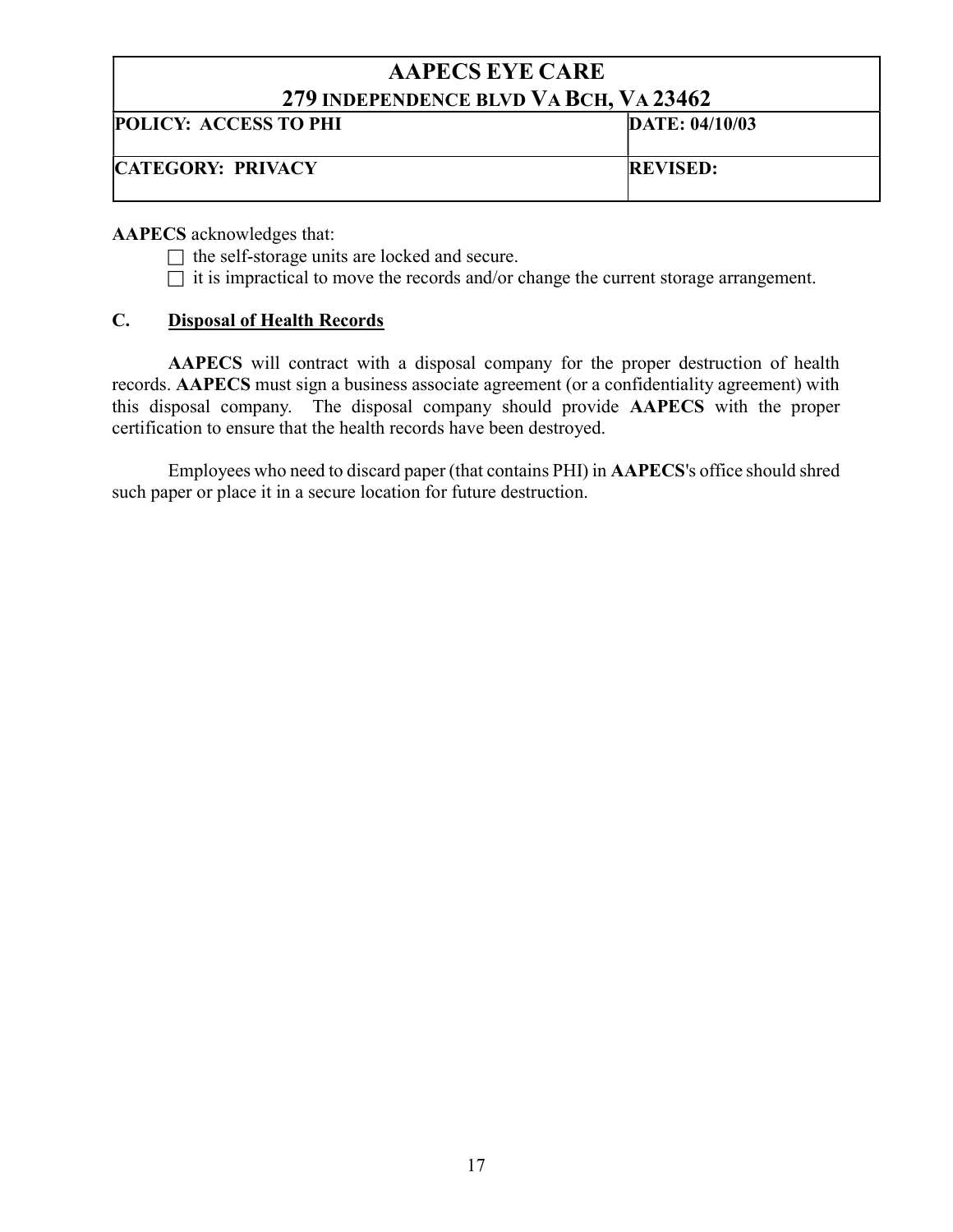| 217 препервосе ретр та рената 2019 год |                 |
|----------------------------------------|-----------------|
| <b>POLICY: ACCESS TO PHI</b>           | DATE: 04/10/03  |
| <b>CATEGORY: PRIVACY</b>               | <b>REVISED:</b> |

## **POLICY**

AAPECS provides individuals with a process to make complaints if they believe the confidentiality of their PHI has been breached. AAPECS will to address all complaints from individuals who believe the confidentiality of their PHI has been breached.

#### PROCEDURE

## A. Making a Complaint

1. All complaints regarding the privacy of PHI should be made in writing to:

| <b>AAPECS</b> | [Privacy Officer] |
|---------------|-------------------|
|               |                   |
| Tel:          |                   |

#### B. Investigation

- 1. Upon receiving the complaint, the [Privacy Officer] is to:
	- (a) document the complaint in the [complaint log/individual's file];
	- (b) document the date, time and name of person making the complaint;
	- (c) investigate the compliant;

 (d) document the resolution of the complaint in the [complaint log/individual's file]; and

 (e) communicate the outcome of the complaint with the individual filing the complaint.

2. Neither **AAPECS** nor any of its employees will intimidate or retaliate against an individual who exercises his/her right to file a complaint.

## C. Complaints to OCR

 An individual also has a right to complain to the Office of Civil Rights ("OCR"), the agency that will enforce the Privacy Rule.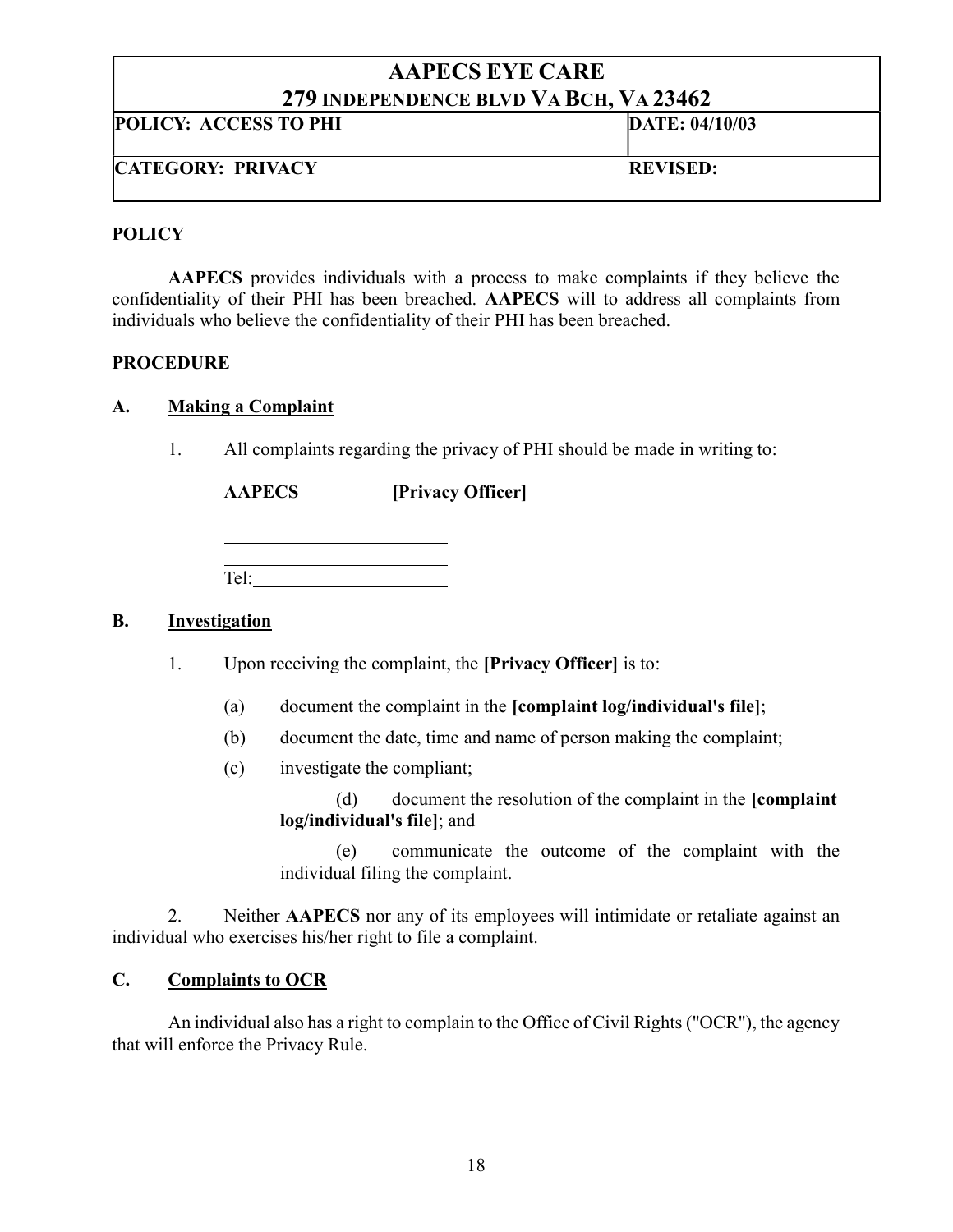| 217 пуреі екрексе реур у А рон, у А 29 то2 |                 |
|--------------------------------------------|-----------------|
| <b>POLICY: ACCESS TO PHI</b>               | DATE: 04/10/03  |
| <b>CATEGORY: PRIVACY</b>                   | <b>REVISED:</b> |

## Sources:

45 C.F.R. § 164.530 65 Fed. Reg. 250 p. 82562-82563, 82746, 82748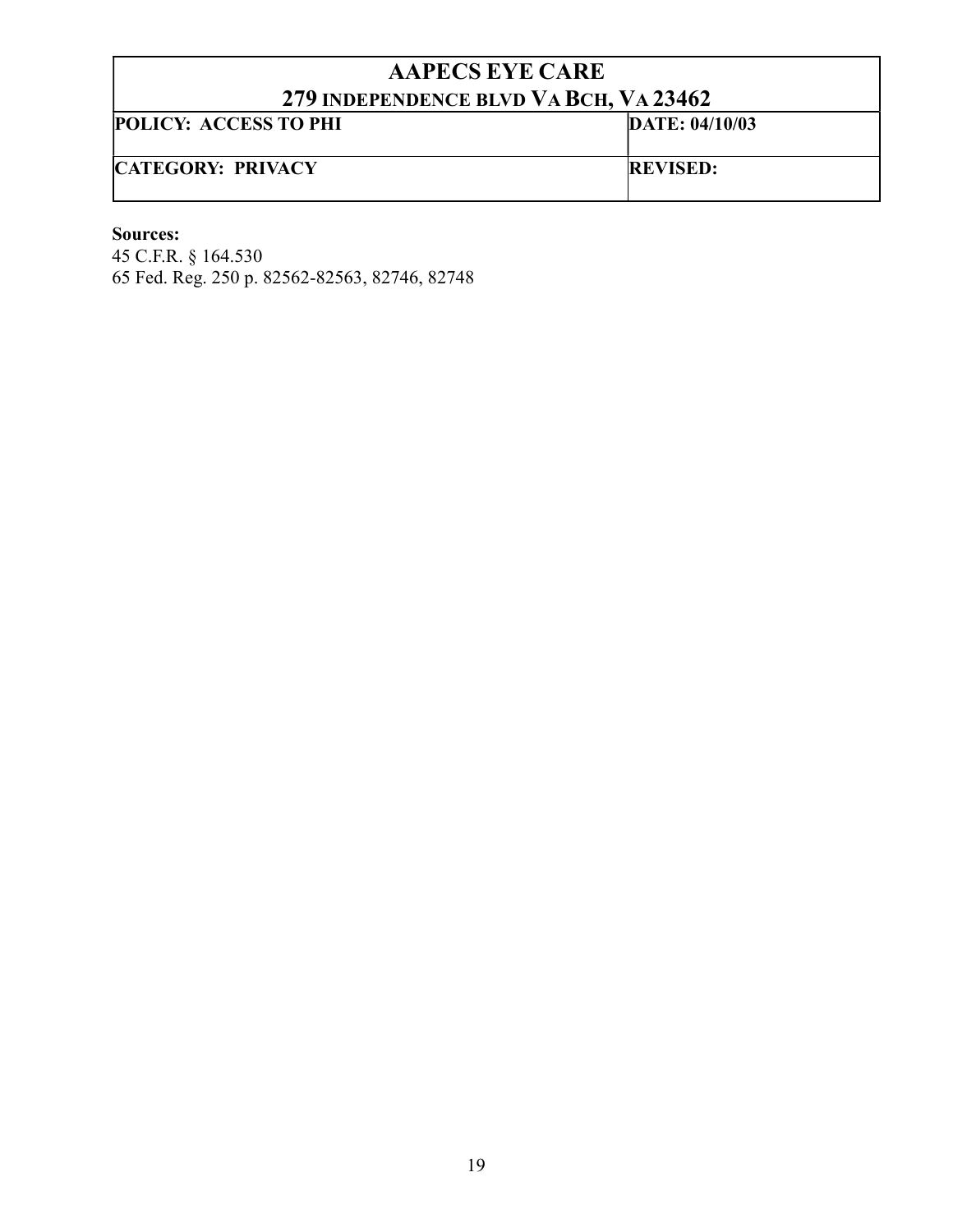|                              | $\blacksquare$ . Then endered better the periodic state in $\blacksquare$ |  |
|------------------------------|---------------------------------------------------------------------------|--|
| <b>POLICY: ACCESS TO PHI</b> | DATE: 04/10/03                                                            |  |
| <b>CATEGORY: PRIVACY</b>     | <b>REVISED:</b>                                                           |  |
|                              |                                                                           |  |

## **POLICY**

AAPECS will provide each individual with a notice that describes how AAPECS may use and disclose an individual's PHI, the individual's rights with respect to his/her PHI and AAPECS 's responsibilities with respect to PHI.

## PROCEDURE

## A. Dissemination of Notice

1. A Notice of Privacy Practices should be given to each individual upon his/her first visit to, or contact with, AAPECS after April 14, 2003. Every attempt should be made to have the individual acknowledge receipt of the Notice of Privacy Practices. The acknowledgement of receipt should be documented or maintained in the individual's medical record. If the individual refuses to acknowledge receipt, AAPECS must document the individual's refusal.

Note that if an individual calls the office and treatment is provided over the phone, then AAPECS must mail a Notice of Privacy Practices to the individual on the same day. If the individual calls to make an appointment, it is not necessary to mail the Notice of Privacy Practices because no medical services (i.e., treatment) have been delivered.

2. A Notice of Privacy Practices should be readily available to any individual desiring a copy.

3. The Notice of Privacy Practices must be posted [in the reception area].

4. The Notice of Privacy Practices must be posted on AAPECS 's web site, if AAPECS maintains a web site.

5. If after April 14, 2003, a individual's first contact/service delivery (i.e., treatment) with the physician is at a hospital, then the physician must provide the individual with a copy of AAPECS's Notice of Privacy Practices at the hospital or mail to the individual the Notice of Privacy Practices as soon as possible thereafter.

The following is the only exception to this rule: the physician, as a member of the medical staff at the hospital, may be asked (or required) to agree to participate in an organized health care arrangement ("OHCA") and provide a joint Notice of Privacy Practices to individuals he/she sees at the hospital. As part of an OHCA, the physician may rely on the Notice of Privacy Practices provided to the individual by the hospital. If the physician subsequently sees the individual in AAPECS's office, then AAPECS must provide the individual with a copy if its Notice of Privacy Practices at that time.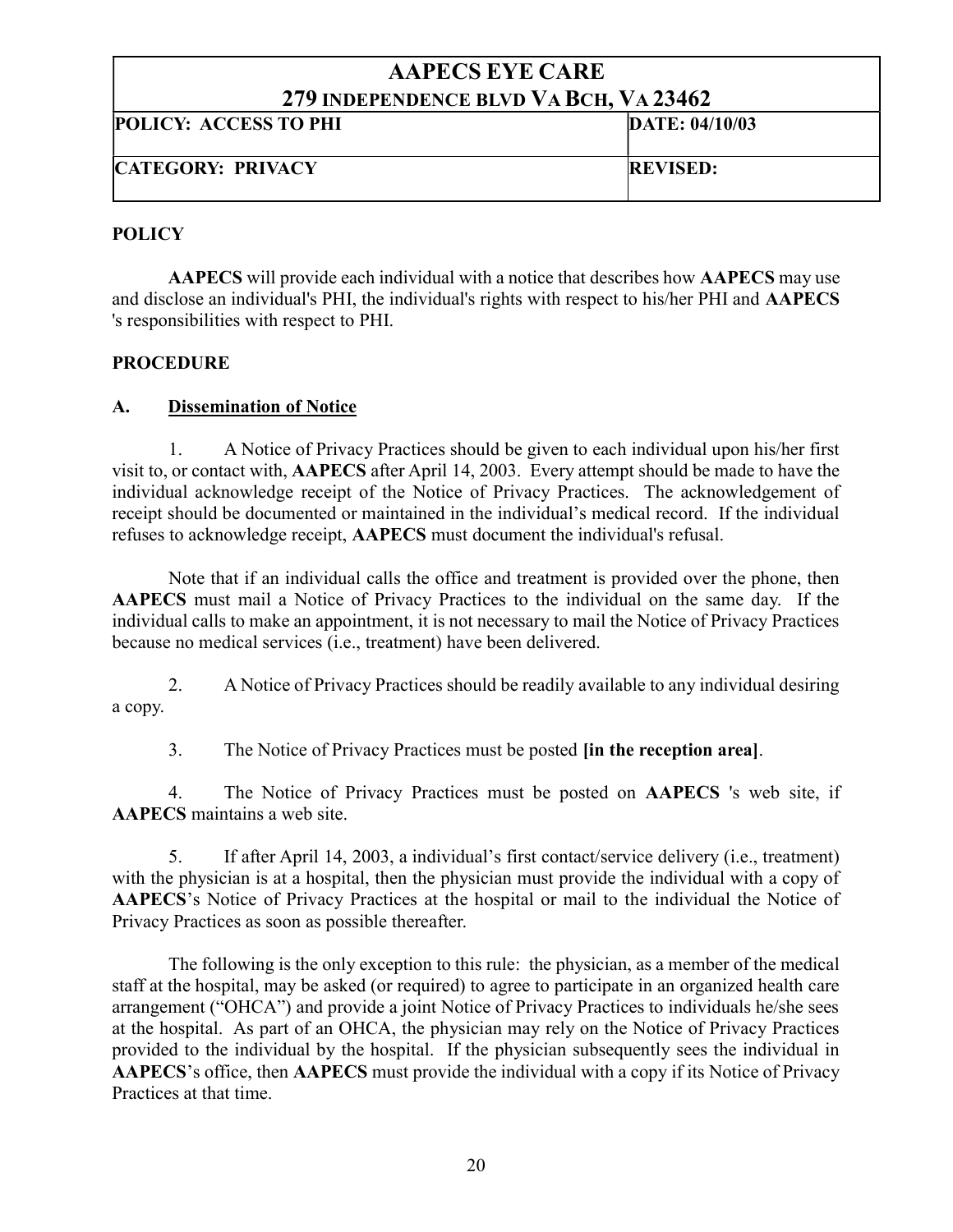| <b>POLICY: ACCESS TO PHI</b> | DATE: 04/10/03  |
|------------------------------|-----------------|
| <b>CATEGORY: PRIVACY</b>     | <b>REVISED:</b> |

## B. Revision of Notice

1. If the Notice of Privacy Practices is revised, all copies of the previous Notice should be discarded. The revised Notice must also be prominently displayed [in the reception area] and given to all individuals who have not yet received the Notice of Privacy Practices.

2. Individuals who previously received the Notice of Privacy Practices are entitled to receive a copy of the revised Notice of Privacy Practices upon request.

## EXAMPLE

 1. On April 15, 2003, a patient calls and wants to speak with his physician about treatment. Over the phone, the physician speaks with the patient about and/or prescribes treatment. On April 15, 2003, you must mail your Notice of Privacy Practices to the patient. Remember to ask the patient to return the acknowledgment. Document in the patient's chart the date you mailed the Notice of Privacy Practices (because the patient is not likely to return the acknowledgment).

 2. On May 1, 2003, you change something in your Notice of Privacy Practices. Give the new Notice of Privacy Practices to all patients who have contact with the office after that date. Patients who received the Notice of Privacy Practices prior to May 1, 2003 have the right to request a copy of the new Notice of Privacy Practices.

 3. A patient has an appointment on April 15, 2003. You give the patient the Notice of Privacy Practices and ask the patient to acknowledge receipt of the Notice of Privacy Practices. The patient refuses to acknowledge receipt. Document, in the patient's record, that you gave the patient the Notice of Privacy Practices and that the patient refused to acknowledge receipt. You may not refuse to treat the patient.

 4. Mom brings 3-year old Son in for treatment. Give the Notice of Privacy Practices to Mom and have Mom acknowledge receipt as the parent (personal representative) of 3-year old Son.

 5. Mom brings 3-year old Son and 15-year old Daughter in for treatment. Give Mom a Notice of Privacy Practices for each child and have Mom acknowledge receipt for each child. The acknowledgments should be placed in the appropriate records.

Sources: 45 C.F.R. § 164.520 65 Fed. Reg. 250 p. 82547-82552, 82720-82726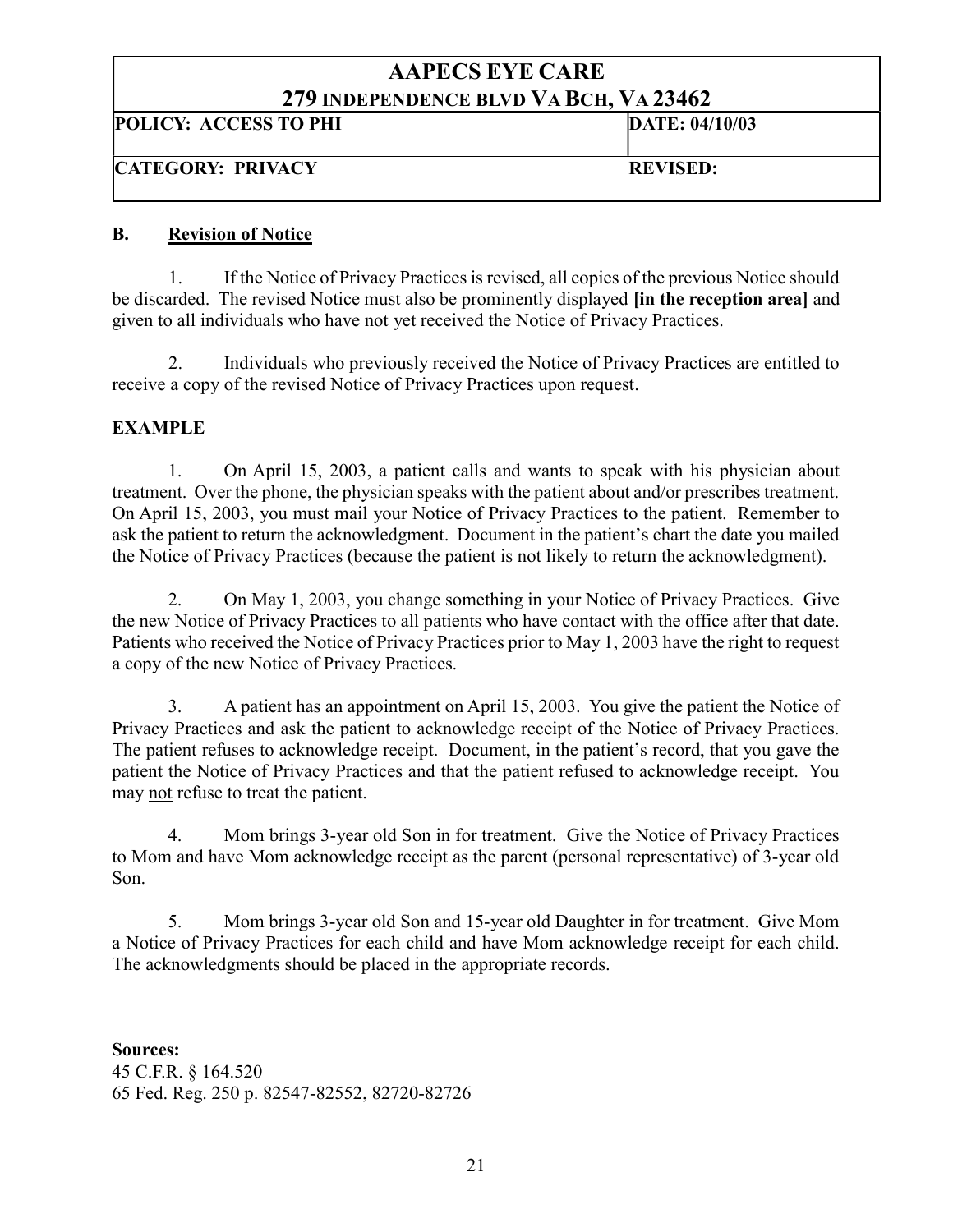| <b>AAPECS EYE CARE</b>                 |                 |
|----------------------------------------|-----------------|
| 279 INDEPENDENCE BLVD VA BCH, VA 23462 |                 |
| POLICY: ACCESS TO PHI                  | DATE: 04/10/03  |
| <b>CATEGORY: PRIVACY</b>               | <b>REVISED:</b> |

67 Fed. Reg. 157 p. 53238-53243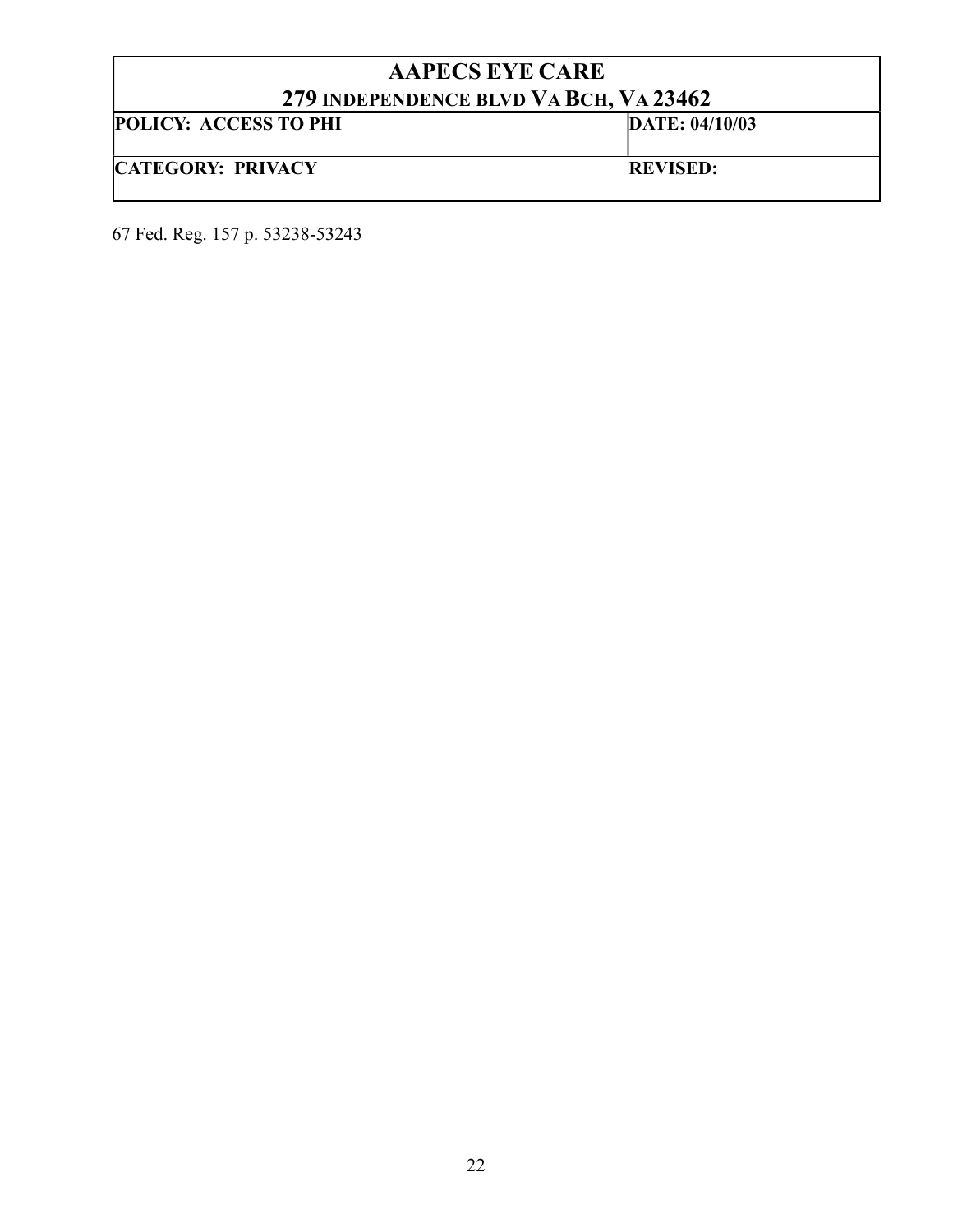| <b>POLICY: ACCESS TO PHI</b> | DATE: 04/10/03  |
|------------------------------|-----------------|
| <b>CATEGORY: PRIVACY</b>     | <b>REVISED:</b> |

## **POLICY**

AAPECS will recognize an individual's personal representative as the individual with respect to uses and disclosures of the individual's PHI.

## PROCEDURE

## A. Personal Representatives.

 1. Verify the identity of an individual's personal representative. Include any documentation in the individual's medical record.

 2. A personal representative has the authority to act on behalf of the individual who is an unemancipated minor.

 3. AAPECS may refuse to accept a person as a personal representative of an individual if it believes the individual has been or may be subjected to domestic violence, abuse or neglect, or the individual's life could be endangered by the person identified as the individual's personal representative.

 4. AAPECS may exercise professional judgment and decide that it is not in the best interest of the individual to accept the person identified as the individual's personal representative should there be a threat of violence, abuse, neglect or endangerment of life.

## B. Minors.

 1. Generally, uses and disclosures of PHI about a minor to his/her parent, guardian or personal representative are governed by applicable State law. AAPECS may disclose PHI about a minor if Virginia law permits or requires such disclosure. AAPECS may not disclose PHI about a minor if Virginia law prohibits such disclosure.

 2. A parent, guardian or personal representative may have access to PHI, including HIV test results, about the minor under Virginia law.

 3. Unemancipated minor can override any decisions made by a parent, guardian or other person acting in loco parentis if he/she consents to the healthcare service. Document the decisions regarding consent to healthcare services provided to the unemancipated minor and the person(s) responsible for the decisions. If AAPECS has further questions, it should seek the advice of legal counsel.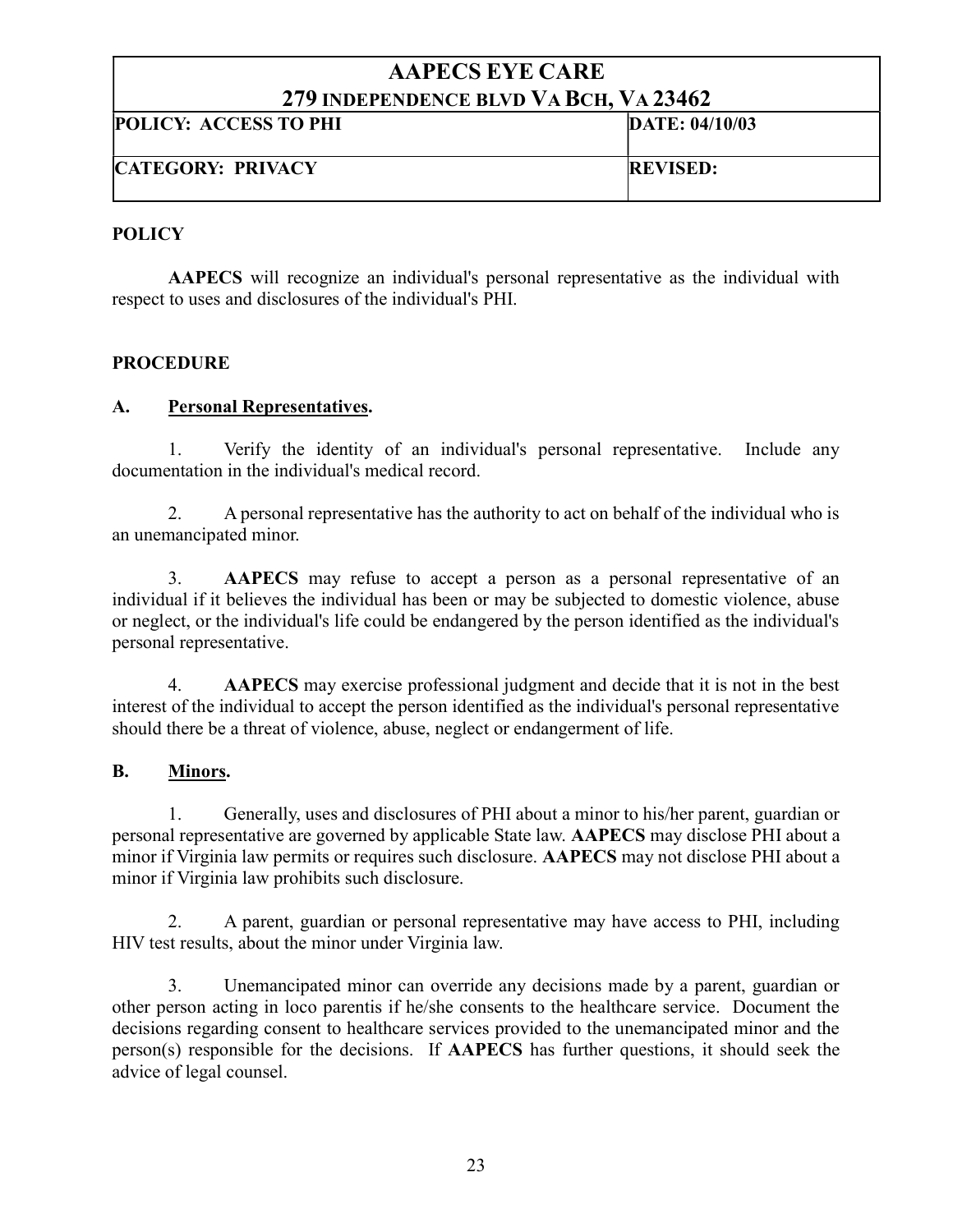| <i>LIJ</i> INDEI ENDENÇE DEVD VA DÇII, VA ZJTVZ |                 |
|-------------------------------------------------|-----------------|
| <b>POLICY: ACCESS TO PHI</b>                    | DATE: 04/10/03  |
| <b>CATEGORY: PRIVACY</b>                        | <b>REVISED:</b> |

 4. Minors are considered adults for authorizing release of PHI related to medical or health services:

> (a) To determine the presence of or to treat venereal disease or any infectious or contagious disease that the State Board of Health requires to be reported; or

> (b) Required in case of birth control, pregnancy or family planning except for the purposes of sexual sterilization.

#### Sources:

45 C.F.R. § 164.502(g) 65 Fed. Reg. 250 p. 82500-82501, 82633-82635 67 Fed. Reg. 157, p. 53199-53203 Va. Code Ann. § 20-124.6 Va. Code Ann. § 32.1-36.1 Va. Code Ann. § 32.1-127.1:03 Va. Code Ann. § 54.1-2969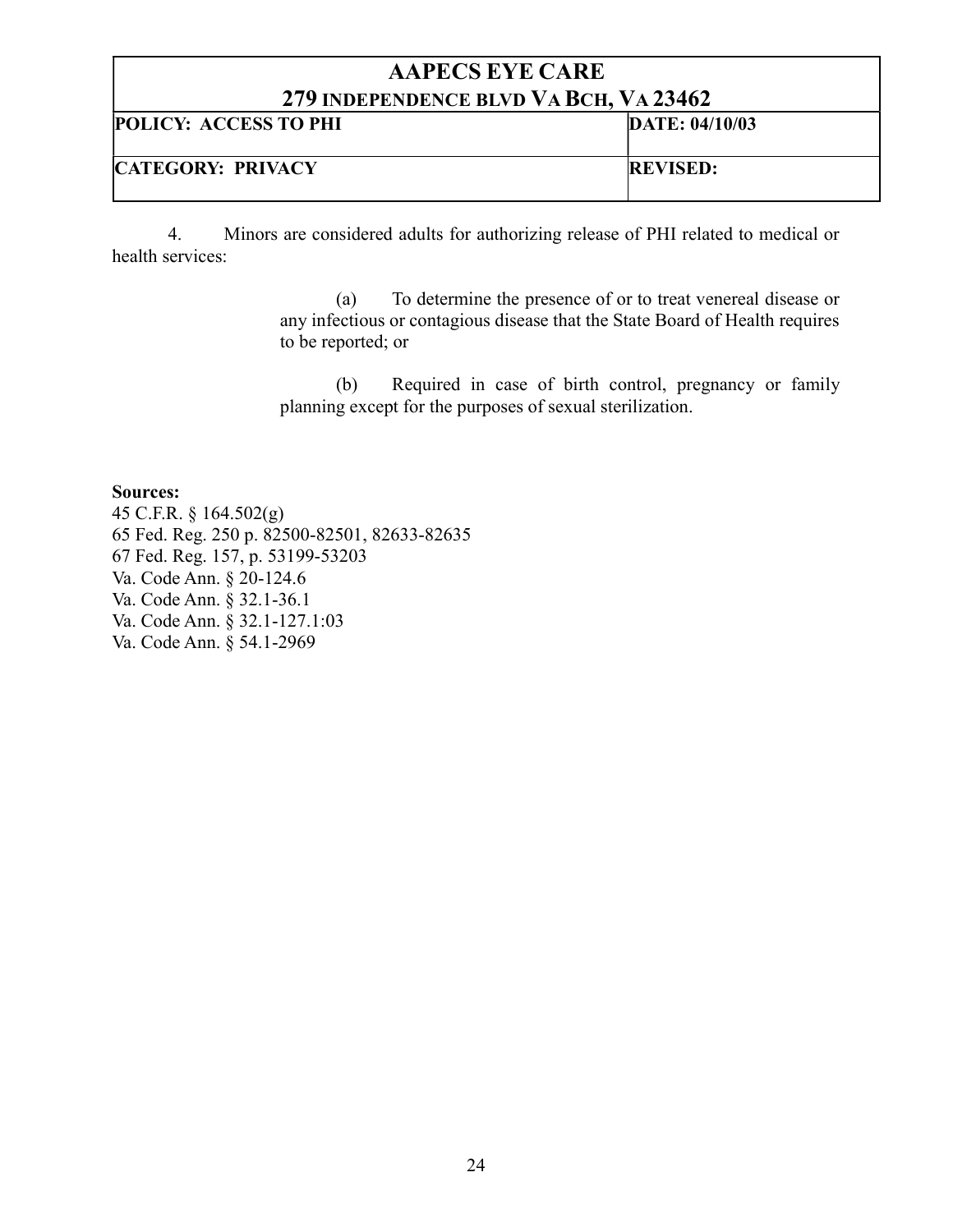| <i>LIJ</i> INDEI ENDENCE BLVD-VA DCII, VA 2070Z |                 |
|-------------------------------------------------|-----------------|
| <b>POLICY: ACCESS TO PHI</b>                    | DATE: 04/10/03  |
| <b>CATEGORY: PRIVACY</b>                        | <b>REVISED:</b> |

## **POLICY**

AAPECS will designate one person to serve as its [Privacy Officer].

## RESPONSIBILITIES

The [Privacy Officer] is responsible for:

- Educating staff
- Developing and implementing all policies and procedures effecting PHI in accordance with HIPAA regulations
- Documenting, investigating and responding to all complaints made by individuals with respect to their PHI
- Sanctioning employees who violate AAPECS 's privacy policy and procedures
- **+** Training.

Sources: 45 C.F.R. § 164.530 65 Fed. Reg. 250 p. 82561, 82744-82745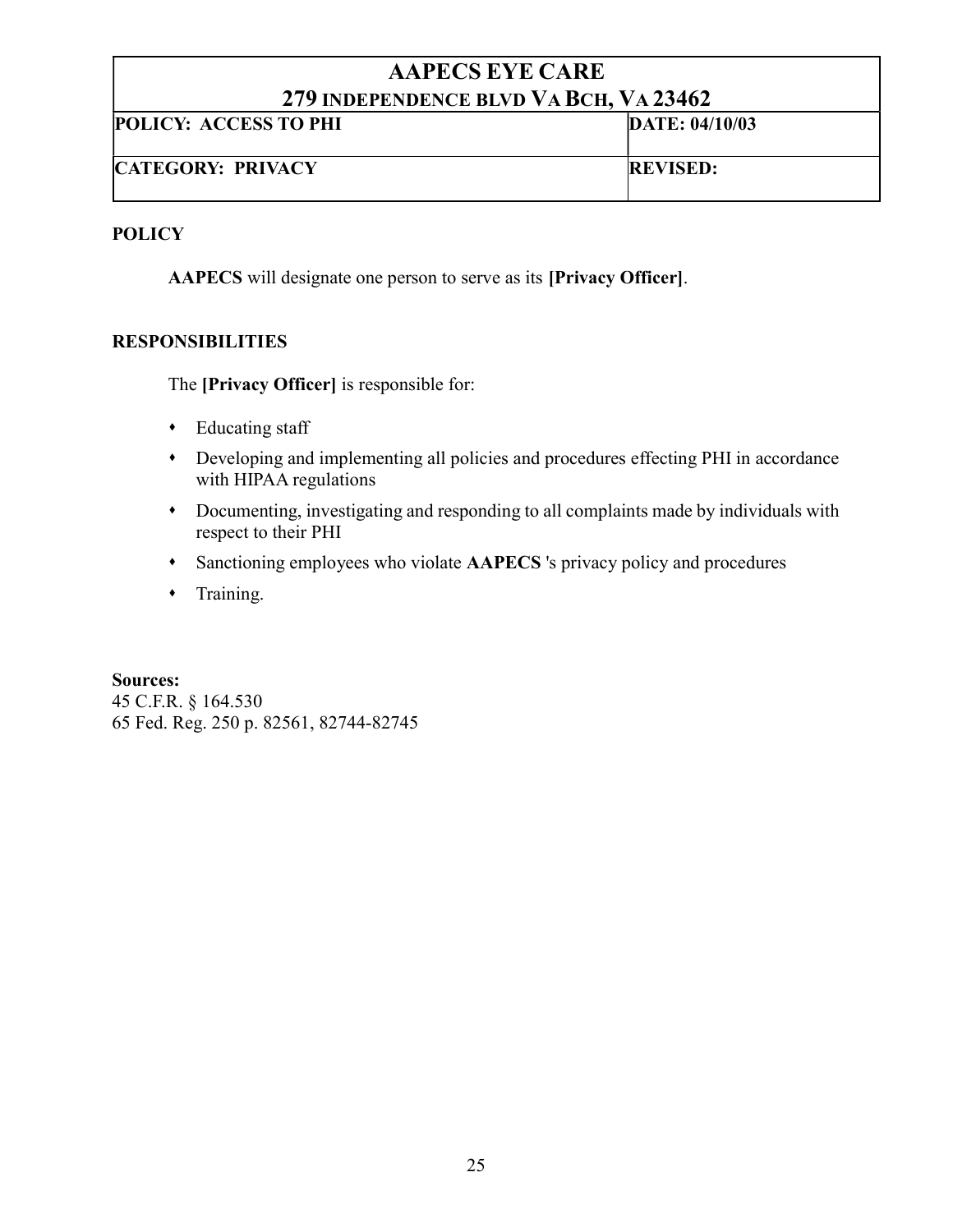## AAPECS EYE CARE 279 INDEPENDENCE BLVD VA BCH, VA 23462 POLICY: ACCESS TO PHI DATE: 04/10/03 CATEGORY: PRIVACY REVISED:

## **POLICY**

AAPECS recognizes the sensitivity of psychotherapy notes and the additional protection afforded to such notes under the Privacy Rule.

## PROCEDURE

## A. Definition.

 Psychotherapy notes are notes recorded (in any medium) by a health care provider who is a mental health professional documenting or analyzing the contents of conversation during a private counseling session or a group, joint or family counseling session and that are separated from the rest of the individual's medical record. Psychotherapy notes capture the provider's impressions about the patient, contain details of the conversation considered inappropriate for the medical record and are used by the provider for future sessions.

## B. Disclosure of Psychotherapy Notes.

 1. If AAPECS is not the originator of the psychotherapy notes, AAPECS should direct the individual or requesting party seeking disclosure to the originator of the psychotherapy notes.

 2. Generally, AAPECS may not use or disclose psychotherapy notes without a valid authorization from the individual.

 3. AAPECS may use and disclose psychotherapy notes, without obtaining individual authorization, to carry out its own limited treatment, payment or health care operations as follows: (a) use by the originator of the notes for treatment, (b) use or disclosure for AAPECS 's own training programs for its mental health professionals, students, and trainees, and (c) use or disclosure by AAPECS to defend itself in a legal action or other proceeding brought by the individual.

#### Sources: 45 C.F.R. §§ 164.501, 164.508(a)(2) 65 Fed. Reg. 250 p. 82497, 82514-82515, 82652-82654 67 Fed. Reg. 157, p. 53220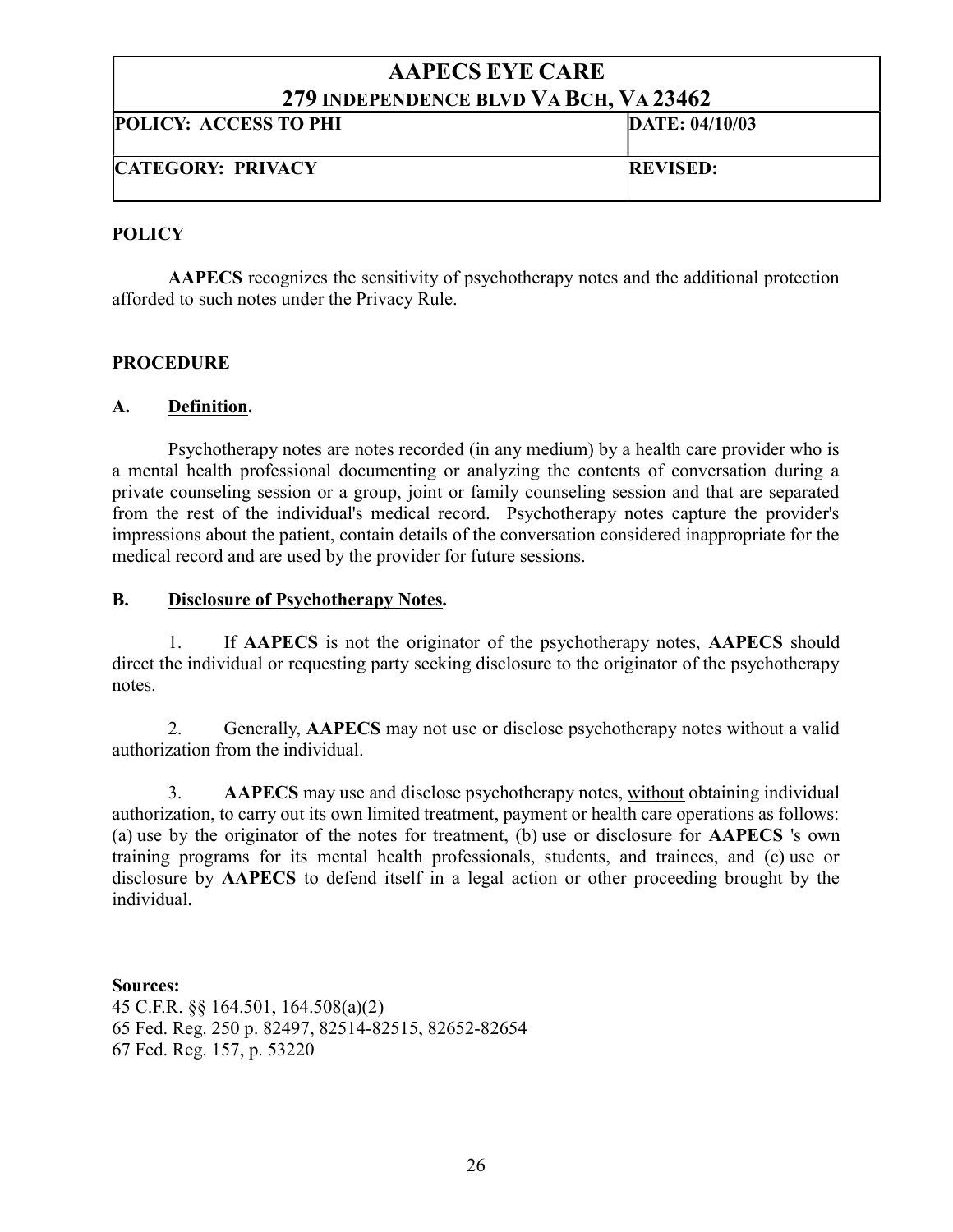| <b>POLICY: ACCESS TO PHI</b> | DATE: 04/10/03  |
|------------------------------|-----------------|
| <b>CATEGORY: PRIVACY</b>     | <b>REVISED:</b> |

## **POLICY**

AAPECS will apply reasonable administrative, technical and physical safeguards to protect the privacy of PHI, and will reasonably safeguard PHI to limit incidental uses or disclosures following an otherwise permitted or required use or disclosure.

## PROCEDURE

The following procedures must be used to protect PHI:

1. Reasonable efforts will be taken to protect PHI when medical records are in use or are in storage.

2. As necessary to facilitate care, medical records of individuals may be stored in the nurses station or in the intake area. Reasonable safeguards will be taken to ensure the protection of PHI. Employees are permitted access to these medical records to the extent required to perform their duties.

3. Persons with permission to access limited portions of an individual's medical record are to be provided access only to the specific information.

4. Persons without permission to access an individual's medical record are not provided access to the record.

5. Records not in use in the clinical area will stored in the medical records area. Clinical, administrative and billing employees may have access to medical records to the extent required to perform their duties.

6. Electronic/computerized records of any individual can only be accessed by those persons with permission to do so.

Sources: 45 C.F.R. § 164.530(c) 65 Fed. Reg. 250 p. 82561-82562, 82745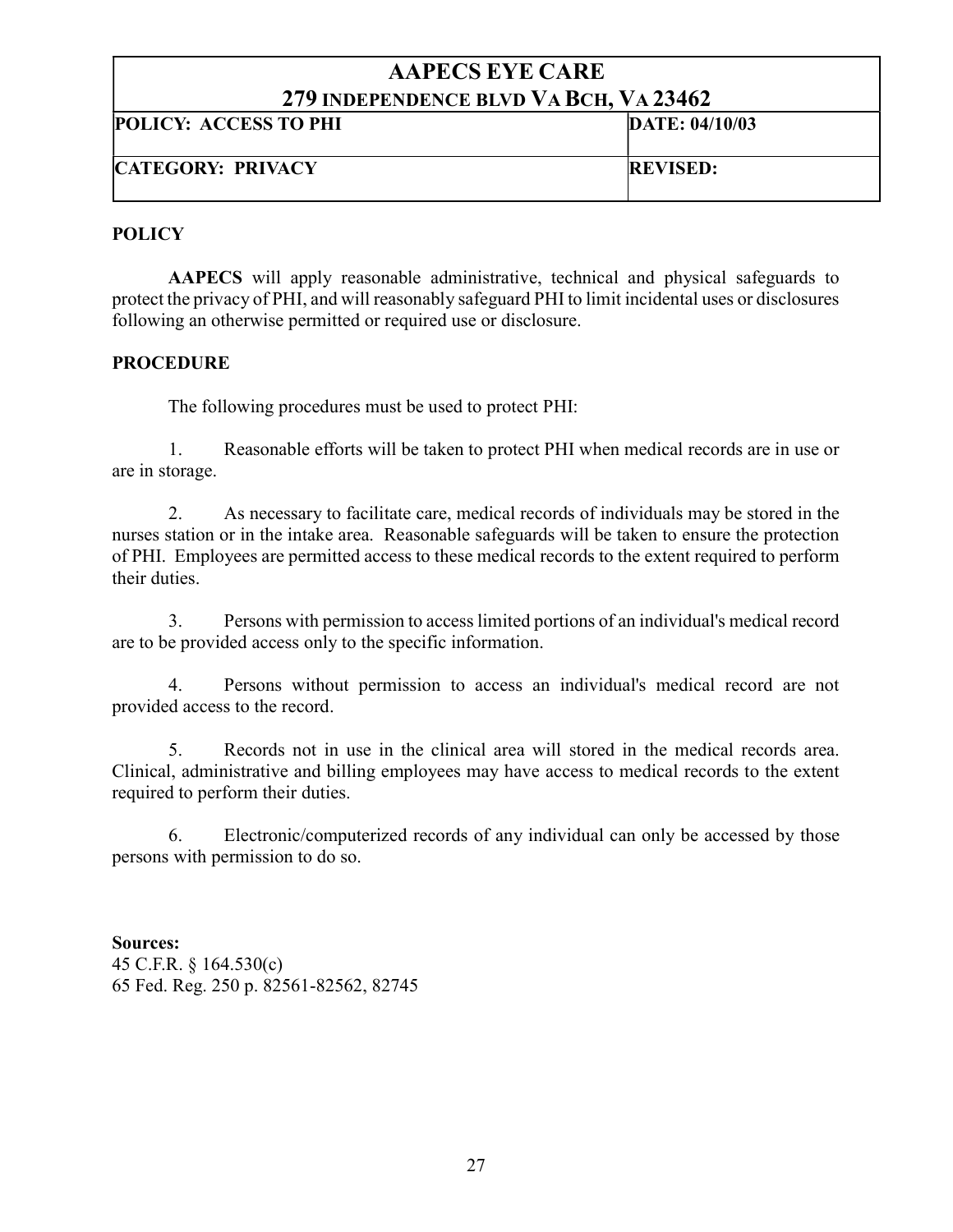| <i>ETT</i> hydelendence devd y a dch, y a 20402 |                 |
|-------------------------------------------------|-----------------|
| <b>POLICY: ACCESS TO PHI</b>                    | DATE: 04/10/03  |
| <b>CATEGORY: PRIVACY</b>                        | <b>REVISED:</b> |

#### **POLICY**

AAPECS will sanction employees failing to comply with its policies and procedures regarding PHI, as well as federal regulations.

#### PROCEDURE

 1. Employees must report to the [Privacy Officer] any use or disclosure of PHI which they believe violates the privacy of the PHI.

 2. The Privacy Officer must investigate the report. The Privacy Officer must document:

- (a) Name of employee
- (b) Degree of violation
- (c) Location of violation
- (d) Date and time of violation
- (e) Disciplinary action provided.

A copy of all documentation must be placed in the employee's file.

- 3. The discipline will be determined according to:
	- (a) The severity of the violation
	- (b) If the violation was intentional or unintentional
	- (c) If the violation indicates a pattern or practice of improper use or release of PHI.
- 4. The following disciplinary actions may be taken:
	- (a) Counseling
	- (b) Education
	- (c) Written/verbal reprimand
	- (d) Termination.

Sources:

45 C.F.R. §164.530(e) 65 Fed. Reg. 250 p. 82562, 82747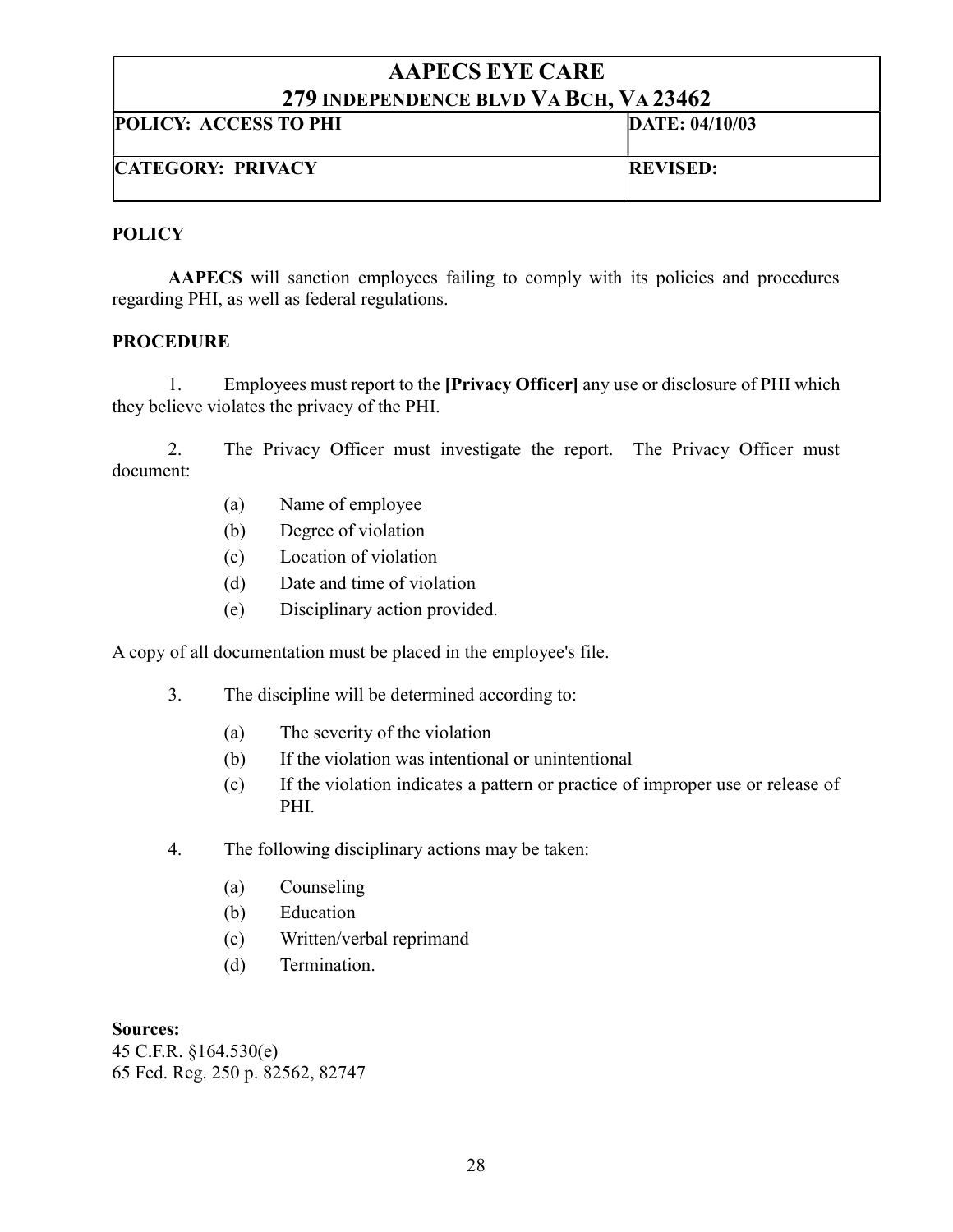| <i>ETT</i> hydelendence devd y a dch, y a 20402 |                 |
|-------------------------------------------------|-----------------|
| <b>POLICY: ACCESS TO PHI</b>                    | DATE: 04/10/03  |
| <b>CATEGORY: PRIVACY</b>                        | <b>REVISED:</b> |

#### **POLICY**

AAPECS must train all employees on its policies and procedures relating to PHI and document that training was received.

#### **PROCEDURE**

 1. The training must be appropriate for each employee to carry out his or her healthcare function.

 2. All existing staff must be trained on the policies and procedures regarding PHI prior to April 14, 2003.

 3 All future staff shall be trained during orientation, or as soon as practicably possible, on the policies and procedures regarding PHI.

 4. The date and name of each employee who received training must be documented by the Privacy Officer.

 5. Whenever a material change occurs to AAPECS 's policies and procedures, training will be provided within a reasonable period of time after such changes are effective to those employees whose job functions are affected.

Sources: 45 C.F.R. §164.530(b) 65 Fed. Reg. 250 p. 82561, 82745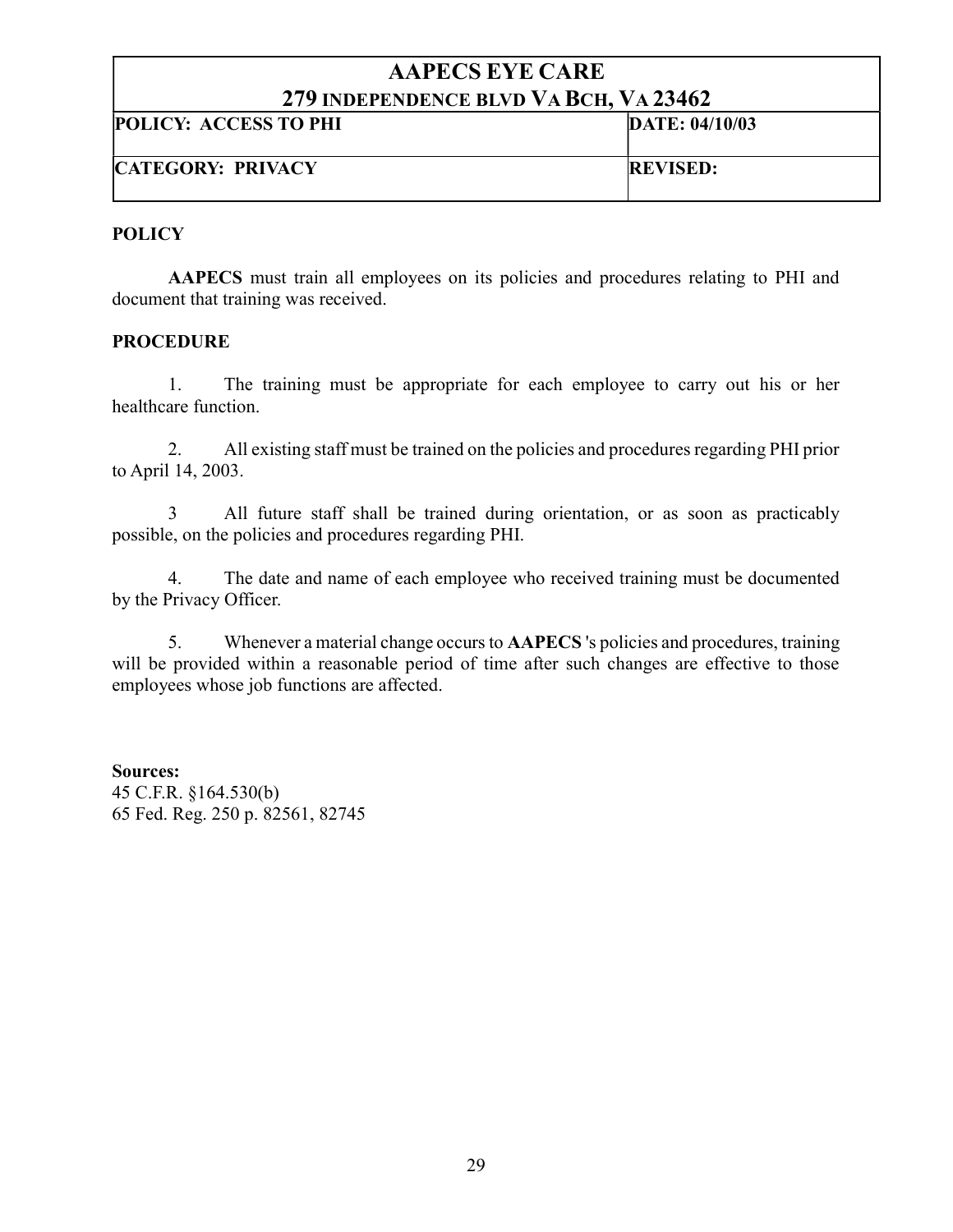| <i>LIJ</i> INDEFENDENCE BLVD VA DCH, VA 23402 |                 |
|-----------------------------------------------|-----------------|
| <b>POLICY: ACCESS TO PHI</b>                  | DATE: 04/10/03  |
| <b>CATEGORY: PRIVACY</b>                      | <b>REVISED:</b> |

#### **POLICY**

AAPECS will attempt to verify the identity of any person requesting access to an individual's PHI.

#### **PROCEDURE**

1. Employees must request identification from any person requesting PHI about an individual if the identity or the authority of the requestor is not known to the employee.

2. Employees must obtain any documentation, statements or representations from the person requesting PHI about an individual. The documentation, statements or representations can be either verbal or written, however, employees should attempt to obtain written verification in all cases.

3. Employees may rely on the following as verification of identity when the disclosure of PHI is being requested by a public official:

(a) If the request is made in person, the person provides an ID badge, official credentials or other proof of status.

(b) If the request is in writing, the letter is written on the appropriate government letterhead.

(c) If the request is made by another person on behalf of a public official, a written statement on appropriate letterhead or other evidence or documentation such as a contract for services, memo or purchase order that establishes that the person is acting on behalf of the public official.

(d) An oral statement of legal authority if a written statement would be impractical.

(e) A request made in the form of a warrant, subpoena (which may be issued by either an attorney or the court), order or other legal process issued by a grand jury or other judicial body.

Sources: 45 C.F.R. §164.514(h) 65 Fed. Reg. 250 p. 82546-82547, 82718-82720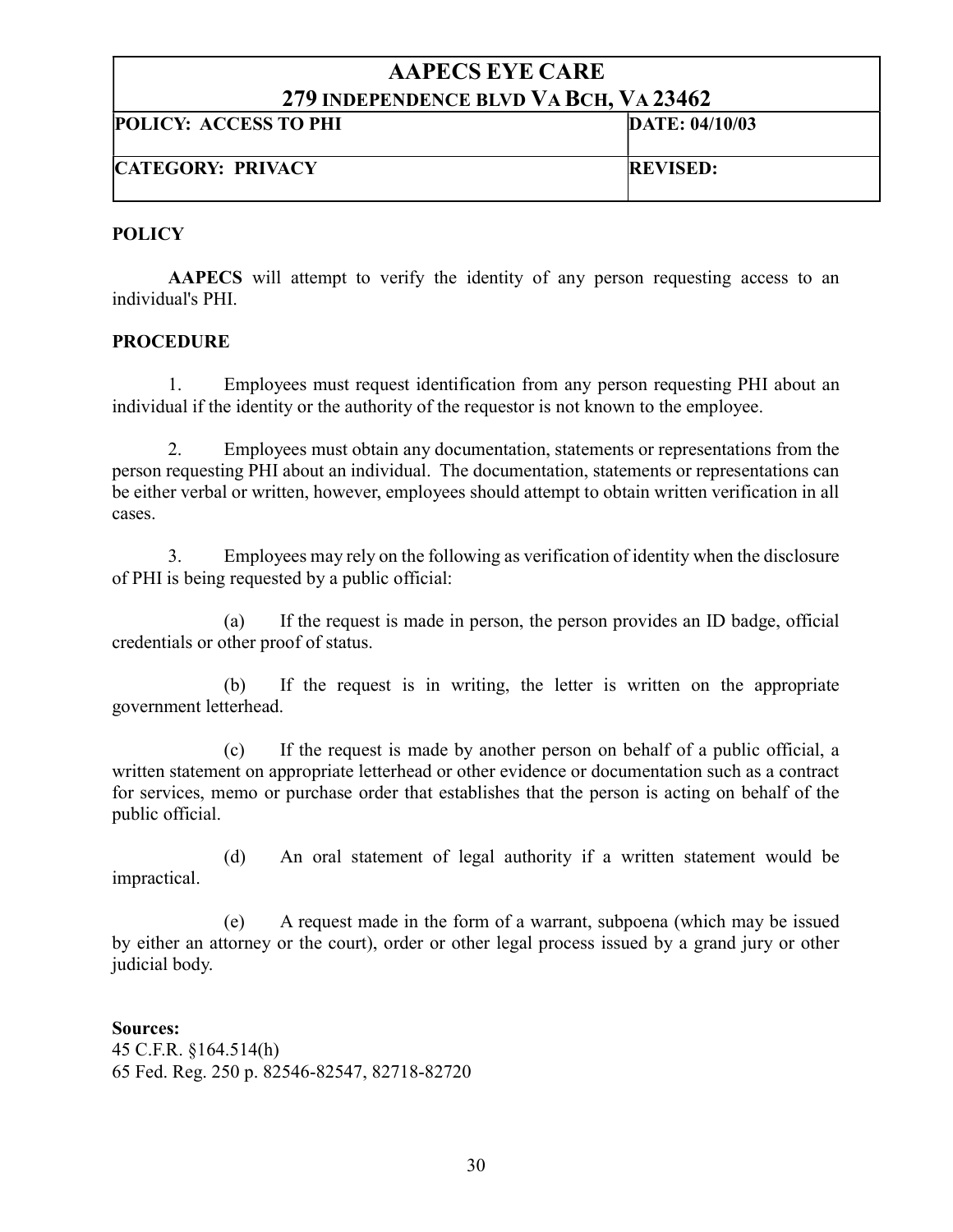| <i>417</i> INDEFENDENCE BLVD-VA DCH, VA 43404 |                 |
|-----------------------------------------------|-----------------|
| <b>POLICY: ACCESS TO PHI</b>                  | DATE: 04/10/03  |
| <b>CATEGORY: PRIVACY</b>                      | <b>REVISED:</b> |

## **POLICY**

AAPECS encourages its employees and other persons to report improper uses and disclosures of PHI.

## PROCEDURE

## A. Reporting Improper Uses and Disclosures or Actions

1. Any person may file a confidential report with the [Privacy Officer].

2. Reports alleging improper uses and disclosures of PHI or improper actions will be investigated.

## B. Protection Against Retaliation for Reporting Improper Uses and Disclosures

1. AAPECS employee may not directly or indirectly use or attempt to use the official authority or influence of his or her position or office for the purpose of interfering with the right of a person to file a report.

2. The [Privacy Officer] will investigate or oversee the investigation of complaints from employees alleging such interferences or retaliation. If the complaint alleges that the [Privacy Officer] interfered or took retaliatory action, the complaint shall request [Dr. Frenkel] to appoint a person to investigate the complaint.

 3. The [Privacy Officer or other appointed person] will impose the appropriate sanctions if any.

Sources: 45 C.F.R. §164.502(j) 65 Fed. Reg. 250 p. 82501-82502, 82636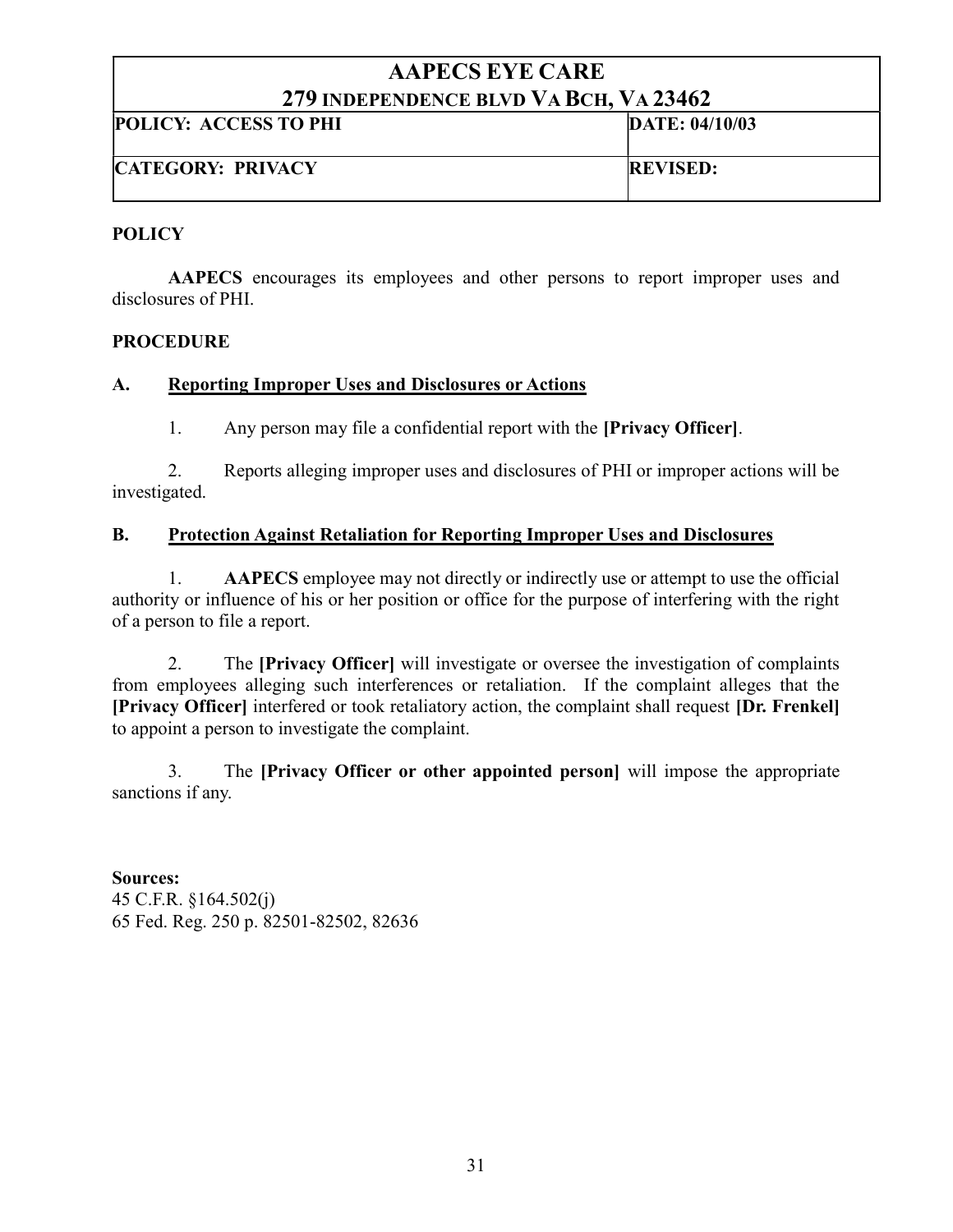| 417 INDEI ENDENCE DLYD Y A DCII, Y A 49 TO4 |                 |
|---------------------------------------------|-----------------|
| <b>POLICY: ACCESS TO PHI</b>                | DATE: 04/10/03  |
| <b>CATEGORY: PRIVACY</b>                    | <b>REVISED:</b> |

#### **POLICY**

AAPECS must continue to comply with state laws on workers' compensation while also complying with the Privacy Rule.

#### **PROCEDURE**

AAPECS may disclose PHI without authorization to comply with workers' compensation and similar programs established by law that provide benefits for work-related illnesses or injuries without regard to fault. AAPECS may disclose PHI regarding an individual to:

> (a) A party responsible for payment of workers' compensation benefits to the individual;

> (b) An agency responsible for administering and/or adjudicating the individual's claim for workers' compensation benefits; and

(c) The individual's employer.

The minimum necessary standard applies to disclosures for purposes of workers' compensation. This standard permits AAPECS to disclose any PHI that is reasonably necessary for workers' compensation purposes and is intended to operate so as to permit information to be shared for such purposes to the full extent permitted by state or other law.

Sources: 45 C.F.R. §164.512 65 Fed. Reg. 250 p. 82542, 82707-82708 67 Fed. Reg. 157, p. 53198-53199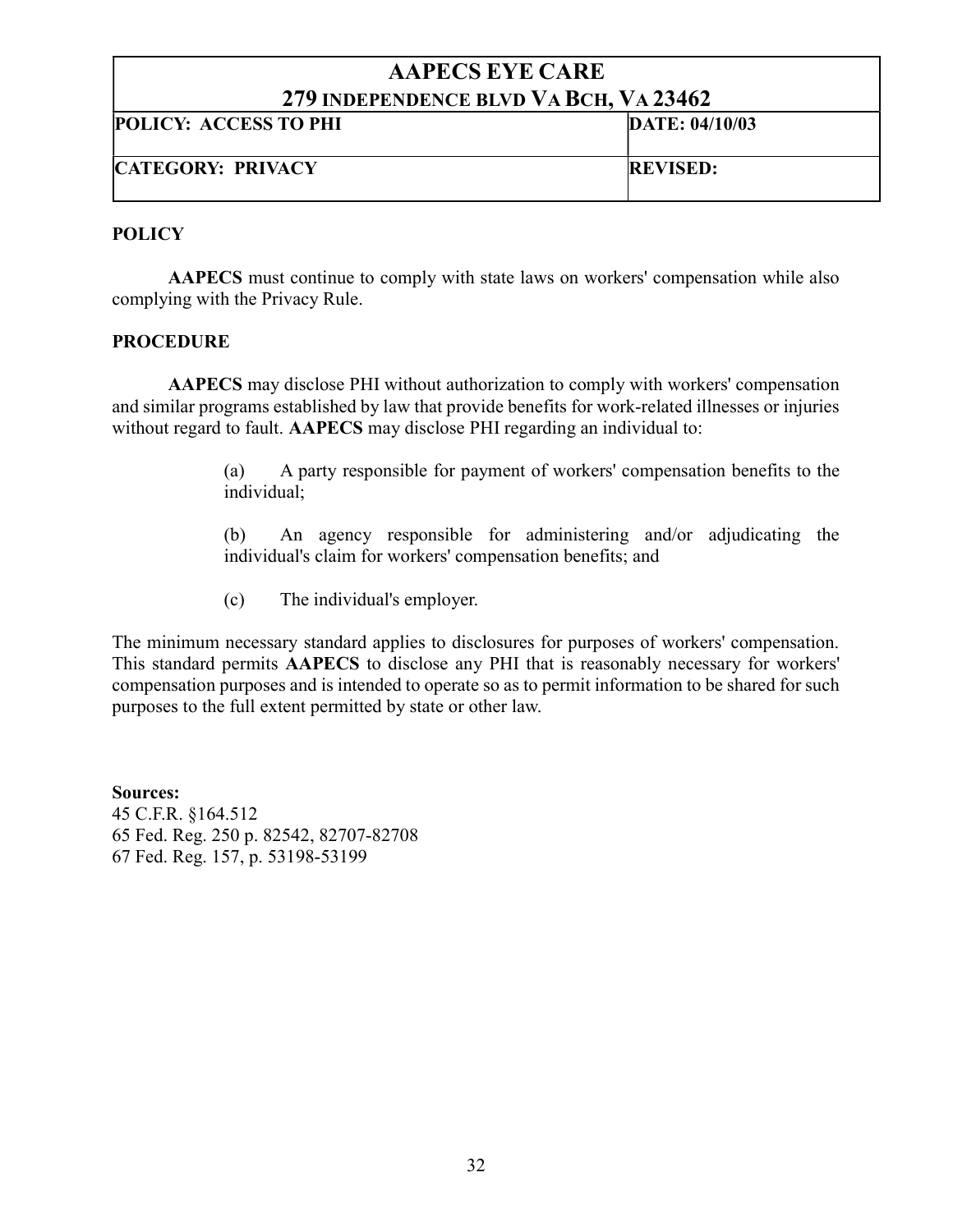| 217 пурет екрексе ретр у А рон, у А 29-102 |                 |
|--------------------------------------------|-----------------|
| <b>POLICY: ACCESS TO PHI</b>               | DATE: 04/10/03  |
| <b>CATEGORY: PRIVACY</b>                   | <b>REVISED:</b> |

## **POLICY**

AAPECS will use and disclose PHI for treatment, payment and healthcare operations. All other disclosures require an authorization unless otherwise permitted by law.

## **PROCEDURE**

## A. Authorization

AAPECS must have proper, written authorization from the individual or the individual's personal representative before disclosing PHI, or requesting PHI for any purpose, except to carry out treatment or payment activities, or our health care operations or as permitted or required without authorization.

 1. An authorization is required for marketing or fundraising activities, except as included as a part of treatment, payment or health care operations.

 2. An authorization is required for use and disclosure of psychotherapy notes except for the following uses:

(a) by the originator of the psychotherapy notes for treatment;

 (b) in training programs in which students, trainees, or practitioners in mental health learn under supervision to practice or improve their skills in group, joint, family, or individual counseling; or

(c) to defend a legal action or other proceeding brought by the individual.

 3. With limited exceptions, AAPECS is prohibited from conditioning treatment, payment, or eligibility for benefits or enrollment on obtaining an authorization.

 4. Individuals may revoke an authorization at any time by notifying [Privacy Officer] in writing.

 5. There is no minimum necessary limitation on a use, disclosure or request of PHI (including psychotherapy notes) at the direction of the individual (or the individual's personal representative) pursuant to a valid authorization.

## B. Valid Authorization Form

An authorization must be obtained on the "Authorization to Disclose PHI" form.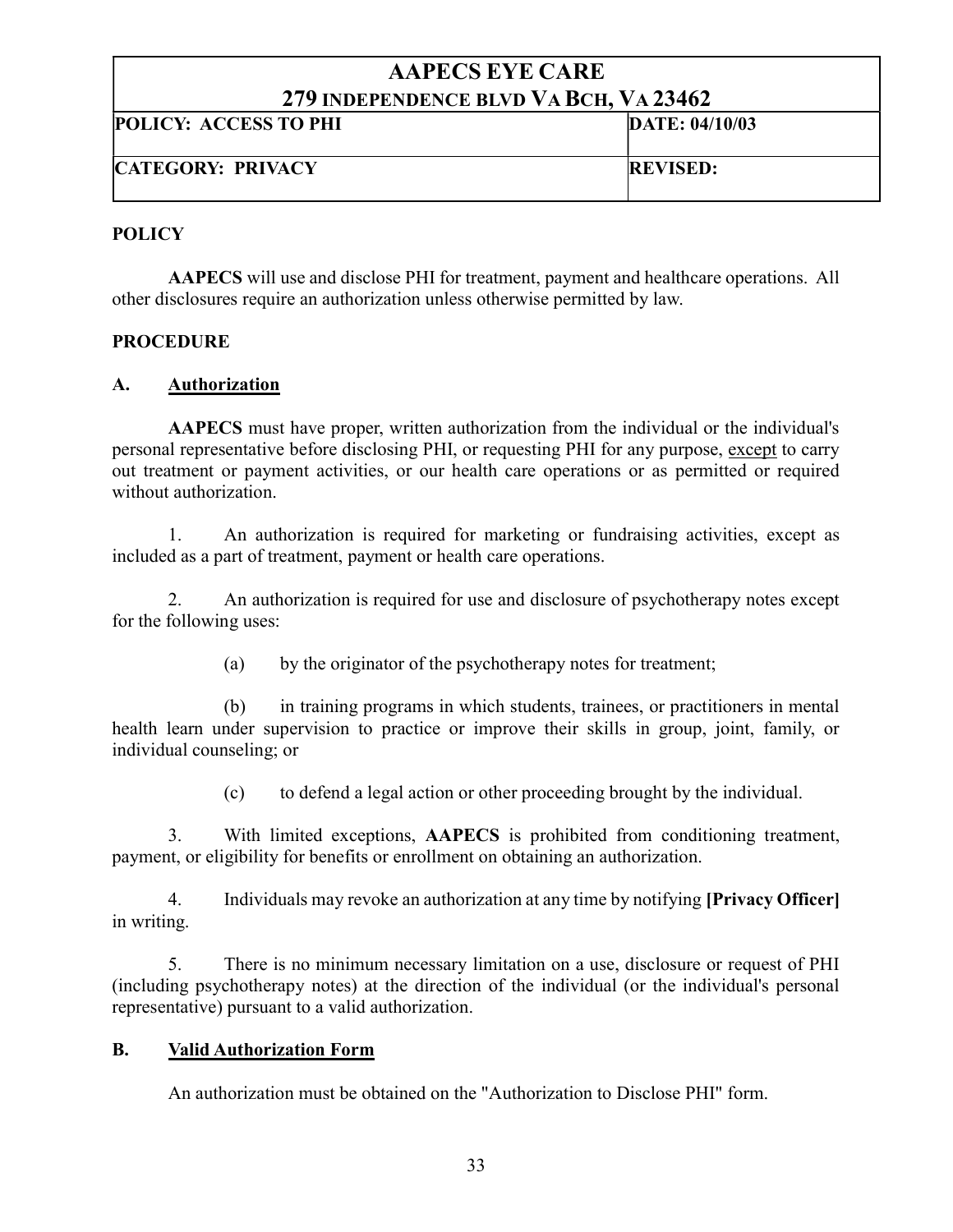| <b>POLICY: ACCESS TO PHI</b> | DATE: 04/10/03  |
|------------------------------|-----------------|
| <b>CATEGORY: PRIVACY</b>     | <b>REVISED:</b> |

 1. The authorization must be signed by the individual (or the individual's personal representative) and dated. In addition, a valid authorization must contain an expiration date. The expiration date must be reasonable based on the specific request. For example, if an individual authorizes AAPECS to send his/her medical records to a new physician, then the expiration date should allow AAPECS sufficient time to provide the individual's new physician with the records.

 2. If the authorization form is signed by the individual's personal representative, be sure that the authorization form shows the personal representative's name and the relationship that gives the personal representative authority to act on the individual's behalf.

 3. The form contains certain statements that are required by law. No employee of AAPECS can alter any of these statements.

 4. Ensure that every section of the authorization is complete before the individual or the individual's personal representative signs and dates the form.

 5. AAPECS must give the individual (or the personal representative) a copy of the signed authorization form. The signed authorization should be filed in the individual's medical record.

#### C. Authorization NOT Required

AAPECS is NOT required to obtain the individual's authorization to use or disclose PHI for the following:

- 1. Treatment, payment, and health care operations;
- 2. Disclosures to the individual who is the subject of the information;
- 3. Disclosures for purposes of the individual's care and notification if the individual is first given the opportunity to agree or object, and the individual agrees or does not object;
- 4. Required disclosures to the Secretary of Health and Human Services for enforcement of the rule;
- 5. Uses and disclosures:
	- (a) as required by law;
	- (b) for public health activities;
	- (c) about victims of abuse, neglect or domestic violence;
	- (d) for health oversight activities;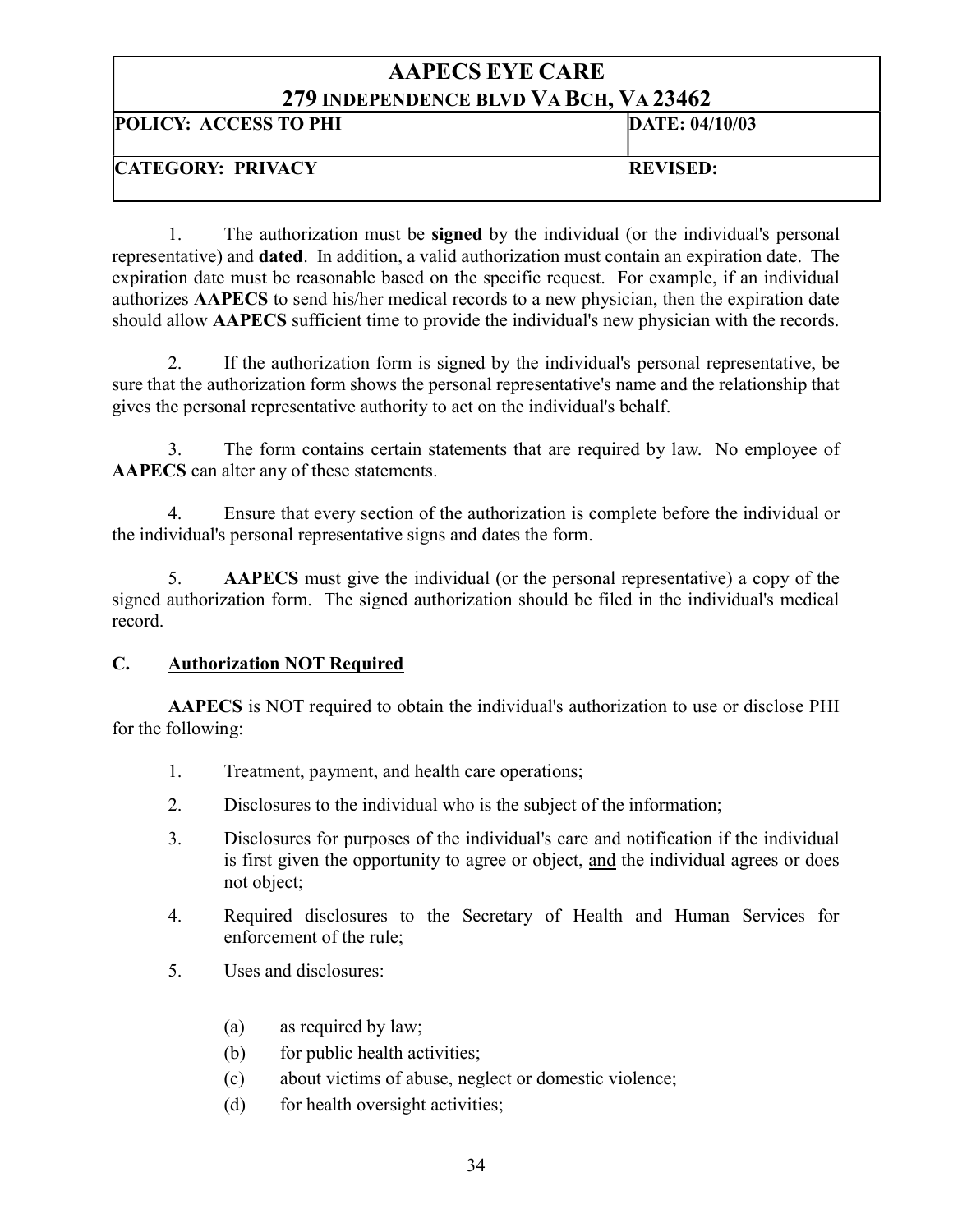| <i>LI'S</i> INDEPENDENCE BLVD VA DCH, VA 2340Z |                 |
|------------------------------------------------|-----------------|
| <b>POLICY: ACCESS TO PHI</b>                   | DATE: 04/10/03  |
|                                                |                 |
| <b>CATEGORY: PRIVACY</b>                       | <b>REVISED:</b> |
|                                                |                 |

- (e) for judicial and administrative proceedings;
- (f) for law enforcement purposes;
- (g) about decedents;
- (h) for cadaveric organ, eye or tissue donation purposes;
- (i) for research purposes
- (j) to avert a serious threat to health or safety;
- $(k)$  for specialized government functions;
- (l) for workers' compensation.

#### D. Defective Authorizations

An authorization is not valid if it has any of the following defects:

- 1. It has expired.
- 2. It was not filled out completely.
- 3. The individual revoked the authorization.
- 4. It lacks a required element.
- 5. It is a compound authorization.

#### E. Compound Authorizations

An authorization for use or disclosure of PHI may not be combined with any other document to create a compound authorization except as follows:

1. An authorization for use and disclosures of PHI created for research that includes treatment.

2. An authorization for a use or disclosure of psychotherapy notes may only be combined with another authorization for a use or disclosure of psychotherapy notes.

3. An authorization, other than for psychotherapy notes, may be combined with another authorization except when a covered entity has conditioned the provision of treatment, payment, enrollment in the health plan, or eligibility for benefits on the provision of obtaining one of the authorizations.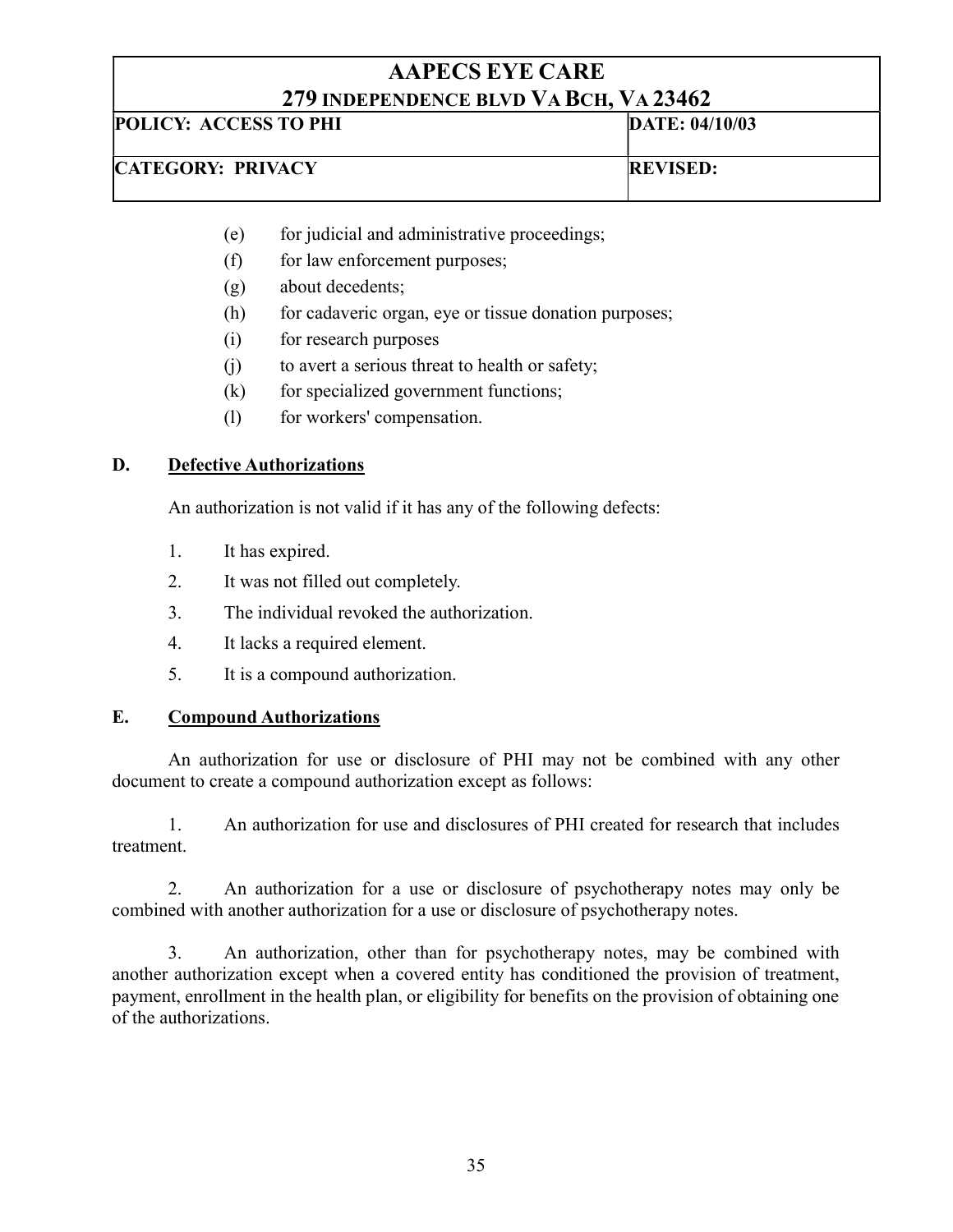# AAPECS EYE CARE 279 INDEPENDENCE BLVD VA BCH, VA 23462 POLICY: ACCESS TO PHI DATE: 04/10/03 CATEGORY: PRIVACY REVISED:

#### F. Prohibition on Conditioning of Authorizations

AAPECS must not condition treatment, payment, enrollment, or benefits eligibility on an individual providing AAPECS with an authorization we request. For example, if AAPECS requests than an individual sign an authorization allowing AAPECS to disclose the individual's PHI to a pharmaceutical manufacturer for the purpose of marketing a new product, AAPECS cannot refuse to treat the individual if the individual refuses to sign the authorization.

AAPECS may condition the provision of health care when the sole purpose is to create PHI for the benefit of a third party. For example, if an employer requests that an individual have a fitness for duty examination and the individual refuses to sign an authorization allowing AAPECS to disclose the results to the employer, then AAPECS may refuse to perform the examination.

#### G. Revocation of an Authorization

1. An individual may revoke an authorization at any time by giving written notice to AAPECS. The individual's authorization is no longer valid once AAPECS knows of the revocation.

2. A revocation will have no effect on uses and disclosures prior to the revocation.

AAPECS should coordinate all revocations with the [Privacy Officer] to ensure all appropriate actions or notifications are made.

#### EXAMPLES

 1. If you want to use a patient's testimonial and picture in your next newsletter, you must obtain the patient's authorization before doing so.

 2. On Monday, a patient gives you authorization to use her testimonial in a newsletter. On Wednesday, you print and mail the newsletter. On Thursday, the patient revokes her authorization. At this point, you have not violated the patient's right to privacy because you have acted pursuant to a valid authorization. You cannot (after Thursday when you know the authorization has been revoked) use the patient's testimonial in any future newsletters.

 3. A patient is moving to Maryland and wants her records transferred to a new physician. The new physician should send you a signed and completed authorization, thereby allowing you to send the records. CAUTION – only send the PHI that is specifically requested. In this case if the new physician properly completed the authorization, it will be all the patient's medical records, but read the authorization.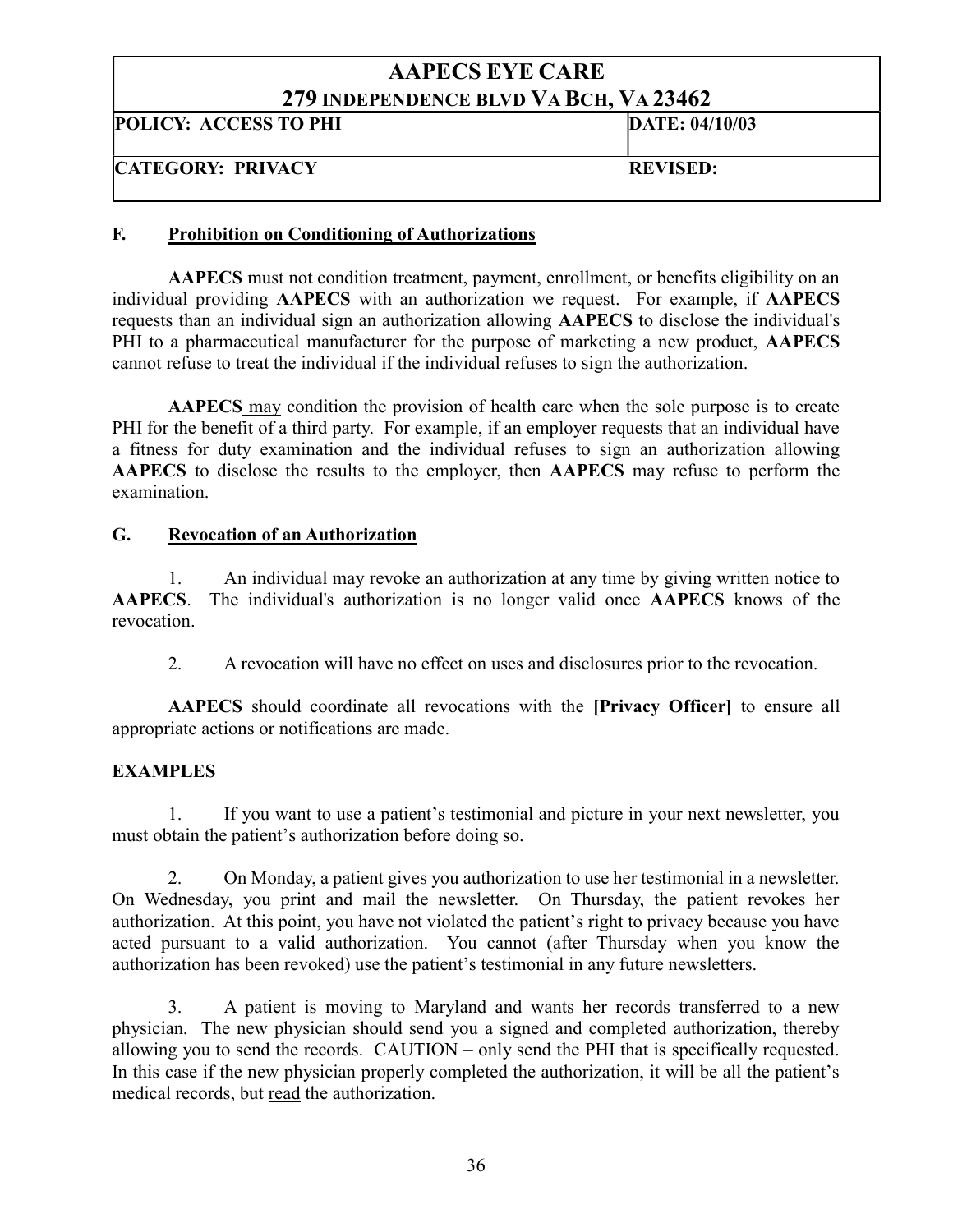# AAPECS EYE CARE 279 INDEPENDENCE BLVD VA BCH, VA 23462 POLICY: ACCESS TO PHI DATE: 04/10/03 CATEGORY: PRIVACY REVISED:

 4. A patient comes in for a fitness for duty evaluation that was requested by his employer. If the patient refuses to sign an authorization the exam is useless because the employer needs the information. You can refuse to perform the exam.

Sources: 45 C.F.R. § 164.508 65 Fed. Reg. 250 p. 82513-82521, 82650-82662 67 Fed. Reg. 157 p. 53219-53226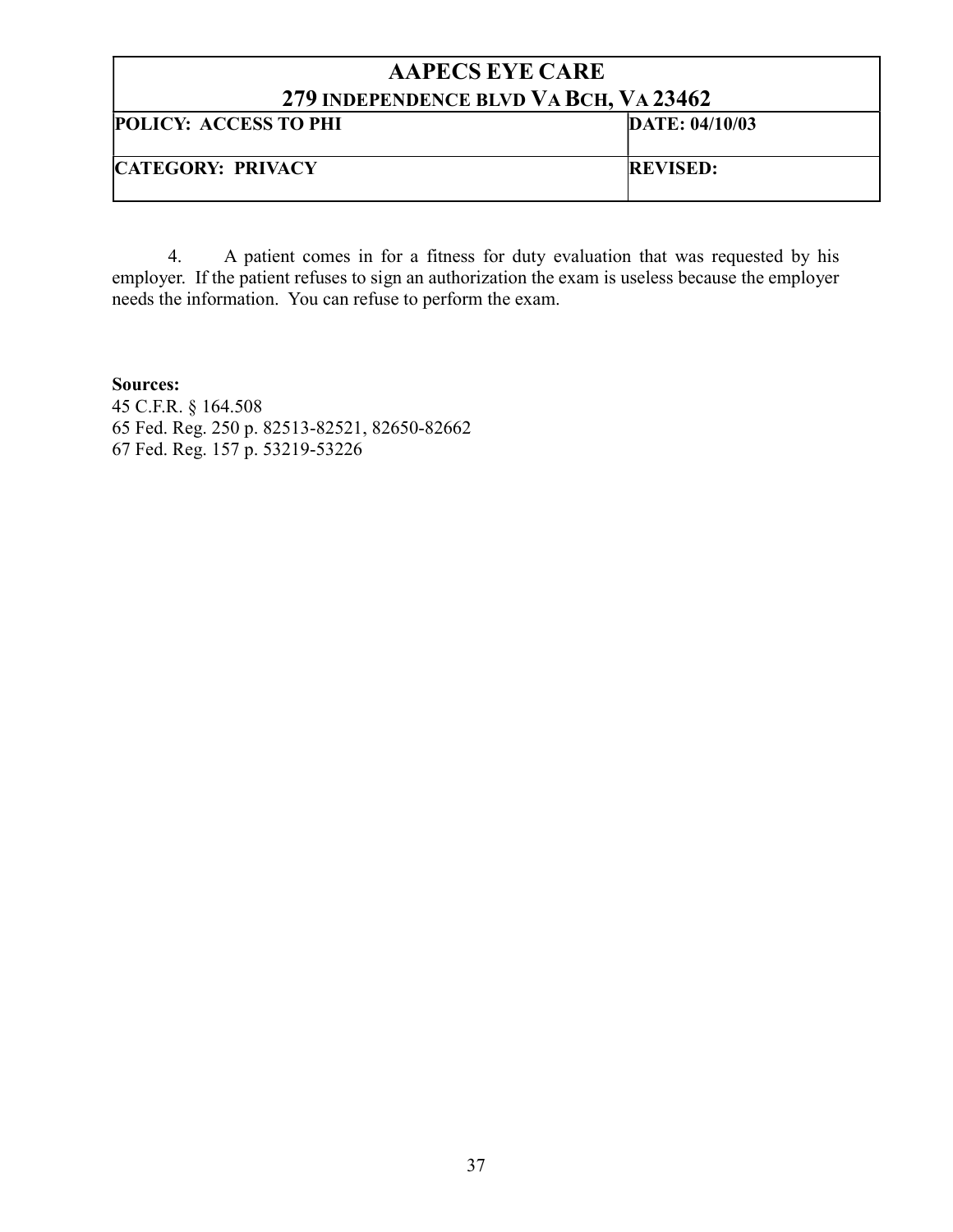| 217 поет екрексе бетр у Арси, у А <i>р</i> очо2 |                 |
|-------------------------------------------------|-----------------|
| <b>POLICY: ACCESS TO PHI</b>                    | DATE: 04/10/03  |
| <b>CATEGORY: PRIVACY</b>                        | <b>REVISED:</b> |

#### **POLICY**

AAPECS permits an individual to request restrictions on uses or disclosures of his/her PHI.

#### PROCEDURE

#### A. Request for Alternative Means of Communication

 1. An individual may send a written request to the [Privacy Officer] requesting that AAPECS communication with the individual by an alternative means. AAPECS may not request an explanation from the individual as to why the PHI is to be provided via an alternative mean.

2. **AAPECS** will comply with any reasonable request. **AAPECS** must notify the individual in writing of the acceptance or denial of such request. If AAPECS agrees to such request, it must adhere to the agreed restrictions.

#### B. Request for Restrictions

 1. An individual may send a written request to the [Privacy Officer] requesting that AAPECS restrict uses and disclosures of his/her PHI for:

- (a) treatment;
- (b) payment;
- (c) health care operations;
- (d) involvement in the individual's treatment or payment for treatment;
- (e) notification purposes.

 2. AAPECS is not required to agree to any requested restriction, but may agree to any reasonable requested restriction. AAPECS must notify the individual in writing of its acceptance or denial. If AAPECS agrees to any request, it must adhere to the agreed restrictions.

 3. The individual may terminate the restriction by notifying AAPECS in writing, or orally if the oral termination is documented.

#### **EXAMPLES**

 1. The patient requests that you only send correspondence to, or call, his office. You must comply with this request if you deem it is reasonable and provide written notice of the patient of your acceptance or denial of the request.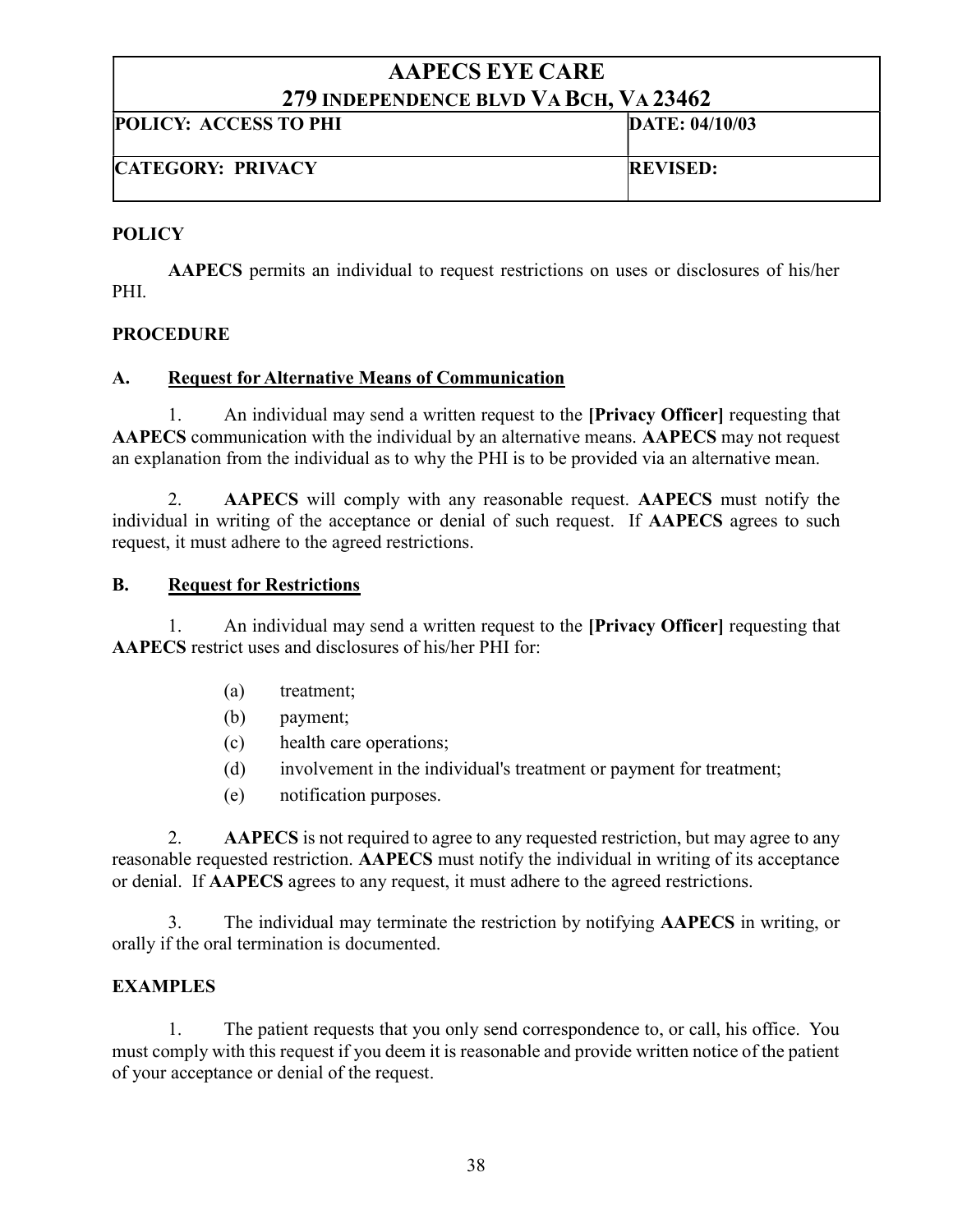| 417 ПОЕТЕПЛЕНСЕ ВЕТР У А DUII, У А 49 TO4 |                 |
|-------------------------------------------|-----------------|
| <b>POLICY: ACCESS TO PHI</b>              | DATE: 04/10/03  |
| <b>CATEGORY: PRIVACY</b>                  | <b>REVISED:</b> |

 2. The patient requests that you only call her home after 11:30 p.m. on Tuesday nights. If you think this request is unreasonable, you are not required to accommodate it. You must provide the patient written notification of your acceptance or denial of the request.

 3. The patient requests that you not use her PHI for purposes of payment. If you agree to this request, you will be unable to obtain reimbursement for services rendered. You are not required to accommodate this request. You must provide the patient written notification of your acceptance or denial of the request.

 4. Patient Wife requests that you do not discuss her PHI with her Husband. If you determine that this request is reasonable, you may accommodate it. You must provide patient Wife written notification of your acceptance of denial of the request.

Sources: 45 C.F.R. § 164.502 45 C.F.R. § 164.522 65 Fed. Reg. 250 p. 82552-82554, 82726-82731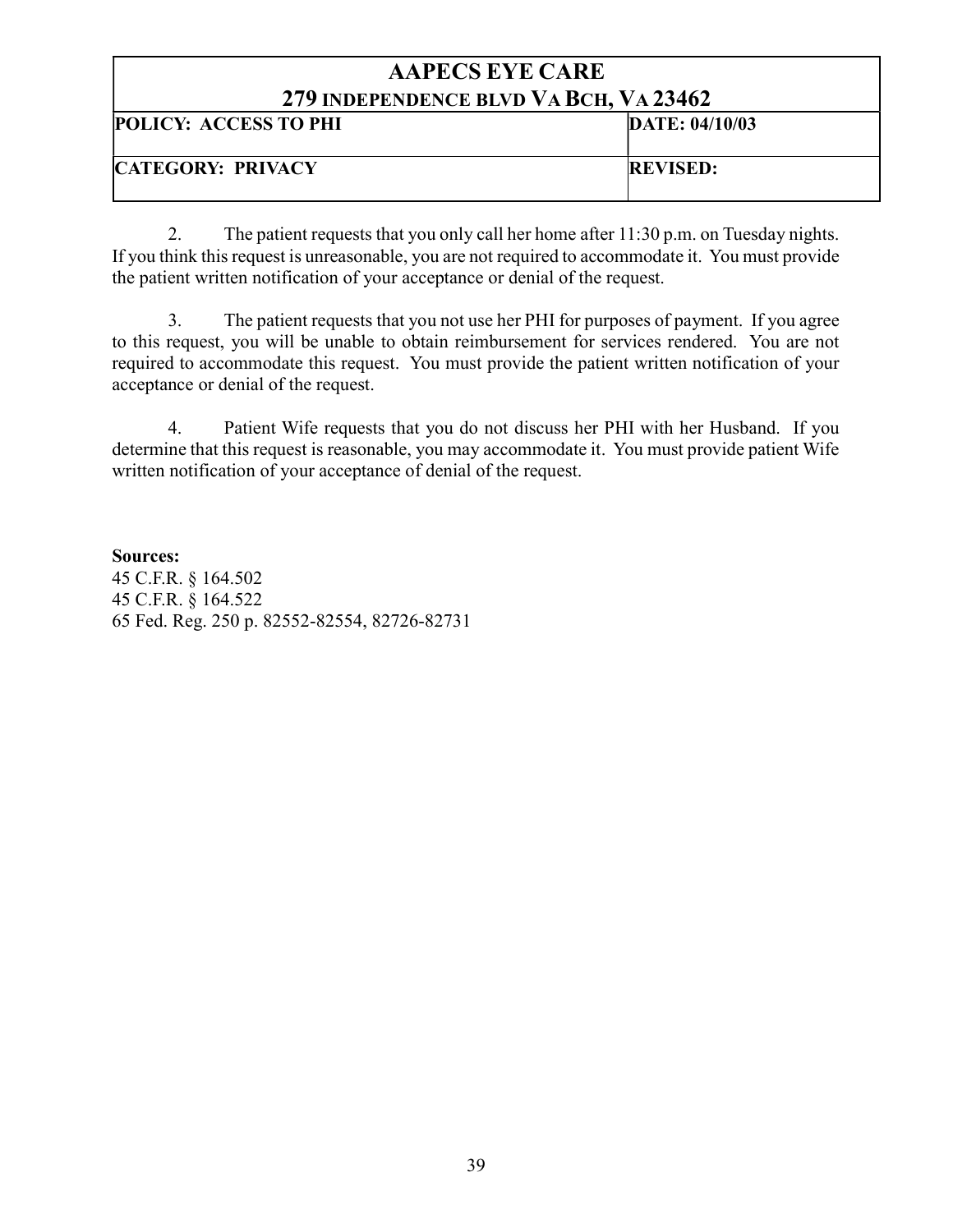| <i>LIJ</i> INDEFENDENCE BLVD VA DCH, VA 23402 |                 |
|-----------------------------------------------|-----------------|
| <b>POLICY: ACCESS TO PHI</b>                  | DATE: 04/10/03  |
| <b>CATEGORY: PRIVACY</b>                      | <b>REVISED:</b> |

#### **POLICY**

AAPECS may use and disclose PHI that has been de-identified.

#### PROCEDURE

#### A. Process for De-Identification of Protected Health Information

1. PHI is considered de-identified when there is no reasonable basis to believe that the information can be used to identify the individual.

2. There are two (2) methods for ensuring proper de-identification of PHI:

(a) The first method is to have the formula for de-identification reviewed using scientific principles and statistical methods to insure that the information being provided or a combination of the provided information plus other readily available information would not result in the individual identification of an individual. The review and name and qualifications of the reviewer must be documented prior to use of the de-identified information.

- (b) The second method of de-identification is to remove all elements of PHI:
	- i. The following data must be removed:
		- name
		- location of individual (can use state, no location more specific)
		- dates (all dates related to the subject of the information, e.g. birth dates, admission dates, discharge dates, encounter dates, surgery dates, etc)
		- numerical identifiers (addresses, telephone numbers, e-mail, fax numbers, zip codes, social security numbers, driver's license numbers, vehicle identifiers, etc)
	- ii. The following data may be used:
		- age (age 90 and over must be aggregated to prevent the identification of very old individuals)
		- race
		- ethnicity
		- marital status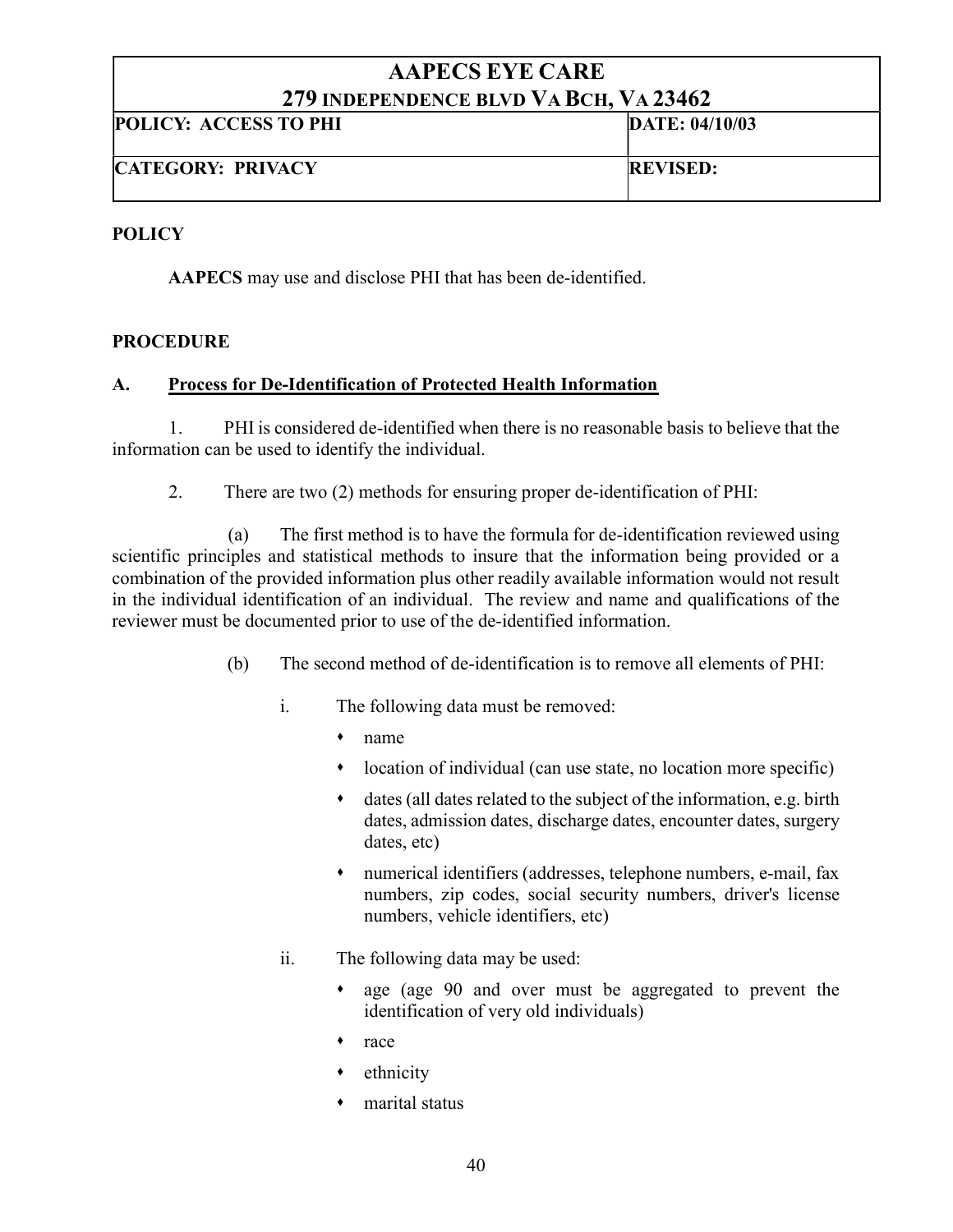| 217 поет екрексе бетр у А <b>р</b> ен, у А 20-102 |                 |
|---------------------------------------------------|-----------------|
| <b>POLICY: ACCESS TO PHI</b>                      | DATE: 04/10/03  |
| <b>CATEGORY: PRIVACY</b>                          | <b>REVISED:</b> |

 codes (a random or fictional code may be used to link cases or re-identify the health information at a later time; codes may not be a derivative of the individual's social security number or other identifiable numerical codes, e.g. birth date, fax number, etc.)

#### B. Re-Identification

 1. AAPECS may assign a code to the de-identified information to allow such information to be re-identified.

 2. The code may not be derived from or related to information about the individual and cannot otherwise be capable of being translated so as to identify the individual.

3. AAPECS may not use or disclose the code for any other purpose and may not disclose the mechanisms for re-identification.

#### Sources:

45 C.F.R. § 164.514 65 Fed. Reg. 250 p. 82542-82543, 82708-82712 67 Fed. Reg. 157 p. 53232-53234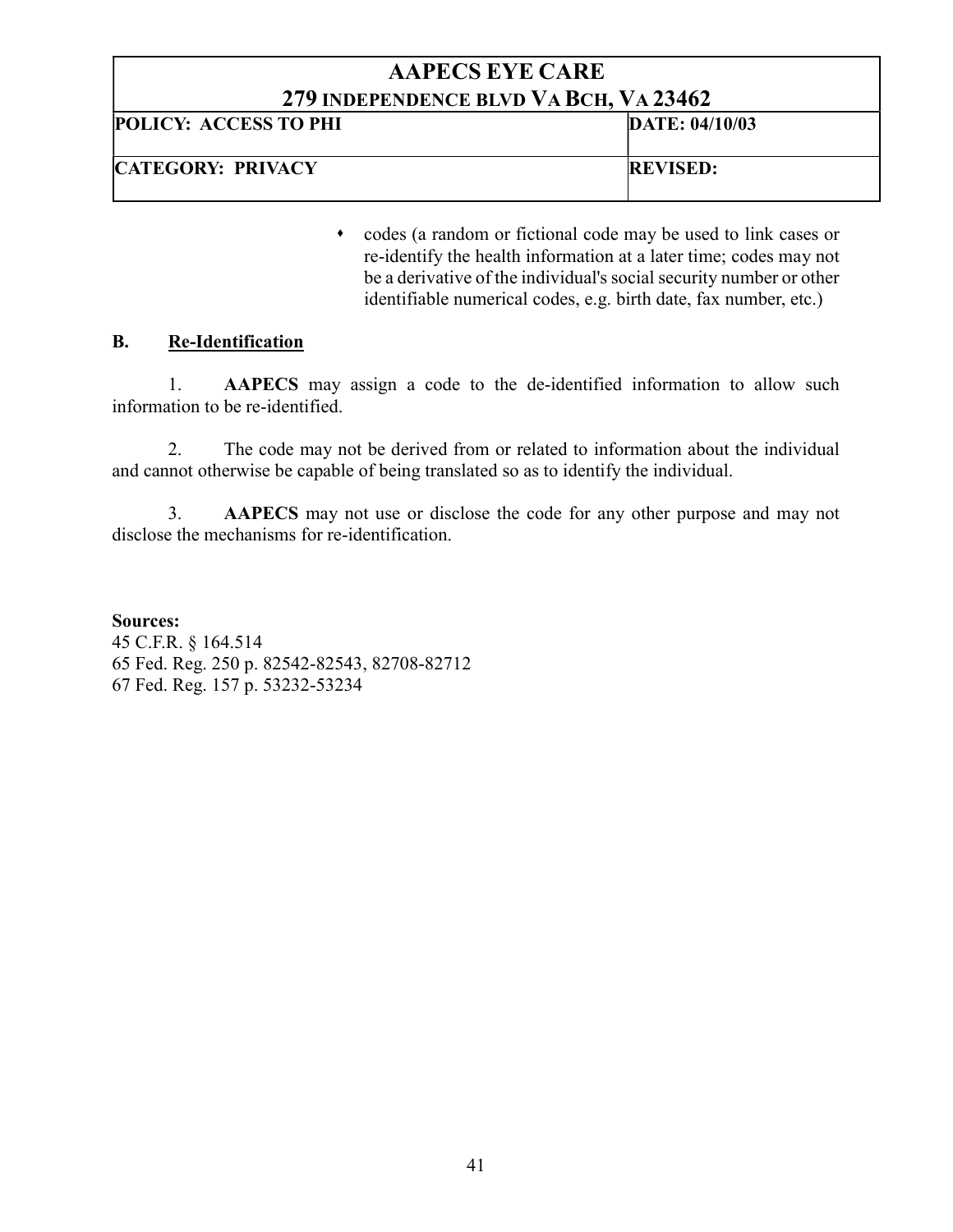| <b>POLICY: ACCESS TO PHI</b> | DATE: 04/10/03  |
|------------------------------|-----------------|
| <b>CATEGORY: PRIVACY</b>     | <b>REVISED:</b> |

#### PURPOSE

AAPECS is permitted to use and disclose PHI for marketing purposes pursuant to a valid authorization, except as otherwise provided by law.

#### PROCEDURE

#### A. Authorization

 1. AAPECS may use or disclose PHI without an authorization under the following circumstances:

(a) marketing communication is a face-to-face encounter with the individual;

 (b) marketing communication involves products or services of only nominal value (i.e., sending calendars, pens or inexpensive sample products to generally promote the covered entity).

 2. In situations other than those listed above, AAPECS must obtain an individual's authorization prior to marketing communications.

 3. AAPECS is not involved in marketing when it communications to individuals about:

 (a) the participating providers and health plans in a network, the services offered by a provider, or the benefits covered by a health plan;

(b) the individual's treatment;

 (c) case management or care coordination for that individual, or directions or recommendations for alternative treatments, therapies, health care providers or settings of care to that individual.

#### B. General Guidelines

1. Always identify AAPECS in the marketing communication.

 2. State prominently in the marketing communication if someone is compensating AAPECS is being compensated, either directly or indirectly, by a third party for marketing this product or services.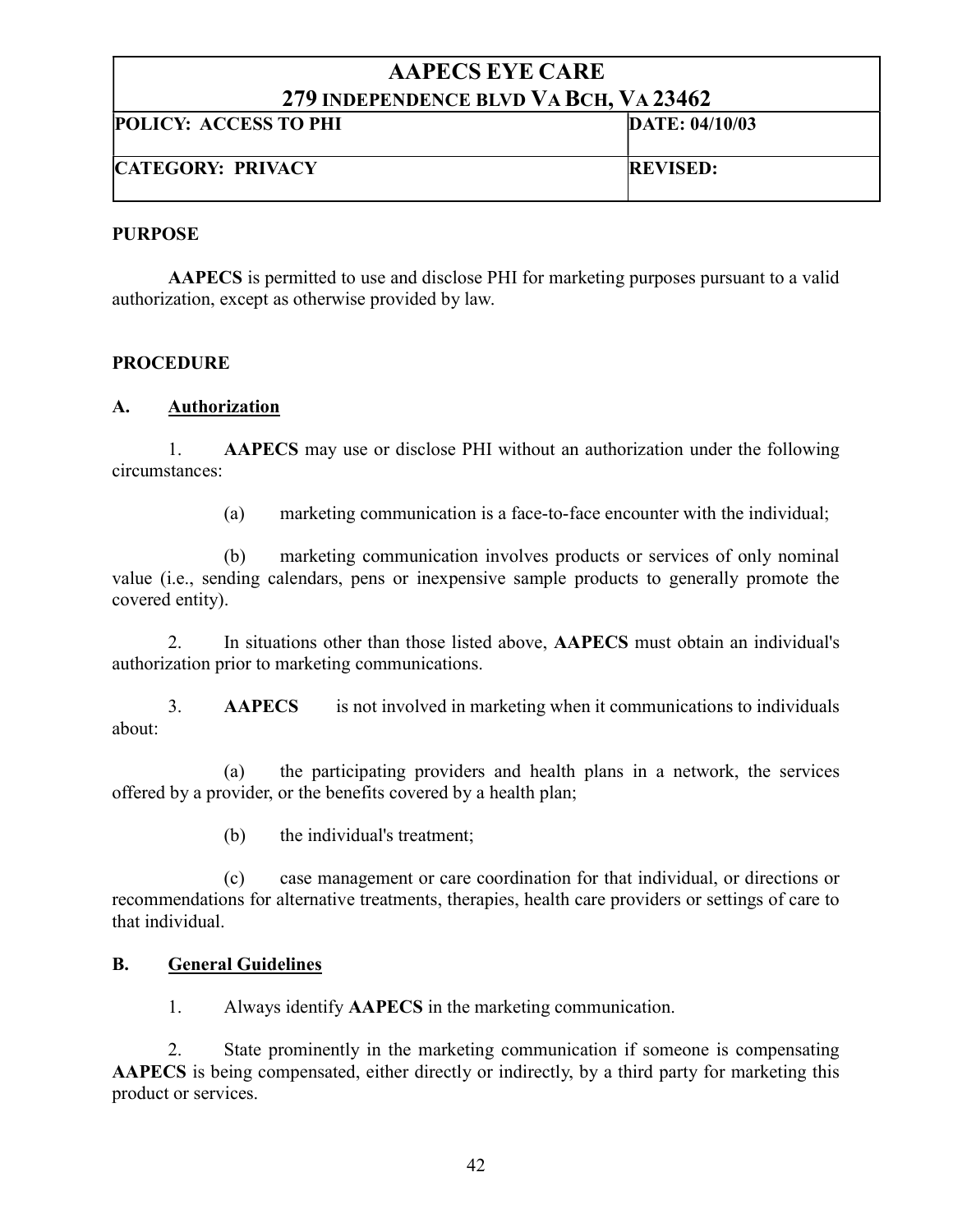| 217 пурет екрексе ретр у А DCII, у А 29 TV2 |                 |
|---------------------------------------------|-----------------|
| <b>POLICY: ACCESS TO PHI</b>                | DATE: 04/10/03  |
| <b>CATEGORY: PRIVACY</b>                    | <b>REVISED:</b> |

#### EXAMPLES

 1. You advertise your services on the radio. No PHI is involved and no authorization is required.

 2. You advertise your services on the radio and in the advertisement a patient gives a testimonial. You must obtain the patient's authorization to include his statements in the advertisement.

 3. You give a patient a calendar that lists the office/physicians' names, address and phone number. This is a gift of nominal value and is not marketing.

 4. You send your patients a quarterly newsletter which informs them of new developments in your field of medicine, health or wellness classes, etc. This is not marketing.

#### Sources:

54 C.F.R. §§ 164.501, 164.508 65 Fed. Reg. 250 p. 82493-82494, 82545-82546, 82716-82718 67 Fed. Reg. 157 p. 53183-53190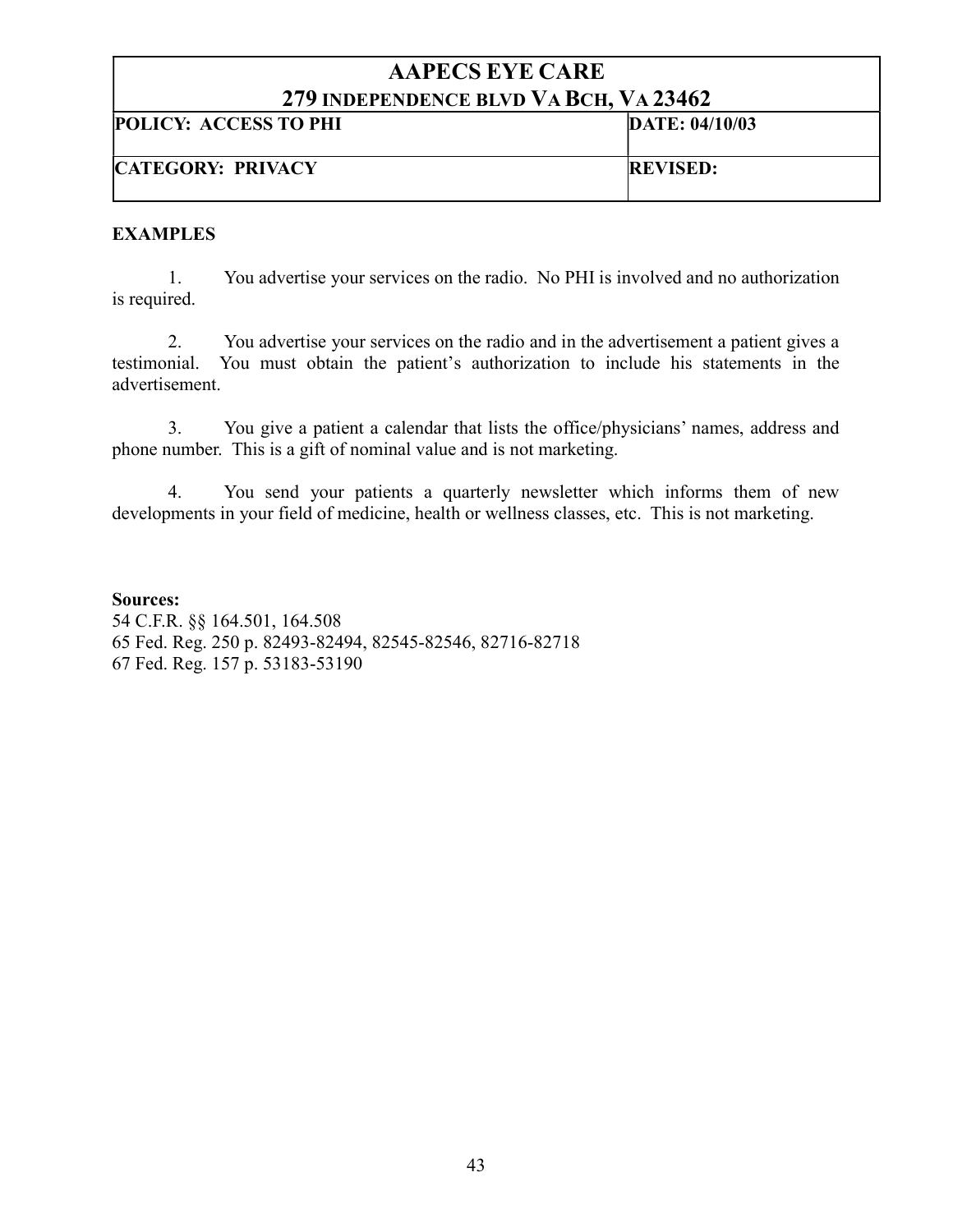| <i>LI)</i> нуви екрексе ветр у А вси, у А 29402 |                 |
|-------------------------------------------------|-----------------|
| <b>POLICY: ACCESS TO PHI</b>                    | DATE: 04/10/03  |
| <b>CATEGORY: PRIVACY</b>                        | <b>REVISED:</b> |

#### **POLICY**

AAPECS will limit use and disclosure to the minimum amount of PHI necessary to accomplish the use or disclosure.

#### PROCEDURE

 1. Routine disclosures, such as those for purposes of treatment, payment or health care operations, must be limited to the minimum amount necessary to achieve the purpose of the disclosure.

2. The minimum necessary standard does not apply to:

 (a) disclosures to or requests from health care providers for treatment of an individual;

- (b) uses and disclosures made to the individual;
- (c) uses and disclosures made pursuant to a valid authorization;
- (d) disclosures made to the Secretary of Health and Human Services;

 (e) uses and disclosures that are required by law and limited to the relevant requirements of such law.

 3. For clinical purposes, the "minimum necessary" may be the entire medical record. For example, a physician needs access to the entire medical record to properly treat an individual. However, the person making appointment reminder calls does not need to have access to the entire medical record, but may need the individual's name, phone number and reason for the appointment.

#### Sources:

45 C.F.R. §§ 164.502, 164.514 65 Fed. Reg. 250 p. 82543-82545, 82712-82716 67 Fed. Reg. 157 p. 53195-53199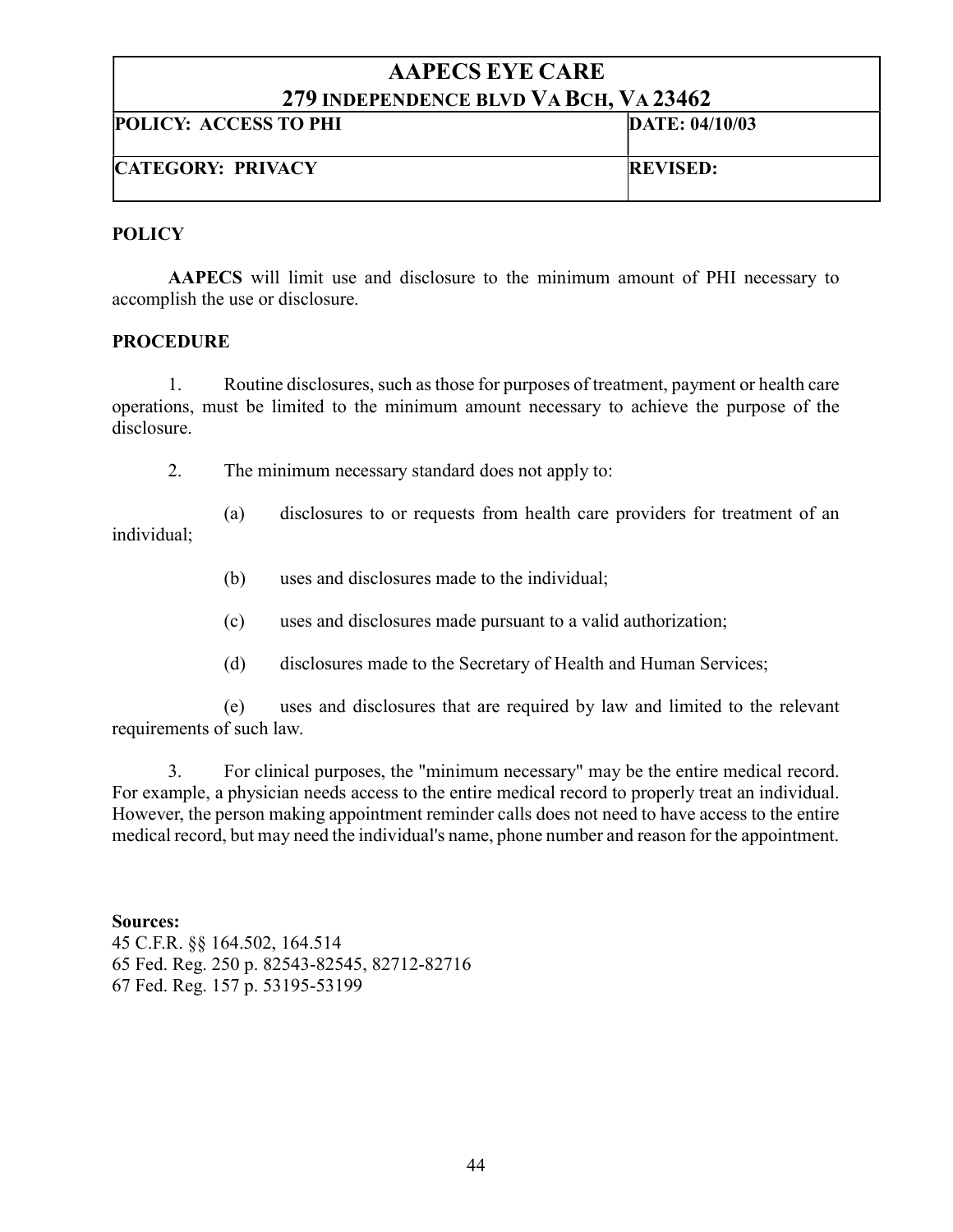| <i>LIJ</i> INDEI ENDENCE BLVD-VA DCII, VA 2070Z |                 |
|-------------------------------------------------|-----------------|
| <b>POLICY: ACCESS TO PHI</b>                    | DATE: 04/10/03  |
| <b>CATEGORY: PRIVACY</b>                        | <b>REVISED:</b> |

#### **POLICY**

AAPECS may invite individuals to participate in research studies. AAPECS must obtain the individual's authorization to use and disclose PHI, unless otherwise exempted by law.

#### PROCEDURE

#### A. Authorization Required

AAPECS must obtain authorization from an individual when PHI is created for the purpose in whole or in part for research that includes treatment.

#### B. IRB Approval

AAPECS is not required to obtain authorization if AAPECS obtains approval from an Institutional Review Board (IRB) of a waiver of authorization.

#### C. Preparatory Research

Authorization is not required if AAPECS obtains from the researcher documentation that:

1. The disclosure or use is sought only to review PHI necessary to prepare research protocol or for similar purposes in preparation to research;

2. No PHI will be removed from **AAPECS** properties by the researcher during the course of the review; and

3. PHI for which use or access is sought is necessary for the research purpose.

#### D. Research About Decedent

Authorization is not required if AAPECS obtains from the researcher:

1. A confirmation that the use and or disclosure in only being used for research on the PHI of decedents;

2. Documentation, at AAPECS request, of the death of such individuals; and

3. Representation that PHI for the use or disclosure is necessary for research purposes.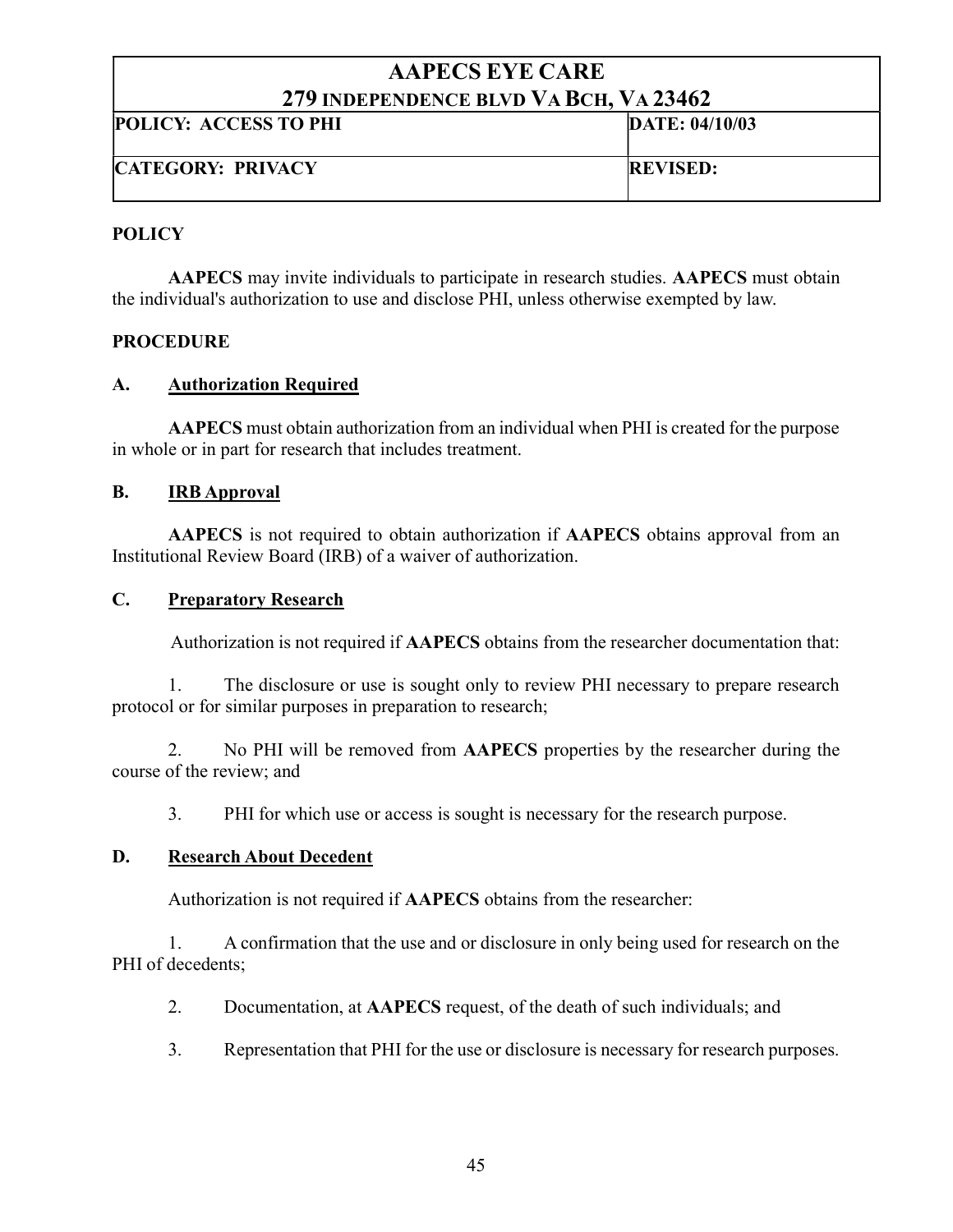| <i>ату</i> пуретелрелсе бетр у А рсп, у А <i>а</i> рто <i>а</i> |                 |
|-----------------------------------------------------------------|-----------------|
| <b>POLICY: ACCESS TO PHI</b>                                    | DATE: 04/10/03  |
|                                                                 |                 |
| <b>CATEGORY: PRIVACY</b>                                        | <b>REVISED:</b> |
|                                                                 |                 |

#### Sources:

45 C.F.R. §§ 165.508, 164.512, 164.514 65 Fed. Reg. 250 p. 82520-82521, 82535-82539, 82689-82703 67 Fed. Reg. 157 p. 53224-53232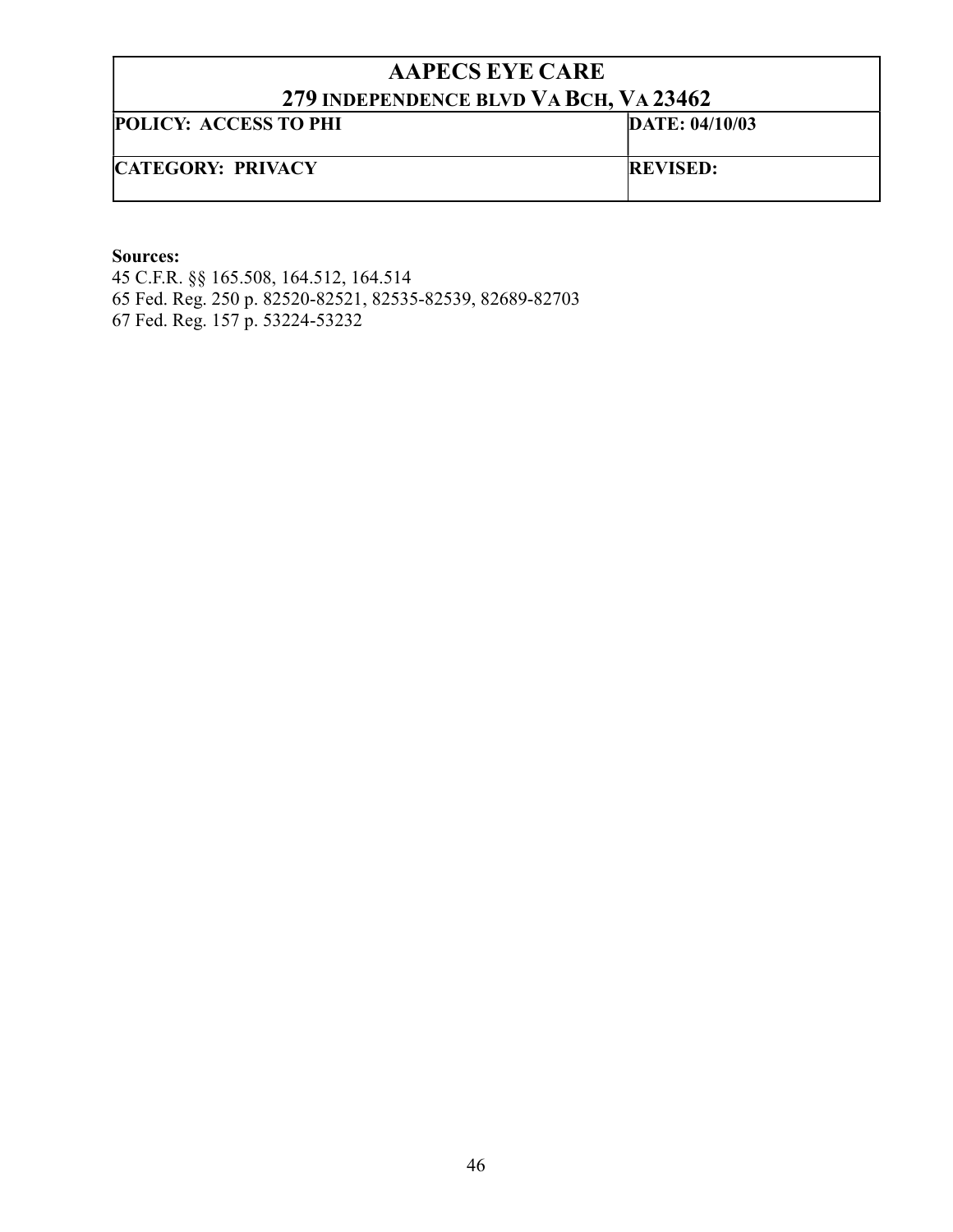| $\blacksquare$               | .               |
|------------------------------|-----------------|
| <b>POLICY: ACCESS TO PHI</b> | DATE: 04/10/03  |
| <b>CATEGORY: PRIVACY</b>     | <b>REVISED:</b> |
|                              |                 |

#### **POLICY**

 AAPECS is permitted, or in certain situations required, to use and disclose PHI without obtaining authorization from an individual.

#### PROCEDURE

#### A. For Treatment

PHI may be used and disclosed by AAPECS to physicians and other health care personnel as necessary to facilitate the treatment of individuals. Treatment includes:

- 1. Provision, coordination and management of health care and related services
- 2. Coordination of care with a third party
- 3. Consultation between health care providers if both are involved in the treatment of the individual
- 4. Referral from one health care provider to another, such as a general practitioner to a specialist

#### B. For Payment

 PHI may be used and disclosed by AAPECS to obtain reimbursement for health care services provided to individuals. Payment may include:

- 1. Activities to obtain or provide reimbursement for the provision of health care
- 2. Billing, claims management, collection activities and related health care data processing
- 3. Utilization review activities
- 4. Resolution of payment and coverage disputes

#### C. For Health Care Operation

PHI may be used and disclosed for the operation of **AAPECS** 's business. Health care operations may include the following:

1. General administrative and business activities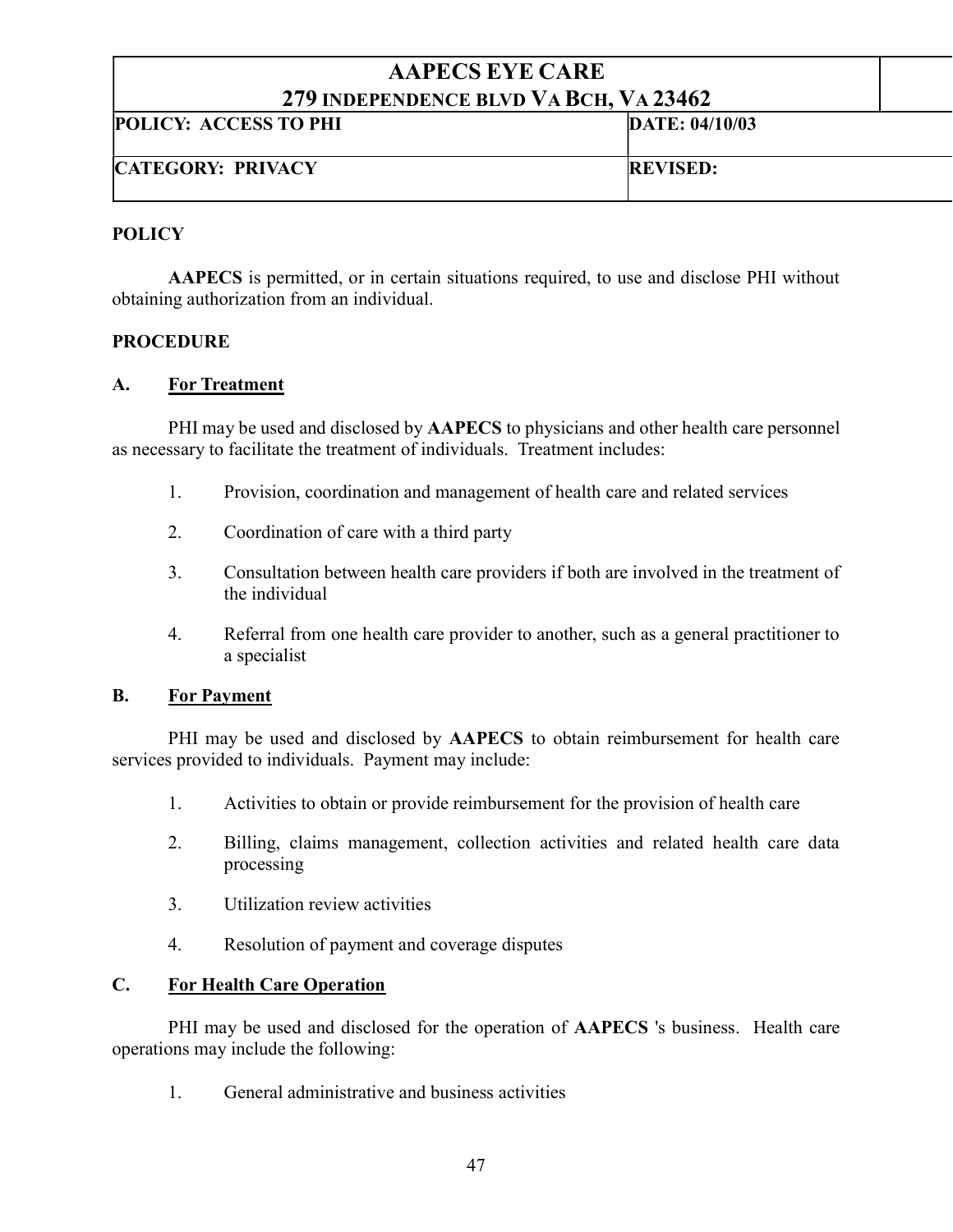| 217 ROELERDERCE DETD TA DUR TA 20102 |                 |
|--------------------------------------|-----------------|
| <b>POLICY: ACCESS TO PHI</b>         | DATE: 04/10/03  |
| <b>CATEGORY: PRIVACY</b>             | <b>REVISED:</b> |

- 2. Licensing or credentialing activities
- 3. Reviewing competence or qualifications of health care professionals
- 4. Evaluating practitioner and provider performance
- 5. Peer review activities
- 6. Conducting training in which participants can learn under supervision to practice to improve their skills
- 7. Conducting quality assessment and improvement activities
- 8. Case management and care coordination
- 9. Contacting health care providers and individuals with information about treatment alternatives
- 10. Conducting and arranging for medical review, legal services, and auditing functions, including fraud and abuse detection and compliance programs
- 11. Business planning and development
- 12. Resolution of internal grievances
- 13. Resolution of disputes from individuals

#### D. Required by Law

 PHI may be used and disclosed in accordance with any legal mandate. Such uses and disclosures may include:

- 1. Reporting to law enforcement or others as required by federal or state law.
- 2. Uses and disclosures to determine Medicare conditions of participation.
- 3. Uses and disclosures to comply with health reporting requirements.

#### E. For Public Health Activities

 PHI may be used and disclosed for public health activities. Such activities may include the following reports to the proper agencies, entities or persons: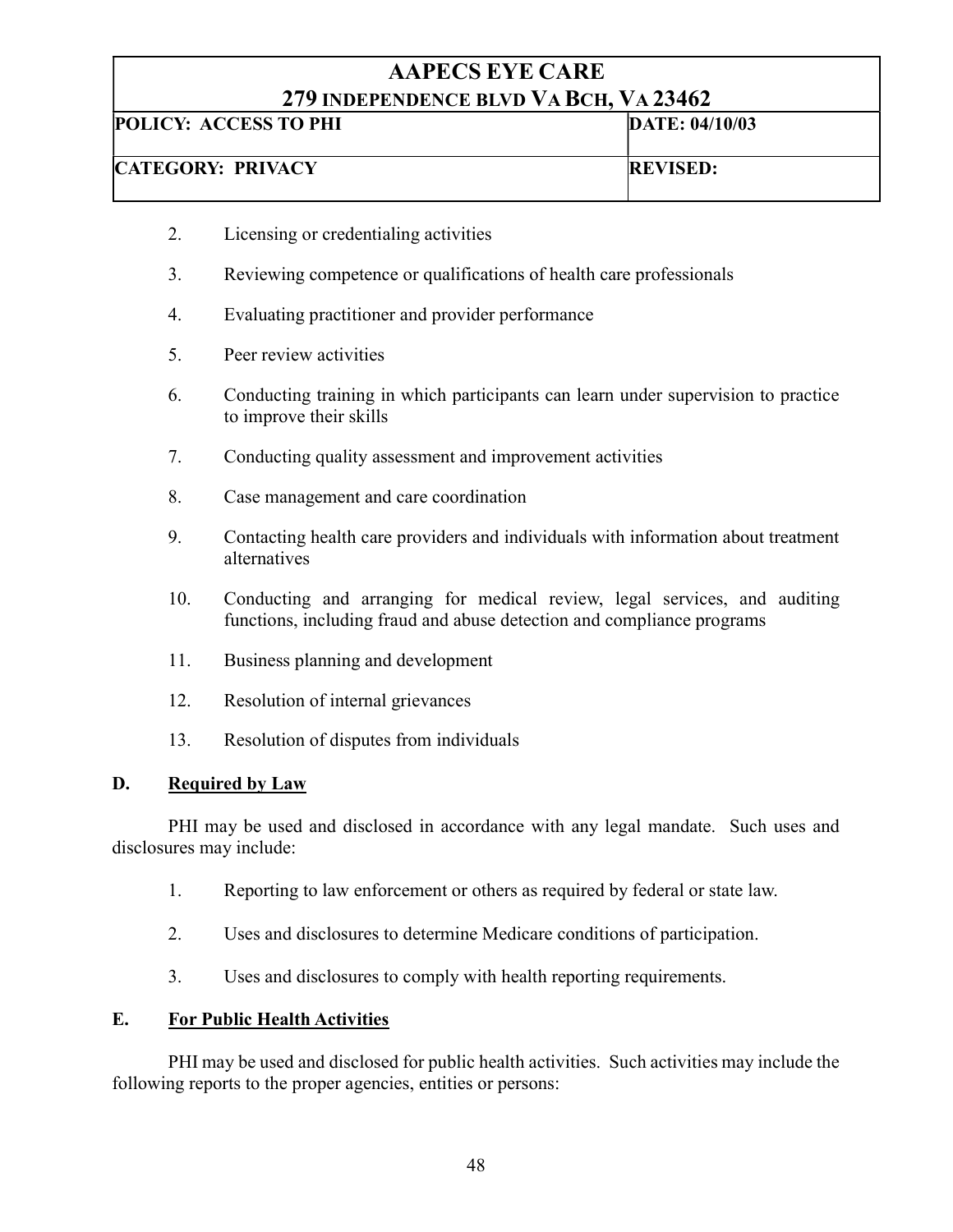| <i>LIJ</i> INDEFENDENCE BLVD VA DCH, VA ZJ40Z |                 |
|-----------------------------------------------|-----------------|
| <b>POLICY: ACCESS TO PHI</b>                  | DATE: 04/10/03  |
| <b>CATEGORY: PRIVACY</b>                      | <b>REVISED:</b> |

- 1. Prevent or control a disease, injury or disability;
- 2. Report a communicable disease;
- 3. Report a birth;
- 4. Report a death;
- 5. Report child abuse or neglect;
- 6. Report adverse effects of food or dietary supplements;
- 7. Report defects or problems with a biologic product;
- 8. Report defective products to enable product recalls, repairs or replacements;
- 9. Follow up with the use of products to comply with the requirements of the Food and Drug Administration;
- 10. Investigate a work-related illness or injury.

#### F. For Victims of Abuse, Neglect or Domestic Violence

 In the event that the AAPECS believes an individual is a victim of abuse, neglect or domestic violence, PHI will be provided to a government authority, social service, protective services agency or other agency authorized by law to receive report of such abuse, neglect or domestic violence.

1. AAPECS will inform the individual of the use or disclosure, AAPECS believes that informing the individual is likely to place the individual at risk of serious harm AAPECS will not inform the individual's personal representative of the use or disclosure of the individual's PHI to report the abuse, neglect or domestic violence if AAPECS believes the personal representative is responsible for the abuse, neglect or other injury that has already occurred.

2. The individual may object to the use or disclosure of his or her PHI.

3. AAPECS can overrule the individual's objection if AAPECS determines that the use or disclosure is necessary to prevent serious harm to the individual or other potential victims.

4. If the individual is unable to agree to have the information reported about abuse, neglect or domestic violence, a law enforcement or public health official will act upon the information only if it is determined that waiting until the individual agrees to report the information could adversely affect the outcome.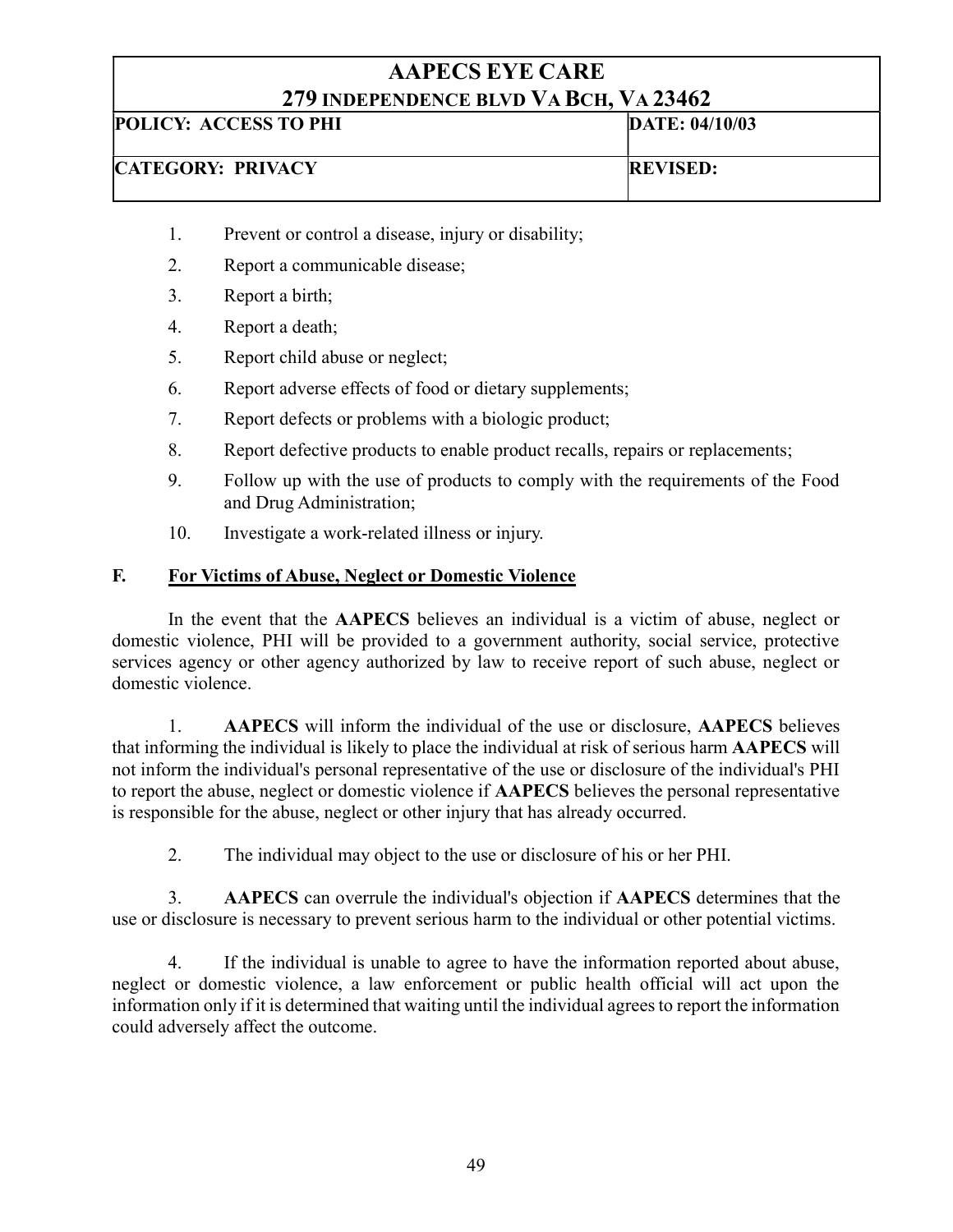| <b>POLICY: ACCESS TO PHI</b> | DATE: 04/10/03  |
|------------------------------|-----------------|
| <b>CATEGORY: PRIVACY</b>     | <b>REVISED:</b> |

#### **EXAMPLES**

 1. You are treating Minor Son for injuries you believe are the result of abuse inflicted by Dad. You are required by state law to report such abuse. You do not have to inform Dad or Mom (as personal representative) that you reported the abuse.

 2. You are treating Wife for injuries you believe are the result of domestic violence inflicted by Husband. You are required by state law to report such domestic violence. You must inform Wife of your report, unless you believe informing Wife will place her at risk of serious harm.

#### G. For Health Oversight Activities

PHI may be used and disclosed to a health oversight agency for the purpose of conducting audits, civil, administrative or criminal investigations, inspections, licensure, disciplinary actions or other activities necessary for the operations of AAPECS.

#### H. For Judicial and Administrative Proceedings

PHI may be used and disclosed in judicial and administrative proceedings, such as pursuant to a subpoena or in response to a court order.

 Under Virginia law, no party to an action can request the issuance of a subpoena for an opposing party's medical records unless a copy of the request for the subpoena is provided to opposing counsel or the opposing party if they are pro se. A party who is proceeding pro se is a party who is unrepresented in the case. In addition, no party to an action can request a subpoena to be issued for medical records of a non-party witness unless a copy of the request for the subpoena is also provided to the non-party witness simultaneously with the request.

 In cases where attorneys represent litigants, it is presumed that the attorney, who is required to be served with a copy of the subpoena, can assert his client's rights by filing an appropriate motion to quash the subpoena if the attorney feels that the records are not relevant to the case or the request is intended to embarrass his client or is otherwise intrusive on the privacy of the client.

In cases where the medical records being subpoenaed are those of a *pro se* party or a non-party witness, the party requesting the subpoena must include a statement informing the *pro* se litigant or the non-party witness of their rights and remedies, which must be in bold face capital letters, and explain to such individual the meaning of the subpoena and the fact that it is requesting a doctor or health care provider to provide the records. The *pro se* or non-party witness patient must be told that if he or she believes the record should not be disclosed and wishes to object to the disclosure, the patient can file a motion with the clerk to quash the subpoena. It also tells the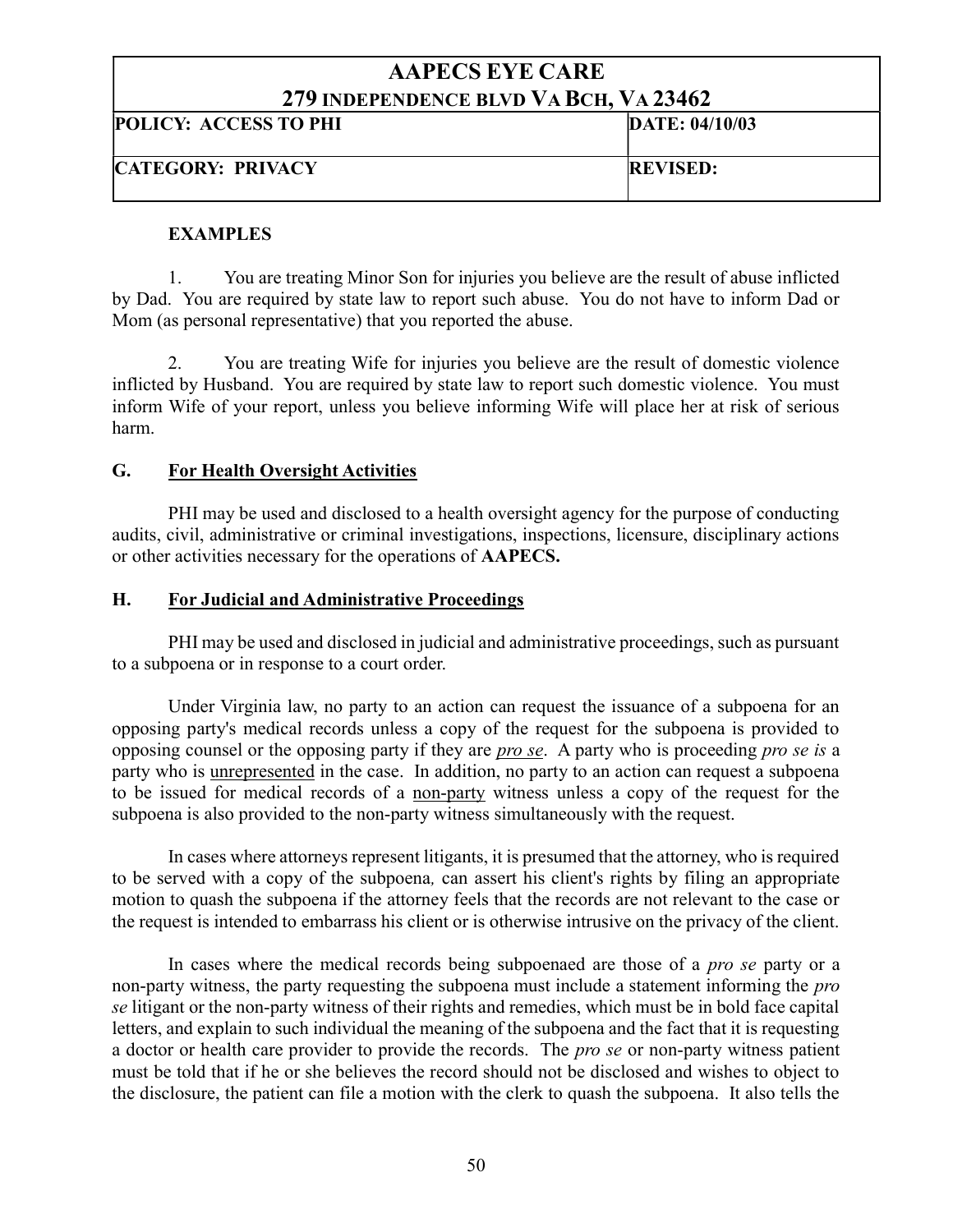# AAPECS EYE CARE 279 INDEPENDENCE BLVD VA BCH, VA 23462 POLICY: ACCESS TO PHI DATE: 04/10/03 CATEGORY: PRIVACY REVISED:

patient that if the patient is filing a motion to quash, the patient must notify the doctor or health care provider that the patient is filing the motion so that the provider knows to send the records to the clerk in a seated envelope or package for safekeeping while the motion is then decided.

NOTICE TO PROVIDERS IN SUBPOENAS - All subpoenas, regardless of whether the patient is represented or unrepresented or the patient is a non-party witness, must now include the below notice, which must be in bold face capital letters:

#### NOTICE TO PROVIDERS:

IF YOU RECEIVE NOTICE THAT YOUR PATIENT HAS FILED A MOTION TO QUASH (OBJECTING TO) THIS SUBPOENA, OR IF YOU FILE A MOTION TO QUASH THIS SUBPOENA, SEND THE RECORDS ONLY TO THE CLERK OF THE COURT WHICH ISSUED THE SUBPOENA USING THE FOLLOWING PROCEDURE: PLACE THE RECORDS IN A SEALED ENVELOPE AND ATTACH TO THE SEALED ENVELOPE A COVER LETTER TO THE CLERK OF COURT WHICH STATES THAT CONFIDENTIAL HEALTH CARE RECORDS ARE ENCLOSED AND ARE TO BE HELD UNDER SEAL PENDING THE COURT'S RULING ON THE MOTION TO QUASH THE SUBPOENA. THE SEALED ENVELOPE AND THE COVER LETTER SHALL BE PLACED IN AN OUTER ENVELOPE OR PACKAGE FOR TRANSMITTAL TO THE COURT.

#### Responding to Subpoenas.

 Unless AAPECS has actual receipt of a notice that a motion to quash the subpoena has been filed, or unless AAPECS intends to file its own motion to quash (because of the high degree of sensitivity of the information or because the patient may be incapacitated and not fully understand or comprehend the need to file a motion to quash), AAPECS must provide a copy of all records as required by the subpoena or court order for such records. If a motion to quash has been received, or **AAPECS** is filing a motion to quash, then the records must be produced under seal by placing the same in an outer envelope with a letter to the clerk of court informing the clerk they are being provided to be held under seal pending the court's ruling on the motion to quash the subpoena. If the motion to quash is granted, the records will be returned AAPECS in the same sealed envelope. In the event the judge orders the sealed envelope opened so that he can review the records in his office to evaluate the motion, the records will be returned with the judge's order quashing the subpoena.

When an attorney requests records of a *pro se* litigant or a non-party witness, the records are not to be produced until 10 days after the date on which AAPECS was served with the subpoena and not later than 20 days after the date of such service. This will give the pro se litigant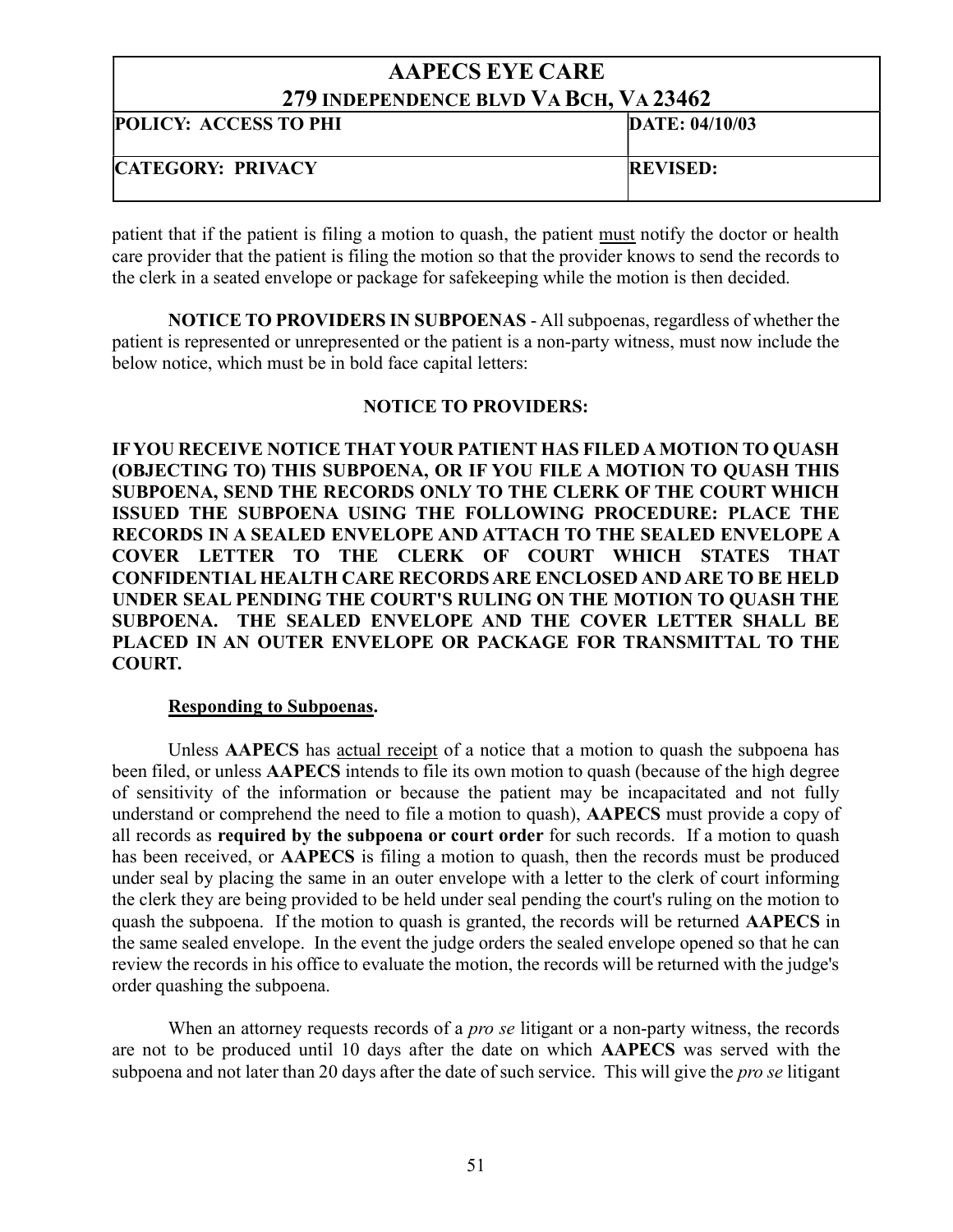| <i>LIJ</i> INDEFENDENCE BLVD VA DCH, VA 23402 |                 |
|-----------------------------------------------|-----------------|
| <b>POLICY: ACCESS TO PHI</b>                  | DATE: 04/10/03  |
| <b>CATEGORY: PRIVACY</b>                      | <b>REVISED:</b> |

or the non-party witness time to seek counsel or to make his/her own motion with the clerk of court to quash the subpoena.

#### Producing the Records Pursuant to Subpoena

1. Produce copies unless the subpoena requires originals.

 2. Include the following statement: "I hereby certify that the attached records of are true and correct copies of original records maintained by Dr. Frenkel, and that I am authorized to release these records in lieu of originals." Sign and include title of the person signing.

 3. You can charge for the following fees (as of April 14, 2003) for copying subpoenaed records:

| Paper records:                 | \$0.50/page up to 50 pages                     |
|--------------------------------|------------------------------------------------|
|                                | \$0.25/page after 50 pages                     |
| Microfilm:                     | $$1.00$ /page                                  |
| $X-rays:$                      | Reasonable charge                              |
|                                | Searching and handling fees not to exceed \$10 |
| All postage and shipping costs |                                                |

#### I. For Law Enforcement Purposes

PHI may be used and disclosed to law enforcement for the following purposes:

1. PHI may be used and disclosed about suspects, fugitives, material witnesses and missing persons to law enforcement officials seeking to identify or locate such persons. The PHI disclosed must be limited to the following:

- (a) Name and address
- (b) Date and place of birth
- (c) Social security number
- (d) ABO blood type and rh factor
- (e) Type of injury
- (f) Date and time of treatment
- (g) Date and time of death (if applicable)
- (h) Description of distinguishing physical characteristics

No DNA or DNA analysis, dental records or typing, samples or analysis of body fluids or tissues may be disclosed.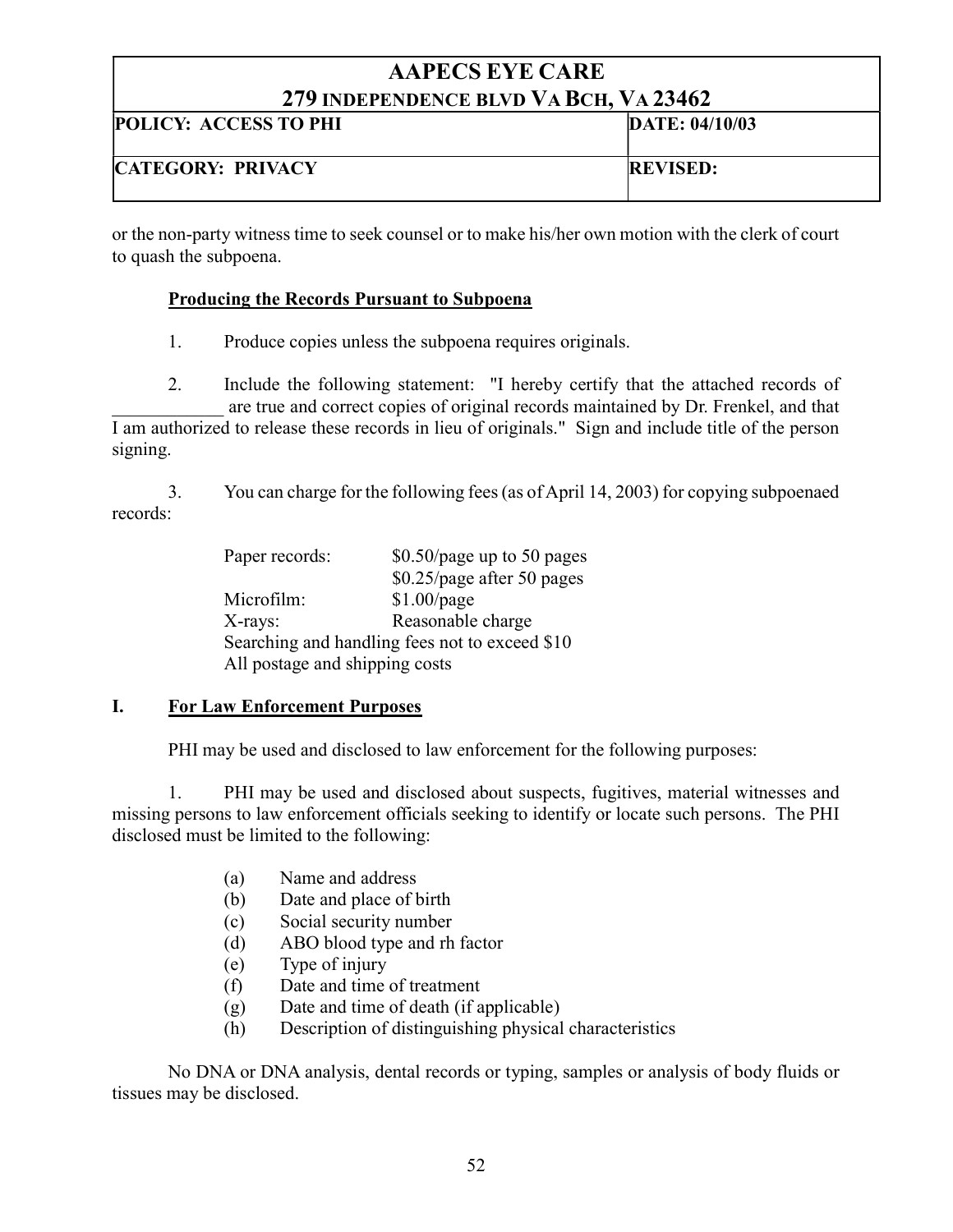| $\blacksquare$ . Then endered better through the ide |                 |
|------------------------------------------------------|-----------------|
| <b>POLICY: ACCESS TO PHI</b>                         | DATE: 04/10/03  |
| <b>CATEGORY: PRIVACY</b>                             | <b>REVISED:</b> |

2. PHI may be used an disclosed if AAPECS believes such PHI constitutes evidence of a crime that occurred on AAPECS 's premises.

3. In an emergency situation, PHI may be used and disclosed if it is necessary to alert law enforcement to the commission and nature of a crime, the location of such crime or the victim(s) of such crime, and the identity, description and location of the perpetrator or such crime.

4. AAPECS may provide information about certain types of wounds or other physical injuries upon court order, court-ordered warrant, subpoena, summons, grand jury subpoena, civil investigative demand or other similar process when it is determined that the information is relevant and material to the investigation and that de-identified information could not be used.

#### EXAMPLES

 1. You extract a bullet from a patient's leg. At the request of a law enforcement official, you may provide the bullet and limited information (of the type listed in I.1 above), such as the patient's name and date and time of treatment.

 2. One of your employees is shot in the leg during office hours by a patient. You may disclose any evidence of criminal conduct that occurred in your office.

 3. The news media contacts you about the shooting. You may disclose PHI about the patient if it will aid in the apprehension of the patient.

#### J. About Decedents

1. PHI may be used and disclosed to coroners or medical examiners to identify a deceased individual, determine the cause of death or other duties authorized by law.

2. PHI may be used and disclosed to funeral directors as necessary to carry out their duties with respect to the deceased individual.

3. As of April 14, 2003, Section 32.1-127.1:03 of the Virginia Code allows providers to disclose the medical record of a deceased individual to the personal representative or executor of the deceased, or if there is no personal representative or executor, to the following person in order of priority: a spouse, an adult son or daughter, either parent, an adult brother or sister, or any other relative of the deceased patient in order of blood relationship.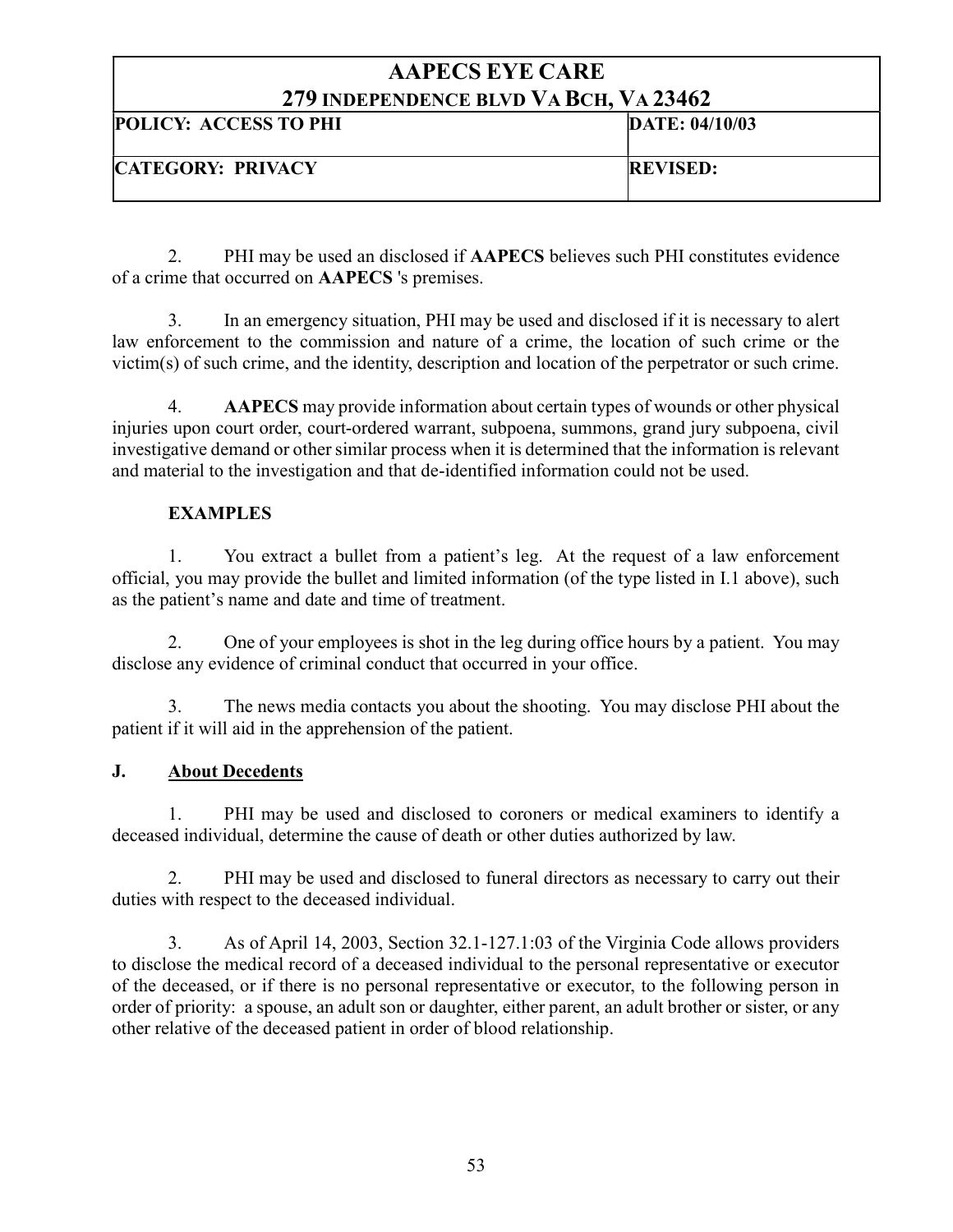| $\blacksquare$               |                 |
|------------------------------|-----------------|
| <b>POLICY: ACCESS TO PHI</b> | DATE: 04/10/03  |
| <b>CATEGORY: PRIVACY</b>     | <b>REVISED:</b> |

#### K. For Cadaveric Organ, Eye or Tissue Donation Purposes

PHI may be used and disclosed to organ procurement organizations or other entities for the purpose of facilitating organ, eye or tissue donation or transplantation.

#### L. To Avert Serious Threat to Health or Safety

PHI may be used and disclosed if AAPECS believes the PHI will prevent or lessen a serious/imminent threat to the health or safety of a person or the public. The PHI may be provided to the person(s) who are the target of the threat or for the identification or apprehension of an individual making the threat. AAPECS may release PHI to law enforcement officials when it appears that an individual has escaped from a correctional institution or from lawful custody.

#### M. For Specialized Government Functions

1. PHI may be disclosed to Armed Forces personnel for military activities, but only if the appropriate military authority has published a notice in the Federal Register stating the its authority and the purposes for the PHI.

2. PHI may be disclosed to the Department of Veterans Affairs (DVA) about an individual who is a member of the Armed Forces upon separation or discharge from the military service for the purpose of determining eligibility of benefits administered by the Secretary of Veterans Affairs.

3. PHI may be disclosed to authorized federal officials to conduct national security and intelligence activities.

4. PHI may be disclosed to authorized federal officials to provide protective services to the President, to foreign heads of state or for the conduct of investigations.

5. PHI may be disclosed to the Department of State to make medical suitability determinations for security clearance or for mandatory service abroad.

6. PHI may be disclosed to a correctional institution or law enforcement official having custody of an inmate to provide healthcare to the person, to ensure the health and safety of the individual or other inmates, to ensure the health and safety of the officers, employees or others at the correctional facility, to ensure the health and safety of those responsible for the transportation of the inmates, to ensure the health and safety of law enforcement on the premises of the facility and to maintain the safety and security of the facility.

#### N. For Workers' Compensation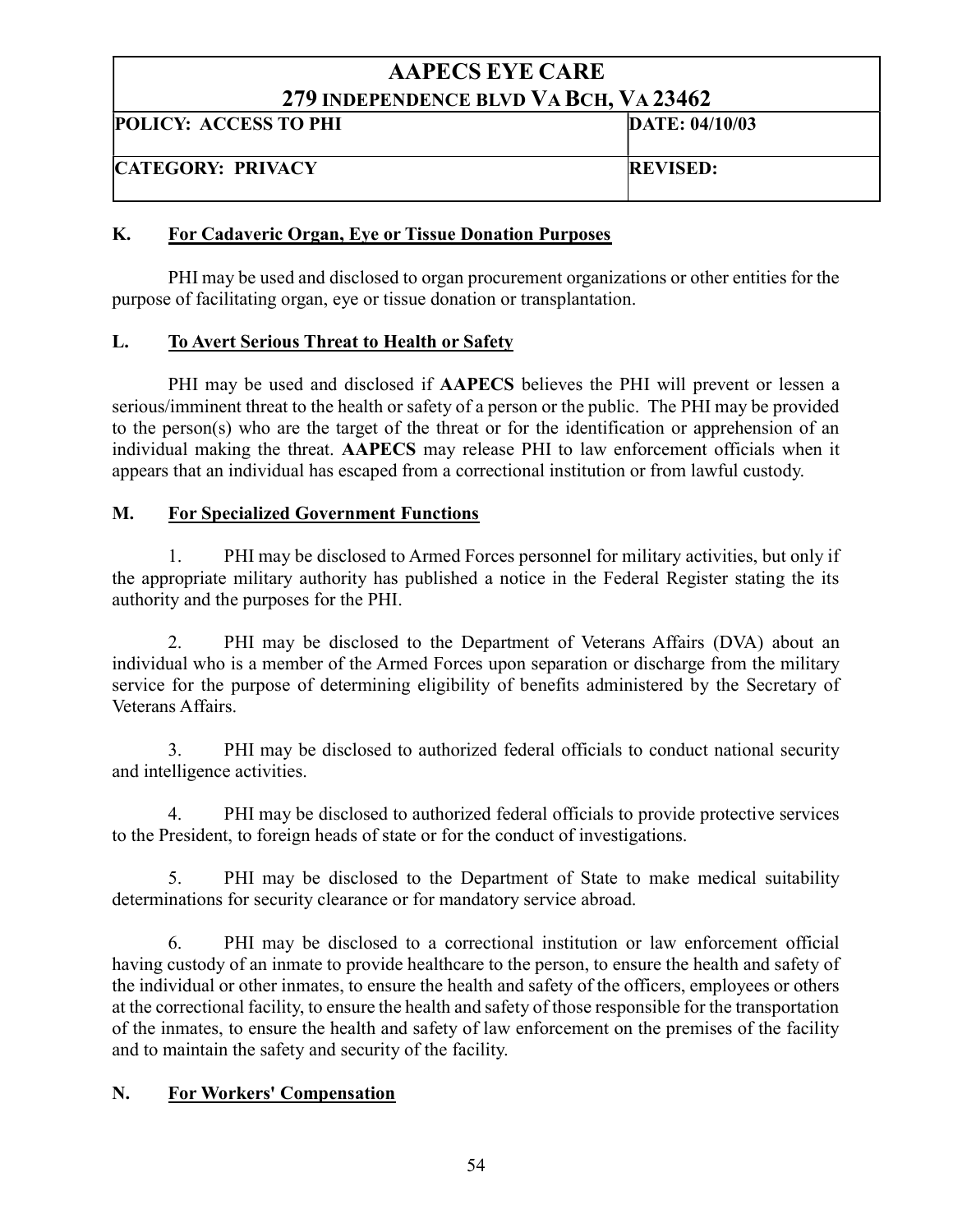| <b>AAPECS EYE CARE</b>                 |                 |
|----------------------------------------|-----------------|
| 279 INDEPENDENCE BLVD VA BCH, VA 23462 |                 |
| POLICY: ACCESS TO PHI                  | DATE: 04/10/03  |
| <b>CATEGORY: PRIVACY</b>               | <b>REVISED:</b> |

PHI may be used and disclosed to comply with laws relating to workers' compensation or other similar programs that provide benefits for work-related injuries or illness. See the policy of workers' compensation.

#### Sources:

45 C.F.R. §§164.506, 164.512 65 Fed. Reg. 250 p. 82509-82513, 82648-82650, 82524-82542 67 Fed. Reg. 157 p. 53208-53219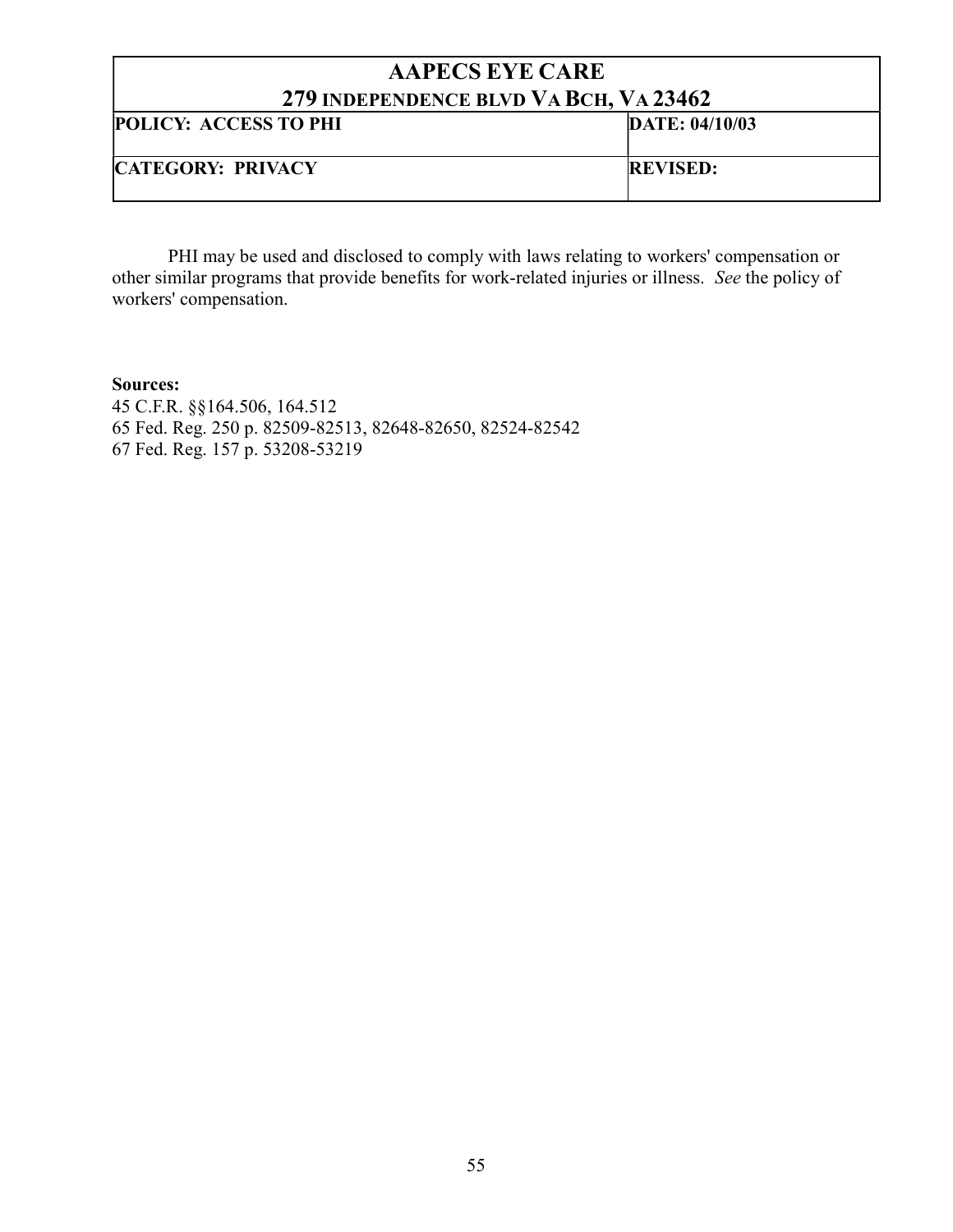| $\blacksquare$ . Then endered better the periodic state in $\blacksquare$ |                 |
|---------------------------------------------------------------------------|-----------------|
| <b>POLICY: ACCESS TO PHI</b>                                              | DATE: 04/10/03  |
| <b>CATEGORY: PRIVACY</b>                                                  | <b>REVISED:</b> |

#### **POLICY**

AAPECS may use or disclose PHI without obtaining the individual's authorization if the individual is informed in advance of the use of the PHI and the individual has the chance to agree or object to the disclosure of his or her PHI.

#### PROCEDURE

#### A. Facility Directory

AAPECS may include an individual's information in the AAPECS 's directory only if the following procedures are followed.

1. Inform the individual that AAPECS will include his or her name, location and "one-word" condition (e.g., fair) in the facility directory, unless the individual does not want to be included in the directory. The individual may request that his or her information not appear in the directory, or that AAPECS limit the information in the directory.

2. If the individual has the opportunity to agree or object to inclusion in the facility directory and the individual agrees, AAPECS may disclose the "one-word" condition and the location of the individual in the facility to persons that inquire about the individual by name.

 3. If the individual has the opportunity to agree or object to inclusion in the facility directory and the individual agrees, AAPECS may disclose the individual's name, "one-word" condition, location and religious affiliation to members of the clergy.

4. If the individual is unable to agree or object, AAPECS must use professional judgment and consider the individual's best interest when determining whether to disclose PHI about the individual.

#### B. Involvement in the Individual's Care and Notification

1. AAPECS may disclose PHI to the person involved in the individual's care if such PHI is related to the care or payment for the care. Persons involved in an individual's care may include a spouse, family member, personal representative, other relative, close personal friend, or other person specifically named by the individual.

2. AAPECS may disclose PHI to notify family members, personal representatives, or other persons responsible for the individual's care with respect to the individual's location, condition or death.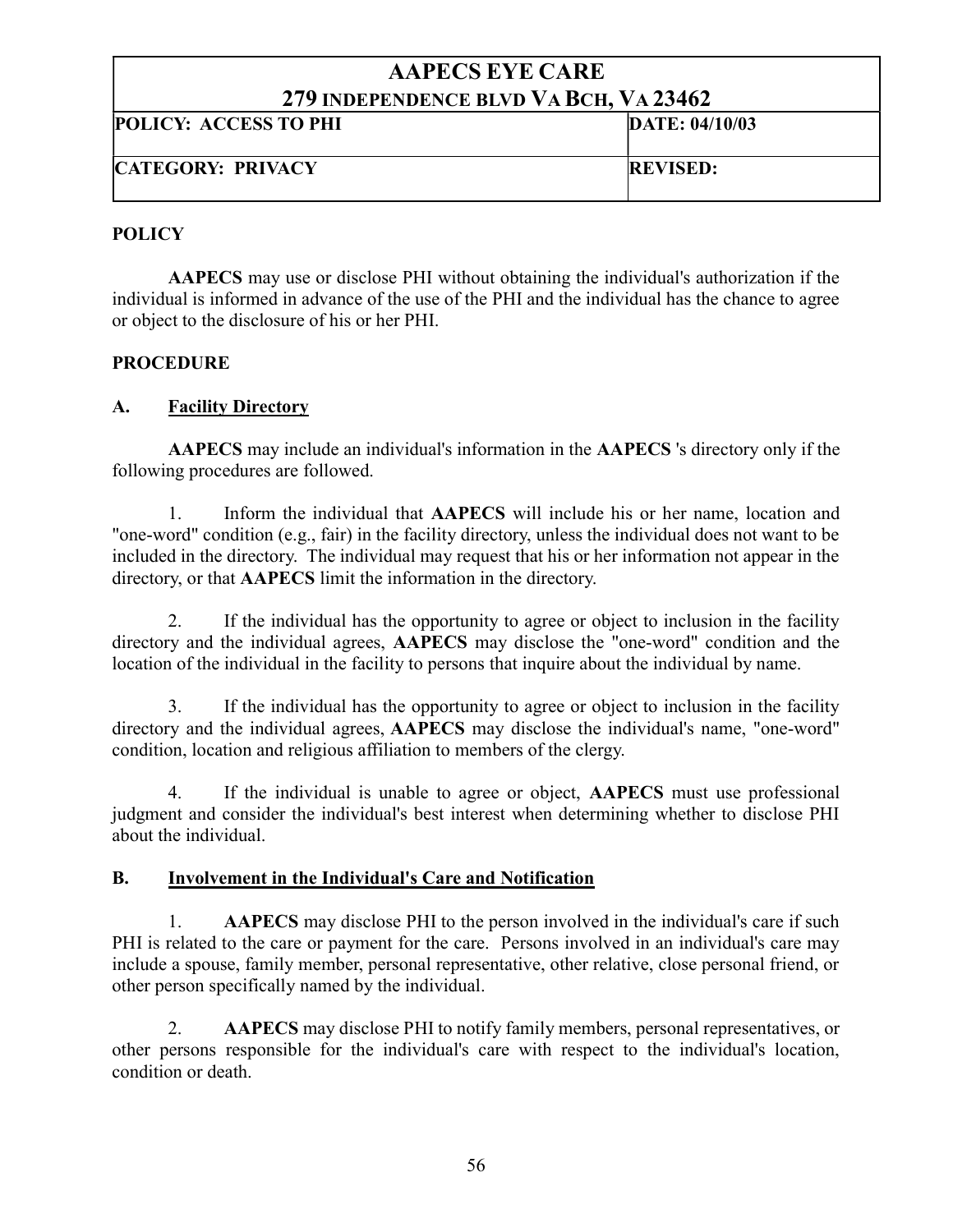| <i>LIJ</i> INDEPENDENCE BLVD VA DCH, VA 2340Z |                 |
|-----------------------------------------------|-----------------|
| <b>POLICY: ACCESS TO PHI</b>                  | DATE: 04/10/03  |
| <b>CATEGORY: PRIVACY</b>                      | <b>REVISED:</b> |

3. If the individual is present and has the capacity to make his or her own decisions, AAPECS may disclose PHI only if AAPECS:

(a) The individual agrees to the disclosure of PHI to third parties involved in his or her care.

(b) AAPECS provides the individual with an opportunity to agree or object to the disclosure and the individual does not object.

(c) AAPECS reasonably infers from the circumstances that the individual does not object.

#### EXAMPLES

 1. Patient Wife is having outpatient surgery and Husband accompanies patient Wife. You may speak with Husband following the surgery and discuss patient Wife's condition.

 2. Patient Adult Son comes in for treatment frequently and Mom accompanies patient Adult Son every time. Patient Adult Son needs a prescription and Mom wants to pick it up. You may release the prescription to Mom because it is reasonable to infer that Mom is involved in patient Adult Son's care.

 3. Estranged Son from California calls and requests information about patient Elderly Dad. You may ask for verification from Estranged Son (i.e., fax a copy of driver's license or power of attorney) before disclosing any information about patient Elderly Dad to Estranged Son. If you do not receive satisfactory assurances from Estranged Son that he is involved in patient Elderly Dad's care, you can refuse to disclose information to Estranged Son. Patient Elderly Dad may give you permission to disclose information or may request that you not disclose information to Estranged Son.

Sources: 45 C.F.R. §164.510 65 Fed. Reg. 250 p. 82521-82524, 82662-82666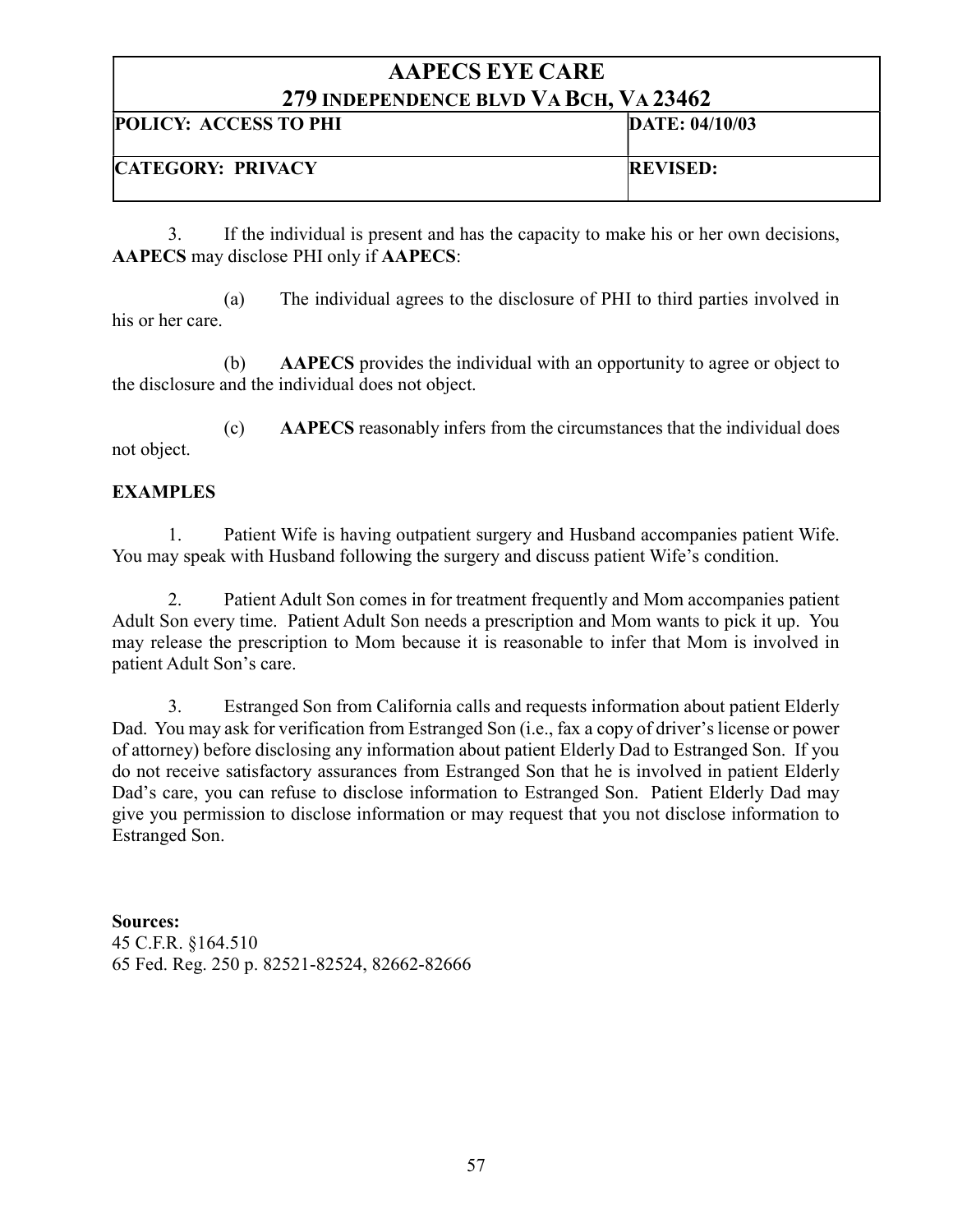# HIPAA PRIVACY POLICY AND PROCEDURES

Section 1. Privacy

Appendix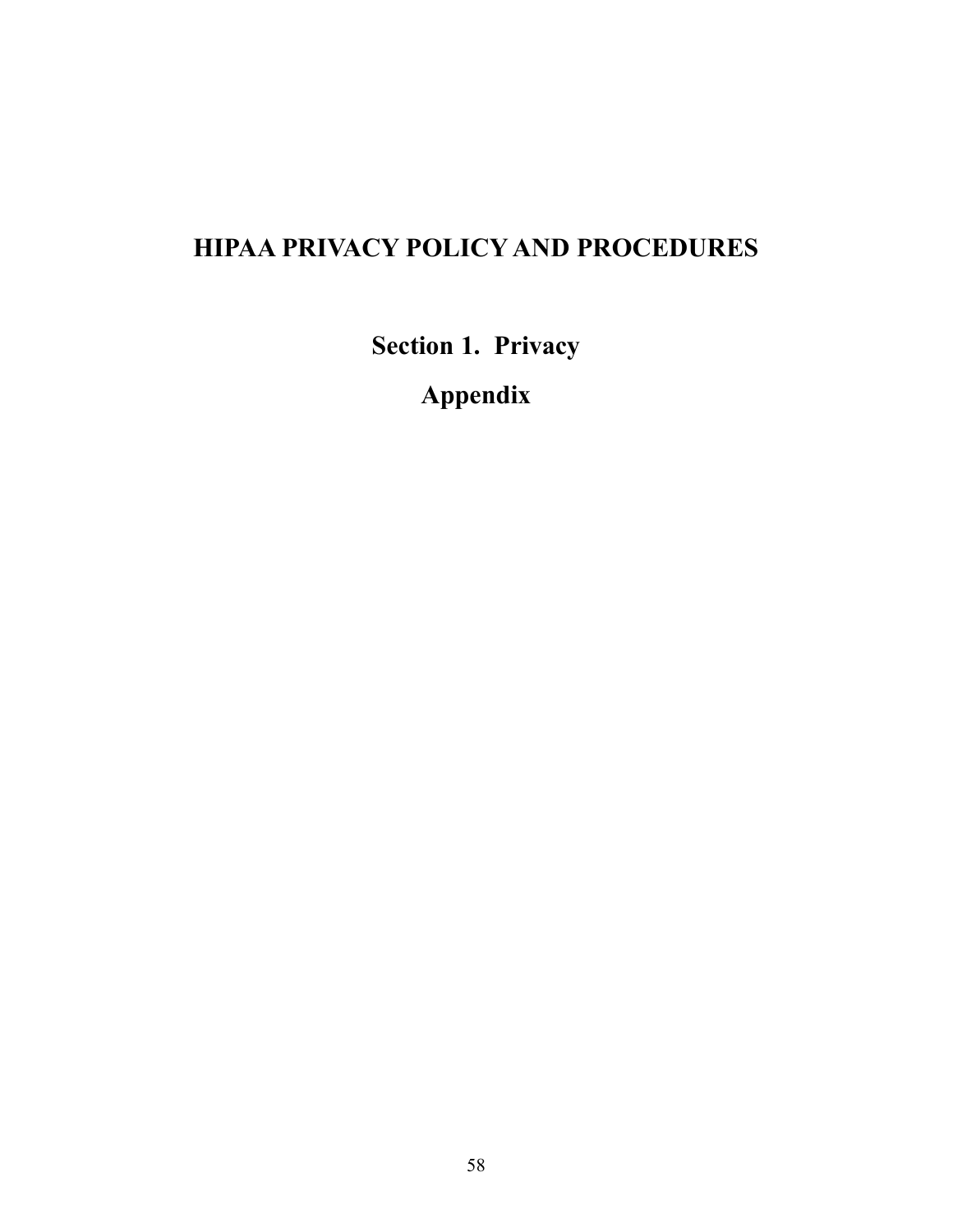#### REQUEST FOR ACCESS TO PHI

#### REQUEST SECTION

As required by the Health Information Portability and Accountability Act of 1996 you have a right to request the opportunity to inspect and copy protected health information ("PHI") that pertains to you. AAPECS will evaluate your request and will either grant it or explain the reason why the request will not be granted. In the event that your inspection request is not granted you may request that the decision be reviewed by someone other than the person who originally denied the request.

I, *D* and the same of the same of the same of the same of the same of the same of the same of the same of the same of the same of the same of the same of the same of the same of the same of the same of the same of the sam inspect the following PHI pertaining to me. I understand that AAPECS may charge me reasonable fees to copy my PHI if my request is granted.

Describe PHI you want to inspect and/or copy:

Signature Date

#### (Office use only)

| Date received:      | <b>Reviewed by:</b> |
|---------------------|---------------------|
| <b>Received by:</b> | <b>Review Date:</b> |

The request for access is hereby:

Granted

 $\overline{a}$ 

 $\overline{\phantom{0}}$ 

 $\overline{a}$ 

Denied

If the request is denied, indicate the reason for the denial below.

#### Reviewer's Comments: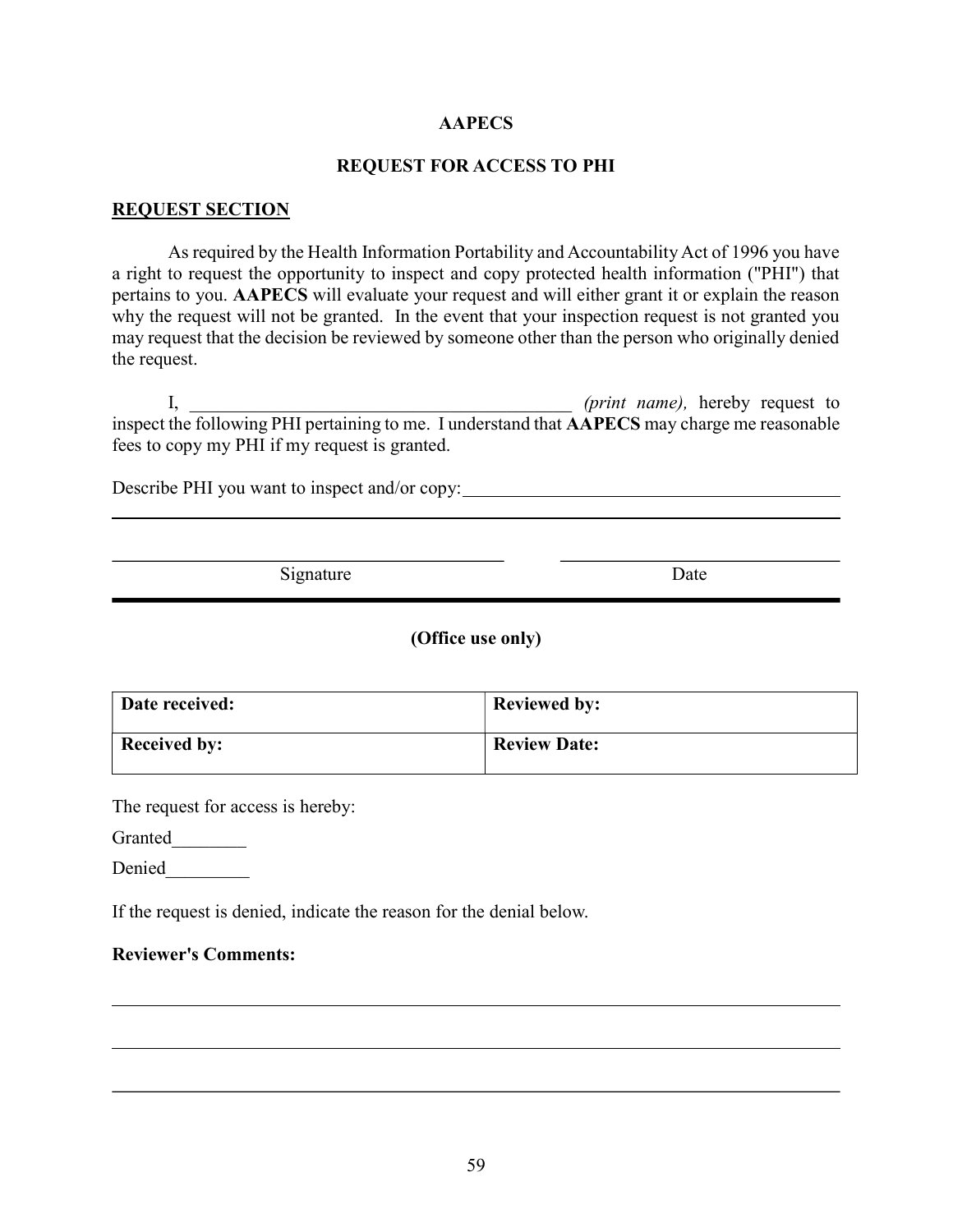#### DENIAL OF ACCESS TO PHI

AAPECS is denying your request to access your PHI for the following reasons:

- A written request is required
- Information is not a "designated record set" per HIPAA guidelines
- Information consists of psychotherapy notes
- Information is sequestered for a legal proceeding
- Information is protected by CLIA
- Confidential information which could cause harm
- Privacy Act of 1974 allows for the protection of this information
- Information is being used for research purposes at this time
- Information is protected due to security reasons
- We do not have the information which you have requested. We suggest you contact:
- Other contact the contact of the contact of the contact of the contact of the contact of the contact of the contact of the contact of the contact of the contact of the contact of the contact of the contact of the contact o

 $\overline{a}$ 

You may have the right to appeal this decision. Please contact us if you have questions concerning this denial.

[Name] [Address] [Phone Number]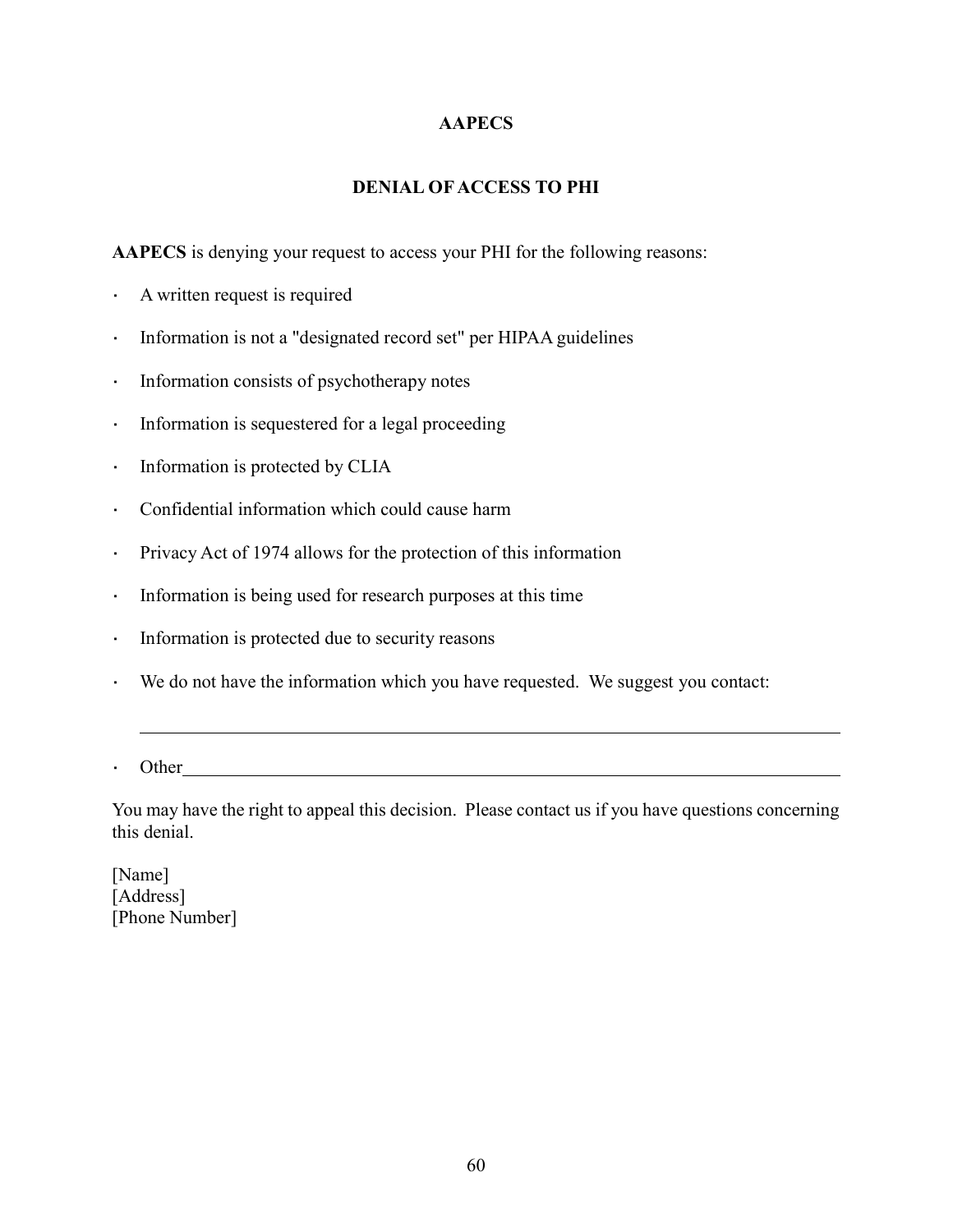### GRANT OF ACCESS TO PHI

| <b>Patient Name:</b> |  |
|----------------------|--|
| Address:             |  |

AAPECS is granting your request to access your PHI. Please contact the person listed below to arrange a convenient time to view your PHI.

[Name] [Address] [Phone Number]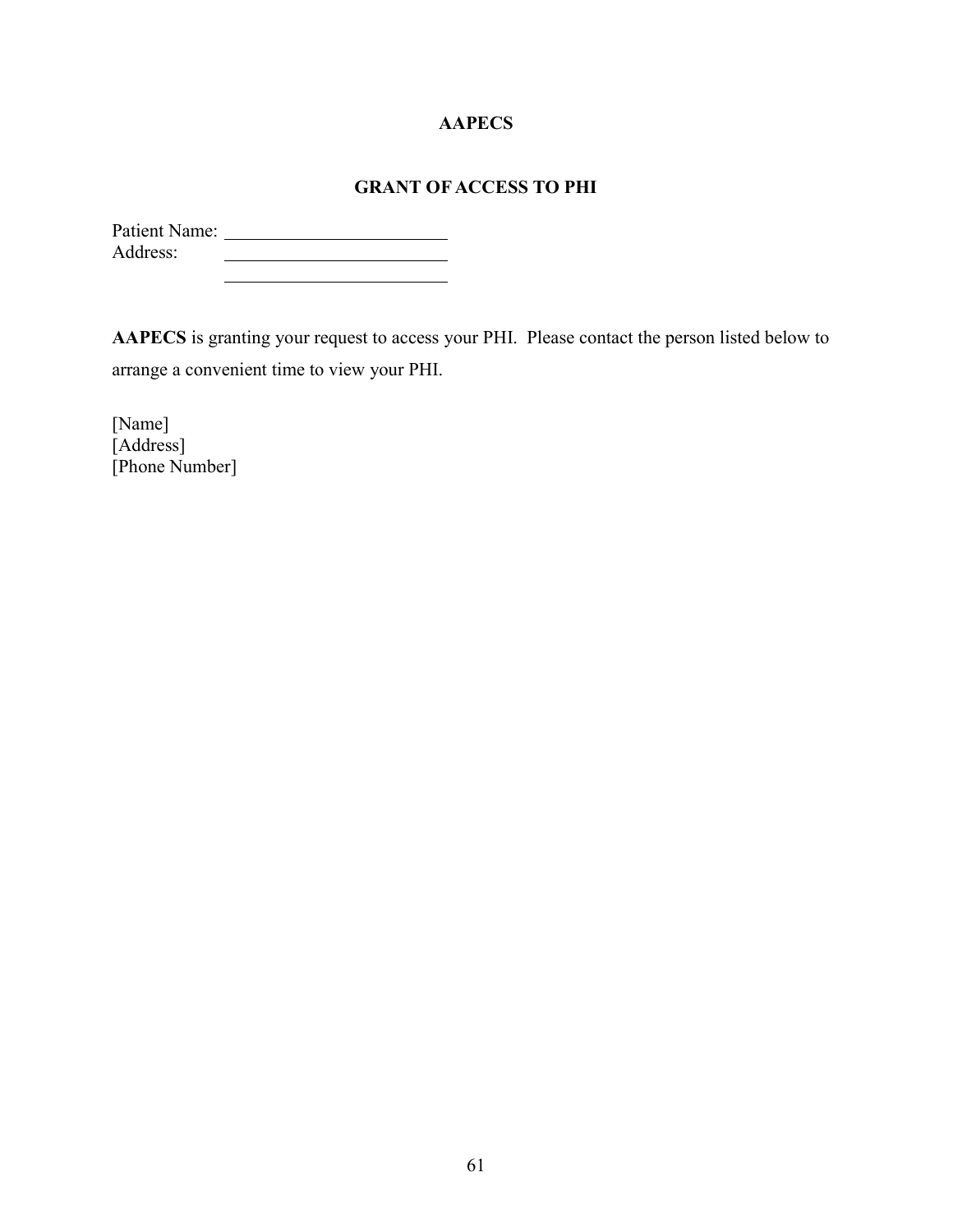#### REQUEST FOR ACCOUNTING OF DISCLOSURES OF PHI

As required by the Health Information Portability and Accountability Act of 1996 you have a right to request an accounting of disclosures of protected health information ("PHI") that pertains to you. This list will indicate the dates the disclosure(s) were made, person(s)/entities receiving your information, a brief description of the information disclosed and the reason(s) for the disclosure. The list will not include disclosures for treatment, payment or health care operations, or disclosures made pursuant to an authorization that you signed. You may request up to six (6) years of disclosures, but we are not required to account for any disclosures of your PHI prior to April 14, 2003.

We will provide this list of disclosures within sixty (60) days of receipt of this request.

#### Please complete the following section:

I hereby request an accounting of disclosures of my PHI made from [insert] date] to **lack** [insert date]. Please send this list to the following address.

Name

l

 $\overline{a}$ 

Address

City, State, Zip Code

Signature Date

I understand that I am entitled to one (1) free accounting of disclosures per twelve (12) month period. If I have received my free accounting of disclosures, [Entity Name] will contact me and inform me of the cost I must pay in order to receive the accounting and allow me to modify or cancel my request for an accounting of disclosures.

(Office use only)

| Date received:      | <b>Reviewed by:</b> |
|---------------------|---------------------|
| <b>Received by:</b> | <b>Review Date:</b> |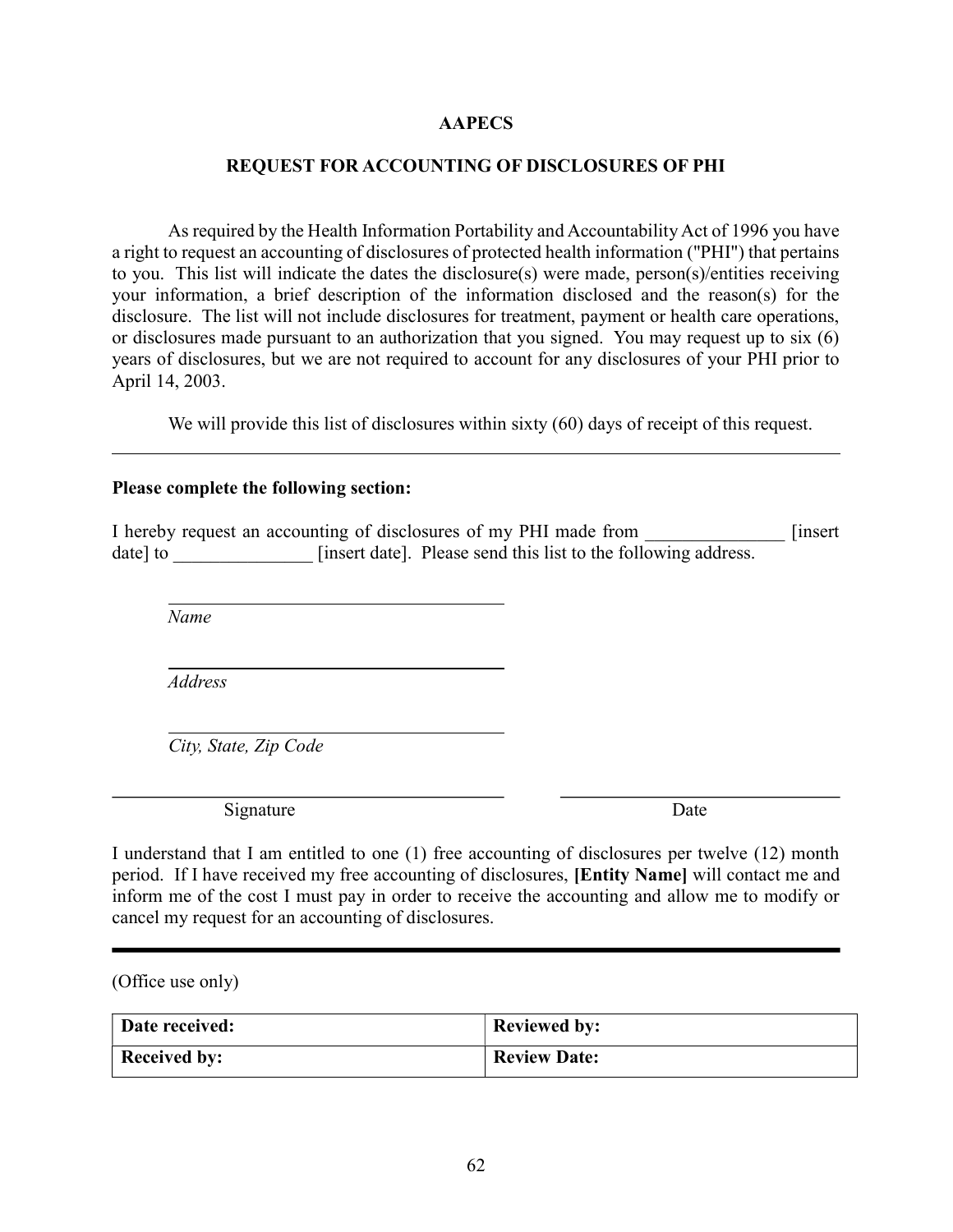#### RESPONSE TO REQUEST FOR ACCOUNTING OF DISCLOSURES OF PHI

- Enclosed please find the accounting of disclosures you requested on [insert date] \_\_\_\_\_\_\_\_\_\_\_\_\_\_\_. A copy of your request is also enclosed.
- On \_\_\_\_\_\_\_\_\_\_\_\_\_\_\_\_\_, you requested an accounting of disclosures. You are only entitled to one (1) free accounting in a 12-month period. Your recent request is the second [or third, etc.] request in the 12-month period. The cost to process your request will be \$ The U. If you would like to receive the accounting of disclosures you must pay the above fee in advance. You may modify or cancel your request by contacting the person listed below.

[Name] [Address] [Phone Number]

 $\overline{a}$ 

Signature Date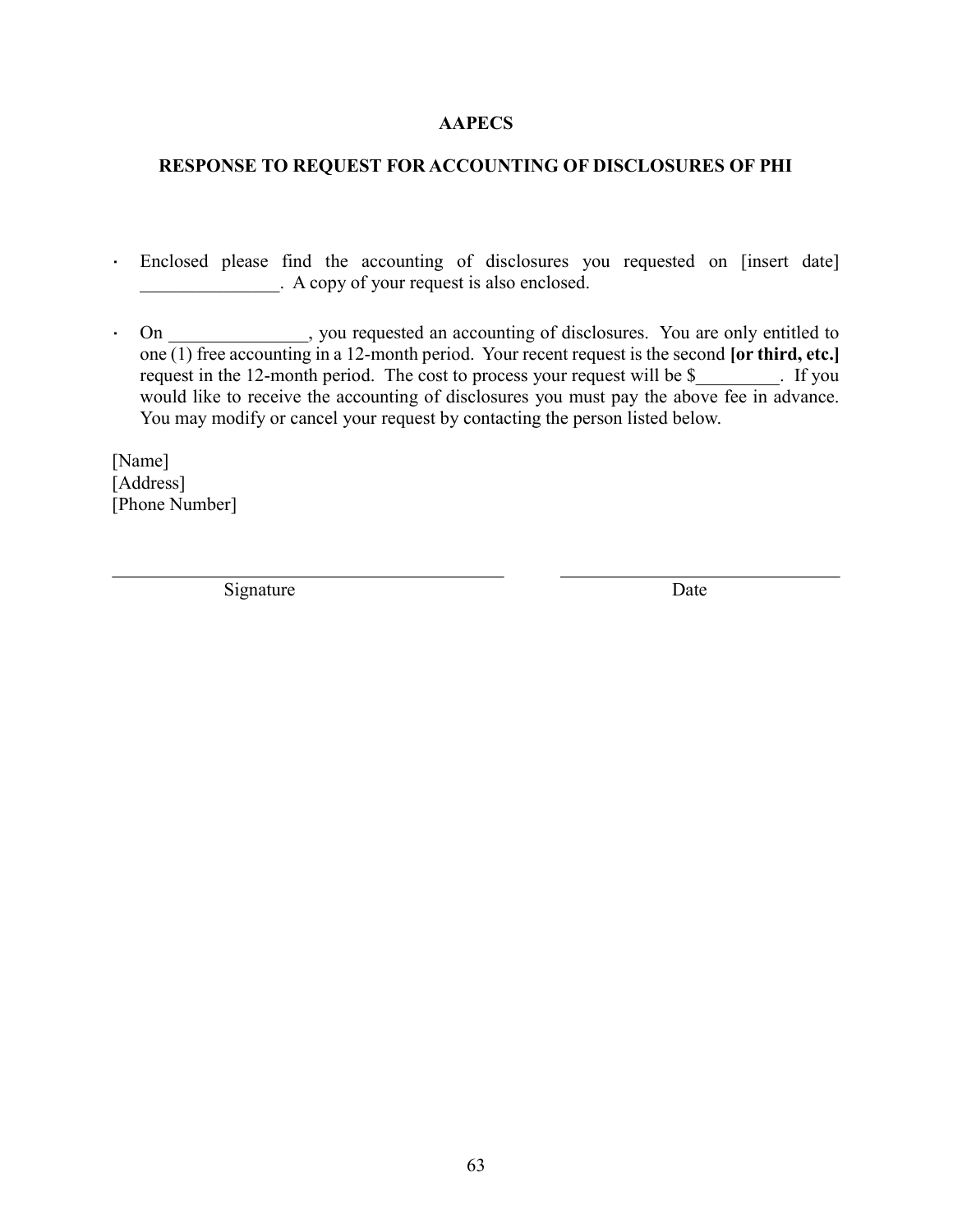#### BUSINESS ASSOCIATE AGREEMENT

This BUSINESS ASSOCIATE AGREEMENT ("Agreement"), effective \_\_\_\_\_\_\_\_\_\_\_\_, 2002 ("Effective Date"), is entered into by and between \_\_\_\_\_\_\_\_\_\_\_\_\_\_\_\_\_\_\_\_\_\_\_\_\_\_\_\_\_\_, with an address at the "Business Associate"), and , with an address at

(the "Covered Entity") (each a "Party" and collectively the "Parties").

### R E C I T A L S:

A. The Covered Entity is a [ [ [ [ [ ] [ ] (Describe type of entity) which [ ] (Describe what the CE does).

B. The Covered Entity desires that the Business Associate perform certain services.

C. The Parties desire to protect the confidentiality and integrity of Protected Health Information ("PHI") and to prevent inappropriate uses and disclosures of PHI in accordance with the Standards for Privacy of Individually Identifiable Health Information (the "Privacy Rule").

#### 1. PERMITTED USES AND DISCLOSURES OF PHI

1.1 Services. The Services provided by the Business Associate to the Covered Entity may involve the use and disclosure of PHI. Except as otherwise specified herein, the Business Associate may make any and all uses of PHI necessary to perform the Services. All other uses not authorized by this Agreement are prohibited. Moreover, the Business Associate may disclose PHI for the purposes authorized by this Agreement only, (i) to its employees, subcontractors and agents, in accordance with Section 2.1(e), (ii) as directed by the Covered Entity, or (iii) as otherwise permitted by the terms of this Agreement including, but not limited to, Section 1.2(b) below.

1.2 Business Activities of the Business Associate. Unless otherwise limited herein, the Business Associate may:

(a) Use the PHI in its possession for its proper management and administration and to fulfill any present or future legal responsibilities of the Business Associate provided that such uses are permitted under state and federal confidentiality laws; and

(b) Disclose the PHI in its possession to third parties for the purpose of its proper management and administration or to fulfill any present or future legal responsibilities of the Business Associate, provided that the Business Associate represents to the Covered Entity, in writing, that (i) the disclosures are required by law, as provided for in 45 C.F.R. § 164.512 or (ii) the Business Associate has received from the third party written assurances regarding its confidential handling of such PHI as required under  $45$  C.F.R.  $\S$  $\S$   $164.504(e)(4)$ .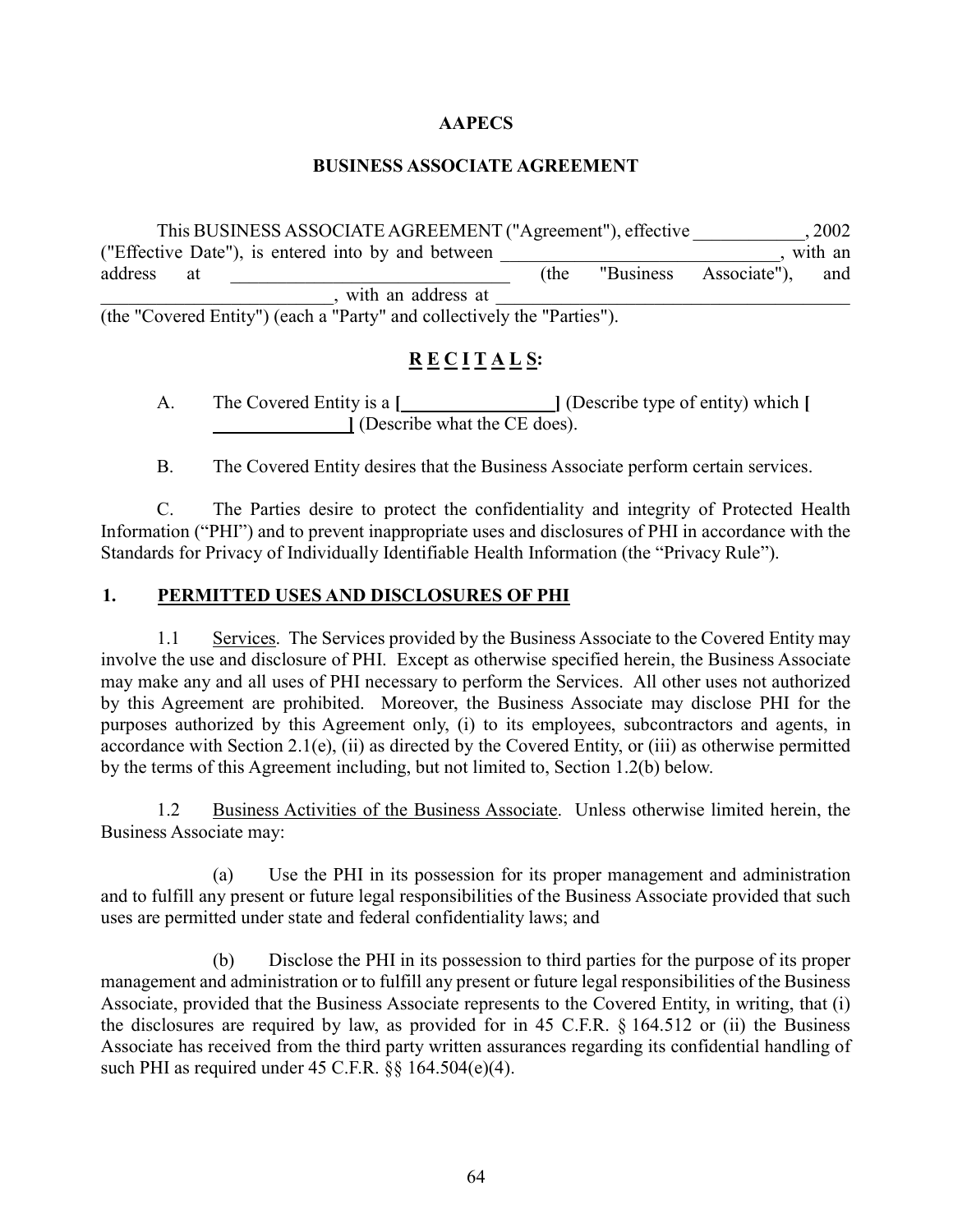1.3 Additional Activities of the Business Associate. In addition to using the PHI to perform the Services set forth in Section 1.1 of this Agreement, the Business Associate may:

(a) Aggregate the PHI in its possession with the PHI of other covered entities that the Business Associate has in its possession through its capacity as a business associate to said other covered entities provided that the purpose of such aggregation is to provide the Covered Entity with data analyses relating to the Health Care Operations of the Covered Entity. Under no circumstances may the Business Associate disclose PHI of one Covered Entity to another Covered Entity absent the explicit authorization of the Covered Entity; and

(b) De-identify any and all PHI provided that the de-identification conforms to the requirements of 45 C.F.R. § 164.514(b), and further provided that the Covered Entity maintains the documentation required by 45 C.F.R. § 164.514(b) which may be in the form of a written assurance from the Business Associate. Pursuant to 45 C.F.R. § 164.502(d)(2), de-identified information does not constitute PHI and is not subject to the terms of this Agreement.

#### 2. RESPONSIBILITIES OF THE PARTIES WITH RESPECT TO PHI

2.1 Responsibilities of the Business Associate. With regard to its use and/or disclosure of PHI, the Business Associate hereby agrees to do the following:

(a) Use and/or disclose the PHI only as permitted or required by this Agreement or as otherwise required by law;

(b) Use appropriate safeguards to prevent use or disclosure of PHI other than as provided for by this Agreement;

(c) Mitigate, to the extent practicable, any harmful effect that is known to the Business Associate of a use or disclosure of PHI by Business Associate in violation of the requirements of this Agreement;

(d) Report to the designated Privacy Officer of the Covered Entity, in writing, any use and/or disclosure of the PHI that is not permitted or required by this Agreement of which Business Associate becomes aware within days of the Business Associate's discovery of such unauthorized use and/or disclosure;

(e) Require all of its agents, including subcontractors, to whom it provides PHI that is received from, or created or received by, the Business Associate on behalf of the Covered Entity to agree, in writing, to adhere to the same restrictions and conditions on the use and/or disclosure of PHI that apply to the Business Associate pursuant to Section 3 of this Agreement;

(f) Make available all internal practices, records, books, agreements, policies and procedures relating to the use and/or disclosure of PHI to the Secretary for purposes of determining the Covered Entity's compliance with the Privacy Regulation;

(g) Upon prior written request, make available during normal business hours at Business Associate's offices all records, books, agreements, policies and procedures relating to the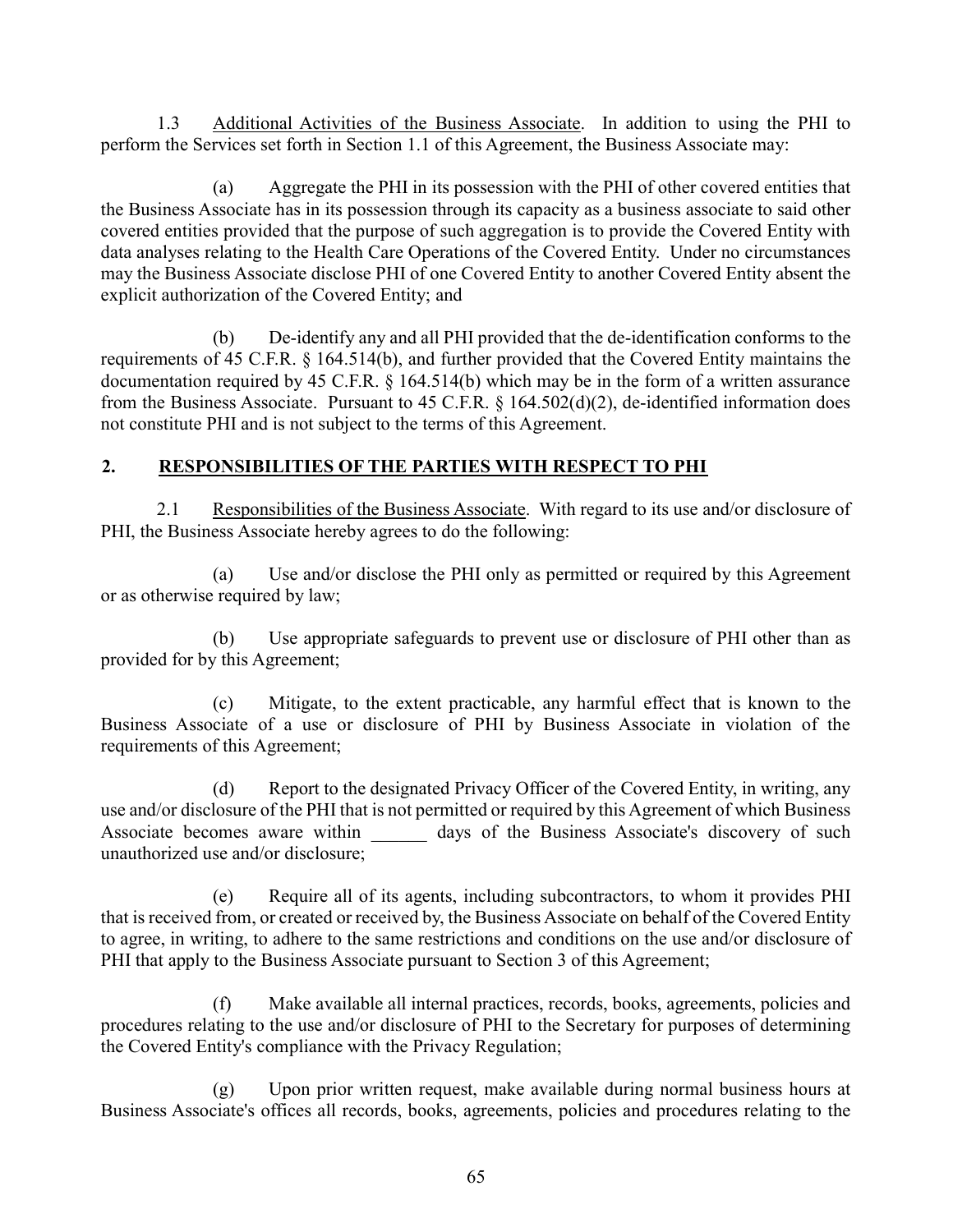use and/or disclosure of PHI to the Covered Entity within \_\_\_\_\_ days for purposes of enabling the Covered Entity to determine the Business Associate's compliance with the terms of this Agreement;

(h) Document disclosures of PHI and information related to such disclosures as would be required to permit the Covered Entity to respond to a request by an Individual for an accounting of the disclosures of the Individual's PHI in accordance with 45 C.F.R. § 164.528;

(i) Provide the Covered Entity or an Individual, in time and manner designated by Covered Entity information collected in accordance with Section 2.1(h) of this Agreement, to permit the Covered Entity to respond to a request by an Individual for an accounting of disclosures of PHI in accordance with 45 C.F.R. § 164.528;

(j) Subject to Section 5.4 below, return to the Covered Entity or destroy, within days of the termination of this Agreement, the PHI in its possession and retain no copies (which for purposes of this Agreement shall mean destroy all backup tapes); and

(k) Disclose to its subcontractors, agents or other third parties, and request from the Covered Entity, only the minimum PHI necessary to perform or fulfill a specific function required or permitted hereunder. [This provision is permitted, but not required under the current regulations]

2.2 Responsibilities of the Covered Entity. With regard to the use and/or disclosure of PHI by the Business Associate, the Covered Entity hereby agrees:

(a) To inform the Business Associate of any changes in the form of notice of privacy practices (the "Notice") that the Covered Entity provides to Individuals pursuant to 45 C.F.R. § 164.520, and provide the Business Associate a copy of the Notice currently in use;

(b) To inform the Business Associate of any changes in, or withdrawal of, the permission or authorization provided to the Covered Entity by Individuals;

(c) To inform the Business Associate of any opt-outs exercised by any Individual from fundraising activities of the Covered Entity pursuant to 45 C.F.R. § 164.514(f);

(d) To notify the Business Associate, in writing and in a timely manner, of any arrangements permitted or required of the Covered Entity under 45 C.F.R. parts 160 and 164 that may impact in any manner the use and/or disclosure of PHI by the Business Associate under this Agreement, including, but not limited to, restrictions on use and/or disclosure of PHI as provided for in 45 C.F.R. § 164.522 agreed to by the Covered Entity; and

(e) That the Business Associate may make any use and/or disclosure of PHI permitted under 45 C.F.R. § 164.512 except uses or disclosure for research are not permitted without prior approval by the covered entity.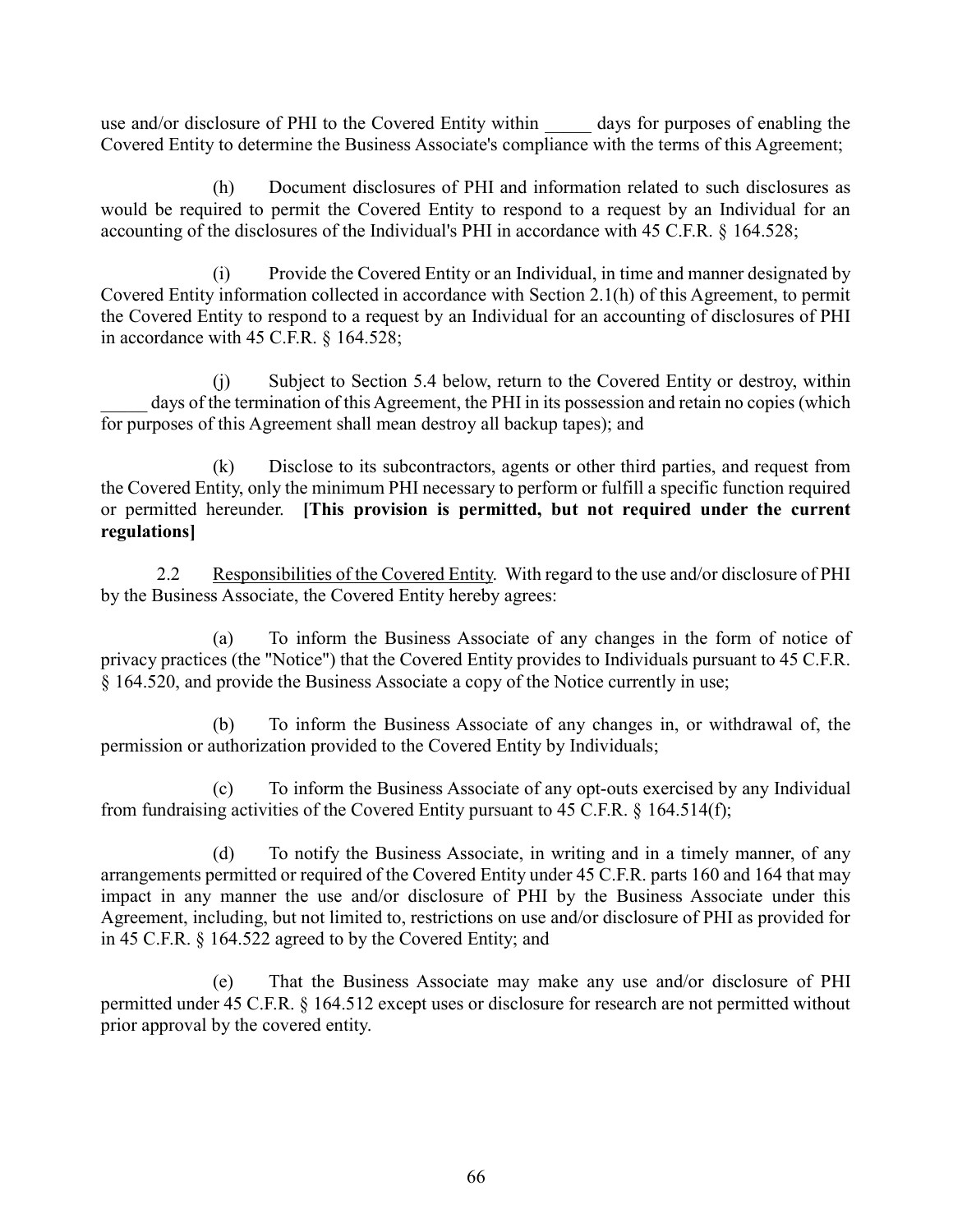#### 3. ADDITIONAL RESPONSIBILITIES OF THE PARTIES WITH RESPECT TO PHI [This section is permitted, but not required under the current regulations.]

 3.1 Responsibilities of the Business Associate with Respect to Handling of Designated Record Set. In the event that the Parties mutually agree in writing that the PHI constitutes a Designated Record Set, the Business Associate hereby agrees to do the following:

(a) At the request of, and in the time and manner designated by the Covered Entity, provide access to the PHI to the Covered Entity or the Individual to whom such PHI relates or his or her authorized representative in order to meet a request by such Individual under 45 C.F.R. § 164.524; and

(b) At the request of, and in the time and manner designated by the Covered Entity, make any amendment(s) to the PHI that the Covered Entity directs pursuant to 45 C.F.R. § 164.526. Provided, however, that the Covered Entity makes the determination that the amendment(s) are necessary because the PHI that is the subject of the amendment(s) has been, or could foreseeably be, relied upon by the Business Associate or others to the detriment of the Individual who is the subject of the PHI to be amended.

(c) Notify the Business Associate, in writing, of any PHI that Covered Entity seeks to make available to an Individual pursuant to 45 C.F.R. § 164.524 and the time, manner and form in which the Business Associate shall provide such access; and

(d) Notify the Business Associate, in writing, of any amendment(s) to the PHI in the possession of the Business Associate that the Business Associate shall make and inform the Business Associate of the time, form and manner in which such amendment(s) shall be made.

#### 4. TERMINATION

4.1 Effect of Termination. Upon the termination of this Agreement, the Business Associate agrees to return or destroy all PHI pursuant to 45 C.F.R.  $\S$  164.504(e)(2)(I), if it is feasible to do so. Prior to doing so, the Business Associate further agrees to recover any PHI in the possession of its subcontractors or agents. If it is not feasible for the Business Associate to return or destroy said PHI, the Business Associate will notify the Covered Entity in writing. Said notification shall include: (i) a statement that the Business Associate has determined that it is infeasible to return or destroy the PHI in its possession, and (ii) the specific reasons for such determination. The Business Associate further agrees to extend any and all protections, limitations and restrictions contained in this Agreement to the Business Associate's use and/or disclosure of any PHI retained after the termination of this Agreement, and to limit any further uses and/or disclosures to the purposes that make the return or destruction of the PHI infeasible. If it is infeasible for the Business Associate to obtain, from a subcontractor or agent any PHI in the possession of the subcontractor or agent, the Business Associate must provide a written explanation to the Covered Entity and require the subcontractors and agents to agree to extend any and all protections, limitations and restrictions contained in this Agreement to the subcontractors' and/or agents' use and/or disclosure of any PHI retained after the termination of this Agreement, and to limit any further uses and/or disclosures to the purposes that make the return or destruction of the PHI infeasible.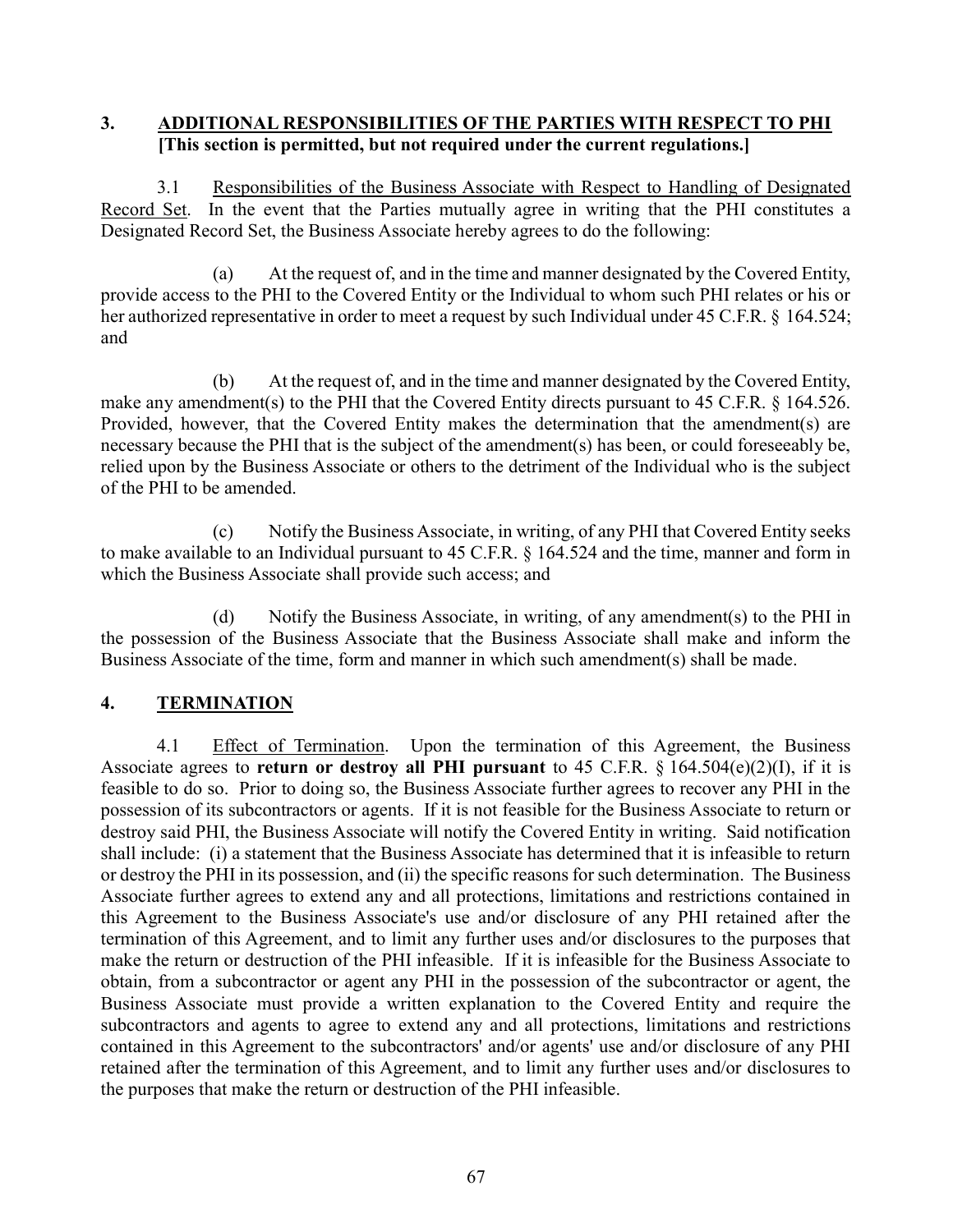#### 5. MISCELLANEOUS

5.1 Indemnification. The Business Associate hereby agrees to indemnify and hold harmless Covered Entity, its officers, directors, employees, agents, subcontractors, and affiliates (each of the foregoing as "Indemnified Party") against any actual and direct losses suffered by the Indemnified Party and all liability to third parties arising from or in connection with any breach or violation of this Agreement or from any negligence or wrongful acts or omissions, including failure to perform its obligations under the Privacy Rule, by Business Associate or its officers, directors, employees, agents, subcontractors, and affiliates. Business Associate shall reimburse the Covered Entity for any and all actual and direct losses, liabilities, lost profits, fines, penalties, costs or expenses (including reasonable attorneys' fees) which may be imposed upon the Covered Entity by reason of any suit, claim, action, proceeding or demand by any third party which results from the Business Associate's breach hereunder. Business Associate's obligation to indemnify the Covered Entity shall survive expiration or termination of this Agreement for any reason.

5.2 Notices. Any notices to be given hereunder to a Party shall be made via U.S. Mail or express courier to such Party's address given below, and/or (other than for the delivery of fees) via facsimile to the facsimile telephone numbers listed below.

If to the Business Associate, to:

<u> 1980 - Johann Barbara, martin a</u> Attention: Fax:

with a copy (which shall not constitute notice) to:

Attention: Fax: The state of the state of the state of the state of the state of the state of the state of the state of the state of the state of the state of the state of the state of the state of the state of the state of the state

If to the Covered Entity, to:

 Attention: Privacy Officer Fax: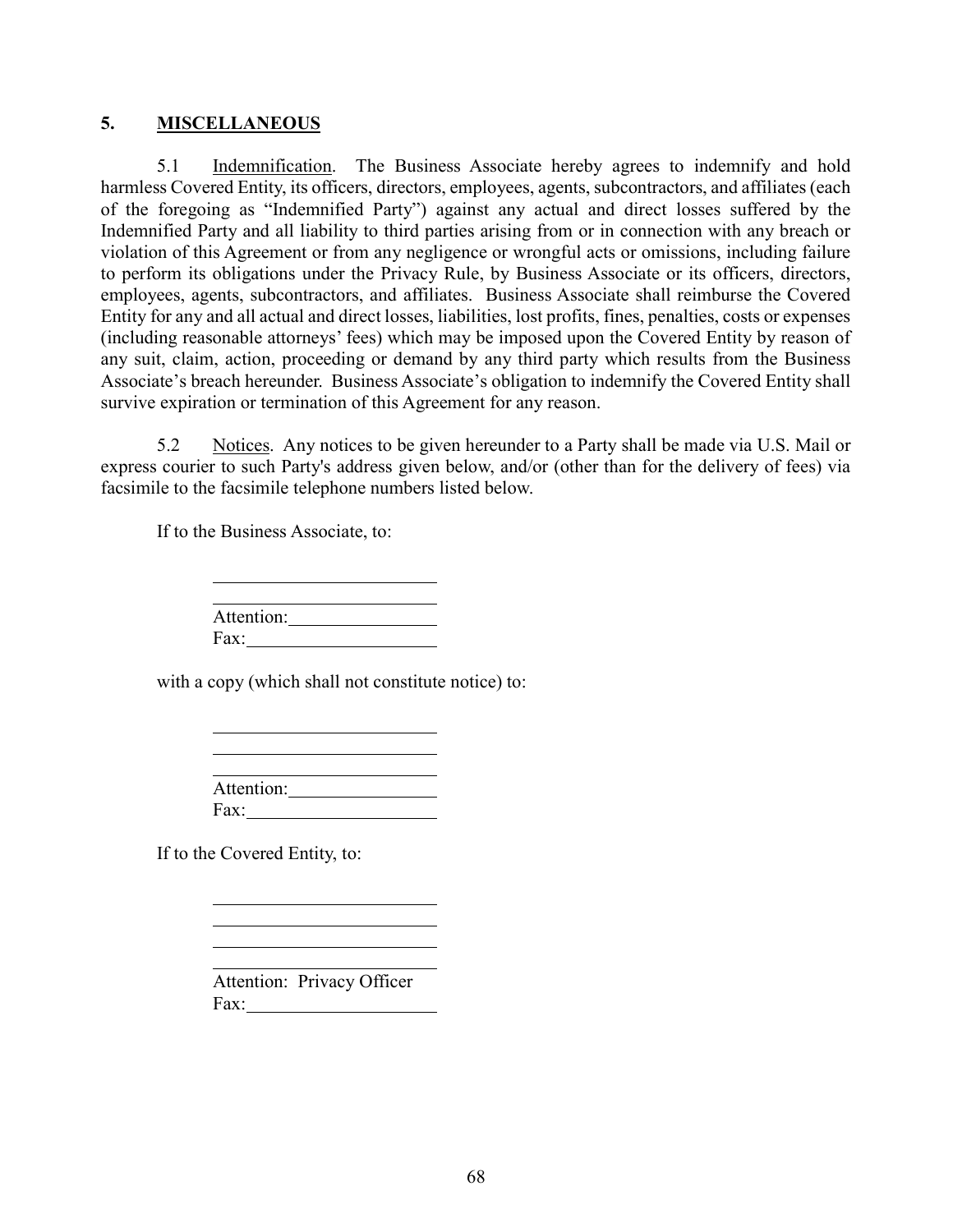with a copy (which shall not constitute notice) to:

Attention: Fax:

Each Party named above may change its address and that of its representative for notice by the giving of notice thereof in the manner hereinabove provided.

5.3 Definitions. All terms not defined herein shall have the meanings set forth in 45 C.F.R. Parts 160-164, as amended.

IN WITNESS WHEREOF, each of the undersigned has caused this Agreement to be duly executed in its name and on its behalf effective as of \_\_\_\_\_\_\_\_\_\_\_\_\_\_, 2003.

#### **COVERED ENTITY BUSINESS ASSOCIATE**

| By:    | Bv:    |
|--------|--------|
| Name:  | Name:  |
| Title: | Title: |
| Date:  | Date:  |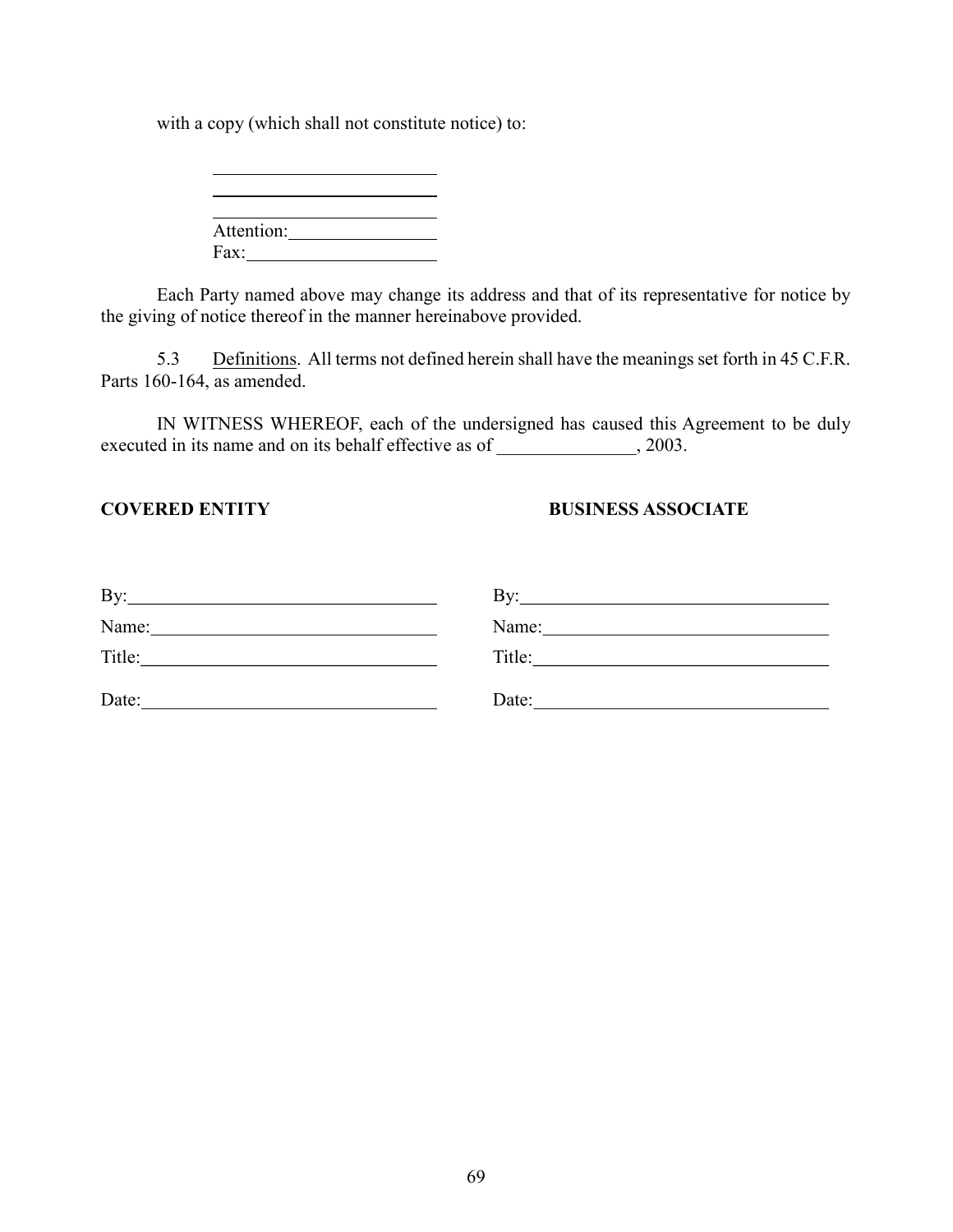#### CONFIDENTIALITY AGREEMENT

 THIS CONFIDENTIALITY AGREEMENT (the "Agreement"), dated \_\_\_\_\_\_\_\_\_\_\_, 2003, is entered into by and between \_\_\_\_\_\_\_\_\_\_\_\_\_\_\_\_\_\_\_\_\_\_\_\_\_\_\_\_\_\_\_\_("Covered Entity") and ("Contractor") (each a "Party" and collectively the "Parties").

#### RECITALS

A. Covered Entity is a [ ](describe type of entity), which is required to comply with the Standards for Privacy of Individually Identifiable Health Information contained in the Health Insurance Portability and Accountability Act (the "Privacy Rule").

B. Covered Entity desires that Contractor [  $\qquad \qquad$  ](describe the services to be performed or provided) (the "Services").

 C. The Parties desire to protect the confidentiality and integrity of Protected Health Information ("PHI"), as defined in the Privacy Rule and to prevent inappropriate uses and disclosures of PHI.

#### AGREEMENT

 1. Covered Entity maintains health information which identifies individuals, relates to the health care services provided to the individual, and/or relates to the payment for health care services provided to the individual ("Confidential Information").

 2. During the performance of the Services, Contractor may be provided Confidential Information, or have access to areas where Confidential Information is maintained. Contractor acknowledges the need to protect the privacy of individuals and the Confidential Information.

 3. Contractor agrees that Contractor, including its officers, directors, employees, agents, subcontractors and affiliates, will not access, use or disclose any Confidential Information.

 4. Contractor agrees to immediately notify Covered Entity if any of its officers, directors, employees, agents, subcontractors and/or affiliates accesses, acquires, uses or discloses Confidential Information.

 5. Contractor acknowledges that any breach of this Agreement may result in disciplinary action, including possible termination of the Services and that it may subject Contractor to liability and responsibility for any legal damages or awards resulting from such breach.

 6. Contractor's obligation to maintain the privacy of Confidential Information will survive termination of this Agreement.

#### COVERED ENTITY CONTRACTOR

| By:                                                                                                                  | By:                                                         |
|----------------------------------------------------------------------------------------------------------------------|-------------------------------------------------------------|
| <u> 1989 - Johann Barn, fransk politik amerikansk politik (</u>                                                      | <u> 1989 - Andrea Andrew Maria (h. 1989).</u>               |
| Name:                                                                                                                | Name:                                                       |
| <u> 1989 - Andrea Brand, Amerikaansk politiker (</u>                                                                 | <u> 1980 - Andrea Brand, amerikansk politik (</u>           |
| Title:                                                                                                               | Title:                                                      |
| <u> 1980 - Jan Stein Stein Stein Stein Stein Stein Stein Stein Stein Stein Stein Stein Stein Stein Stein Stein S</u> | <u> 1980 - Jan Samuel Barbara, política establece</u>       |
| Date:                                                                                                                | Date:                                                       |
|                                                                                                                      | the control of the control of the control of the control of |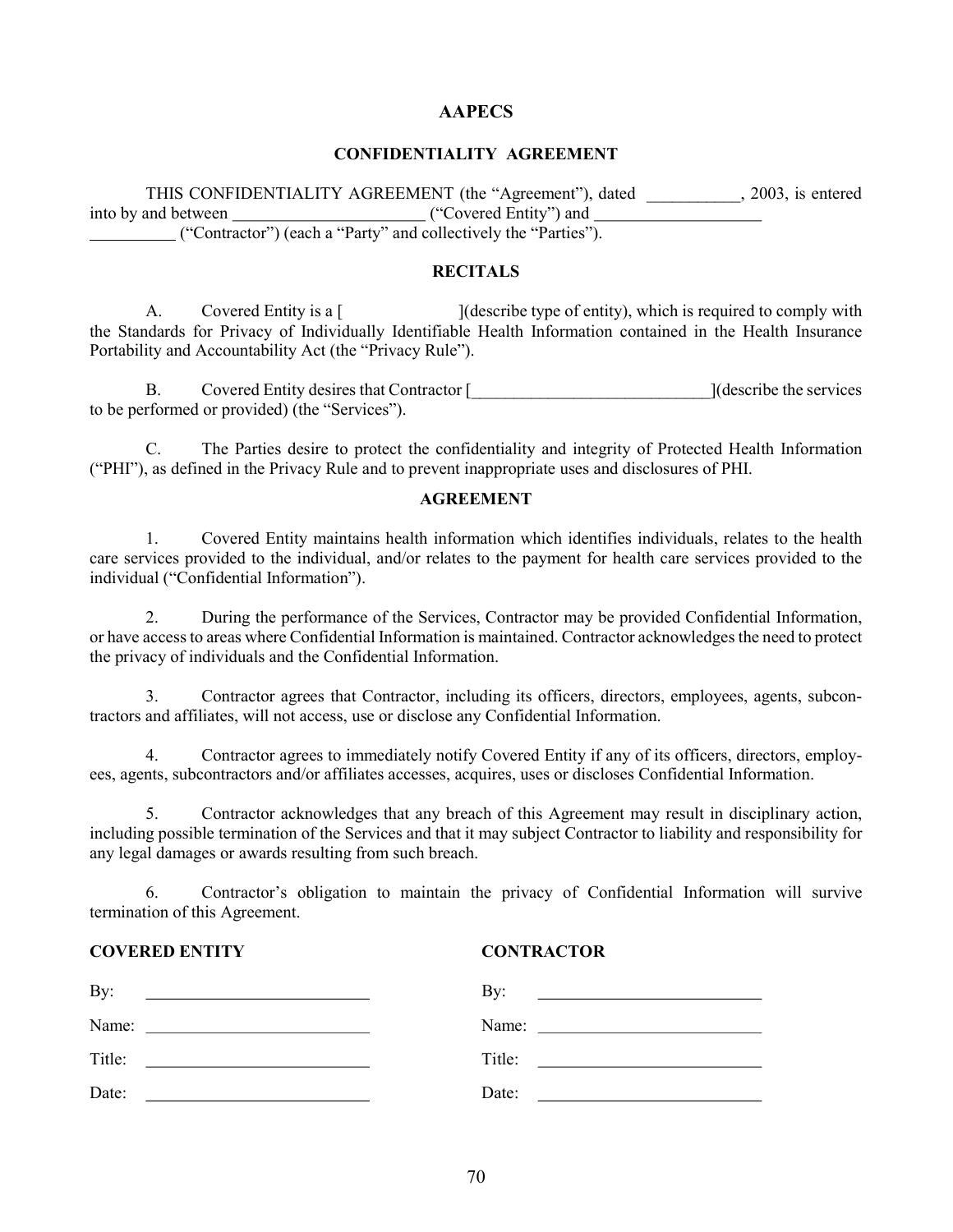#### REQUEST FOR AMENDMENT OF PHI

As required by the Health Insurance Portability and Accountability Act of 1996 you have a right to request that protected health information ("PHI") that pertains to you be amended if you believe that it is incorrect or incomplete. AAPECS will review your request and either grant your request or explain the reason why it will not be granted. In the event that your request is not granted you have the right to submit a statement of disagreement that will accompany the PHI in question for all future disclosures.

#### AMENDMENT REQUEST SECTION

l

l

Name: Name: Address: l

I hereby request that the following PHI pertaining to me be amended (describe the information that you believe is incorrect or incomplete):

I believe that the information that you currently have on file is incomplete or incorrect for the following reasons:

I believe that the correct information is as follows:

Additionally, I request that the following people be notified of the correction, if granted. Please provide the name and address of each person listed below.

Signature Date

NOTE: If this request for amendment is denied, you may append a written statement of disagreement by completing the appropriate section of this form. You may also request that this form be included with any subsequent disclosures by initialing the appropriate line in the section reserved for statements of disagreement. You may also register a formal complaint by contacting our [Privacy Officer] at \_\_\_\_\_\_\_\_\_\_\_\_\_\_\_\_\_\_\_\_\_\_\_\_\_\_\_\_\_\_\_\_\_\_\_\_\_\_\_\_\_\_\_\_\_\_\_\_\_\_\_\_\_\_\_\_\_.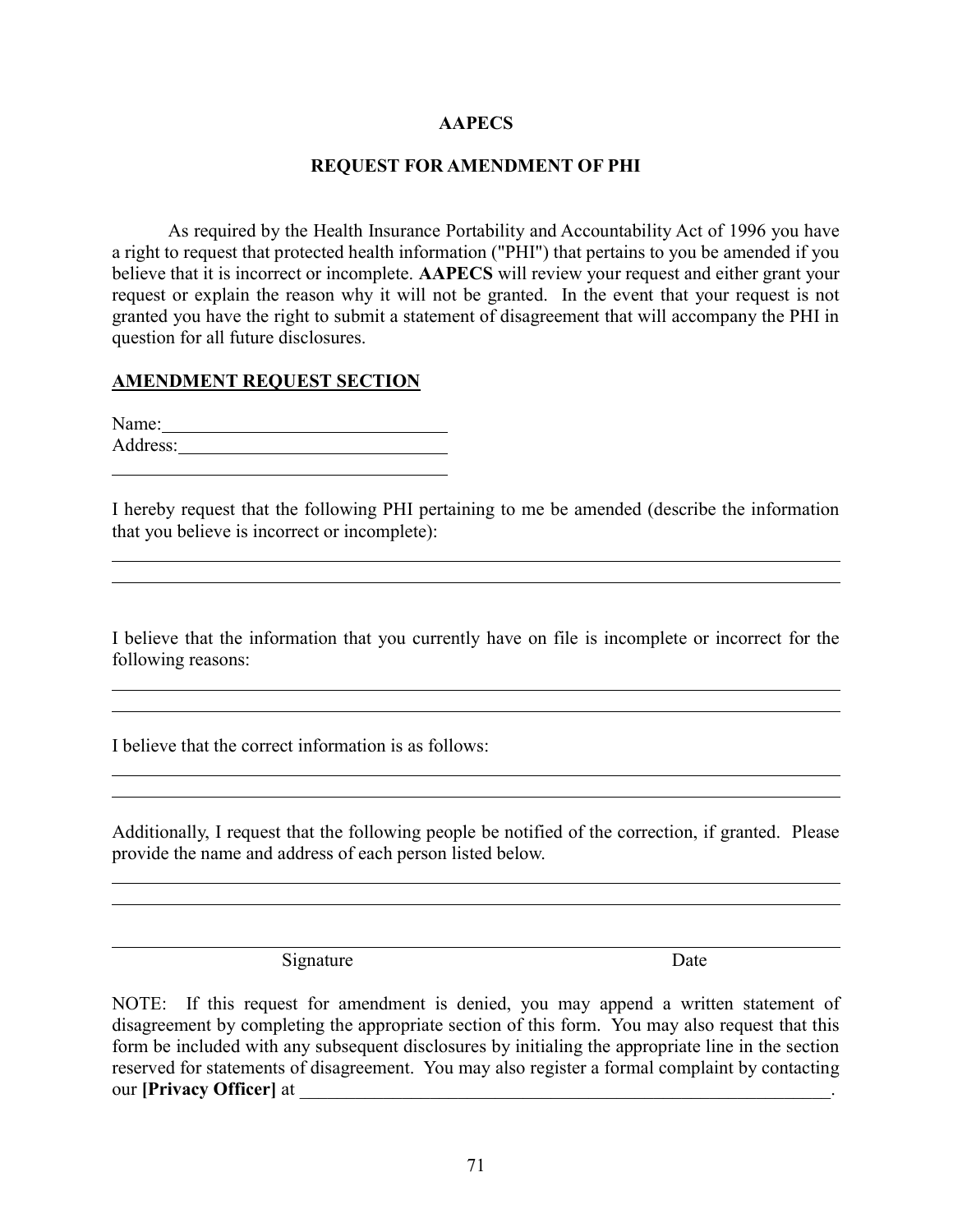## RESPONSE TO REQUEST FOR AMENDMENT OF PHI

#### REVIEW SECTION

#### This section is to be completed by the reviewer:

| Date received:      | <b>Reviewed by:</b> |
|---------------------|---------------------|
| <b>Received by:</b> | <b>Review Date:</b> |

This request for amendment is:

Granted

 $\overline{\phantom{a}}$ 

 $\overline{\phantom{a}}$ 

- Denied; information is accurate and complete as is.
- Denied; information did not originate here
- Denied; information is not part of designated record set
- Denied; information is not available for inspection

#### Reviewer's Comments:

Signature Date

## STATEMENT OF DISAGREEMENT SECTION

## This section is to be completed by the patient and returned to the [Privacy Officer] at AAPECS EYE CARE 279 Independence Blvd Va Bch, Va 23462.

(initial) I wish for this request for amendment to be included with all future disclosures of my health information.

I disagree with the stated reason for denial and my reasons for disagreement are as follows:

Signature Date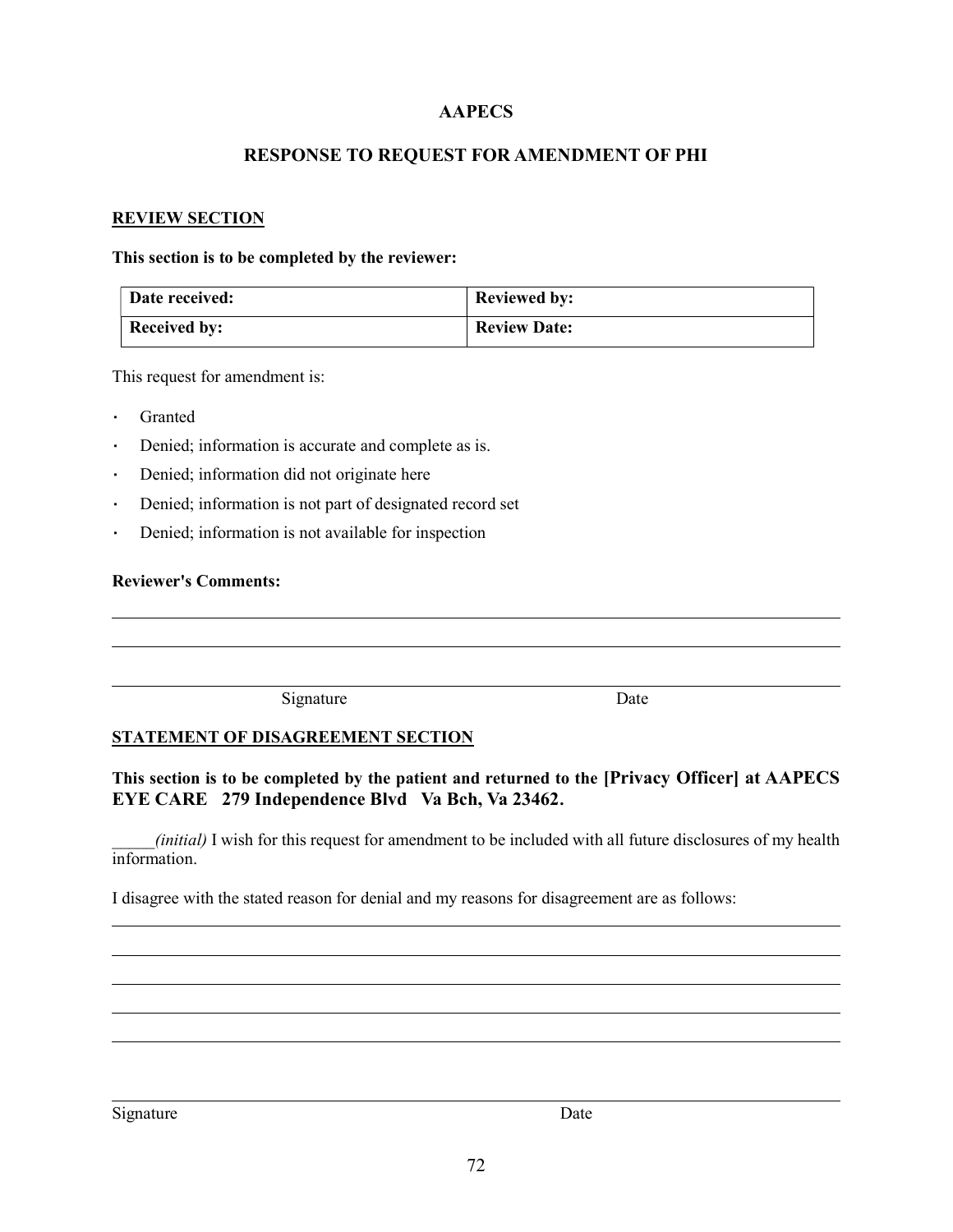# REBUTTAL TO STATEMENT OF DISAGREEMENT

This section is to be completed by AAPECS.

 $\overline{a}$ 

AAPECS offers the following statement in rebuttal:

Signature Date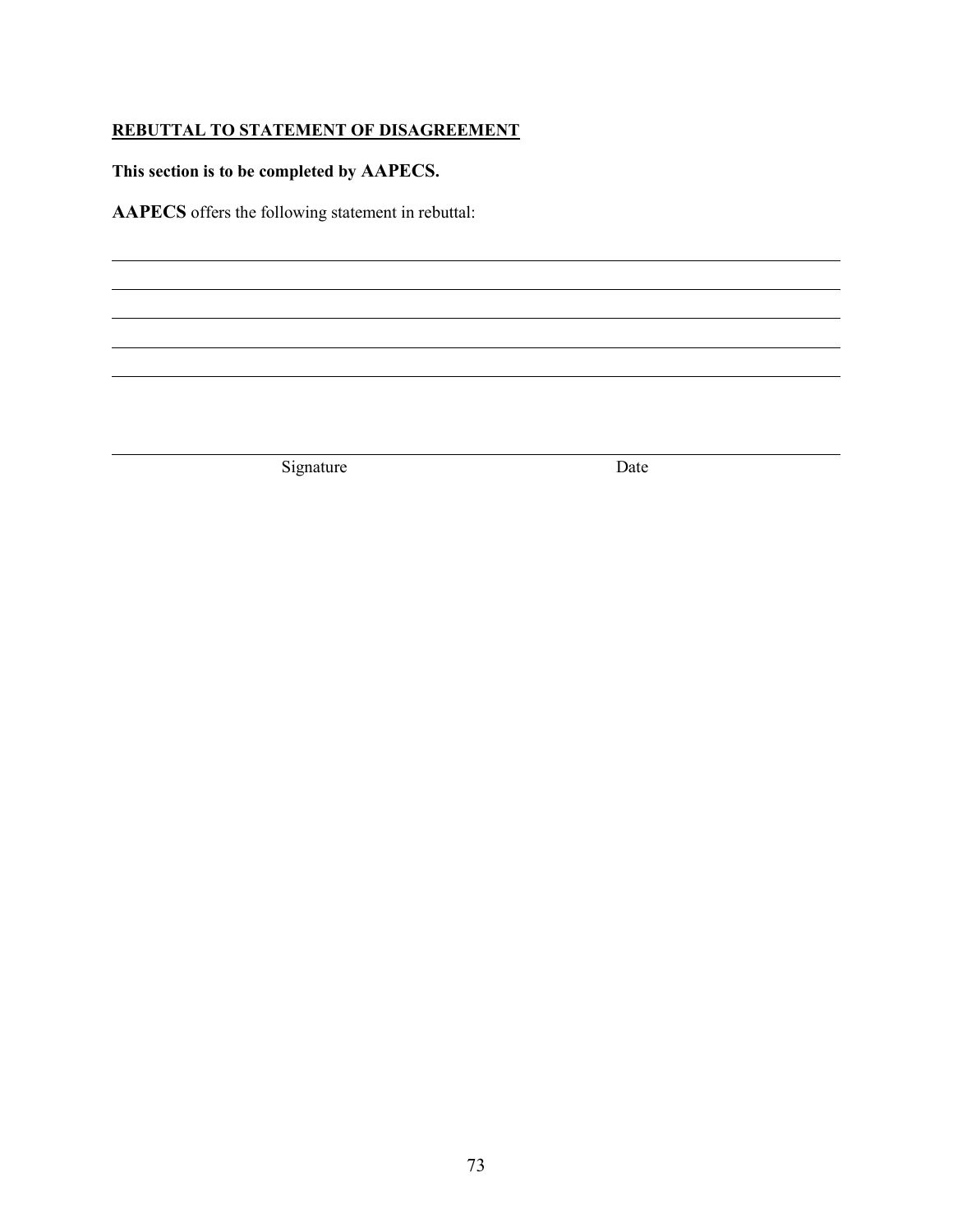# AUTHORIZATION

| To be completed by the health care provider                                                               |                                                                                                                                                                                                                                           |
|-----------------------------------------------------------------------------------------------------------|-------------------------------------------------------------------------------------------------------------------------------------------------------------------------------------------------------------------------------------------|
|                                                                                                           | <b>ID Number:</b> The Second Second Second Second Second Second Second Second Second Second Second Second Second Second Second Second Second Second Second Second Second Second Second Second Second Second Second Second Second Se       |
| Persons/organizations providing the information:                                                          | Persons/organizations receiving the information:                                                                                                                                                                                          |
|                                                                                                           |                                                                                                                                                                                                                                           |
|                                                                                                           | Specific description of information (including date(s)):                                                                                                                                                                                  |
|                                                                                                           |                                                                                                                                                                                                                                           |
|                                                                                                           | The information described above will be used or disclosed for the following purpose(s):                                                                                                                                                   |
|                                                                                                           |                                                                                                                                                                                                                                           |
|                                                                                                           |                                                                                                                                                                                                                                           |
|                                                                                                           |                                                                                                                                                                                                                                           |
| To be completed by the patient or personal representative                                                 |                                                                                                                                                                                                                                           |
| I hereby authorize the use or disclosure of my protected health information as described above.           |                                                                                                                                                                                                                                           |
| this form, unless that treatment is for a fitness-for-duty evaluation or a research-related treatment.    | I understand that this authorization is voluntary. I understand that ability to obtain treatment will not be affected if I do not sign                                                                                                    |
| protection regulations, then such information may be redisclosed and will no longer be protected.         | I understand that if the organization authorized to receive the information is not a required to comply with the federal privacy                                                                                                          |
| knowledge of the revocation.                                                                              | I understand that I have a right to revoke this authorization by sending written notification to: AAPECS EYE CARE 279<br>Independence Blvd Va Bch, Va 23462. Any revocation will not affect disclosures made prior to AAPECS's receipt or |
| I understand that I have a right to inspect and receive a copy of the information described on this form. |                                                                                                                                                                                                                                           |
| I certify that I have received a copy of this authorization.                                              |                                                                                                                                                                                                                                           |
| Signature of patient or patient's representative                                                          |                                                                                                                                                                                                                                           |
| Date                                                                                                      |                                                                                                                                                                                                                                           |
| Printed name of patient's representative:                                                                 |                                                                                                                                                                                                                                           |
|                                                                                                           |                                                                                                                                                                                                                                           |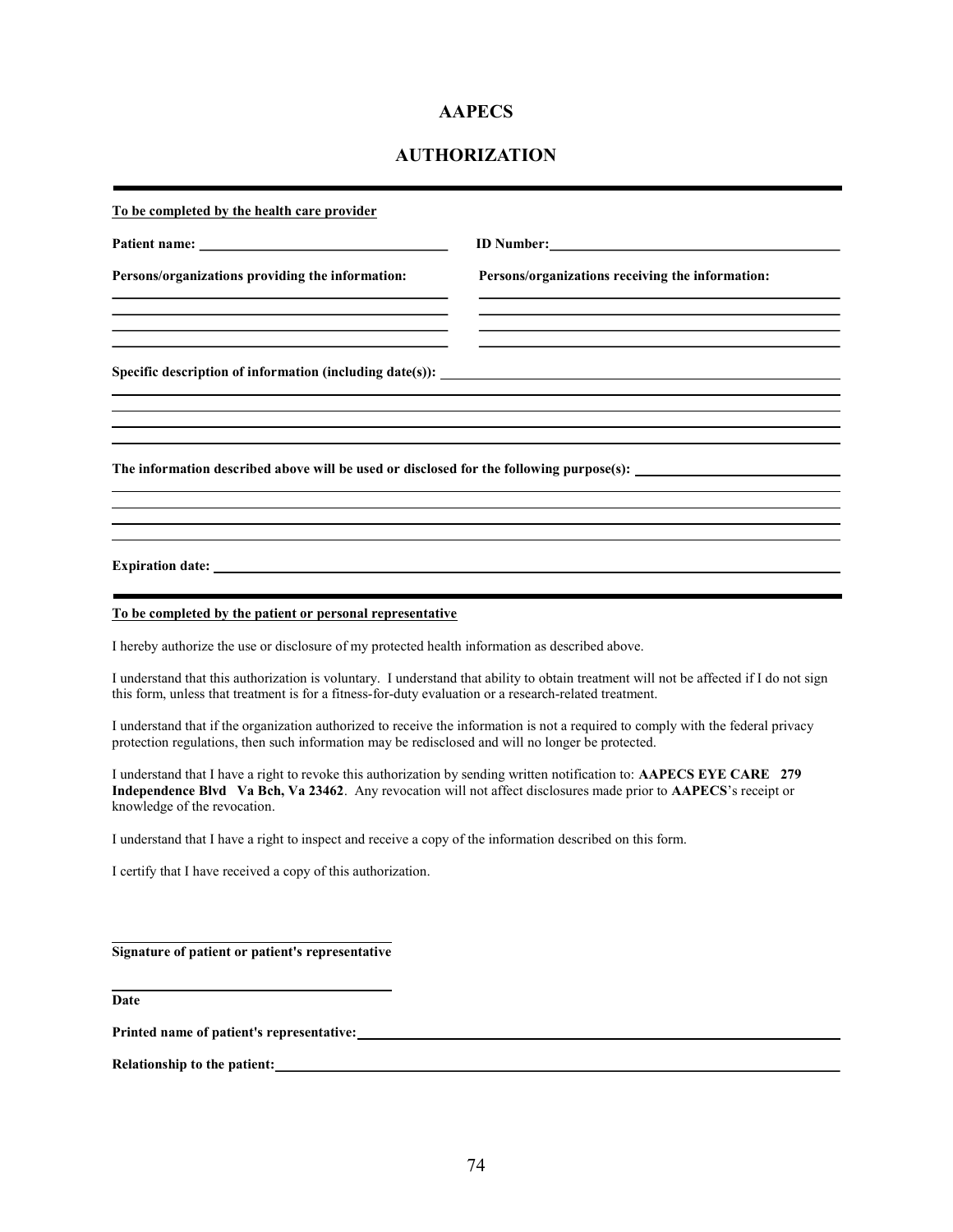# REVOCATION OF AUTHORIZATION

| Please complete the sections below:                                                                                                                                                                                            |                     |
|--------------------------------------------------------------------------------------------------------------------------------------------------------------------------------------------------------------------------------|---------------------|
| Name: Name and the second state of the second state of the second state of the second state of the second state of the second state of the second state of the second state of the second state of the second state of the sec |                     |
|                                                                                                                                                                                                                                |                     |
|                                                                                                                                                                                                                                |                     |
| I hereby revoke the Authorization I gave to AAPECS on __________________________                                                                                                                                               | [insert date].      |
| On that date, I authorized AAPECS to disclose the following information:                                                                                                                                                       |                     |
|                                                                                                                                                                                                                                |                     |
|                                                                                                                                                                                                                                |                     |
|                                                                                                                                                                                                                                |                     |
|                                                                                                                                                                                                                                |                     |
| Signature                                                                                                                                                                                                                      | Date                |
|                                                                                                                                                                                                                                |                     |
| (Office use only)                                                                                                                                                                                                              |                     |
| Date received:                                                                                                                                                                                                                 | <b>Reviewed by:</b> |
| <b>Received by:</b>                                                                                                                                                                                                            | <b>Review Date:</b> |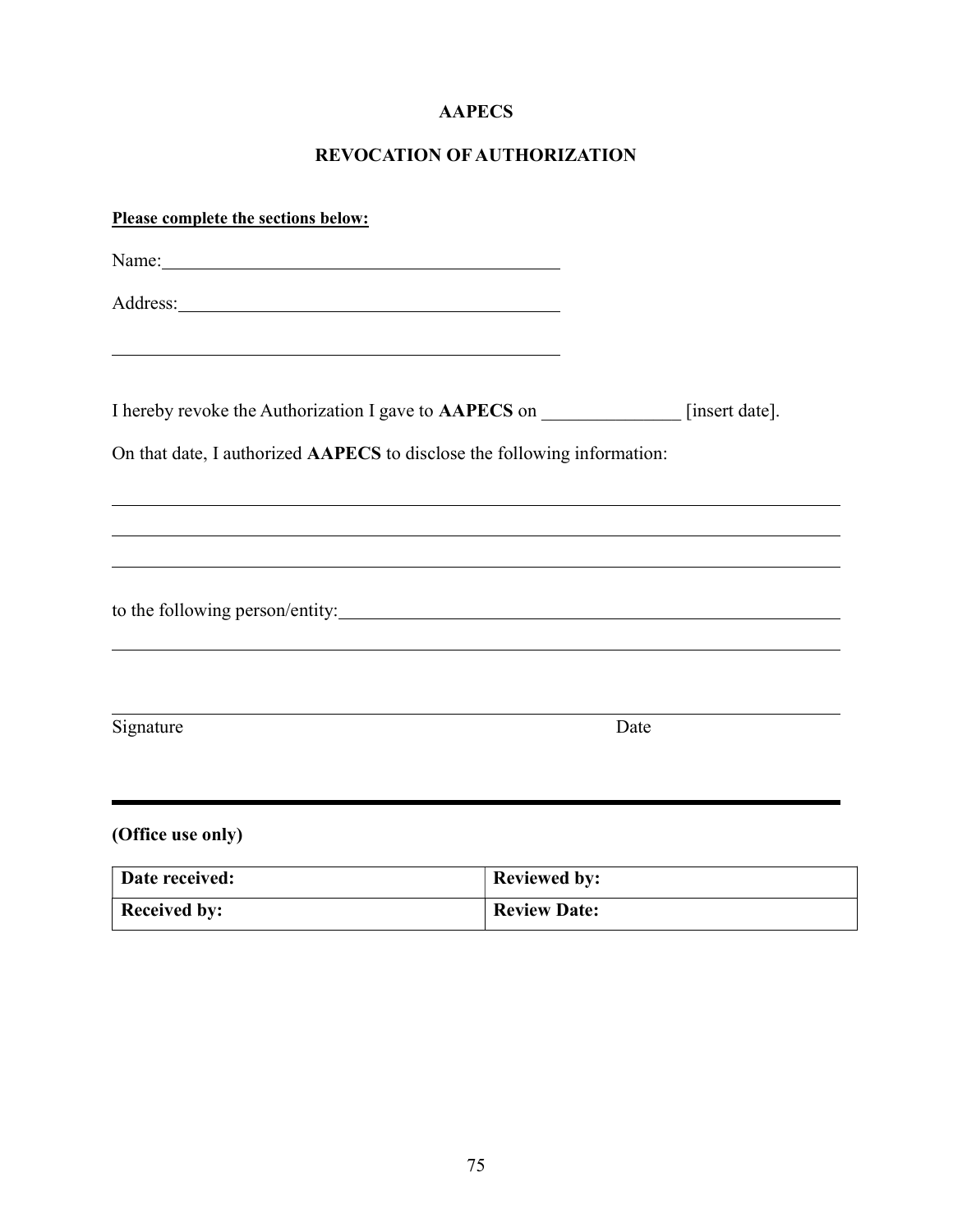## COMPLAINT FORM

As required by the Health Information Portability and Accountability Act of 1996 you have a right to file a complaint about our privacy policies, procedures or actions. AAPECS will not engage in any discriminatory or other retaliatory behavior against you because of this complaint. Please be as thorough and forthright as possible.

#### Please complete the sections below:

| Name:                   |
|-------------------------|
| <b>Address:</b>         |
| <b>Phone:</b>           |
| What is the best way    |
| to reach you?           |
| What are the best hours |
| to reach you?           |

Details of your complaint: (Please be as specific as possible with dates, times and the specific policy, procedure or action taken; include the names, if any, of anyone in the office with whom you discussed this. Use the other side of this form if you need more room.)

Signature Date

Print Name: 1988. The Contract of the Contract of the Contract of the Contract of the Contract of the Contract of the Contract of the Contract of the Contract of the Contract of the Contract of the Contract of the Contract

 $\overline{a}$ 

 $\overline{\phantom{a}}$  $\overline{a}$ 

(Office use only)

| Date received:      | <b>Reviewed by:</b> |
|---------------------|---------------------|
| <b>Received by:</b> | <b>Review Date:</b> |

Reviewer's Comments: New York Comments: New York Comments: New York Comments: New York Comments: New York Comments: New York Comments: New York Comments: New York Comments: New York Comments: New York Comments: New York Co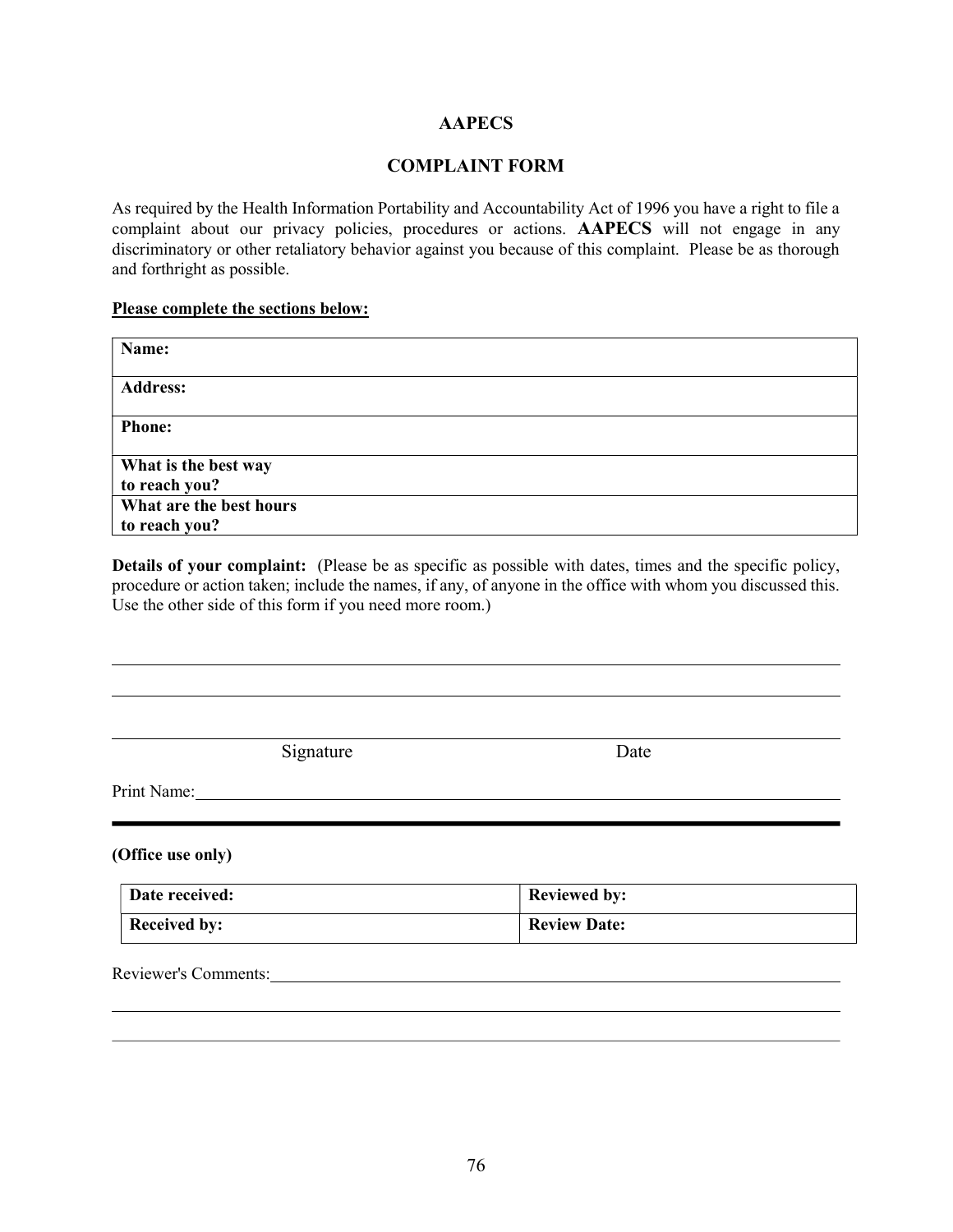## AAPECS CONFIDENTIAL COMMUNICATIONS REQUEST FORM

I request that my PHI be given to me in the following manner:

Appointment reminders emailed/mailed/telephoned (circle one) to the following address/telephone number:

<u> 1980 - Johann Barbara, martxa amerikan bashkar (</u>

(Office use only)

# AAPECS will/will not grant this request.

| Date received:       | <b>Reviewed by:</b>    |
|----------------------|------------------------|
| <b>Processed by:</b> | <b>Processed Date:</b> |

Laboratory results emailed/mailed/telephoned (circle one) as follows:

(Office use only)

 $\overline{a}$ 

l

 $\overline{a}$  $\overline{a}$ 

AAPECS will/will not grant this request.

| Date received:       | <b>Reviewed by:</b>    |
|----------------------|------------------------|
| <b>Processed by:</b> | <b>Processed Date:</b> |

I prefer to be notified by my health care provider, or his/her staff in the following manner:

(Office use only)

#### AAPECS will/will not grant this request.

| Date received:       | <b>Reviewed by:</b>    |
|----------------------|------------------------|
| <b>Processed by:</b> | <b>Processed Date:</b> |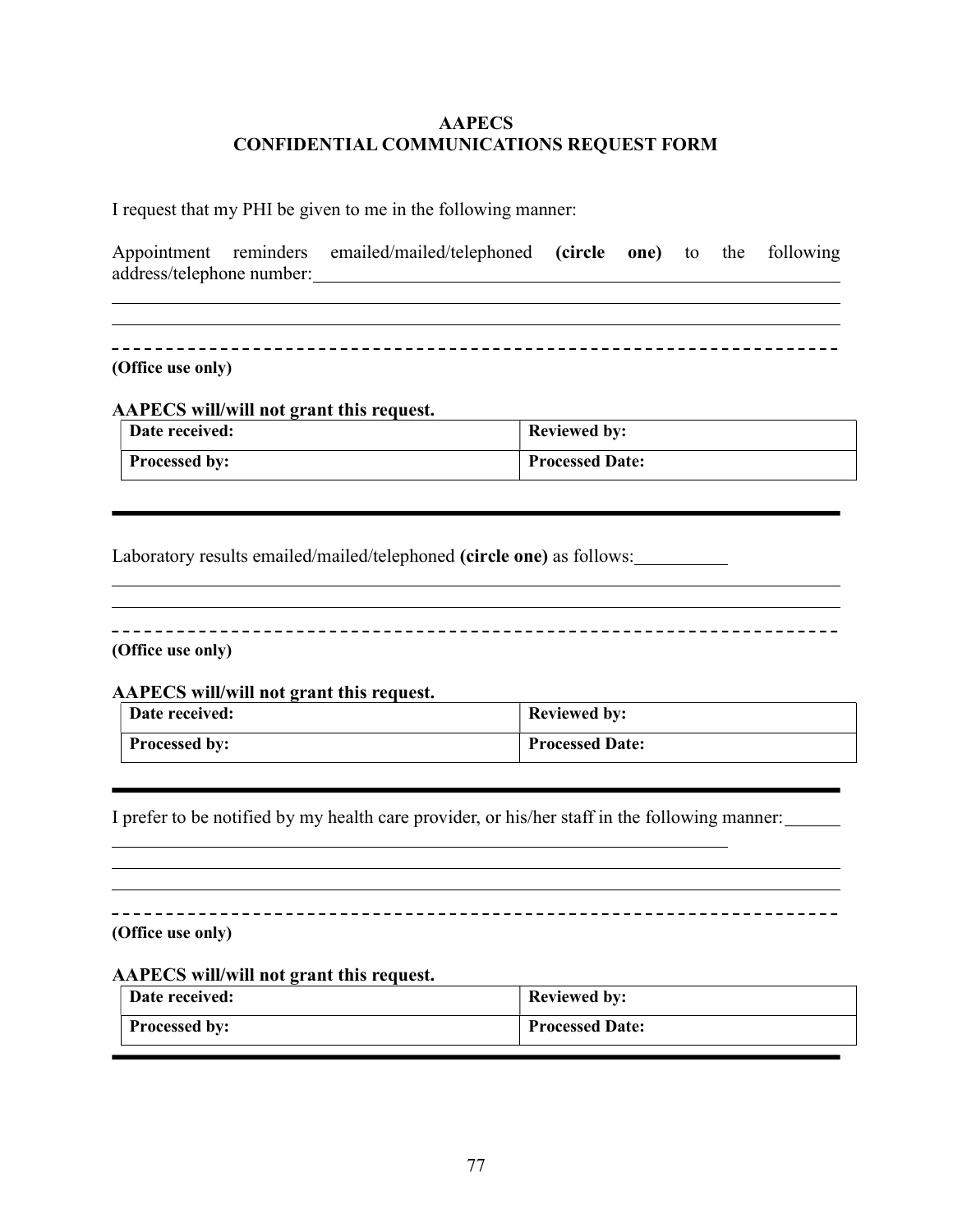I understand in some circumstances my requests as listed above may not be practical AAPECS. I understand that AAPECS can in its sole discretion deny any of my requests. AAPECS has indicated below each request whether it will agree to or deny my request.

Signature Date

 $\overline{a}$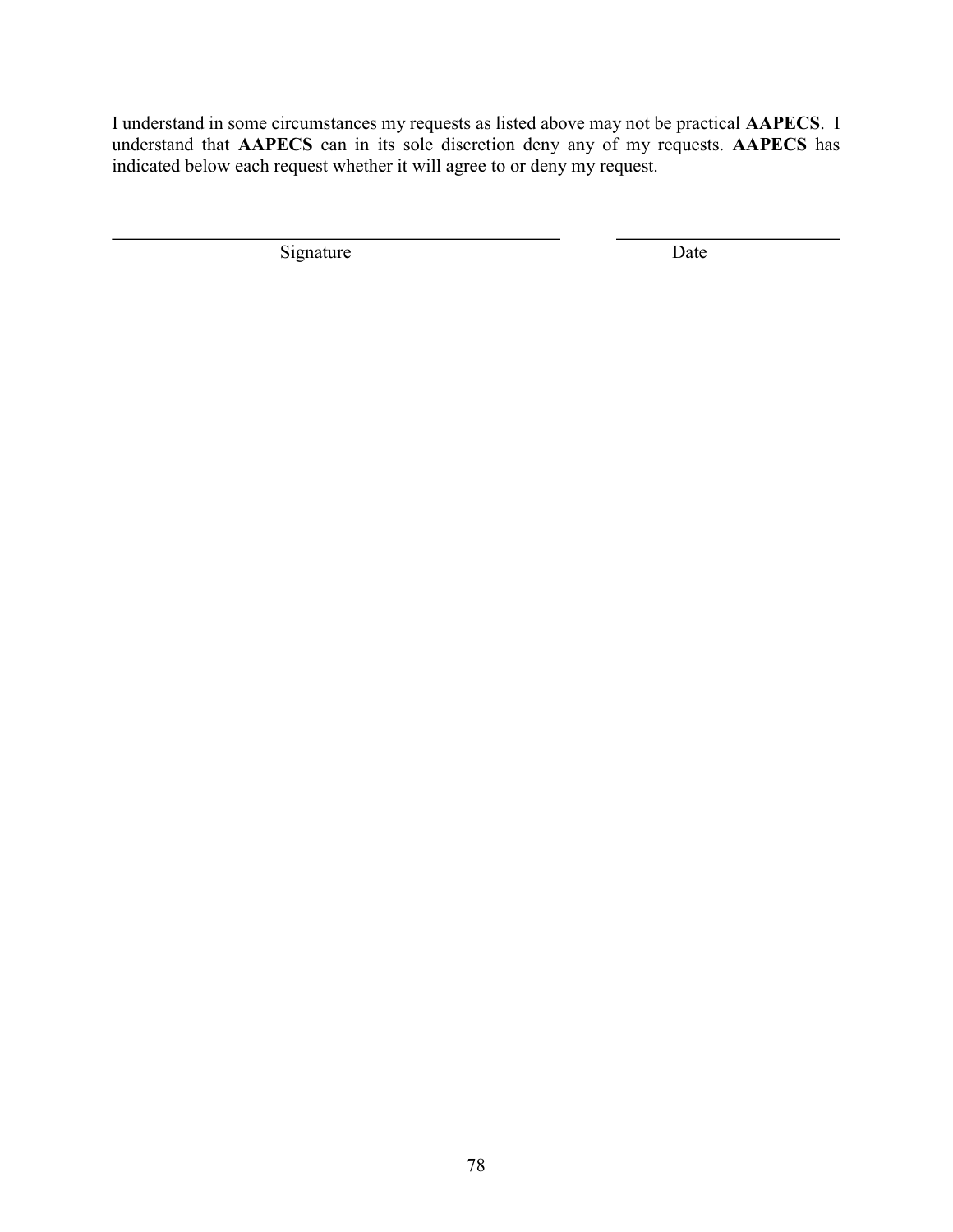## REQUEST FOR RESTRICTIONS ON USES/DISCLOSURES OF PHI

Please complete the sections below:

Name:

Address:

I request that AAPECS restrict the uses and disclosures of my PHI in the following manner(s):

I do not want my PHI used or disclosed for:

 $\Box$  Treatment

l

l

 $\overline{a}$ 

 $\overline{a}$ 

- **D** Payment
- $\Box$  Health Care Operations

I do not want my PHI used or disclosed to the following persons(s):

I understand that I may revoke or change my restrictions, if granted, by notifying AAPECS in writing.

Signature Date

(Office use only)

| Date received:       | <b>Reviewed by:</b>    |
|----------------------|------------------------|
| <b>Processed by:</b> | <b>Processed Date:</b> |

 $\Box$  AAPECS will grant your request.

 $\Box$  AAPECS has denied your request.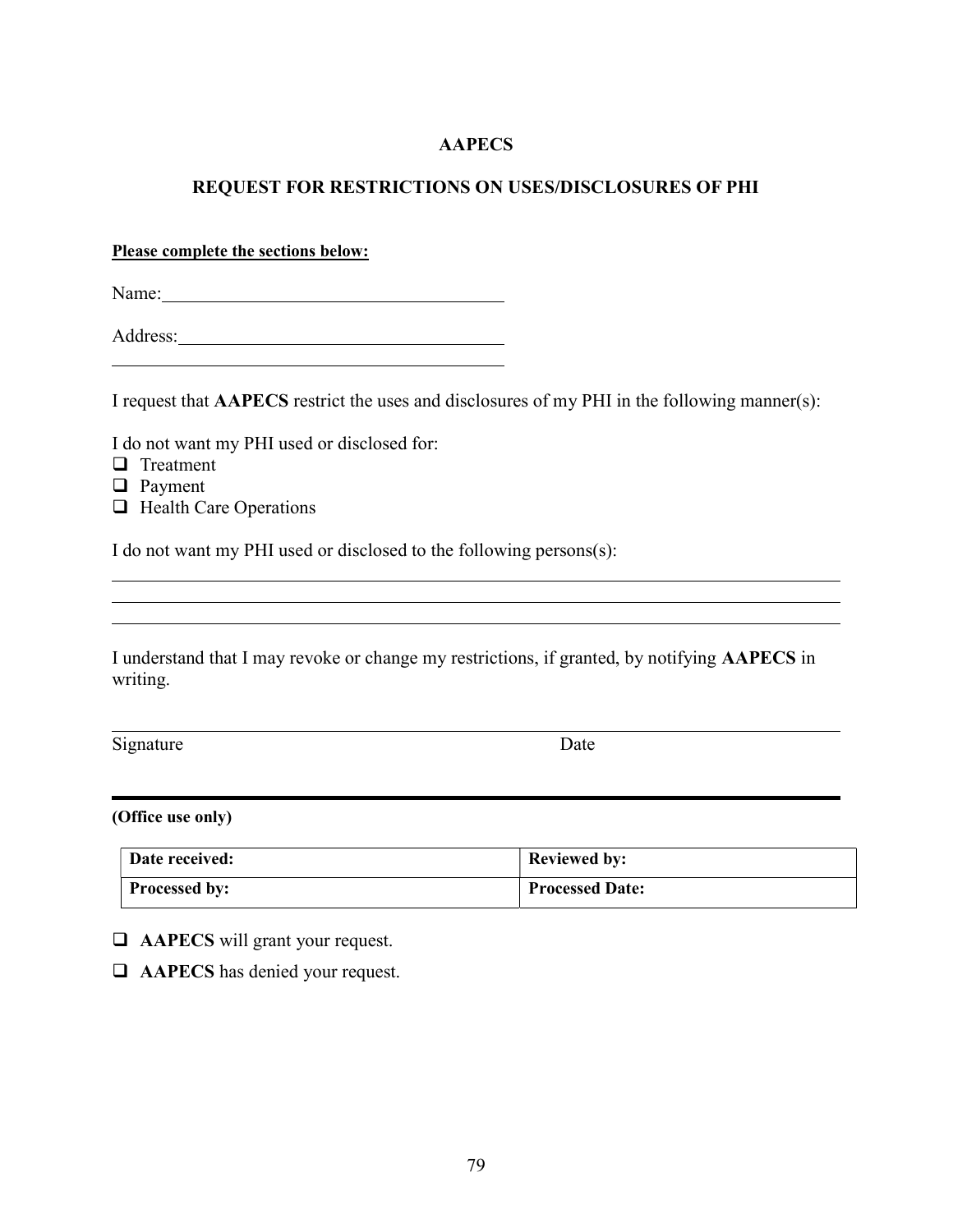## NOTICE OF PRIVACY PRACTICES

## THIS NOTICE DESCRIBES HOW PHI ABOUT YOU MAY BE USED AND DISCLOSED AND HOW YOU CAN GET ACCESS TO THIS INFORMATION. PLEASE REVIEW IT CAREFULLY.

#### OUR PLEDGE REGARDING PHI

This Notice of Privacy Practices is being provided to you as a requirement of the privacy regulations issued under the Health Insurance Portability and Accountability Act of 1996 (HIPAA). This notice describes how AAPECS may use and disclose medical information about you to carry out treatment, payment or health care operations and for other purposes that are permitted or required by law. It also describes your rights to access and control medical information about you. Your medical information (i.e., "protected health information" or "PHI" for any purposes of HIPAA) is information about you, including demographic information, that may identify you and that relates to your past, present or future physical or mental health or condition. We are required by law to maintain the privacy of your PHI, and we must abide by the terms of this notice.

As required by law, we will only use or disclose your PHI in ways consistent with what is stated in our Privacy Notice.

#### The *effective date* of this Privacy Notice is April 14, 2003.

We reserve the right to change the terms of this Privacy Notice and to make a new Privacy Notice effective for all PHI we maintain. In the event of a change to our Privacy Notice, we will provide you with the new Privacy Notice upon request.

We have designated a Privacy Officer whom you may consult to ask questions and bring up concerns you might have about your PHI and how it is handled. You can reach our Privacy Officer by calling 552-0800 or writing to : AAPECS EYE CARE 279 Independence Blvd Va Bch, Va 23462.

## ACKNOWLEDGMENT OF RECEIPT OF THIS PRIVACY NOTICE

You are receiving our current Privacy Notice and are asked to sign an acknowledgment that you have received it. You may provide the signed acknowledgment by: signing the last page of this Privacy Notice and returning it to reception desk or a nurse, physician or other staff member, or by mailing it to the following address:

AAPECS EYE CARE 279 Independence Blvd Va Bch, Va 23462 Attention: Privacy Officer.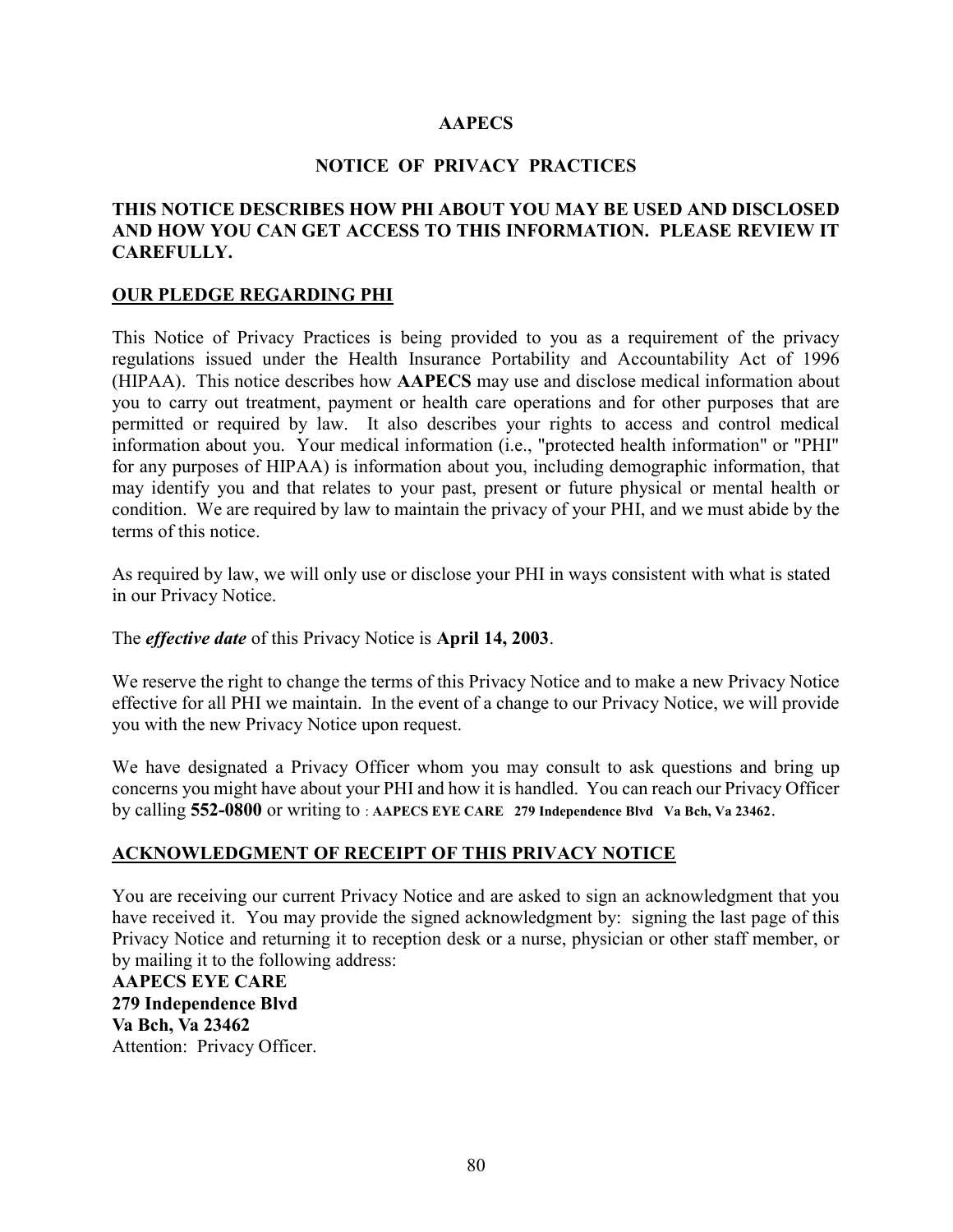If, after April 14, 2003, your initial contact with our office is through electronic mail, you will be asked to acknowledge receipt of this Privacy Notice by replying to our electronic message that contains the Privacy Notice and typing the following in your reply message: "I acknowledge receipt of the Privacy Notice", and including the date and your name.

## HOW WE MAY USE AND DISCLOSE PHI ABOUT YOU

The following categories describe different ways that we use and disclose PHI. For each category of uses or disclosures we will explain what we mean and try to give some examples. Not every use or disclosure in a category will be listed. However, all of the ways we are permitted to use and disclose information will fall within one of the categories.

For Treatment. We may use and disclose your PHI as reasonably necessary to provide for your treatment. We do not need to obtain your permission, written or otherwise, for us to do this. We may disclose PHI about you to doctors, nurses, technicians or other healthcare personnel who are involved in taking care of you. For example, a doctor treating you for a broken leg may need to know if you have diabetes because diabetes may slow the healing process. In addition, the doctor may need to tell the doctor treating you for diabetes that you have a broken leg, so that doctor can prescribe the appropriate medication.

For Payment. We may use and disclose PHI about you so that the treatment and services you receive may be billed to and payment may be collected from you, an insurance company or a third party. For example, we may need to give your health plan information about a procedure performed in our office so your health plan will pay us or reimburse you for the procedure. We may also tell your health plan about a treatment you are going to receive to obtain prior approval or to determine whether your plan will cover the treatment.

For Health Care Operations. We may use and disclose PHI about you for healthcare operations. These uses and disclosures are necessary to run our office and make sure that all individuals receive quality care. For example, we may use PHI to review our treatment and services and to evaluate the performance of our staff in caring for you.

Appointment Reminders, Test Results. We may use and disclose PHI to contact you as a reminder that you have an appointment for treatment or medical care at our office. In addition, we may use and disclose PHI to notify you of test results.

Treatment Alternatives. We may use and disclose PHI to tell you about or recommend possible treatment options or alternatives that may be of interest to you.

Health-Related Benefits and Services. We may use and disclose PHI to tell you about healthrelated benefits or services that may be of interest to you.

**Fundraising Activities.** We may use PHI about you to contact you in an effort to raise money. We may disclose PHI to a [third party related to our office so that that third party may contact you in raising money]. We only would release contact information, such as your name, address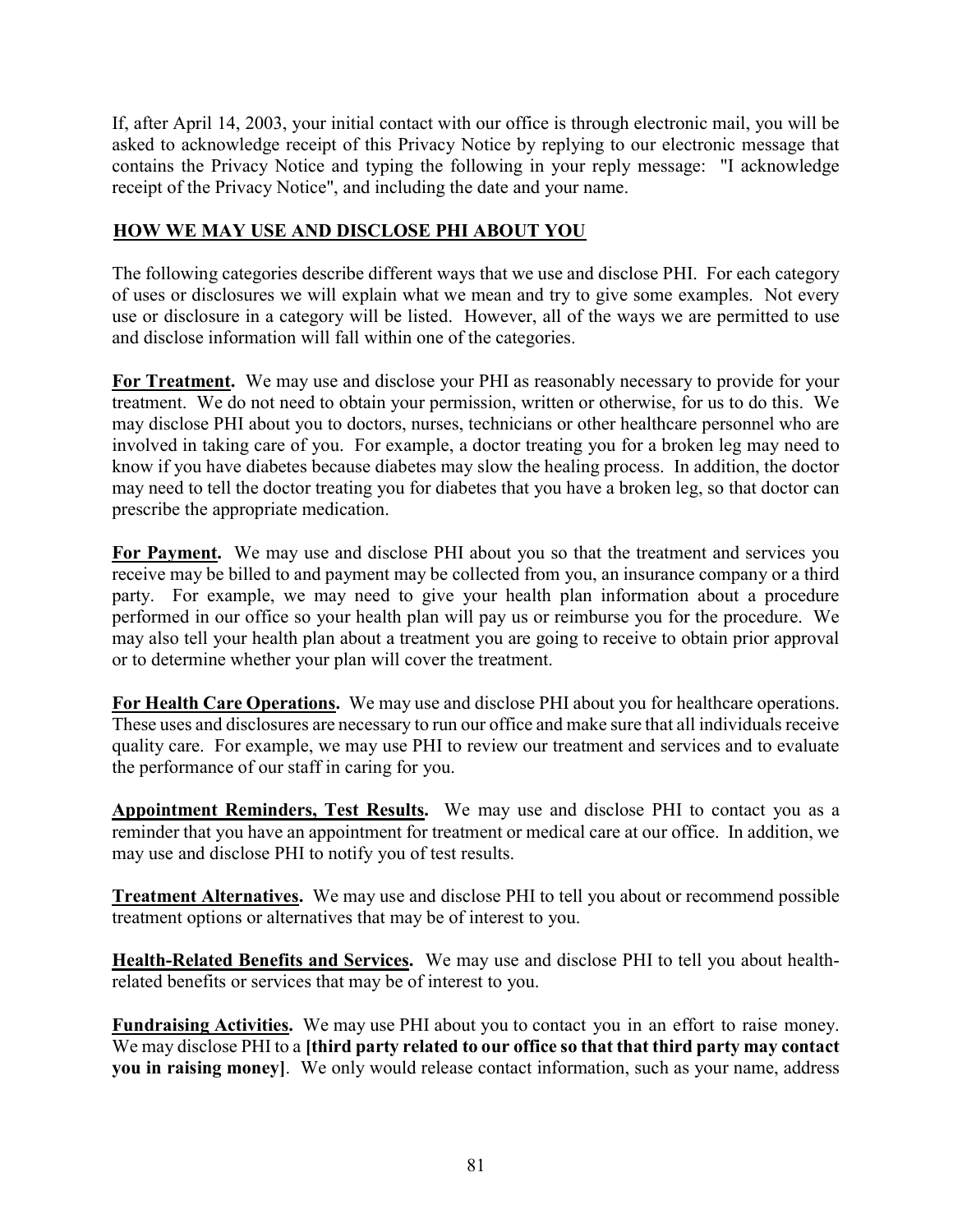and phone number and the dates you received treatment or services. If you do not want us to contact you for fundraising efforts, you must notify the Privacy Officer in writing.

Individuals Involved in Your Care or Payment for Your Care. We may release PHI about you to a friend or family member who is involved in your medical care. We may also give information to someone who helps pay for your care. We may also tell your family or friends your condition and that you are in a hospital.

Research. Under certain circumstances, we may use and disclose PHI about you for research purposes. For example, a research project may involve comparing the health and recovery of all patients who received one medication to those who received another, for the same condition. All research projects, however, are subject to a special approval process. This process evaluates a proposed research project and its use of PHI, trying to balance the research needs with individuals' need for privacy of their PHI. Before we use or disclose PHI for research, the project will have been approved through this research approval process, but we may, however, disclose PHI about you to people preparing to conduct a research project, for example, to help them look for patients with specific medical needs, so long as the PHI they review does not leave our office. We will almost always ask for your specific permission if the researcher will have access to your name, address or other information that reveals who you are, or will be involved in your care.

As Required By Law. We will disclose PHI about you when required to do so by federal, state or local law.

To Avert a Serious Threat to Health or Safety. We may use and disclose PHI about you when necessary to prevent a serious threat to your health and safety or the health and safety of the public or another person. Any disclosure, however, would only be to someone able to help prevent the threat.

**Organ and Tissue Donation.** If you are an organ donor, we may release PHI to organizations that handle organ procurement or organ, eye or tissue transplantation or to an organ donation bank, as necessary to facilitate organ or tissue donation and transplantation.

Military and Veterans. If you are a member of the armed forces, we may release PHI about you as required by military command authorities. We may also release PHI about foreign military personnel to the appropriate foreign military authority.

Workers' Compensation. We may release PHI about you for workers' compensation or similar programs. These programs provide benefits for work-related injuries or illness.

Public Health Risks. We may disclose PHI about you for public health activities. These activities generally include the following:

- to prevent or control disease, injury or disability;
- to report births and deaths;
- to report child abuse or neglect;
- to report reactions to medications or problems with products;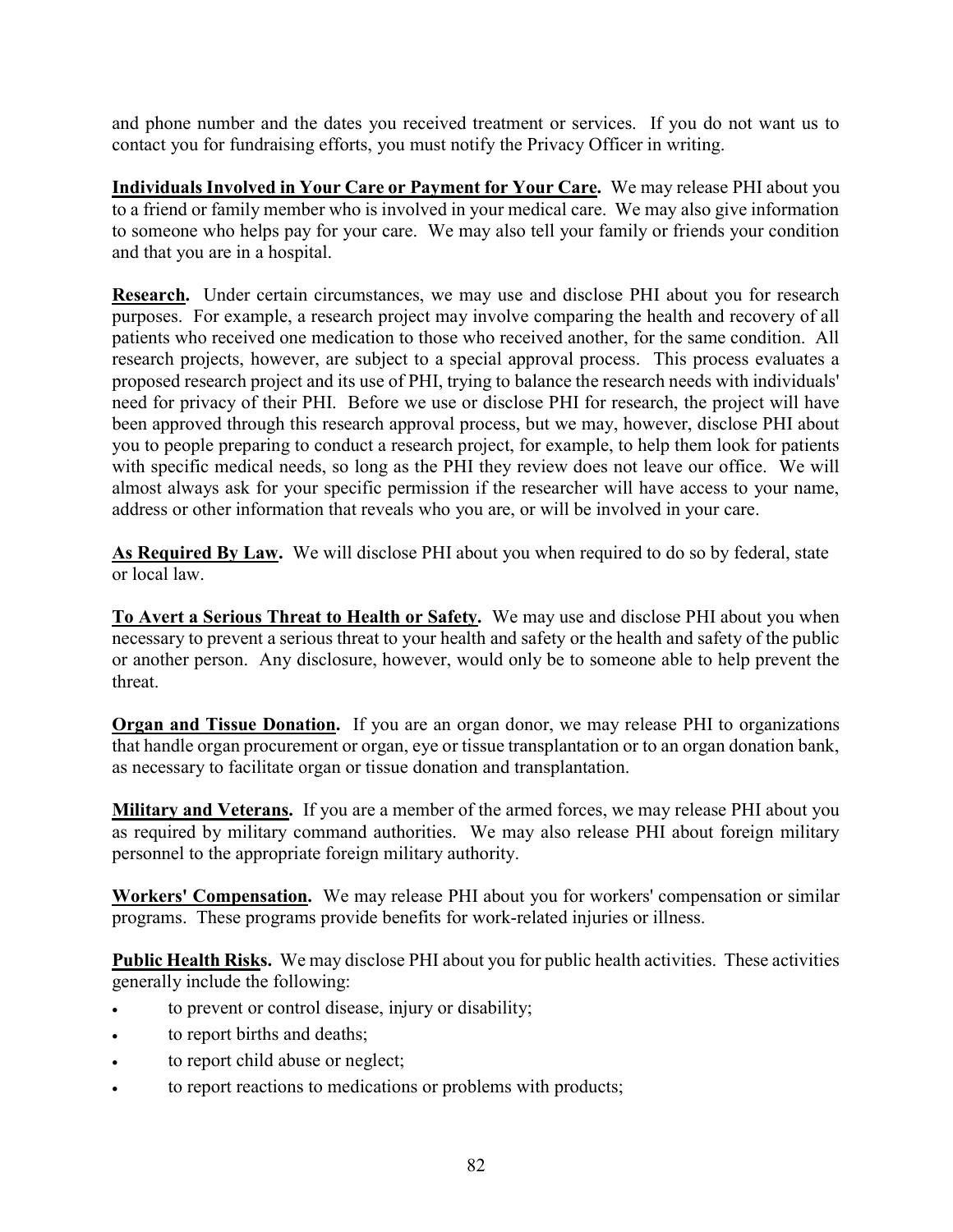- to notify people of recalls of products they may be using;
- to notify a person who may have been exposed to a disease or may be at risk for contracting or spreading a disease or condition;
- to notify the appropriate government authority if we believe a patient has been the victim of abuse, neglect or domestic violence.

Health Oversight Activities. We may disclose PHI to a health oversight agency for activities authorized by law. These oversight activities include, for example, audits, investigations, inspections, and licensure. These activities are necessary for the government to monitor the health care system, government programs, and compliance with civil rights laws.

Lawsuits and Disputes. If you are involved in a lawsuit or a dispute, we may disclose PHI about you in response to a court or administrative order. We may also disclose PHI about you in response to a subpoena, discovery request, or other lawful process by someone else involved in the dispute, but only if efforts have been made to tell you about the request or to obtain an order protecting the information requested.

Law Enforcement. We may release PHI if asked to do so by a law enforcement official:

- In response to a court order, subpoena, warrant, summons or similar process;
- To identify or locate a suspect, fugitive, material witness, or missing person;
- About the victim of a crime if, under certain limited circumstances, we are unable to obtain the person's agreement;
- About a death we believe may be the result of criminal conduct;
- About criminal conduct at our office; and
- In emergency circumstances to report a crime; the location of the crime or victims; or the identity, description or location of the person who committed the crime.

Coroners, Medical Examiners and Funeral Directors. We may release PHI to a coroner or medical examiner. This may be necessary, for example, to identify a deceased person or determine the cause of death. We may also release PHI about an individual to funeral directors as necessary to carry out their duties.

National Security and Intelligence Activities. We may release PHI about you to authorized federal officials for intelligence, counterintelligence, and other national security activities authorized by law.

Protective Services for the President and Others. We may disclose PHI about you to authorized federal officials so they may provide protection to the President, other authorized persons or foreign heads of state or conduct special investigations.

Inmates. If you are an inmate of a correctional institution or under the custody of a law enforcement official, we may release PHI about you to the correctional institution or law enforcement official. This release would be necessary (1) for the institution to provide you with health care; (2) to protect your health and safety or the health and safety of others; or (3) for the safety and security of the correctional institution.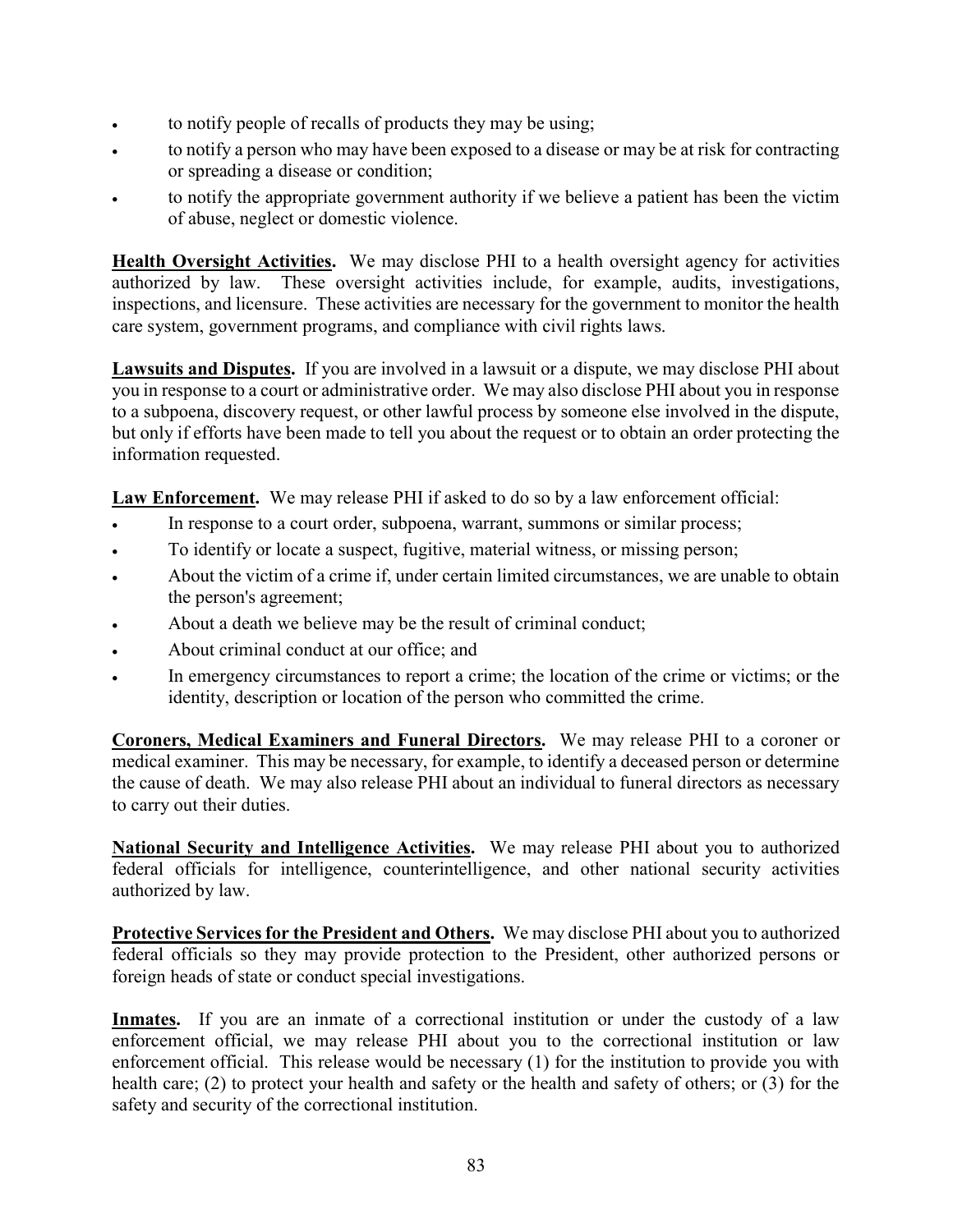Pursuant to an Authorization. We will require a signed authorization form before we disclose your PHI to a third party for reasons other than those listed above. We will retain a copy of any signed authorization you give us that is attached to a request to us for your PHI. We will also keep a record of when, to whom and what we provided in response to the request for disclosure. If you have signed an authorization for use to use or disclose your PHI, and decide you want to revoke the authorization, you have the right to revoke it. You must revoke the specific authorization in writing and deliver it to the Privacy Officer at AAPECS EYE CARE 279 Independence Blvd Va Bch, Va 23462 before your revocation is effective. Once we receive the revocation, or have actual knowledge that you have revoked the authorization, we will make a note of it to assure that we do not make future disclosures pursuant to your original authorization.

# YOUR RIGHTS REGARDING PHI ABOUT YOU

You have the following rights regarding PHI we maintain about you:

Right to Inspect and Copy. You have the right to inspect and copy PHI that may be used to make decisions about your care. Usually, this includes medical and billing records, but does not include psychotherapy notes.

To inspect and copy PHI that may be used to make decisions about you, you must submit your request in writing to the Privacy Officer at AAPECS EYE CARE 279 Independence Blvd Va Bch, Va 23462. If you request a copy of the information, we may charge a fee for the costs of copying, mailing or other supplies associated with your request.

We may deny your request to inspect and copy in certain very limited circumstances. If you are denied access to PHI, you may request that the denial be reviewed. Another licensed health care professional chosen by us will review your request and the denial. The person conducting the review will not be the person who denied your request. We will comply with the outcome of the review.

Right to Amend. If you feel that PHI we have about you is incorrect or incomplete, you may ask us to amend the information. You have the right to request an amendment for as long as the information is kept by or for the AAPECS.

To request an amendment, your request must be made in writing and submitted to the Privacy Officer at AAPECS EYE CARE 279 Independence Blvd Va Bch, Va 23462. In addition, you must provide a reason that supports your request.

We may deny your request for an amendment if it is not in writing or does not include a reason to support the request. In addition, we may deny your request if you ask us to amend information that:

- Was not created by us, unless the person or entity that created the information is no longer available to make the amendment;
- Is not part of the PHI kept by or for us;
- Is not part of the information which you would be permitted to inspect and copy; or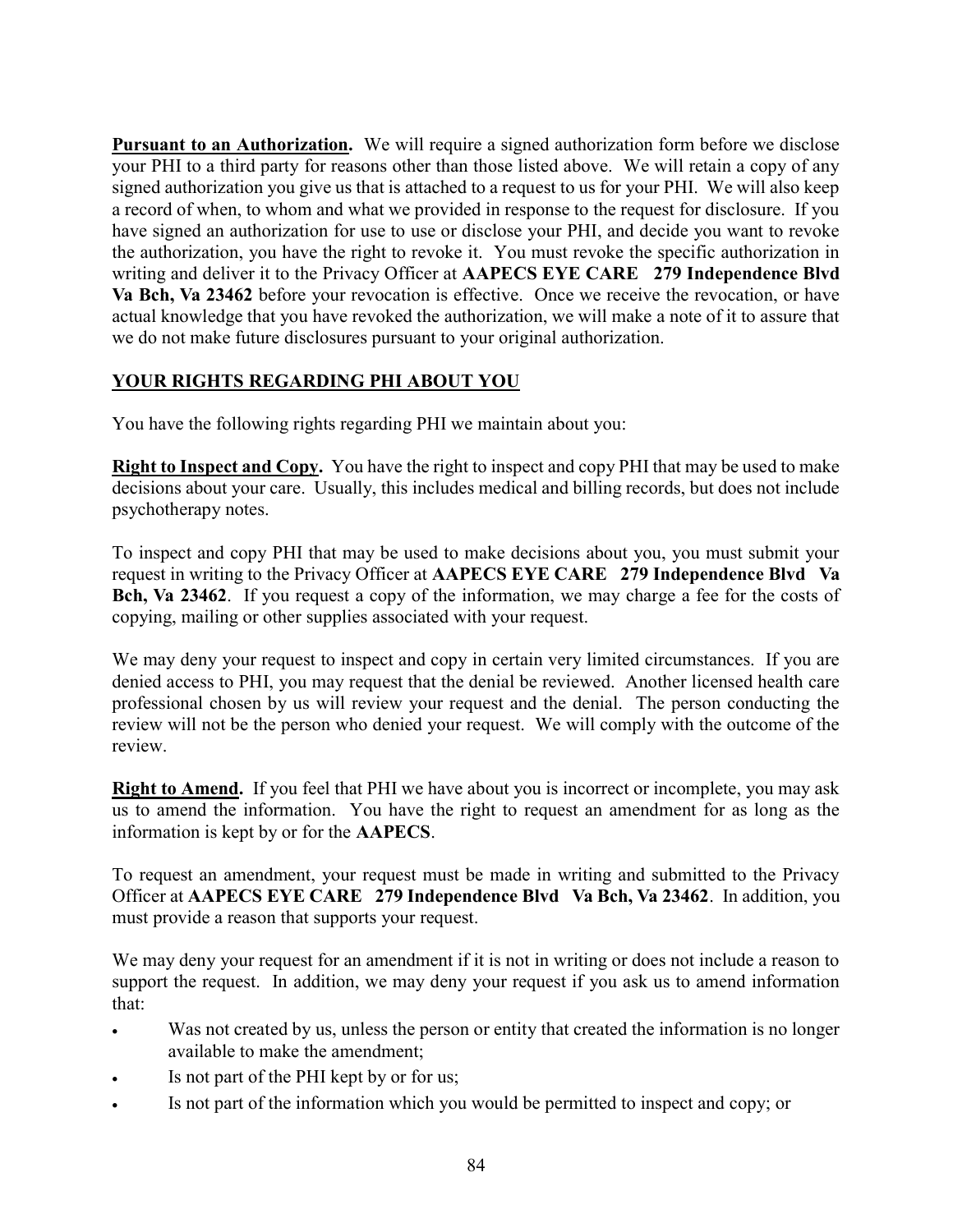Is accurate and complete.

Right to an Accounting of Disclosures. You have the right to request an accounting of certain disclosures of your PHI that we have made. (We do not have to provide an accounting of disclosures made for treatment, payment or healthcare operations, or pursuant to a signed authorization or where you did not orally deny authorization, or of certain disclosures required by law.)

To request this list or accounting of disclosures, you must submit your request in writing to the Privacy Officer at AAPECS EYE CARE 279 Independence Blvd Va Bch, Va 23462. Your request must state a time period which may not be longer than six years and may not include dates before April 14, 2003. Your request should indicate in what form you want the list (for example, on paper or electronically). The first list you request within a 12 month period will be free. For additional lists, we may charge you for the costs of providing the list. We will notify you of the cost involved and you may choose to withdraw or modify your request at that time before any costs are incurred.

Right to Request Restrictions. You have the right to request a restriction or limitation on the PHI we use or disclose about you for treatment, payment or health care operations. You also have the right to request a limit on the PHI we disclose about you to someone who is involved in your care or the payment for your care, like a family member or friend. For example, you could ask that we not use or disclose information about a procedure you had.

We are not required to agree to your request. If we do agree, we will comply with your request unless the information is needed to provide you emergency treatment.

To request restrictions, you must make your request in writing to the Privacy Officer at AAPECS EYE CARE 279 Independence Blvd Va Bch, Va 23462. In your request, you must tell us (1) what information you want to limit; (2) whether you want to limit our use, disclosure or both; and (3) to whom you want the limits to apply, for example, disclosures to your spouse.

Right to Request Confidential Communications. You have the right to request that we communicate with you about medical matters in a certain way or at a certain location. For example, you can ask that we only contact you at work or by mail.

To request confidential communications, you must make your request in writing to the Privacy Officer at AAPECS EYE CARE 279 Independence Blvd Va Bch, Va 23462. We will not ask you the reason for your request. We will accommodate all reasonable requests. Your request must specify how or where you wish to be contacted.

**Right to a Paper Copy of This Notice.** You have the right to a paper copy of this notice. You may ask us to give you a copy of this notice at any time. Even if you have agreed to receive this notice electronically, you are still entitled to a paper copy of this notice.

You may obtain a copy of this notice at our website, www.AAPECS.Com.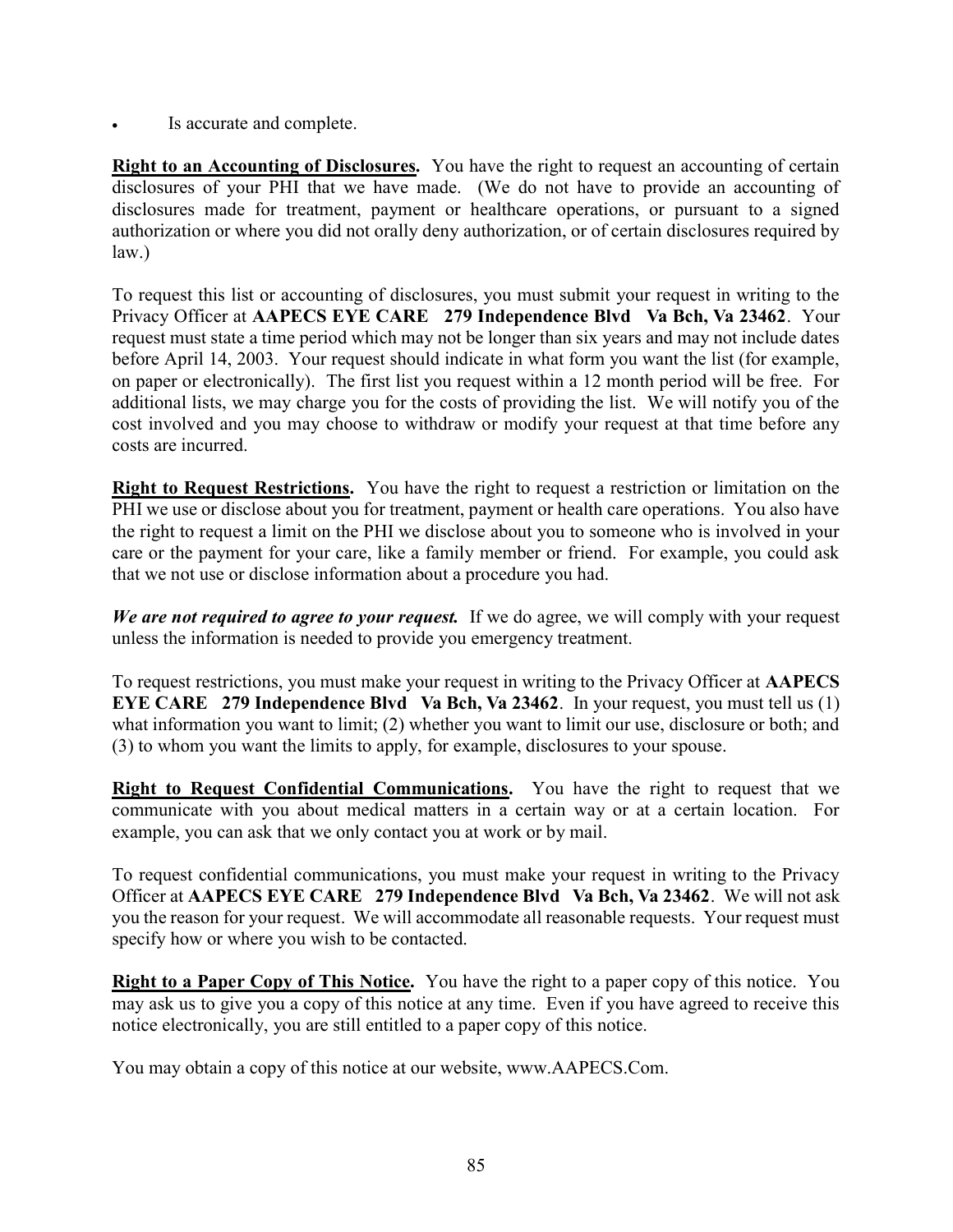To obtain a paper copy of this notice, send your written request to the Privacy Officer at AAPECS EYE CARE 279 Independence Blvd Va Bch, Va 23462.

Our current Privacy Notice will also be posted in our office for you to review.

## **COMPLAINTS**

If you believe your privacy rights have been violated, you may file a complaint with us. To file a complaint with the us, contact the Privacy Officer at  $[(757) 552-0800]$ . All complaints must be submitted in writing to the Privacy Officer at AAPECS EYE CARE 279 Independence Blvd Va Bch, Va 23462.

You also have the right to complain to the Office of Civil Rights.

## You will not be penalized for filing a complaint.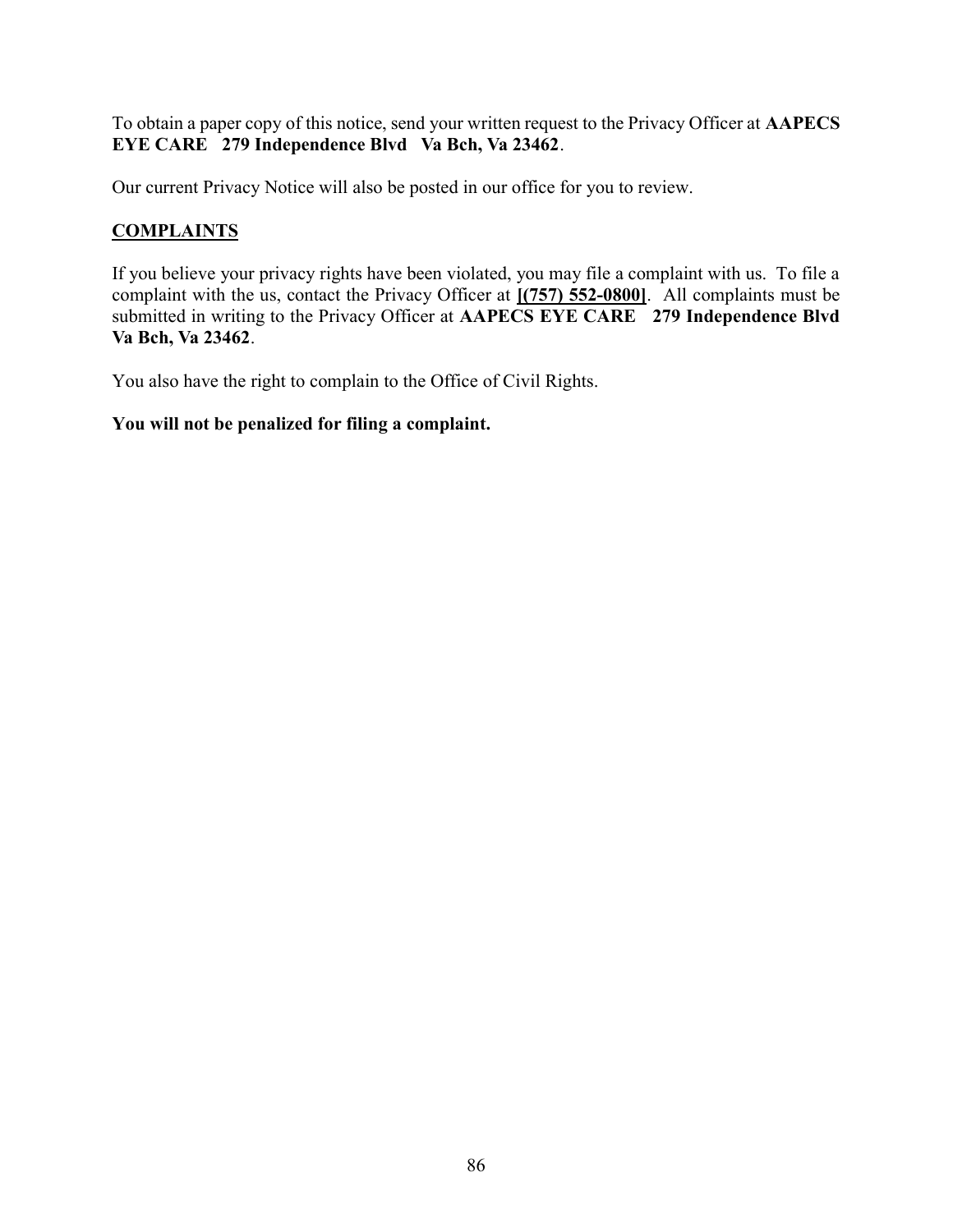# ACKNOWLEDGMENT OF RECEIPT

| AAPECS.                                                                    | I hereby acknowledge that I have received a copy of the Notice of Privacy Practices of                                                                |  |
|----------------------------------------------------------------------------|-------------------------------------------------------------------------------------------------------------------------------------------------------|--|
| Patient's Name:                                                            | <u> 1989 - Johann Barn, mars ann an t-Amhain Aonaich an t-Aonaich an t-Aonaich ann an t-Aonaich ann an t-Aonaich</u>                                  |  |
| Patient's Signature:                                                       |                                                                                                                                                       |  |
| Date:                                                                      |                                                                                                                                                       |  |
|                                                                            | If you are signing as the personal representative of the patient:                                                                                     |  |
| Personal Representative's Name:                                            |                                                                                                                                                       |  |
| Relationship to the Patient:                                               |                                                                                                                                                       |  |
| (Office use only)                                                          |                                                                                                                                                       |  |
|                                                                            | AAPECS attempted to obtain written acknowledgment of receipt of the Notice of Privacy<br>Practices, but acknowledgment could not be obtained because: |  |
| Individual refused to sign<br>❏<br>$\Box$<br>$\Box$ Other (please specify) | An emergency situation prevented us from obtaining acknowledgment                                                                                     |  |
|                                                                            |                                                                                                                                                       |  |

Employee signature:

Date: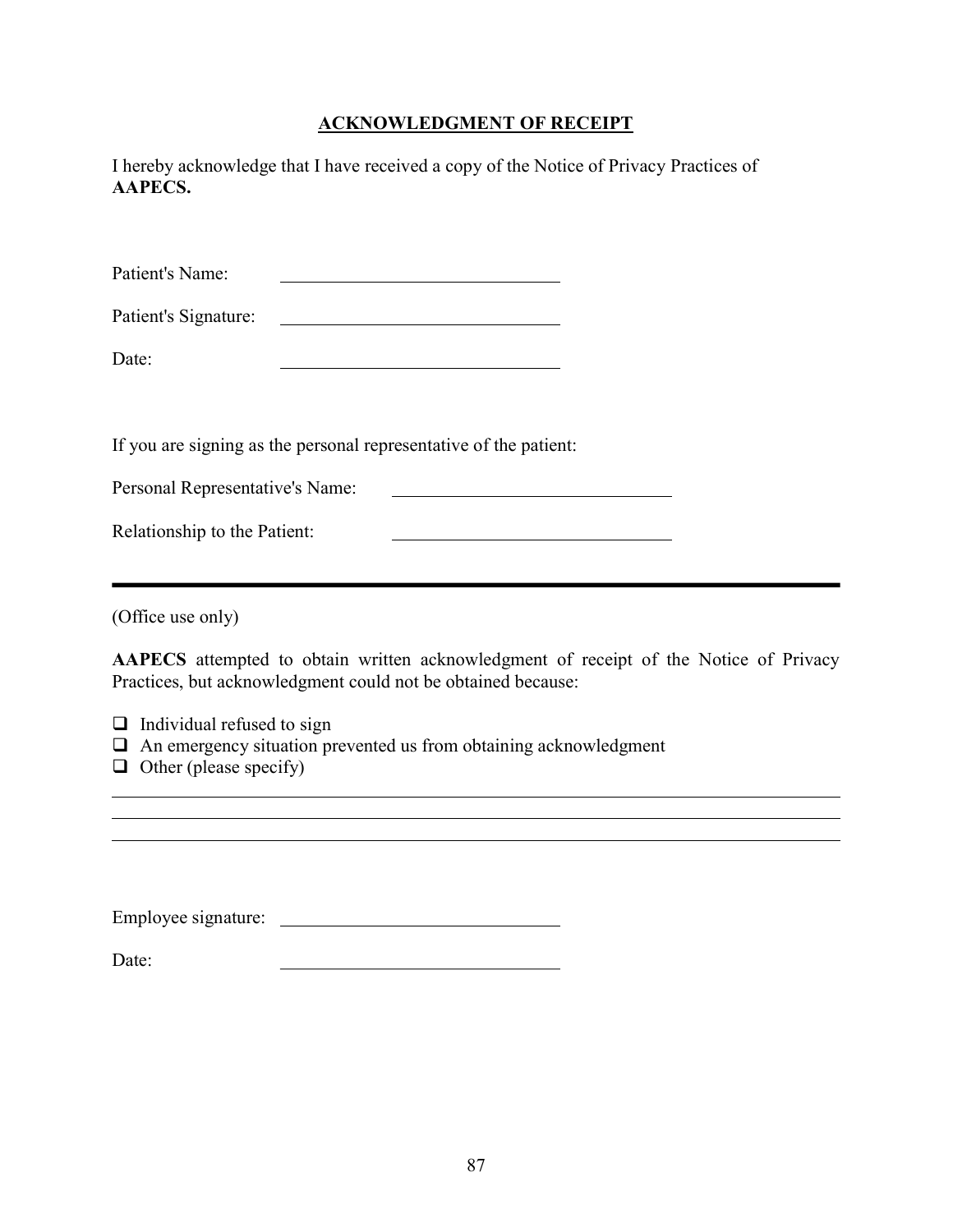## **GLOSSARY**

Business Associate is a person or entity who (i) on behalf of AAPECS performs or assists in the performance of a function or activity involving the use or disclosure of PHI, including claims processing or administration, data analysis, processing or administration, utilization review, quality assurance, billing, benefit management, practice management, repricing, or any other activity regulated by HIPAA; or (ii) provides, other than in the capacity of a member of the workforce of AAPECS, legal, actuarial, accounting, consulting, data aggregation, management, administrative, accreditation or financial services to or for AAPECS] where the provision of such service involves the disclosure of PHI. "Workforce" means employees, volunteers, trainees and other persons whose work is directly controlled by AAPECS whether or not they are paid by AAPECS.

Covered Entity means a health plan, a health care clearinghouse and a health care provider who transmits PHI in electronic form in connection with a transaction to carry out financial or administrative activities related to health care. All covered entities must comply with HIPAA.

Designated Record Set means records maintained by or for AAPECS that are (i) medical and billing records, (ii) enrollment, payment, claims adjudication and case or medical management record systems, or (iii) used, in whole or in part, to make decisions about individuals.

Health Care Operations means activities that are related to the basic functions AAPECS. Health care operations include (i) conducting quality assessment and improvement activities, populationbased activities relating to improving health or reducing health care costs, protocol development, case management and care coordination, contacting health care providers and patients with information about treatment alternatives, and related functions that do not include treatment; (ii) reviewing the competence or qualifications of health care professionals, evaluating practitioner and provider performance, conducting training programs in which students, trainees or practitioners in areas of health care learn under the supervision to practice or improve their skills as health care providers, training of non-health care professionals, accreditation, certification, licensing or credentialing activities; (iii) underwriting, premium rating, and other activities relating to the creation, renewal or replacement of a contract of health insurance or health benefits; (iv) conducting or arranging for medical review, legal services, and auditing functions, including fraud and abuse detection and compliance programs; (v) business planning and development; (vi) business management and administrative activities, including but not limited to, implementation and compliance with HIPAA, customer service, resolution of internal grievances, the sale, transfer, merger of consolidation of all or part of a covered entity with another covered entity, and creating de-identified information, a limited data set or fundraising.

HIPAA means the Health Insurance Portability and Accountability Act of 1996.

Individual means the person who is the subject of the PHI.

Individually Identifiable Health Information means health information, including demographic information collected from an individual, that (i) is created or received by a covered entity, (ii)